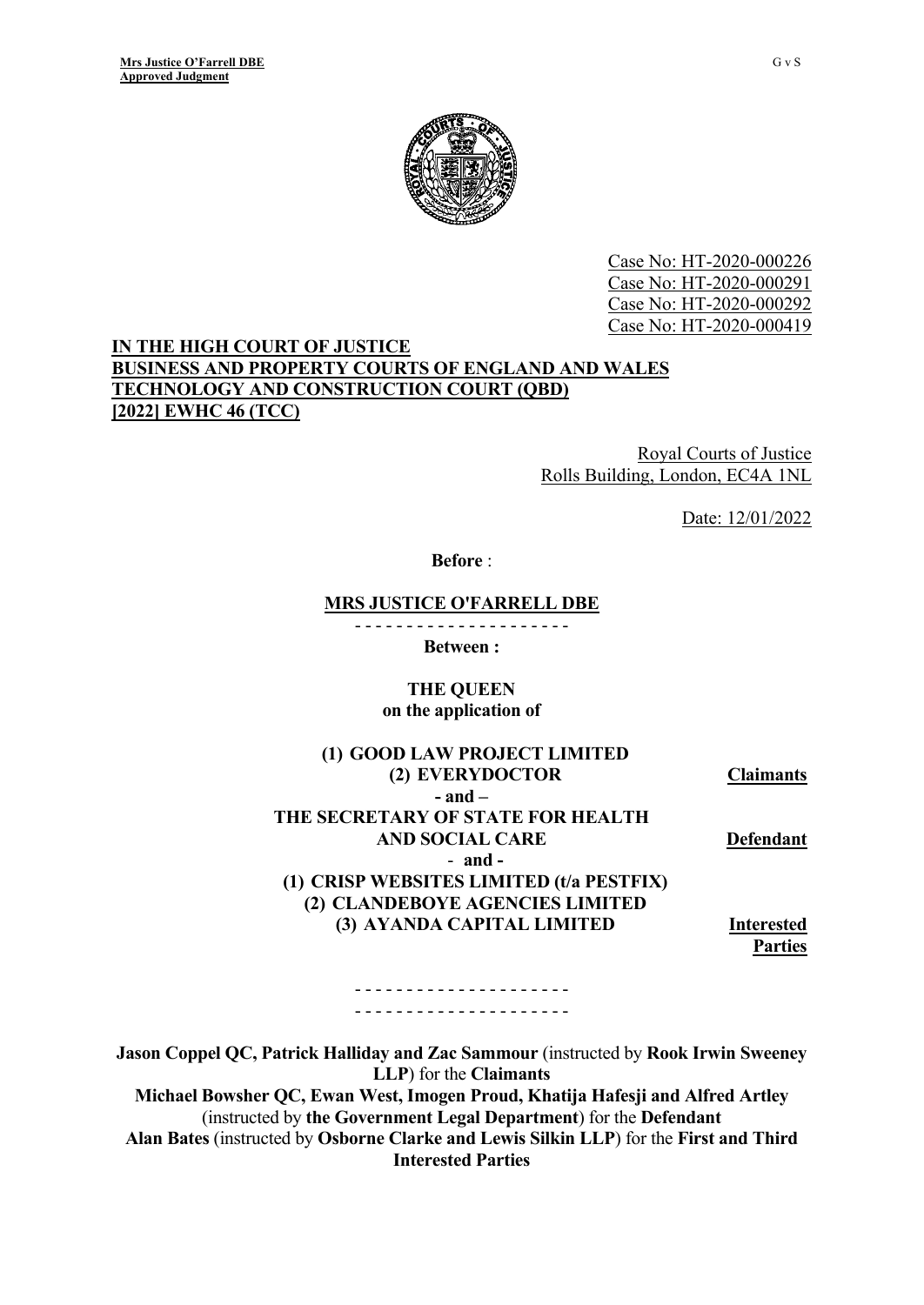Reading day: 17th May 2021 Hearing dates: 18<sup>th</sup>, 19<sup>th</sup>, 20<sup>th</sup>, 24<sup>th</sup> & 25<sup>th</sup> May 2021

- - - - - - - - - - - - - - - - - - - - -

## **Approved Judgment**

I direct that pursuant to CPR PD 39A para 6.1 no official shorthand note shall be taken of this Judgment and that copies of this version as handed down may be treated as authentic.

"**Covid-19 Protocol: This judgment was handed down by the judge remotely by circulation to the parties' representatives by email and release to Bailii. The date and time for hand-down is deemed to be Wednesday 12th January 2022 at 10:30am"**

.............................

#### MRS JUSTICE O'FARRELL DBE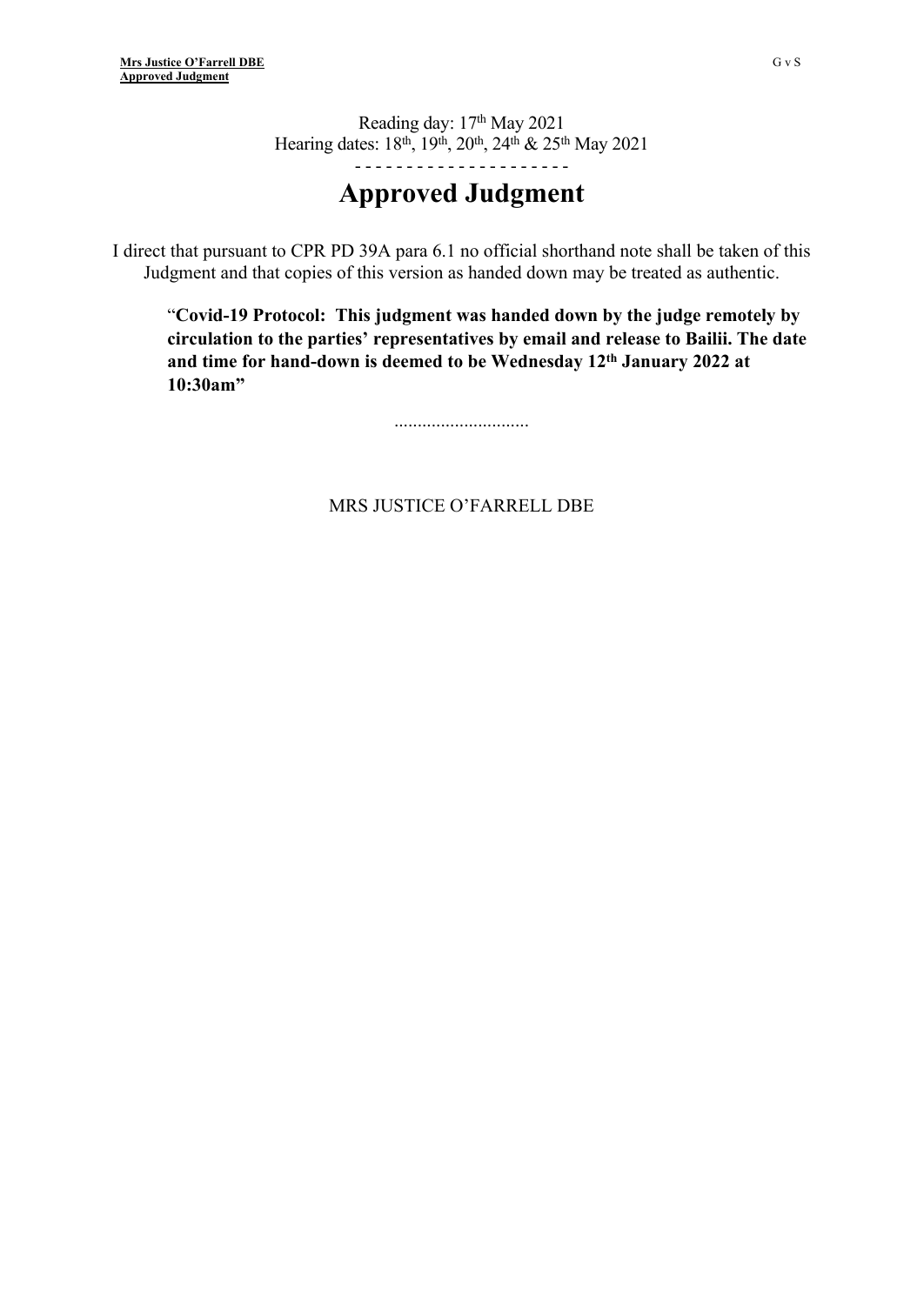#### **INDEX**

#### **1. Introduction** Para 1-6

#### **2. Background Facts**

| PPE supplies               | $7 - 14$  |
|----------------------------|-----------|
| The PPE Cell               | $15 - 22$ |
| Assessing demand           | $23 - 25$ |
| Operation of the PPE Cell  | $26 - 27$ |
| <b>Opportunities Teams</b> | $28 - 36$ |
| <b>Technical Assurance</b> | 37-44     |
| Financial due diligence    | 45-49     |
| Closing Team               | 50-54     |
| <b>Advanced Payments</b>   | 55-57     |
| The High Priority Lane     | 58-62     |
| Rapid Response Team        | 63        |
|                            |           |

#### **3. The Contracts**

| PestFix                                  | 64-78   |
|------------------------------------------|---------|
| PestFix-coveralls (FPC)                  | 79-103  |
| PestFix-aprons (SPC 1)                   | 104-115 |
| PestFix-surgical gowns (SPC 2)           | 116-129 |
| PestFix-masks (SPC 3)                    | 130-141 |
| PestFix-gowns, aprons and gloves (SPC 4) | 142-156 |
| PestFix-gloves (SPC 5)                   | 157-164 |
| Clandeboye                               | 165-166 |
| Clandeboye-gowns (FCC)                   | 167-176 |
| Clandeboye-gowns (SCC)                   | 177-182 |
| Ayanda                                   | 183     |
| The Ayanda Contract                      | 184-217 |

#### **4. Proceedings 218-225**

# **5. Ancillary applications made during the hearing 226**

| Confidentiality                                | 227-271 |
|------------------------------------------------|---------|
| Cross-examination of witnesses                 | 272-278 |
| Additional witness statements                  | 279-293 |
| Further disclosure/Mr Marron's sixth statement | 294-296 |
| Mr Wood's second statement                     | 297-300 |
| Further evidence of Mr Moore and Mr Williams   | 301-304 |

#### **6. Ground 2- Equal Treatment and transparency**

| The issues                                                      | 305-307 |
|-----------------------------------------------------------------|---------|
| Relevant legal principles                                       | 308-326 |
| Regulation 32                                                   | 327-331 |
| Applicability of principles of equal treatment and transparency | 332-350 |
| Open source procurement                                         | 351-358 |
| Selection and evaluation criteria                               | 359-368 |
| Operation of the High Priority Lane                             | 369-399 |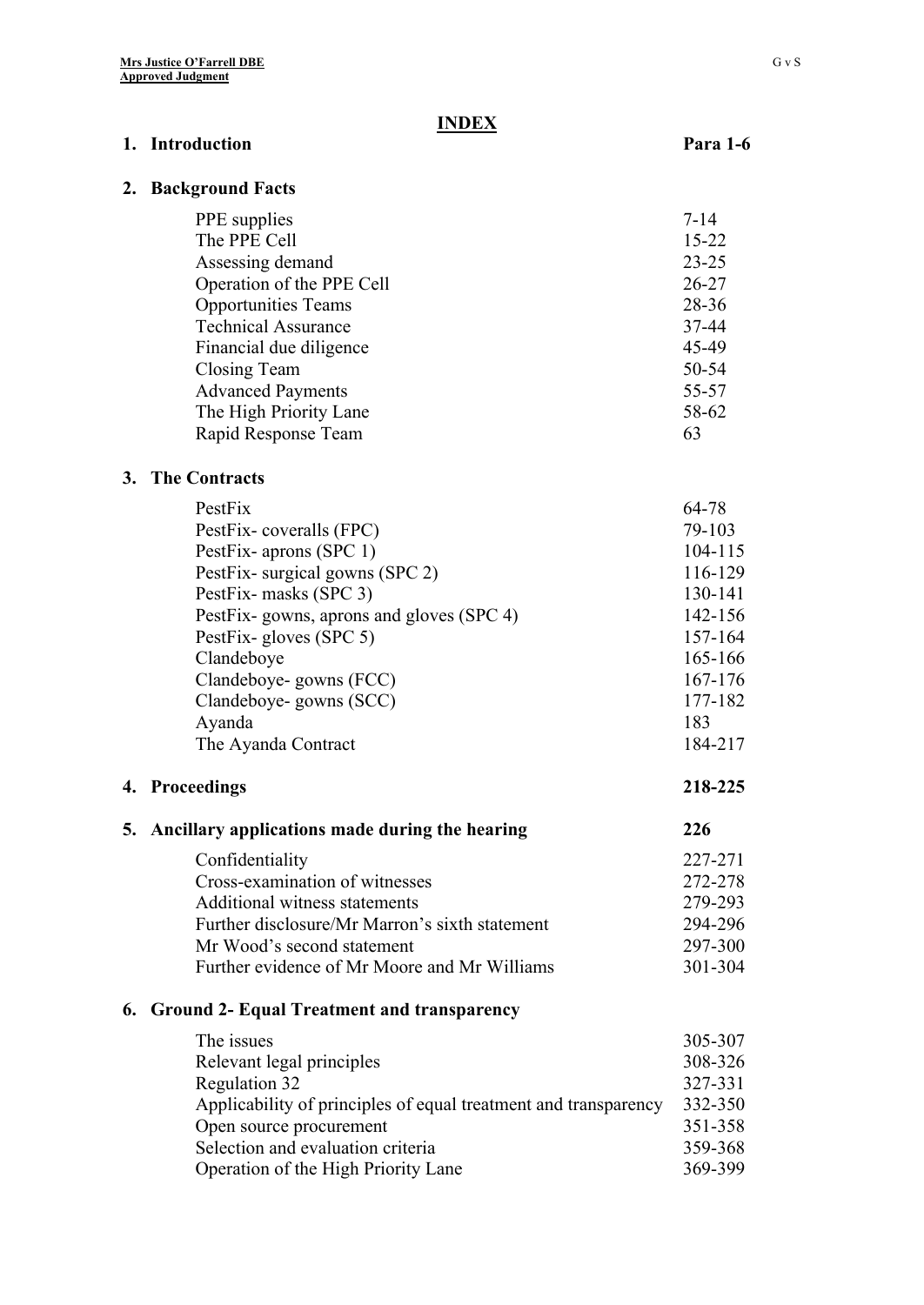|    | Conclusion on Ground 2                                  | 400-403 |
|----|---------------------------------------------------------|---------|
|    | 7. Ground 3- failure to give sufficient reasons         | 404-405 |
|    | Pre-action correspondence                               | 406-413 |
|    | PCR obligation to give reasons                          | 414-422 |
|    | Public law principles as to the requirement for reasons | 423-426 |
|    | Alleged failures                                        | 427-430 |
|    | Adequacy of reasons given                               | 431-438 |
| 8. | <b>Ground 5- Irrationality</b>                          | 439-440 |
|    | Legal Principles                                        | 441-448 |
|    | Context in which the contracts were awarded             | 449-445 |
|    | <b>High Priority Lane</b>                               | 456-459 |
|    | Financial due diligence                                 | 460-462 |
|    | PestFix due diligence                                   | 463-471 |
|    | Ayanda due diligence                                    | 472-477 |
|    | Conclusion on due diligence                             | 478     |
|    | PestFix technical verification                          | 479     |
|    | Coveralls-FPC                                           | 480-482 |
|    | Aprons-SPC 1 and SPC 4                                  | 483-485 |
|    | Gowns SPC 2 and SPC 4                                   | 486-490 |
|    | Masks-SPC 3                                             | 491-493 |
|    | Ayanda technical verification                           | 494-499 |
|    | Conclusion on Ground 5                                  | 500     |
|    | 9. Standing                                             | 501-505 |
|    | 10. Amenability to judicial review                      | 506-512 |
|    | Conclusion                                              | 513-519 |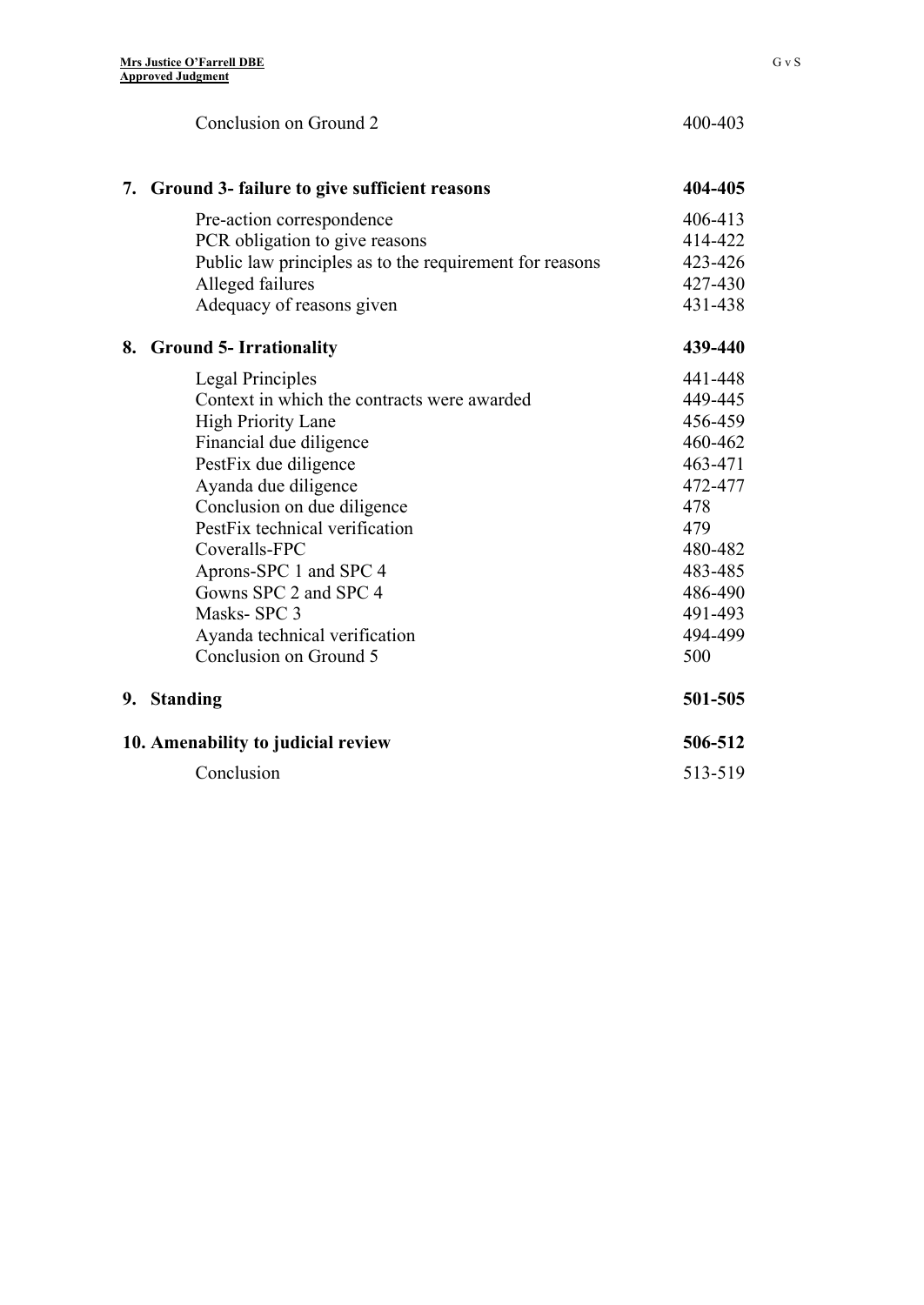#### **Mrs Justice O'Farrell:**

- 1. This is the hearing of four separate challenges (two of which have been consolidated) brought by the Claimants, Good Law Project Limited and EveryDoctor Limited, by way of judicial review in respect of decisions by the Defendant, the Secretary of State for Health and Social Care, to make direct awards of contracts for the supply of personal protective equipment and medical devices ("PPE") to the Interested Parties ("PestFix", "Clandeboye" and "Ayanda") pursuant to Regulation 32(2)(c) of the Public Contracts Regulations 2015 ("the PCR").
- 2. In March 2020, during the COVID-19 pandemic, the Defendant introduced a new approach to the procurement of PPE to ensure that adequate supplies were made available to the NHS and other care providers amid a global shortage. The new approach involved the procurement of over thirty-two billion items of PPE, with a total value of £14 billion, purchased through more than one thousand directly negotiated and awarded contracts using Regulation 32(2)(c) of the PCR.
- 3. In these proceedings, the Claimants challenge the Defendant's decisions to award the following nine contracts:

*PestFix (interested party in claims HT-2020-000226 & HT-2020-000419)*

- i) a contract dated 13 April 2020 for 2 million isolation suits/coveralls at a cost of £28,040,000 excluding VAT, the subject of the First PestFix Claim ("FPC");
- ii) a contract dated 16 April 2020 for 6 million aprons at a total cost of £1,104,000 excluding VAT, the subject of the Second PestFix Claim ("SPC1");
- iii) a contract dated 16 April 2020 for 100,000 surgical gowns at a total cost of £945,000 excluding VAT ("SPC2");
- iv) a contract dated 17 April 2020 for 60 million IIR masks, 25 million FFP3 masks and 25 million FFP2 masks at a total cost of £160,750,000 excluding VAT, varied on 22 June 2020 to comprise an order for 190 million IIR masks and 25 million FFP3 masks at a total cost of £168,500,000 ("SPC3");
- v) a contract dated 27 April 2020 for 2 million Nitrile gloves; 10 million surgical gowns and 18 million aprons at a total cost of £143,269,800 excluding VAT ("SPC4");
- vi) a contract dated 14 April 2020 for 2 million Nitrile gloves at a cost of £197,800 excluding VAT ("SPC5");

#### *Clandeboye (interested party in claim HT-2020-000291)*

vii) a contract dated 28 April 2020, for 3.4 million polyethylene gowns ("PE gowns") at a cost of £14,280,000 excluding VAT, the First Clandeboye Contract ("FCC");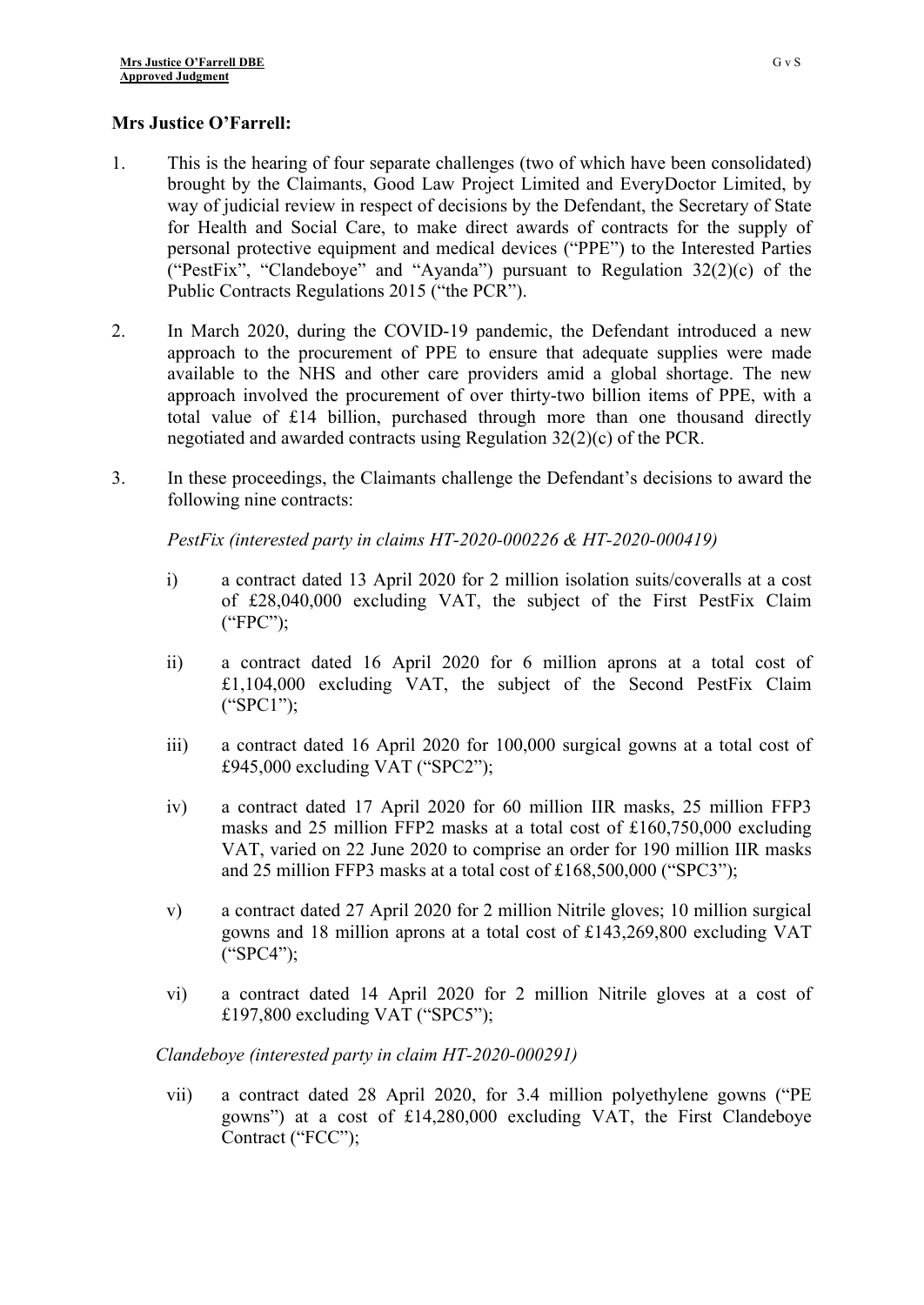viii) a contract dated 1 May 2020 for 3.6 million gowns at a total cost of £15,120,000 excluding VAT, varied on 12 May 2020 and again on 18 May 2020 to a total of over 22 million gowns at a total cost of £93,240,000 excluding VAT, the Second Clandeboye Contract ("SCC");

*Ayanda (interested party in claim HT-2020-000292)*

- ix) a contract dated 29 April 2020 for 50 million FFP2 masks and 150 million IIR masks at a total cost of £252,500,000 excluding VAT, varied on 27 August 2020 to 47 million FFP2 masks and 164 million IIR masks but at the same total cost ("the Ayanda Contract").
- 4. The Claimants seek declarations that the Defendant acted unlawfully in the award of the above contracts on the following grounds for which permission has been granted:
	- i) Ground 2 the Defendant was in breach of the EU principles of equal treatment and transparency in that it failed to put in place procedures that identified the selection criteria or evaluation guidance to be applied in deciding whether or not to contract with any supplier. Further, there was no fair competition between suppliers for any contract. The Defendant operated a high priority lane ("the High Priority Lane", also referred to as "the HPL" or "the VIP Lane"), whereby suppliers who had been referred by Ministers, MPs and senior officials were afforded more favourable treatment, significantly increasing their prospects of being awarded a contract or contracts.
	- ii) Ground 3 the Defendant failed to provide proper reasons for his decisions so as to permit the court to assess the lawfulness of the decision-making procedure.
	- iii) Ground 5 the decisions to award the contracts to PestFix and Ayanda were irrational in that no, or no sufficient, financial or technical verification was carried out in respect of the interested parties or their suppliers, and by operation of the High Priority Lane.
- 5. The Defendant's case is as follows:
	- i) The EU principles of equal treatment and transparency are displaced or modified in the context of regulation 32(2)(c) and given the limited scope of these obligations there is no relevant breach of the obligations in the circumstances of this case.
	- ii) At the pre-action protocol stage, the Defendant's response to requests for documents and information met the requirement of the applicable Pre-Action Protocol, and there has been no alternative failure to give reasons.
	- iii) The complaints raised by the Claimants:
		- a) invite the court to displace the expert judgment of the decision-maker on matters which are often of a technical nature or involve the execution of judgment in a time of crisis;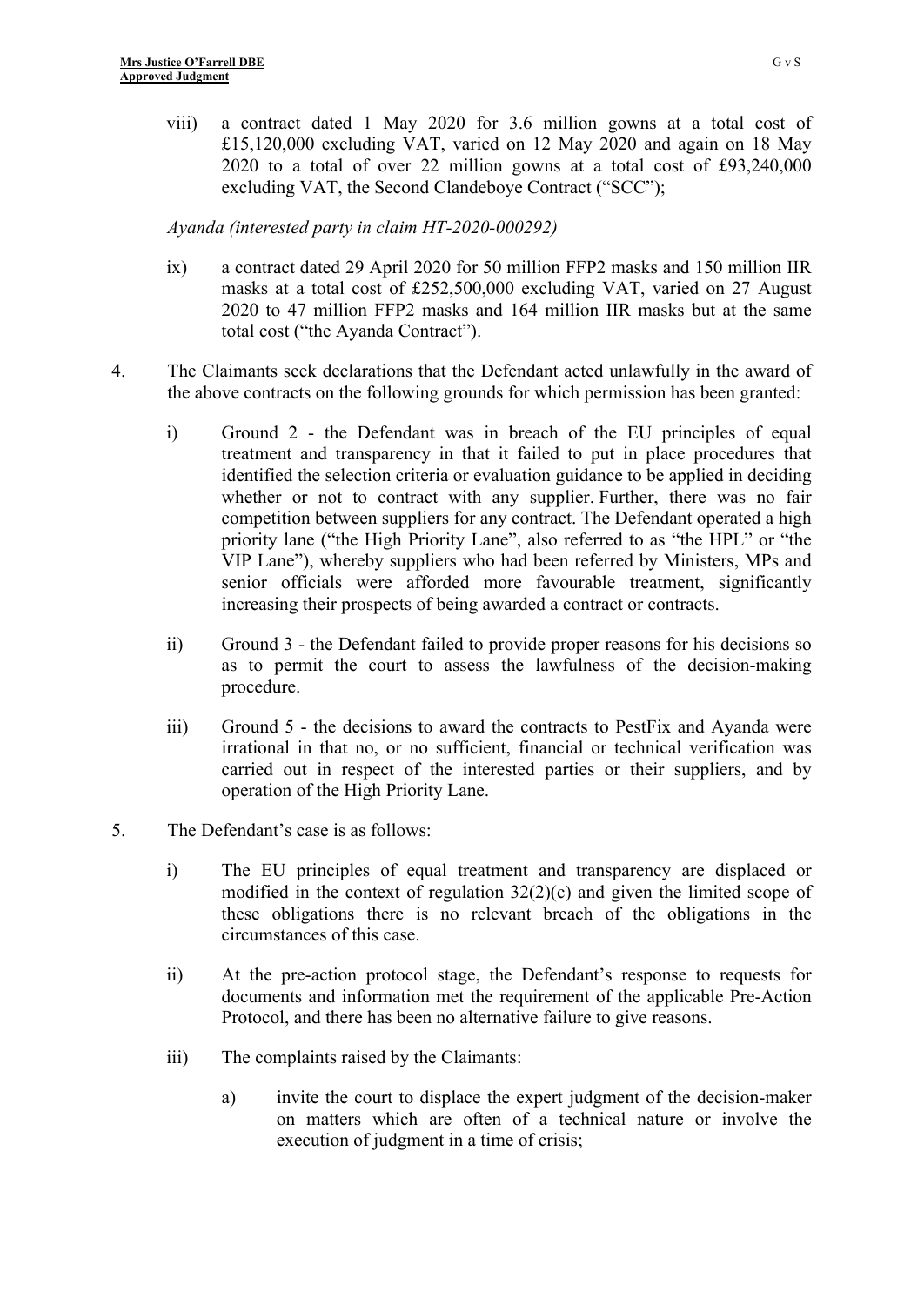- b) focus on operational or post-contractual issues which are only 'issues' with the benefit of hindsight and which can have no bearing on the rationality of the contract award decisions; or
- c) proceed on a mistaken factual basis.
- 6. Further, the Defendant relies on procedural bars to the relief sought by the Claimants, namely:
	- i) the Claimants lack standing to bring a challenge based on breach of the principles of equal treatment and transparency or insufficient reasons for the awards brought under the PCR;
	- ii) significant parts of the grounds are not properly amenable to judicial review, all claims are academic and there is no relief which would be of any practical value; therefore, it would be inappropriate for the court to decline to grant relief.

### **Background Facts**

### *PPE supplies*

- 7. In 2006 the NHS Supply Chain organisation was set up to provide goods to the NHS. In 2018 the Department of Health and Social Care ("the DHSC") established Supply Chain Coordination Limited ("SCCL") to manage the NHS Supply Chain.
- 8. Prior to the COVID-19 pandemic, SCCL would buy PPE required by NHS Trusts from manufacturers and suppliers of PPE in the UK and overseas, often through long term contractual relationships. NHS Trusts and Foundation Trusts would buy both from NHS Supply Chain and from suppliers directly. Other health and social care organisations were responsible for sourcing their own PPE. Historically, most PPE was manufactured in the People's Republic of China ("the PRC") and was in plentiful supply. In 2019, NHS Trusts and NHS Foundation Trusts ordered around £146m of PPE, of which £61m was ordered through the NHS Supply Chain.
- 9. In 2020 this situation changed dramatically. From about February 2020 the COVID-19 virus surged through Europe and on 11 March 2020 the Director General of the World Health Organisation announced that COVID-19 had been classified as a pandemic. The use of PPE was no longer confined to limited circumstances, such as theatre operations. Every clinician and healthcare worker working in a hospital or other clinical setting during the pandemic needed to be provided with ample and effective PPE for their own safety and to prevent the spread of the disease. It became apparent that large quantities of PPE would be needed, including single-use aprons, gowns or coveralls, eye visors or safety spectacles, non-fluid-resistant face masks (Type II masks), fluid-resistant face masks (Type IIR masks), respirator masks (filtering face piece "FFP" masks), and gloves.
- 10. Edward James, Deputy Director, Head of Procurement in the Commercial Directorate of the DHSC, explains in his witness statement: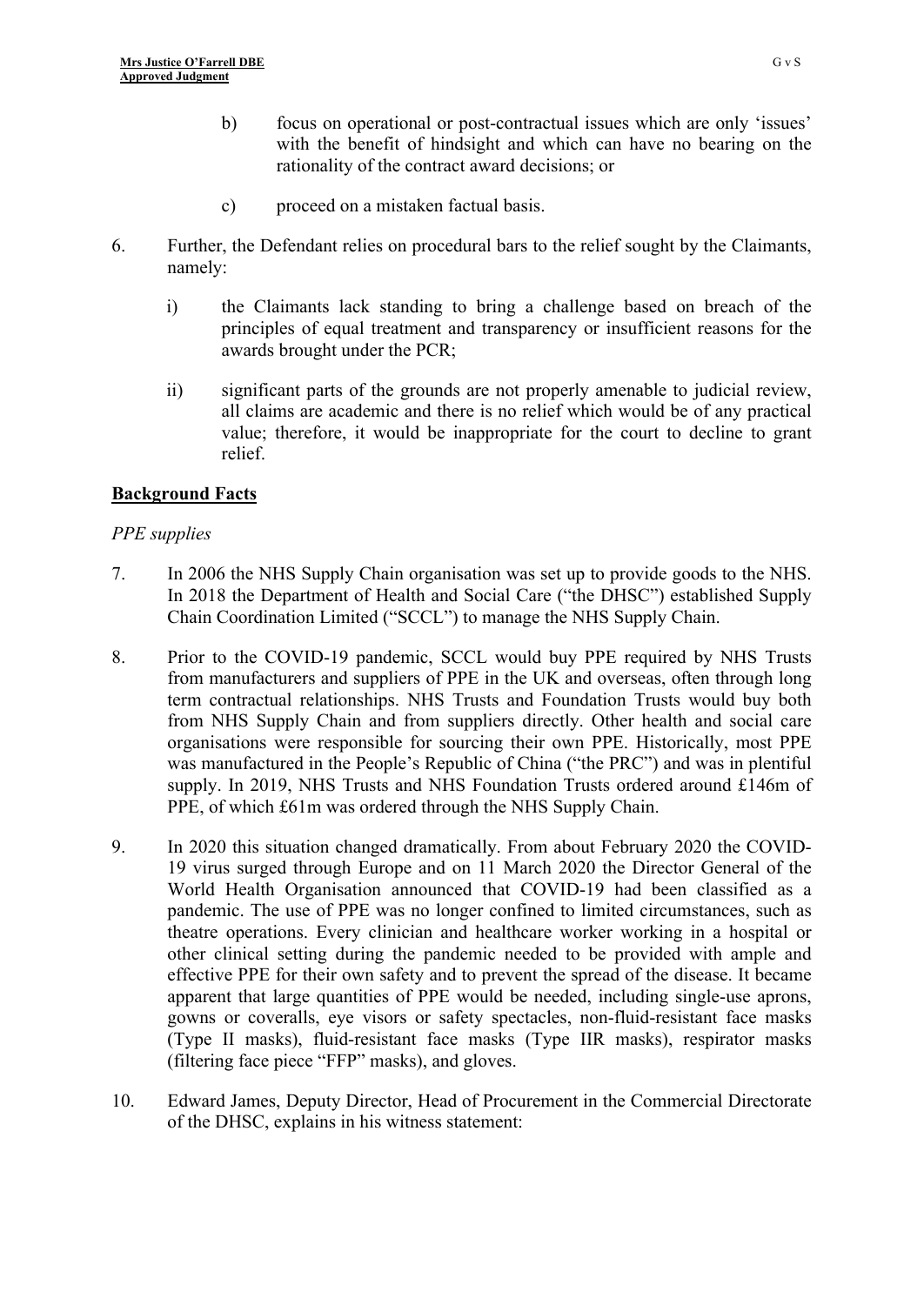"It was in February 2020 that the existing system came under severe challenge. From figures I have seen, the average monthly spend on PPE by SCCL in 2019 was 208 million items at an average cost of £5m. The data given to the NAO suggested that, in February 2020, 281m items were bought at a cost of £15m and, in March 2020, those figures had risen to 417m items at a cost of £50m."

- 11. The surge in demand from across the globe coincided with a fall in the amount of PPE being exported from PRC, the world's largest source of PPE, caused by the impact of COVID-19 and disruption to transportation links to the main manufacturing bases in the PRC. Existing supply chains were disrupted, prices for PPE rose dramatically and demand increased to unprecedented levels. This caused significant worldwide shortages of PPE. By March 2020, the dynamics of the market for PPE had changed. The capacity of existing supply chains became exhausted. What was normally a buyer's market became a seller's market. These market conditions resulted in extremely high prices, and offers of PPE were often severely time-limited.
- 12. In the UK, stockpiles of PPE were insufficient to meet demand and became depleted.
- 13. As explained by Mr James in his witness statement, in these challenging circumstances, buyers were desperate to secure as much of the diminishing supplies as they could find. This resulted in a number of different, but overlapping, changes in the market. Limited supply and unlimited demand led to price inflation. Any offer of supply had a number of bidders. Suppliers were able to increase prices because of global buyers' desperation to secure supplies. Governments of countries where PPE was produced were concerned about their own position and various export bans were introduced. Speed became key in the marketplace. Offers could only be secured by immediate payment of a substantial deposit, and the same offers of supply were often made to multiple potential buyers simultaneously.
- 14. Emily Lawson, Chief Commercial Officer for NHS England and NHS Improvement, describes the market as being:

"extremely 'hot', with deals often failing within minutes of being confirmed, due to competitive bidding by other entities."

#### *The PPE Cell*

- 15. By mid-March 2020, it was plain that the existing supply chain was unable to cope with the new demand.
- 16. On 18 March 2020, the Cabinet Office published "Procurement Policy Note Responding to COVID-19: Information Note PPN 01/20" ("PPN 01/20"), setting out the circumstances in which regulation  $32(2)(c)$  of the PCR would be engaged to enable direct contracts to be awarded without an open competition:

"There will be a range of commercial actions that need to be considered by contracting authorities in responding to the impact of COVID-19. In such exceptional circumstances, authorities may need to procure goods, services and works with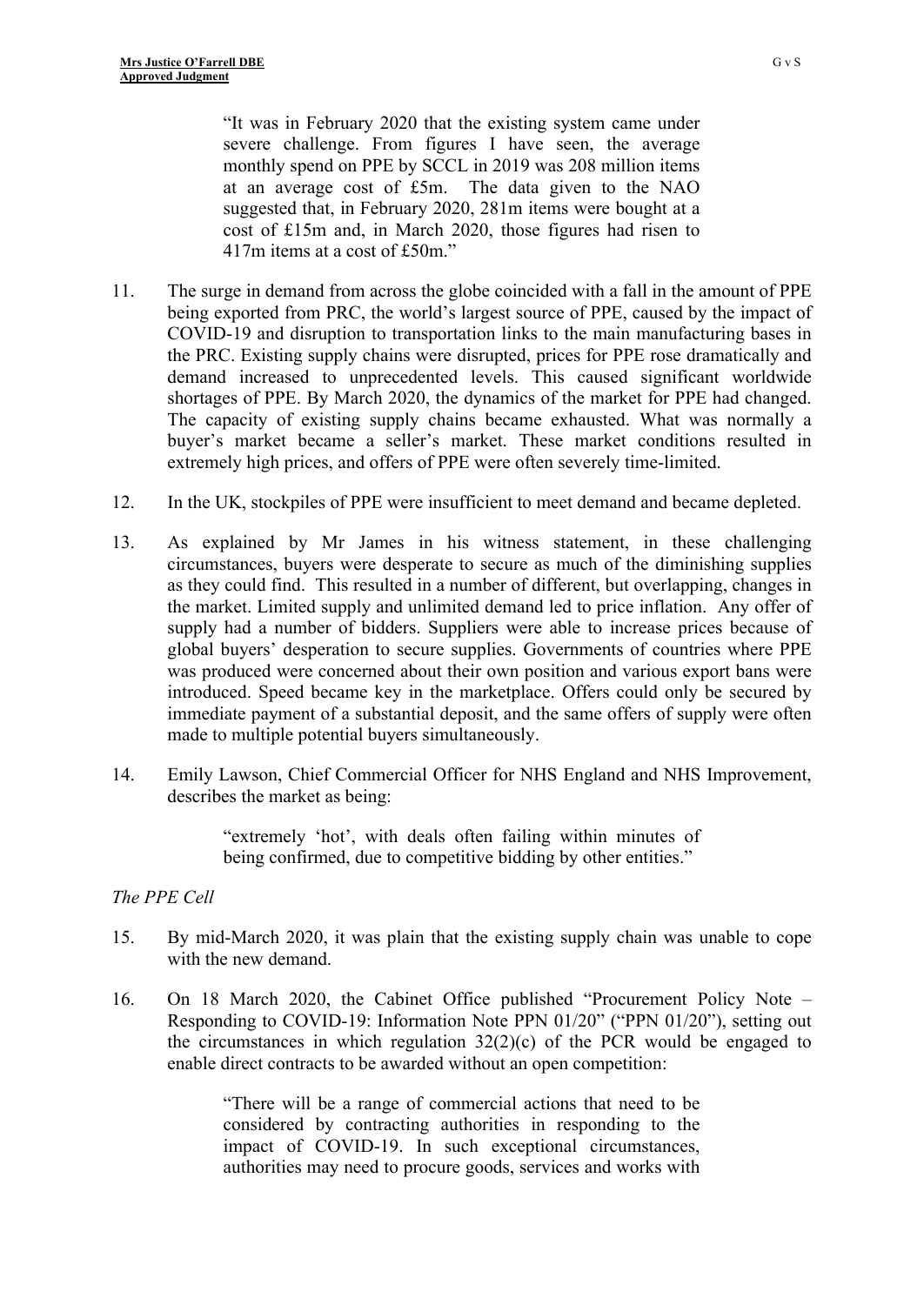extreme urgency. This is permissible under current public procurement regulations using regulation  $32(2)(c)$ …

You should ensure you keep proper records of decisions and actions on individual contracts, as this could mitigate against the risk of a successful legal challenge. If you make a direct award, you should publish a contract award notice (regulation 50) within 30 days of awarding the contract…

COVID-19 is serious and its consequences pose a risk to life. Regulation 32(2)(c) of the PCRs is designed to deal with this sort of situation…

… in responding to COVID-19, contracting authorities may enter into contracts without competing or advertising the requirement so long as they are able to demonstrate the following tests have all been met:

1) There are genuine reasons for extreme urgency, e.g.:

- you need to respond to the COVID-19 consequences immediately because of public health risks, loss of existing provision at short notice, etc;
- you are reacting to a current situation that is a genuine emergency - not planning for one.

2) The events that have led to the need for extreme urgency were unforeseeable, e.g.:

○ the COVID-19 situation is so novel that the consequences are not something you should have predicted.

3) It is impossible to comply with the usual timescales in the PCRs, e.g.:

- there is no time to run an accelerated procurement under the open or restricted procedures or competitive procedures with negotiation;
- there is no time to place a call off contract under an existing commercial agreement such as a framework or dynamic purchasing system.

4) The situation is not attributable to the contracting authority, e.g.:

○ you have not done anything to cause or contribute to the need for extreme urgency.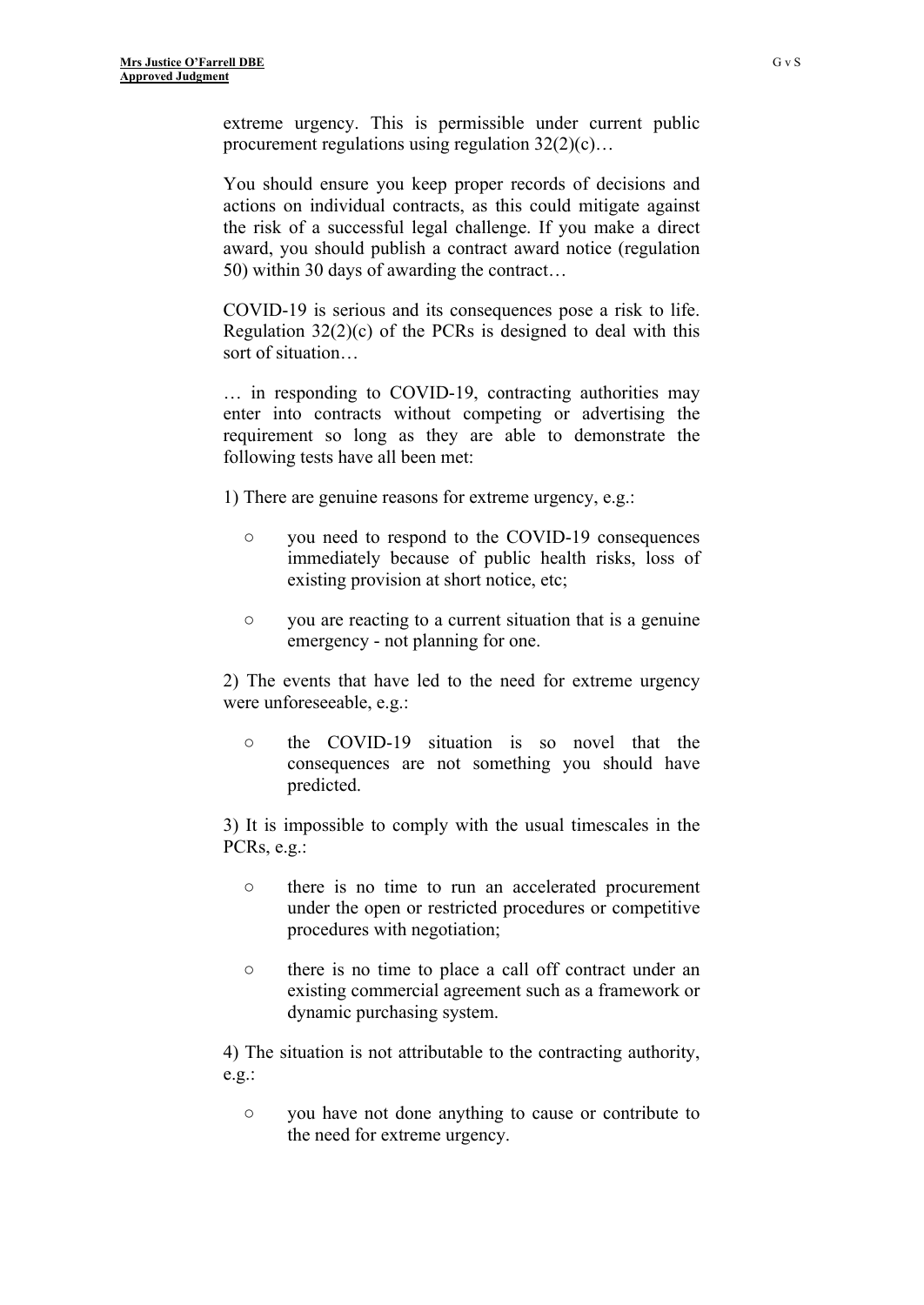Contracting authorities should keep a written justification that satisfies these tests …

You should limit your requirements to only what is absolutely necessary both in terms of what you are procuring and the length of contract …

It is important that contracting authorities continue to achieve value for money and use good commercial judgement during any direct award. Whilst prices may be higher than would be expected in a regular market, any abnormally high pricing should be approved by the appropriate commercial director. Additionally, contracting authorities are encouraged to consider contractual mechanisms to ensure that they have the ability to secure pricing reductions through the life of the contract. Where this is not possible, it is recommended a log should be kept and reasoning provided for future auditing…"

- 17. On 1 April 2020 the European Commission issued guidance on the operation of the EU procurement regime during the pandemic: "Guidance on using the public procurement framework in the emergency situation related to the COVID-19 crisis". The Guidance included an explanation as to the circumstances in which Article 32 of Directive 2014/24/EU (from which Regulation 32 was derived) might be engaged:
	- "1. Introduction

…

COVID-19 is a health crisis that requires swift and smart solutions and agility in dealing with an immense increase of demand for similar goods and services while certain supply chains are disrupted. Public buyers in the Member States are at the forefront for most of these goods and services. They have to ensure the availability of personal protective equipment such as face masks and protective gloves, medical devices, notably ventilators, other medical supplies, but also hospital and IT infrastructure, to name only a few.

Concretely, the negotiated procedure without publication allows public buyers to acquire supplies and services within the shortest possible timeframe. Under this procedure, as set out in Art. 32 of Directive 2014/24/EU (the 'Directive'), public buyers may negotiate directly with potential contractor(s) and there are no publication requirements, no time limits, no minimum number of candidates to be consulted, or other procedural requirements. No procedural steps are regulated at EU level. In practice, this means that authorities can act as quickly as is technically/physically feasible – and the procedure may constitute a de facto direct award only subject to physical/technical constraints related to the actual availability and speed of delivery.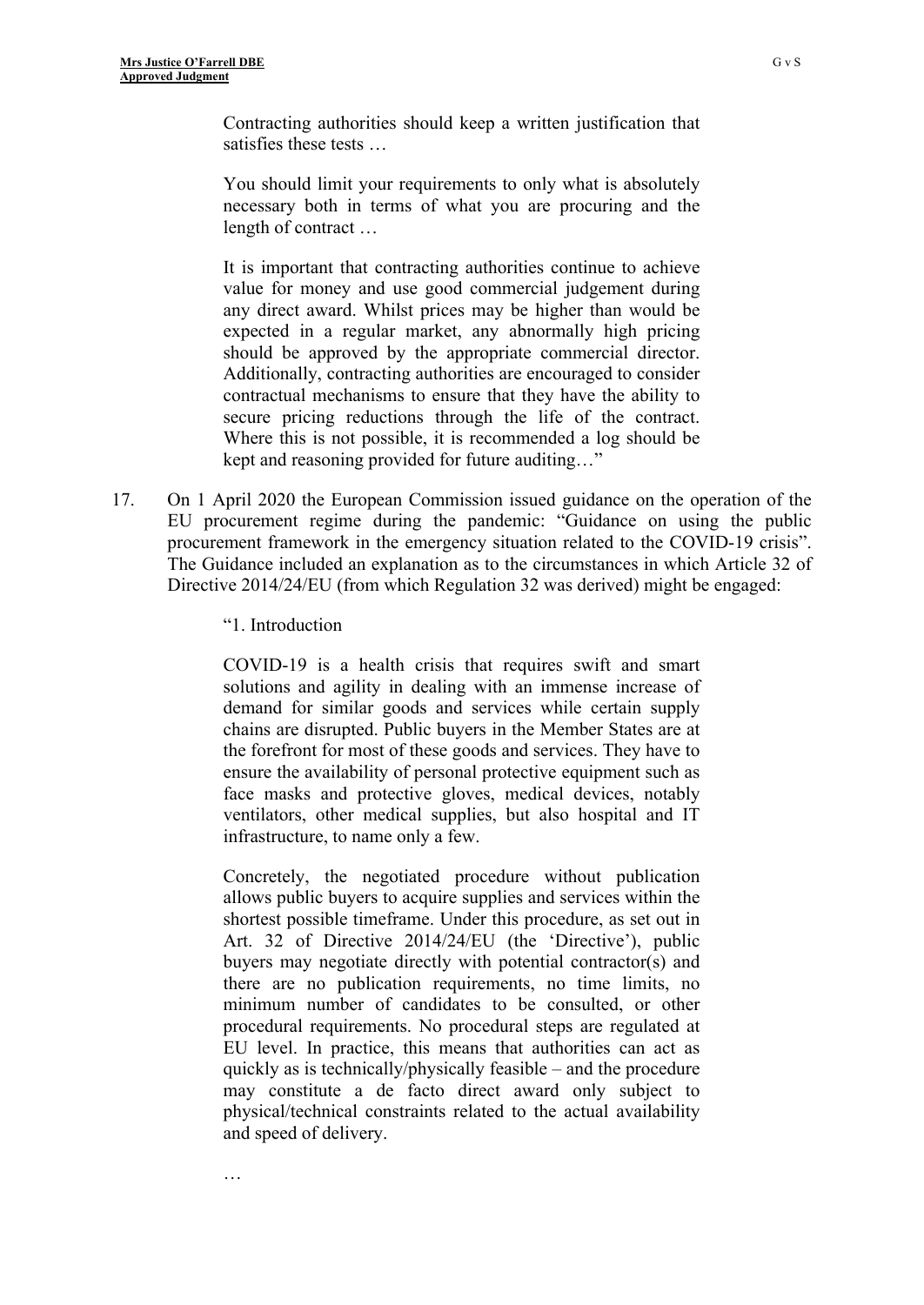2.3 In cases of extreme urgency – negotiated procedure without publication. As contracting authorities derogate in this case from the basic principle of the Treaty concerning transparency, the European Court of Justice requires that the use of this procedure remains exceptional. All the conditions have to be met cumulatively and are to be interpreted restrictively (see, for instance cases C275/08, Commission v Germany, and C-352/12, Consiglio Nazionale degli Ingegneri). A 'negotiated procedure without publication' allows contracting authorities to negotiate directly with potential contractors; a direct award to a preselected economic operator remains the exception, applicable if only one undertaking is able to deliver within the technical and time constraints imposed by the extreme urgency."

- 18. The Defendant decided to establish a parallel supply chain, in order to protect the existing supply chain which could continue to acquire other consumables for the NHS. A new dedicated unit was created over the weekend of 20 and 21 March 2020, "the PPE Cell", formed from NHS, industry and the armed forces. Volunteers joined from various government departments, including the Department of Health and Social Care, NHS England and NHS Improvement, the Cabinet Office, Ministry of Defence, Ministry of Justice, Department for Education and consultants brought in from outside.
- 19. The Defendant announced the new procurement approach in a policy paper: "COVID-19: Personal Protective Equipment (PPE) Plan", published on 10 April 2020:

"We've brought together the NHS, industry and the Armed Forces to create a giant PPE distribution network almost from scratch. This is working to deliver critical PPE supplies to those who need it…

We've set up a cross-government PPE sourcing unit to secure new supply lines from across the world and published rigorous standards against which we will buy…

The capabilities of our supply chain have strengthened to meet the urgent need for PPE and increase our ability to monitor PPE needs across the UK in line with the clinical recommendations.

To enable those working in the system to register their PPE requirements more easily, we are working with e-commerce expertise to pilot a new website for ordering PPE. Orders will be managed in line with the published guidance from Public Health England, integrated with NHS Supply Chain's central PPE logistic operations and shipped directly via Royal Mail. The prototype of this new initiative is undergoing the first live tests with an initial group of primary care providers this week. Once the new system is up and running, we will look to expand further to meet the demands of the health and care sectors, including those of social care providers.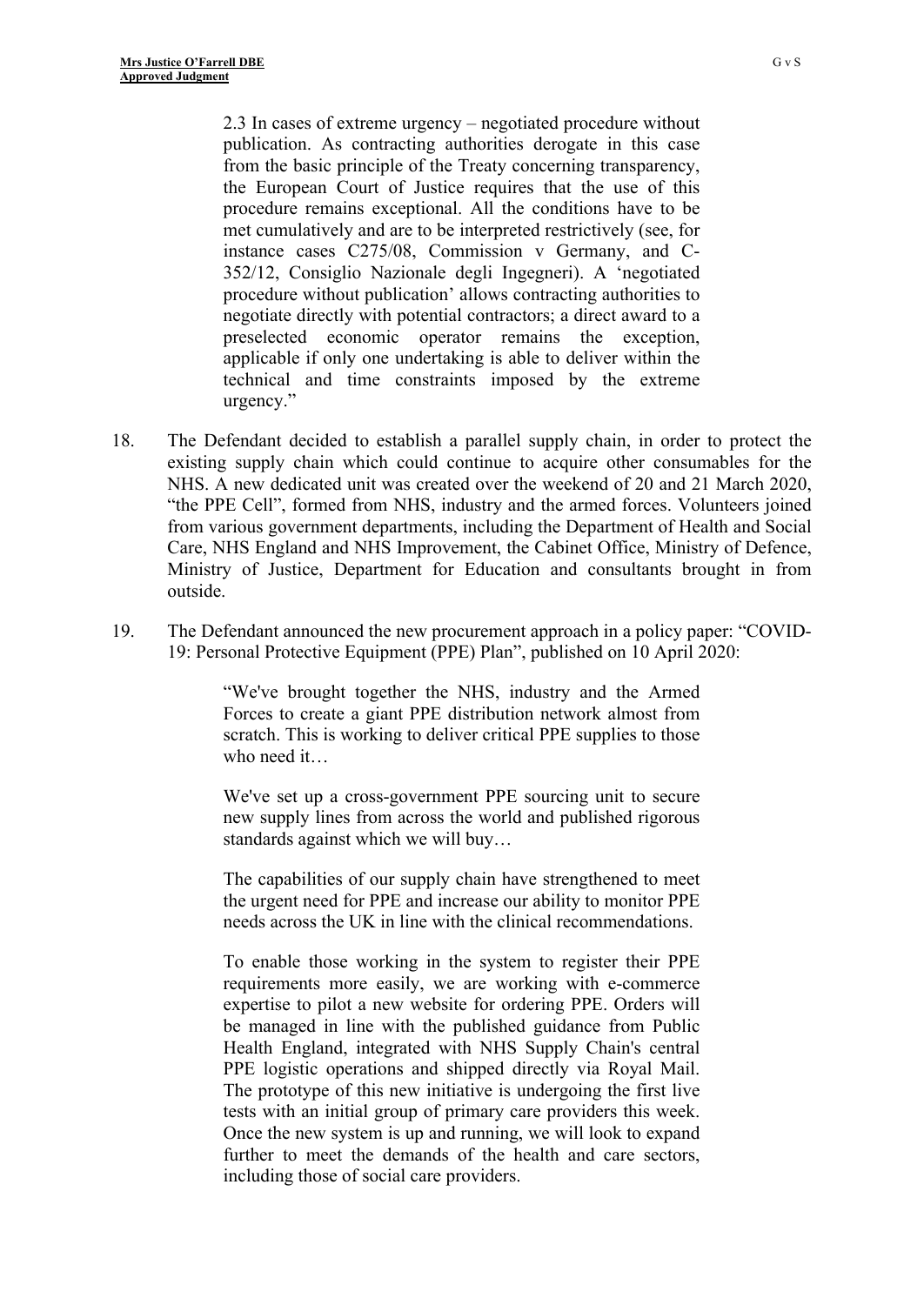However, we recognise that it will take time to stand up this new approach for the wider health and care system, so in the meantime we will continue to operate a 'push' model, with essential equipment being issued to NHS organisations based on the expected number of COVID-19 patients. We will continue to refine our approach, using the routes set out below and through working with organisations across the UK to understand their PPE needs and develop a more sophisticated demand signal…

Expert procurement professionals from the NHS Supply Chain have been seconded into this dedicated new unit to work with a cross-government team of over 200 staff from the Government Commercial Function. This unit is identifying PPE suppliers from across the globe to meet the increasing demand for a growing list of PPE products. This effort has been equivalent to establishing a new national supply system in the space of two weeks.

Our Foreign and Commonwealth Office (FCO) teams across the world - and in China specifically - have ensured local sources are able to deliver the products required, as well as working with the central teams to secure inbound logistics and freight operations at speed. The Department for Trade has also stood up a global network to coordinate the PPE sourcing augmenting the FCO's work so that faster fulfilment can be delivered.

This is enabling us to pull together a global list of the UK's PPE needs. We are taking an open source approach and involving our partners around the world in a coordinated procurement programme."

- 20. The Defendant relied on regulation  $32(2)(c)$  of the PCR 2015 in establishing the PPE Cell, using the negotiated procedure without prior publication because the urgency with which PPE had to be procured in the prevailing market conditions prevented compliance with the time limits for open, restricted, competitive or accelerated procedures.
- 21. The PPE Cell used an 'open source' approach to procurement, that included seeking offers of supply from businesses with little or no prior experience of the PPE market to compensate for the deficit in the existing supply chains, which was called the "Coronavirus Support from Business Scheme".
- 22. A portal was established on the Gov.uk website at https://www.gov.uk/coronavirussupport-from-business ("the Portal"), through which offers to supply products and services could be made. The Portal provided information to potential suppliers about the types of products which were needed and the technical specification which the products were required to meet. The Portal enabled any business to make an offer to supply goods by completing an online questionnaire.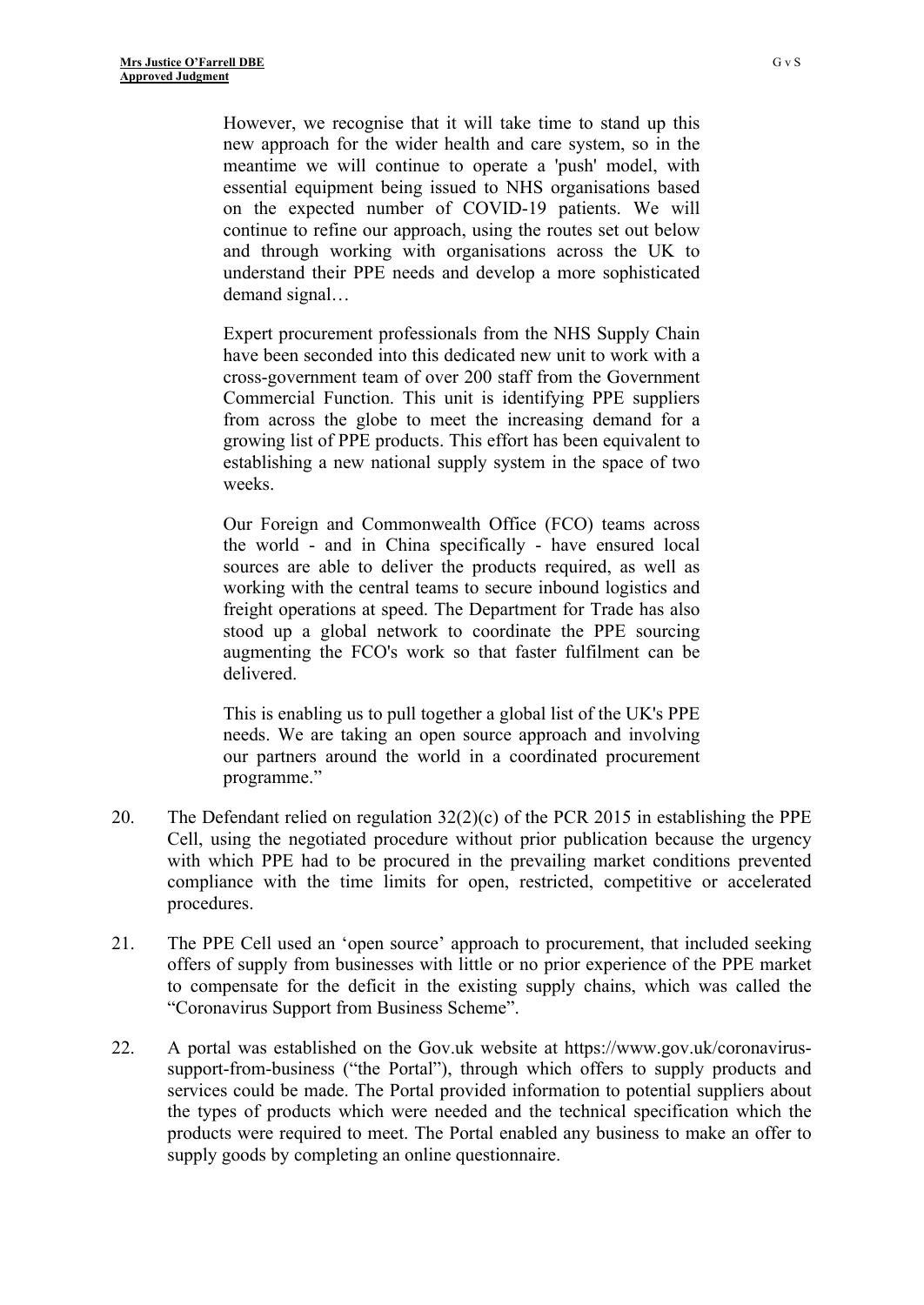#### *Assessing demand*

- 23. Jonathan Marron, Director General at the DHSC, sets out in his witness statement that initially the PPE Cell set up a daily call at 8.30am, to agree with Ms Lawson what products were a priority for purchase, including what minimum quantities would justify pursuing an opportunity. This was later supplemented by a second daily allocation meeting at 6pm, to consider demand across the system, available inventory, and the expected incoming supply. The daily review of demand and supply enabled the PPE Cell to decide the volume of PPE to be distributed to the NHS and other users, and to agree a priority "buy list" for the buying teams.
- 24. Christopher Young, Director of Finance at the DHSC, explains in his witness statement that the demand for PPE was recorded in a series of documents ("the Demand Signal Documents"):
	- i) A daily excel spreadsheet, known as the Dashboard, would record, for each category of PPE, known data about inventory, distribution and orders. It contained a tab called "Stock Out" which estimated the number of days' stock held by the PPE Cell of each item of PPE. This data was used in the daily evening meetings and shared daily with Mr Young, Jon Fundrey, Chief Operating Officer at the MHRA, seconded to the DHSC as an Accounting Officer, and the DHSC Finance Team.
	- ii) A daily update from the project management office ("the PMO Update") was circulated in advance with the agenda for the daily morning call and contained a summary version of the Dashboard together with status updates and points for discussion.
	- iii) A PPE daily pick list decision brief ("the Decision Brief") recorded agreed decisions and actions from earlier meetings, and contained slides for issues to be discussed at the daily evening meetings, including PPE products that were priority items or any particular shortages.
	- iv) An email of 'the Pick List' was sent after each evening meeting, recording the actions from that meeting and also setting the buying priorities for the next day.
	- v) A weekly report was prepared on PPE inventory and usage rates ("the Summary Dashboard").
- 25. Mr Marron's evidence is that during April 2020, the most acute requirements were for gowns and IIR masks, although the priority buy list also included gloves and aprons.

*Operation of the PPE Cell*

- 26. The PPE Cell comprised:
	- i) the 'Buy Team', responsible for finding opportunities to buy PPE, using the 'Opportunities Team' to deal with offers via the Portal, the China team working with the British Embassy in the PRC to identify strategic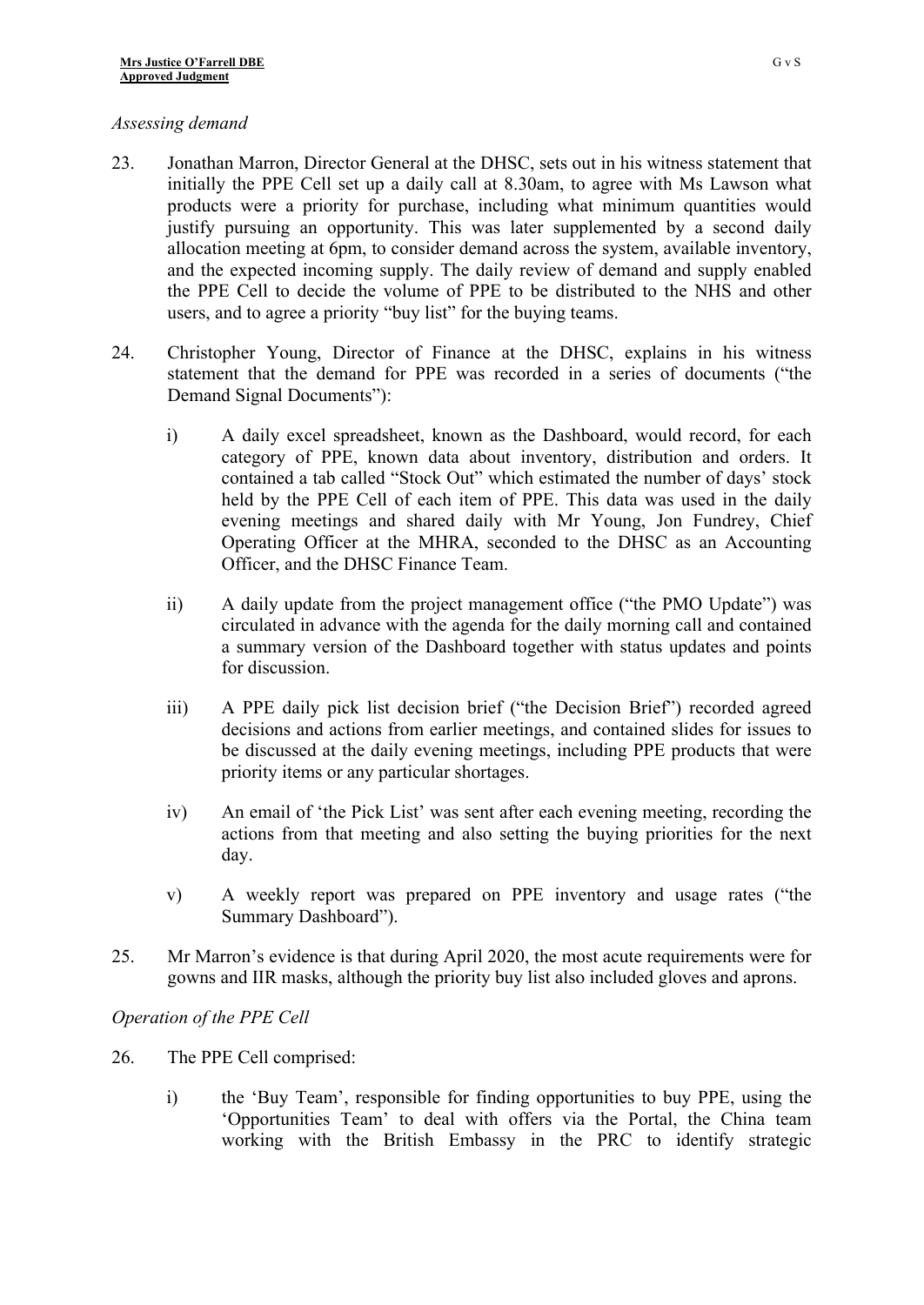opportunities to buy PPE direct from manufacturers in the PRC, and the seconded SCCL team to unlock supply from existing suppliers;

- ii) the 'Technical Assurance Team', responsible for ensuring that the supplies offered met the technical specifications and standards;
- iii) the 'Closing Team', responsible for negotiating and concluding the contractual terms for PPE supplies;
- iv) the 'Make Team', responsible for PPE manufactured in the UK;
- v) the 'Purchase to Payment Team', responsible for setting up, maintaining and operating the system for purchasing through to payment in respect of the PPE;
- vi) 'Logistics', led by Brigadier Prosser, responsible for distributing the PPE.
- 27. All potential suppliers were scrutinised against standard requirements. The products were assessed against requirements set out in the technical specifications and the relevant PPE or medical devices regulations as appropriate ('technical assurance'). The suppliers were assessed against due diligence standards in terms of the corporate and financial standing of the business ('financial due diligence'). The suppliers had to establish that the offer of supply was credible, namely, that the products were, or were highly likely to be, available within an acceptable time frame to the specification and technical level required. The pricing of the offer had to be reasonable and acceptable given the market conditions at any given time. The suppliers were required to contract either on the DHSC's standard terms and conditions or such other terms as the DHSC considered to be appropriate in all the circumstances.

#### *Opportunities Teams*

- 28. The Opportunities Teams performed triage on offers and gathered information, including technical documentation and certification of compliance with standards, from suppliers about their offers.
- 29. The Portal required potential suppliers to register their interest and complete an online survey, providing basic data about the potential supplier, including its legal identity, address, VAT registration number and contact details, together with information about the product offered, including the type of PPE available, technical compliance, pricing and delivery timescales. Information from the completed survey would be transferred into a database, initially a simple Excel spreadsheet, but subsequently, a case management system, Mendix. This acted as a central repository for all information relating to any given offer throughout the process.
- 30. Triage comprised initial assessment of the offers to identify those that were credible. A number of the 16,000 suppliers who came through the portal over the life of the PPE cell were not credible, either because there was no product, the product failed technical specification, or the offer, although genuine and well-meant, was for insufficient quantities.
- 31. If the offer appeared credible on its face, it would be allocated to a case worker, who would contact the supplier by telephone (or email if unable to contact by telephone) to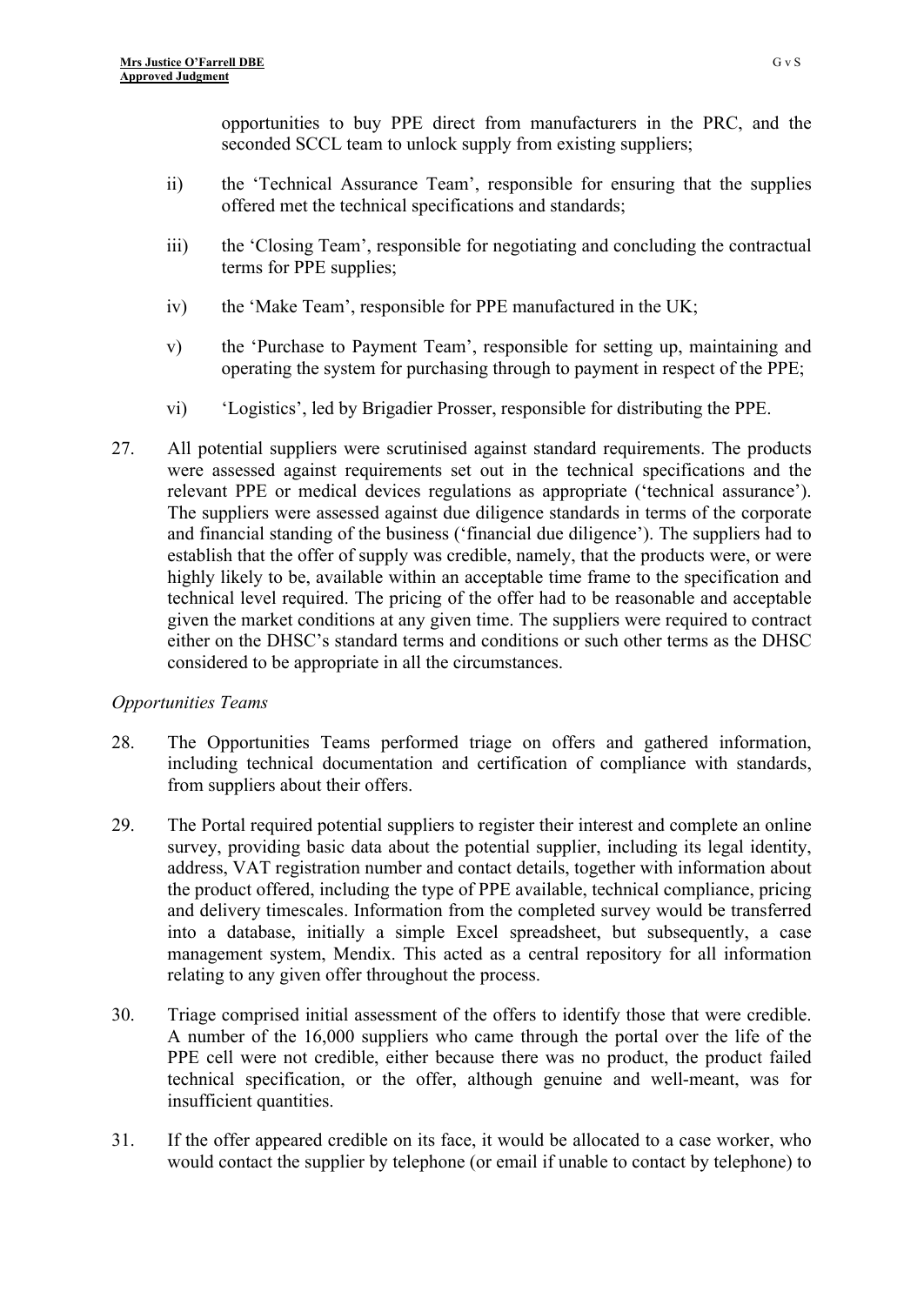obtain further details, carry out research into the manufacturer, ensuring the supplier had the relevant NHS specification for the product(s) and obtain technical documentation, such as product specification, CE marking, certificates of conformity, and photographs of the product and packaging, required to commission the technical assurance analysis.

32. Every case worker was given a written guide: "The Opportunity Case Worker Guide", setting out in detail the process for case workers to follow in each case, including the following instructions:

> "Overarching goal: Source and deliver additional high priority personal protective equipment (PPE) from suppliers for the NHS front line…

> As a case worker, you will be contacting suppliers, understanding the details behind their offer (e.g. what products can they supply, how many of each can be supplied, how long will they take to be delivered) and coordinating the process to review the technical specification of any products offered. If the offer is validated by our technical teams, the case workers will hand over the case to the buying / closing team."

33. The case worker call script included the following instructions:

"When you get to the PPE product columns, first check which items they are offering, then make sure that these subsequent columns for each item are complete and correct. Where they can offer an ongoing supply, use the "lead time comments" field to provide details of how many they can provide on what basis (e.g. weekly / monthly). Suppliers may ask what quantities we require. There is currently no set amount that we are sourcing, however the volume is 'very high'. Work on the basis of tens of millions of masks and gloves, hundreds of thousands of other items as starting point."

- 34. The document contained a link to the Government website which gave details of the types of PPE sought, together with the required standards and specifications to be met. Case workers were provided with a table of indicative pricing but were advised not to remove potential suppliers based on price.
- 35. The glossary in the document included the following descriptions:

"FFP3 … FFP3 is a categorisation of face mask. FFP3 is considered the gold standard for the NHS.

FFP2 … FFP2 is a categorisation of face mask. FFP2 is a lower categorisation than FFP3, but is still valid for use.

IIR … Surgical masks. Lower grade than FFP3 or FFP2."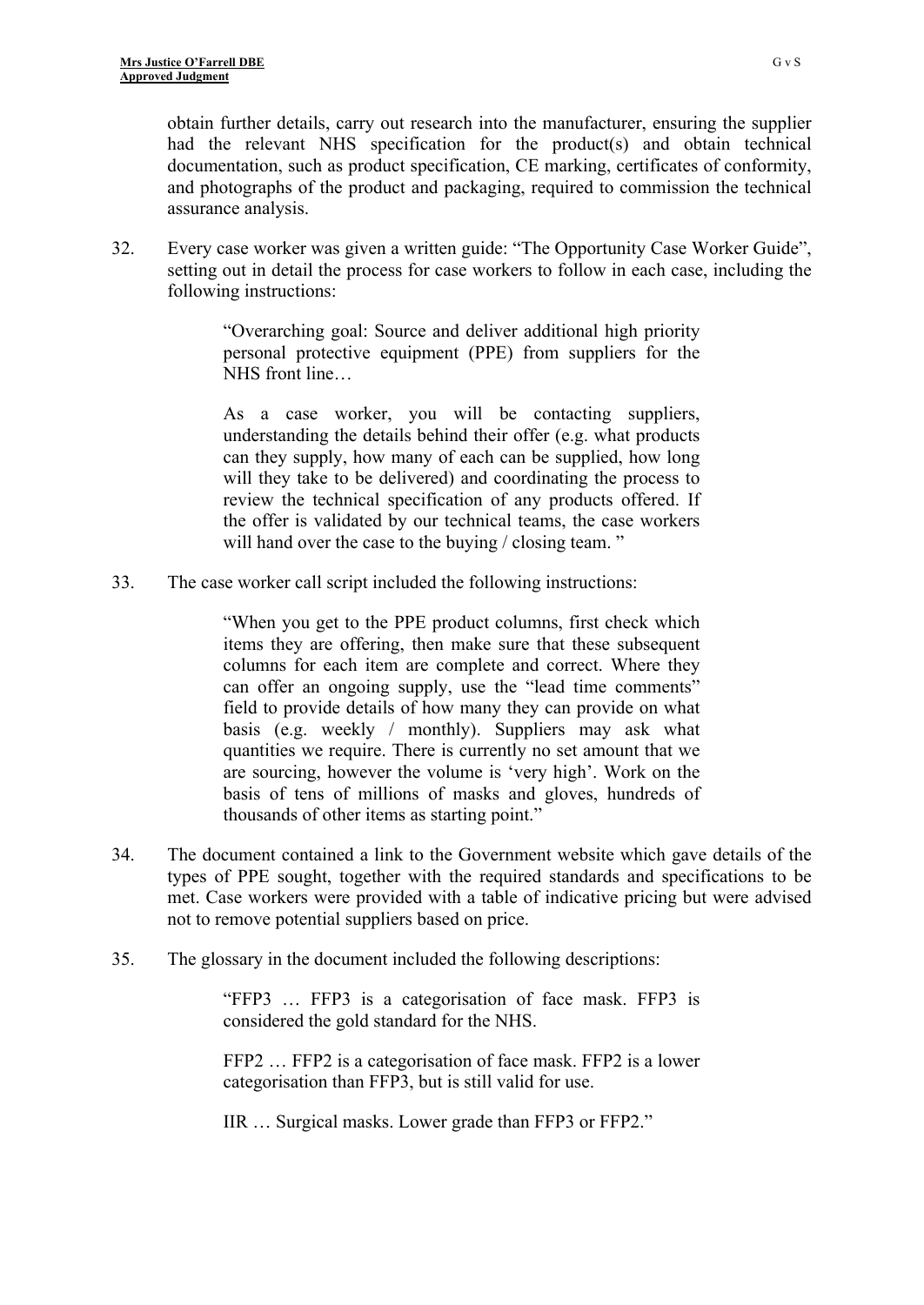36. If the triage process indicated that the offer should be taken further, it would be passed to the Technical Assurance Team.

#### *Technical assurance*

- 37. The Technical Assurance Team was responsible for determining whether there was sufficient evidence that the product being offered complied with the applicable specifications and standards prescribed in the technical specification documents.
- 38. David Moore, seconded from the MOD to the DHSC, was responsible for technical assurance within the PPE Cell and explains in his witness statement:

"Technical assurance is a vital part of the due diligence in any public sector procurement. For the purposes of this matter, the aims of the process are:

- i) to seek to ensure that what we are buying with public money meets the required specification; and
- ii) to understand what standards and regulations apply to the product in question and to help make sure that what we are buying complies with them."
- 39. The technical specifications for protective equipment in the UK are overseen by the Health and Safety Executive ("the HSE") in respect of equipment intended to protect the provider of services, and the Medicines and Healthcare products Regulatory Authority ("the MHRA") in respect of medical devices.
- 40. The applicable technical specifications were published by the Government on 30 March 2020, entitled: "Specification for Personal Protective Clothing (PPE) to include: Gowns, Surgical Face masks, Respirator masks, Eye Protection, Protective Coveralls". The document was updated on 6 April 2020, 5 May 2020 and 28 August 2020. For the purpose of these proceedings, the version published on 6 April 2020 was in force when the contracts under challenge were concluded and, therefore, was the material set of technical specifications.
- 41. The document identified the standards that each type (and various sub-types) of product were required to meet:

"All products must have their CE marking clearly evident on the product and/or packaging and must conform to the relevant directive:

#### **Medical Devices Regulation 2017/745**

Any product that contains phthalates must be indicated on the packaging in accordance with:

#### **Medical Devices Regulation 2017/745**

#### **Personal Protective Equipment Directive EU 2016/425."**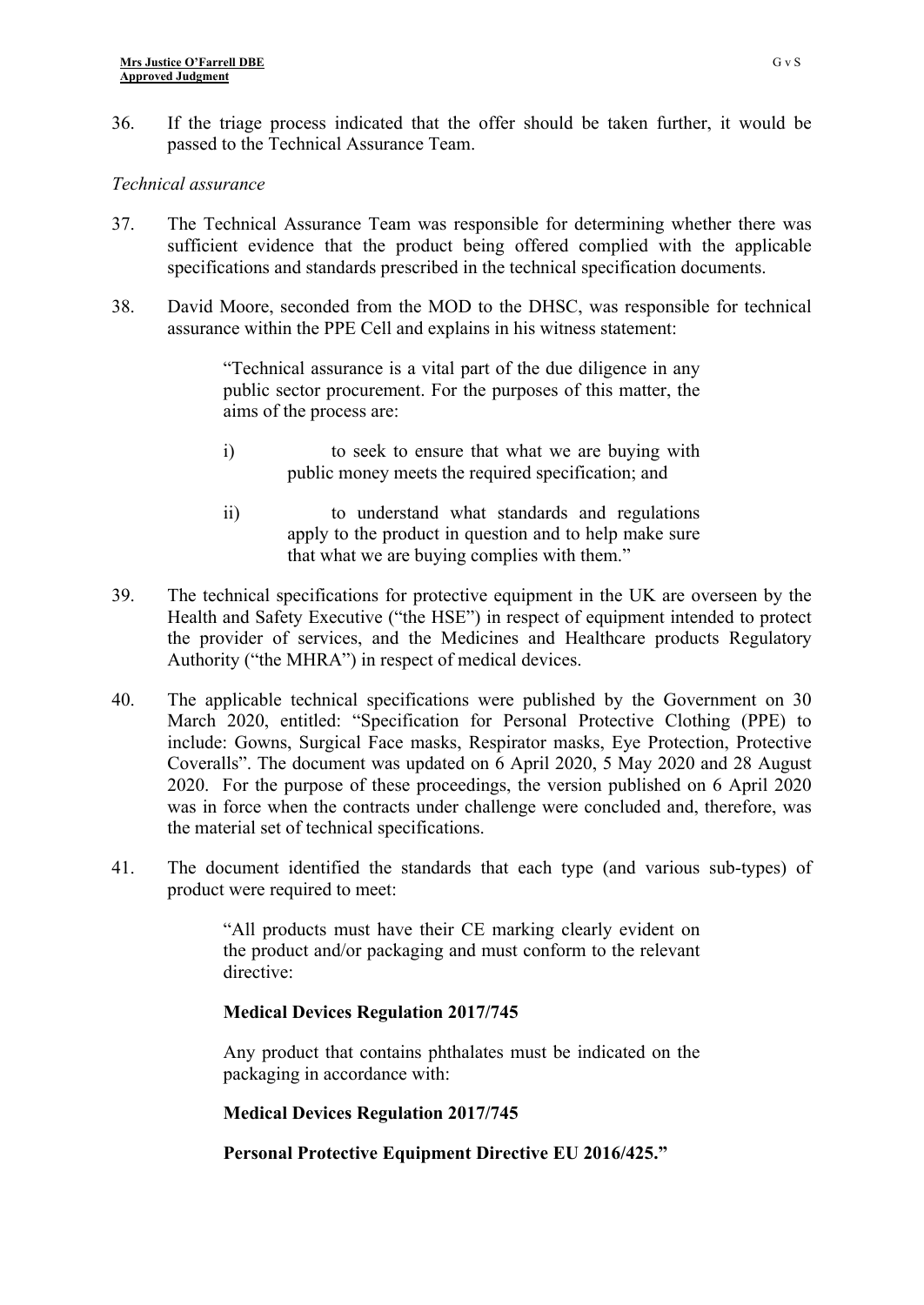- 42. The technical specifications advertised included the following types of PPE:
	- i) Lot 1 Surgical Face Masks (type "IIR"):

"Surgical face masks must conform to BS EN 14683:2019 or any equivalent standard. Medical face masks. Requirements and test methods …

Masks with ties must …

Have integral ties long enough to go around an adult head whilst wearing a surgical cap...

Masks with ear loops must have elastic ear loops …"

ii) Lot 2 - Respirator Masks (types 'FFP2' and 'FFP3):

#### **"Respirator masks must conform to BS EN 149:2001+A1:2009 or any equivalent standard**

Respiratory protective devices. Filtering half masks to protect against particles. Requirements, testing, marking …

Respirator masks are filtering respiratory protective devices to protect against particles to cover the nose, mouth and chin and are required both with and without inhalation/exhalation valves. The mask consists entirely or substantially of filter material. It must be designed to provide adequate sealing on the face of the wearer against the ambient atmosphere, when the skin is dry and moist and when the head is moved. Respirator masks must be classified according to their filtering efficiency and their maximum total inward leakage…

All respiratory masks must comply with the following:

… Must have integral straps/ties long enough to go around an adult head whilst wearing a surgical cap;

Straps/ties must be adjustable for fit by the user;

The upper strap/tie should sit at the crown of the head;

The lower strap/tie should be positioned to allow it to be positioned behind the neck to hold the sides of the mask against the face of the user to prevent any gaping …"

iii)  $\qquad \qquad$  Lot 4 – Gowns

"This lot is for gowns and includes:

Sterile gowns.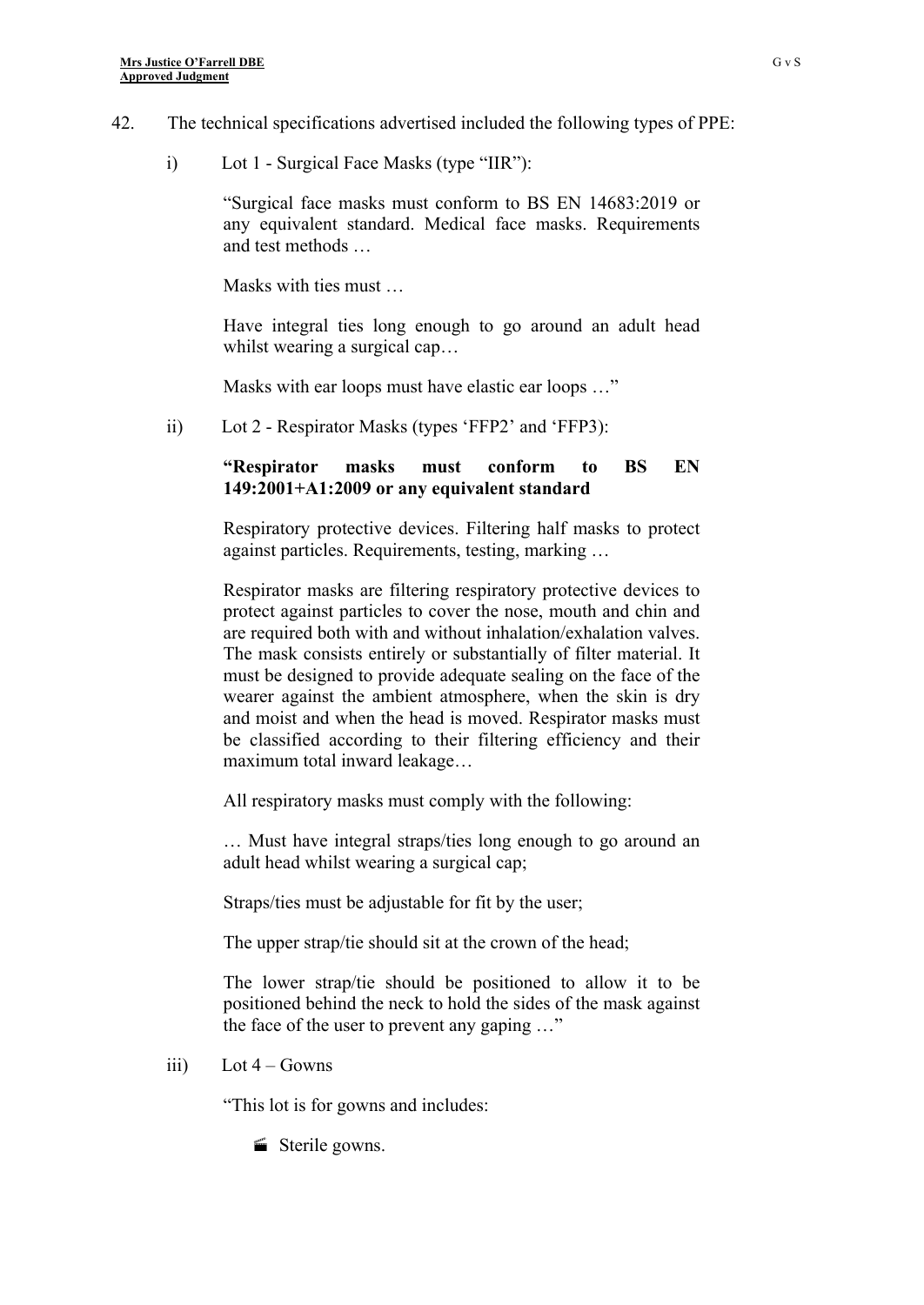- $\blacktriangleright$  Non-sterile gowns sometimes referred to as Isolation gowns.
- Thumb-looped aprons…

#### **BS EN 13795:2019 or equivalent standard**

Surgical drapes, gowns and clean air suits, used as medical devices for patients, clinical staff and equipment. General requirement for manufacturers, processors and products, test methods, performance requirements and performance levels.

**BS EN 11810:2015** Must be fire resistant / tested for laser ignition and penetration …

Sterile single use surgical gowns used to cover the wearer whilst in an operating theatre or environment which requires a sterile covering in such a way as to prevent exposure to potentially contaminated fluids, including those which may contain pathogens as well as helping to prevent the wearer from contaminating the clean surgical site…

Non-Sterile Gowns or Isolation gowns are used for procedures that do not require a sterile product. They are required where the users need a degree of comfort and protection with low risk of fluid where simple plastic aprons do not offer enough coverage or protection. Non-Sterile Gowns are mainly used in Barrier nursing in preventing the spread of infection from one person to another in hospital and for minor procedures within the hospital or community setting…

Thumb looped aprons are used for tasks where fully impervious non-sterile protection is needed."

iv) Lot 7 - Protective Coveralls:

#### **"All coveralls protective suits must conform to BS EN 14126:2003 or any equivalent standard**

Protective clothing. Performance requirements and test methods for protective clothing against infective agents.

In accordance with the requirements of **BS EN 14126:2003 or any equivalent standard** protective clothing must be subjected to 5 test methods specified in the standard.

#### **Personal Protective Equipment Directive EU 2016/425 - Category III** …

Coveralls/protective suits must be designed to cover the whole body except for the hands, feet and face area, providing a barrier to air borne and fluid borne contaminants and pathogens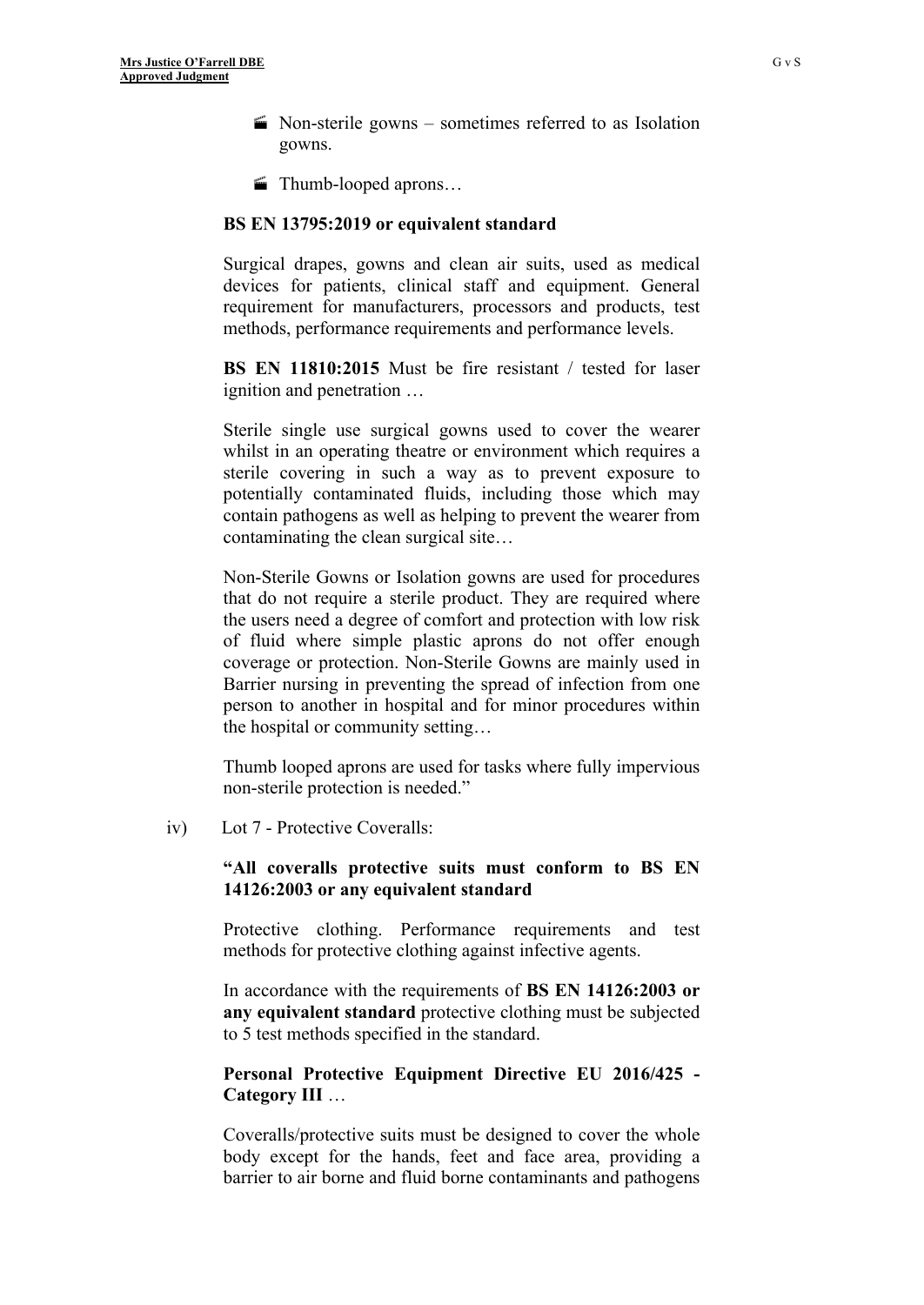preventing infective agents from reaching the (possibly injured) skin"

- 43. Technical Assurance was initially carried out by Clinical and Product Assurance ("CAPA"), part of SCCL, but it was insufficiently resourced to deal with the volume of offers. Therefore, from the start of April 2020, a team from Defence Equipment and Support ("DE&S"), part of the Ministry of Defence with extensive experience of procurement for the UK Armed Forces, was brought in. The team from DE&S were independent of the Opportunities Teams, Due Diligence Team and Closing Team within the PPE Cell.
- 44. Technical Assurance is a risk-based decision. Mr Moore explains in his witness statement that the task of the Technical Team was to ascertain whether the evidence provided was reasonably capable of demonstrating the product complied with the required standards and whether it met the relevant regulations for the type of product:

"In relation to those questions: If yes, the Closing Team could finalise its commercial negotiations and put the submission forward to the DHSC for final scrutiny and approval. If no, the opportunity would not be taken forward unless the supplier could satisfy us that it could, indeed, pass TA. I explain below the process we had for carefully managing opportunities for suppliers to supply missing evidence (irrespective of how they entered the process). In some cases, the process did not lead to a clear "yes" or "no" answer. If members of the team had different views, from about mid-April 2020 we were able to decide the answer was "maybe". A "maybe" case could be one where a manufacturer's product claimed to comply with an "equivalent standard" and this required further exploration, or where we required the involvement of the Medicines and Healthcare Products Regulatory Agency ("MHRA") or the Health and Safety Executive ("HSE"). We would refer these cases to the Decision Making Committee ("DMC") – this was different to the Deals Committee referred to in Andy Wood's statement. This was a committee headed up by Miranda Carter which had officials and experts from the DHSC, HSE, the MHRA and the Office for Product Safety and Standards ("OPSS"). Later, Technical Assurance became a member of this committee, in order to appreciate existing risks and communicate new ones."

#### *Financial due diligence*

45. Michael Beard, a civil servant working in the Ministry of Defence, was seconded to the DHSC during the period March to June 2020 and worked in the Closing Team of the PPE Cell. He explains in his witness statement that the purpose of financial due diligence was to give the DHSC a level of confidence in taking a risk based decision that, if it entered into a contract with a supplier for the supply of PPE, the supplier was a reputable company, the goods were likely to be delivered on time, at the price agreed and to the specification and quality required. This also required consideration of the manufacturer.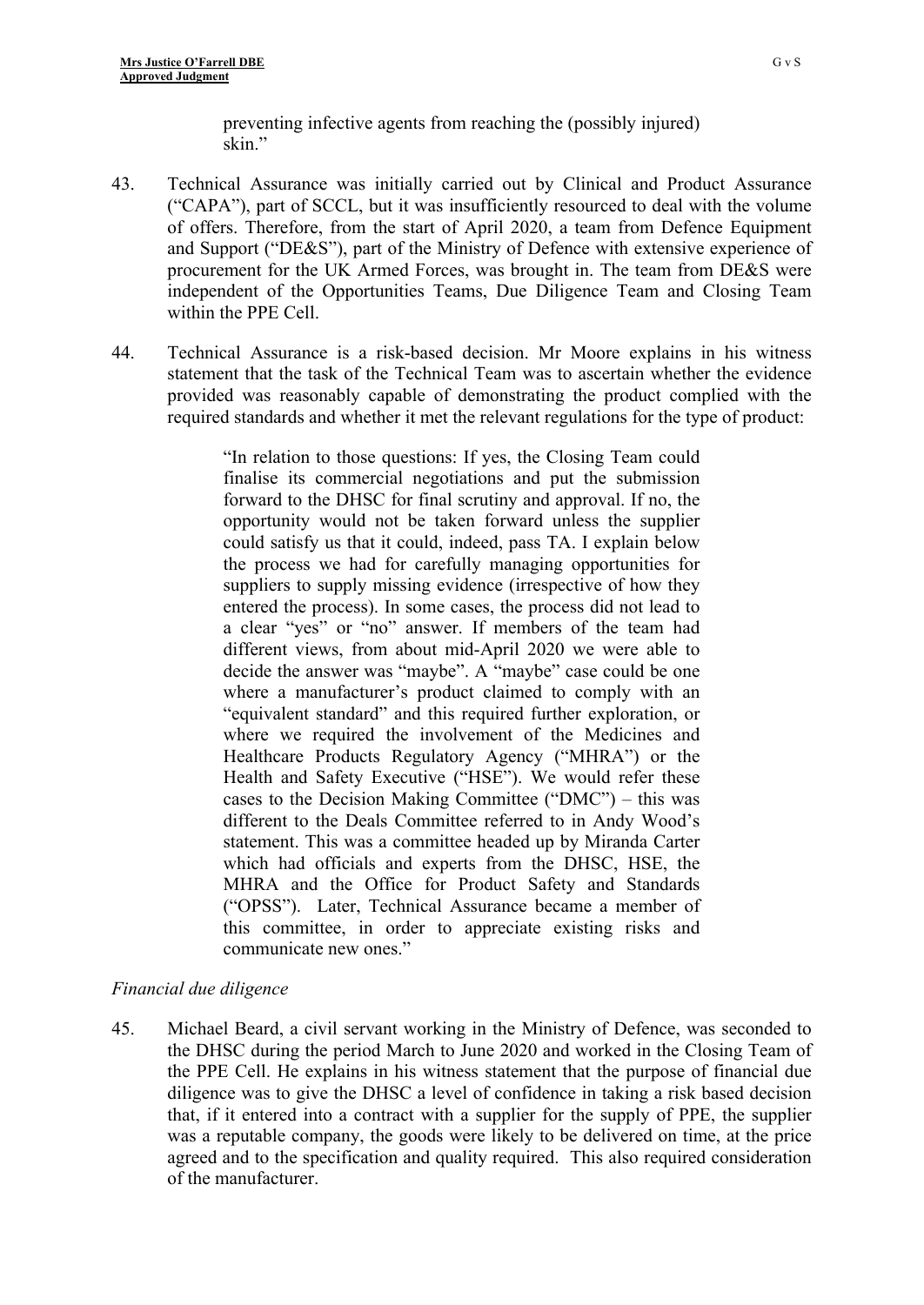- 46. Initially, financial due diligence was intended to be carried out at the earliest stages of engagement with a supplier but, to accelerate the procurement of PPE, it was carried out in parallel with the processes of the Opportunities Team and Closings Team, or in some cases was carried out once opportunities were ready to be recommended by the Closings Team to DHSC**.**
- 47. Principal responsibility for financial due diligence lay with the Cabinet Office and was carried out by a team seconded from the Cabinet Office, supported by a team from MOD's Cost Assurance and Analysis Service ("CAAS"). They used a traffic light system to categorise the offers as red, amber or green, indicating the level of risk associated with the proposed transaction. For overseas businesses, the Cabinet Office helped secure due diligence through the Foreign and Commonwealth Office ("FCO") and the Department for International Trade ("DIT").
- 48. However, the Cabinet Office did not have sufficient resources to produce due diligence reports for the high volume of offers under consideration. In cases where a report was unavailable, the caseworker in the Closing Team would have to identify and mitigate risk, by carrying out a search of Companies House, Dun and Bradstreet and any other publicly available information, and taking into account any information obtained by the Opportunities Team. If appropriate, they would use FCO or information from other cases to support this assessment. The extent of the due diligence and the outcome of the research was communicated to the Accounting Officer.
- 49. Mr Beard explains in his witness statement the weight placed by the Accounting Officer on such due diligence:

"This caseworker-led DD was adequate to identify risks which allowed the AO to make a reasoned and evidence-based decision on the risk of awarding or not awarding a contract to any particular supplier. DD, of itself however, would not be the sole criterion for an award. The AO would have to take into account other factors such as:

- the acuteness of the demand for the PPE in question at the time of the contract and the availability of supply;
- the price of the product and its comparison to the market norm at that specific time;
- the outcome of the TA process;
- the volume of the supply available through this contract and the date it would be available to the NHS frontline."

#### *Closing Team*

50. If an offer passed technical assurance, it was passed on to the Closing Team, which was responsible for negotiating contractual prices and terms. Andrew Wood, a civil servant working in the Complex Transactions Team in the Cabinet Office, who was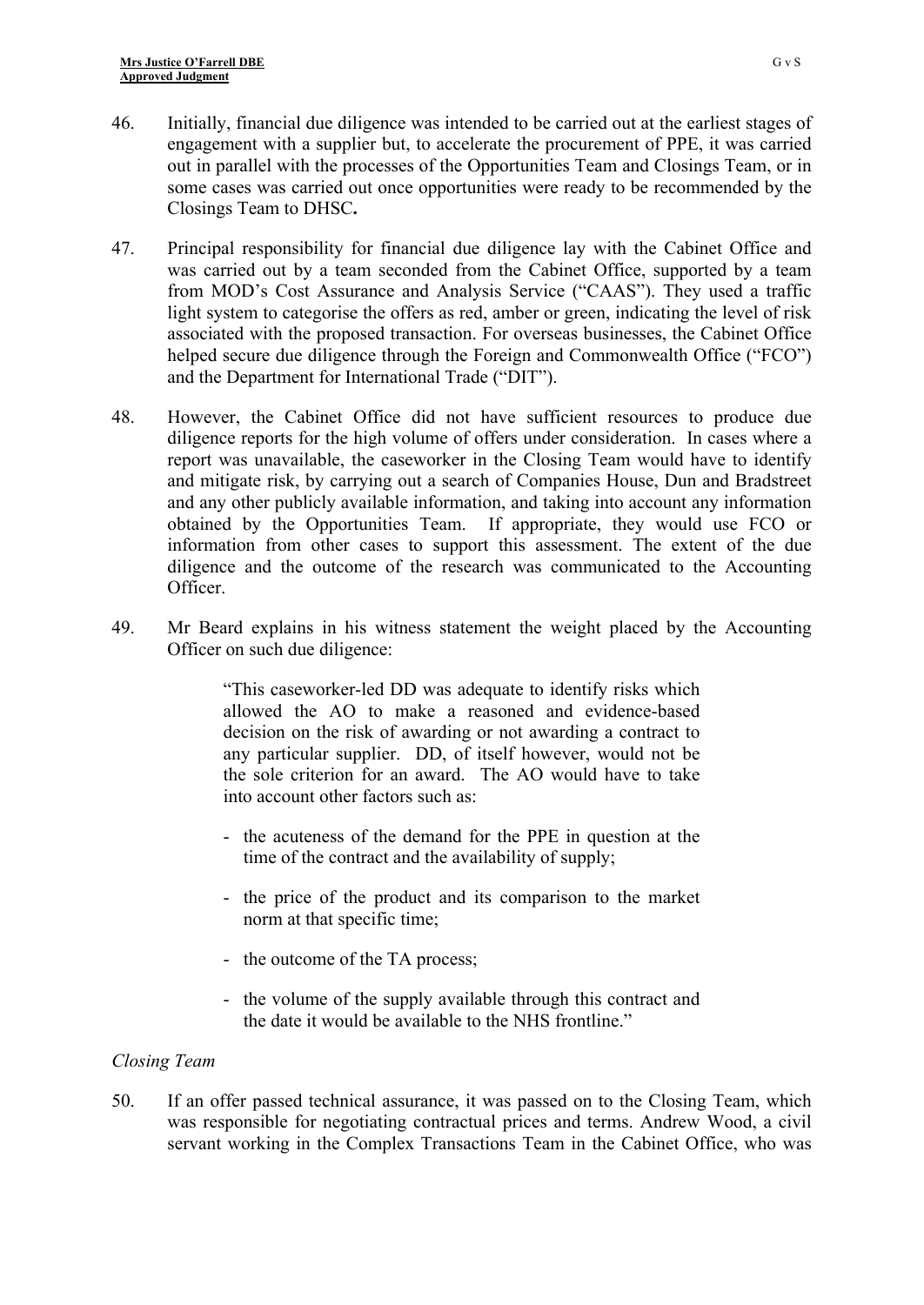seconded to the DHSC during the period March to July 2020 to lead the teams procuring PPE, describes the process involved in his witness statement as follows:

- i) contacting the supplier to complete set-up of administrative and accounting details;
- ii) discussing the offer in detail, including negotiating price and any deposit (advance payment);
- iii) managing the 'onboarding' of the supplier through the completion of a New Supplier Form;
- iv) where the supplier was in a foreign country, liaising with the Foreign and Commonwealth Office ("FCO") and the embassy in the country where the manufacturer was based for due diligence purposes;
- v) securing contractual agreement (in the vast majority of cases on NHS standard Terms and Conditions or, if not, generally on FCO Terms and Conditions), if necessary seeking the advice of an external law firm where a would-be supplier did want to contract on different terms;
- vi) taking a final decision about whether to recommend that a transaction should proceed, which involved a system of peer review.
- 51. The Closing Team would prepare a submission pack for the Accounting Officer, containing evidence of due diligence, technical assurance and a summary of the commercial terms, including a market price assessment. This included a form entitled: "Request for approval of spend against HMT Delegated Funding."
- 52. The Closing Team could only make recommendations about contract awards; it was DHSC alone, via the Accounting Officers, which had authority to approve contracts, as explained by David Williams, then Director General, Finance Group Operations and Second Permanent Secretary at the DHSC, who was one of the Accounting Officers:

"Sir Chris Wormald is the Permanent Secretary at the DHSC. He is the principal Accounting Office ("AO") for the DHSC. I am also an AO. Chris Wormald and I decided that, for all PPE related procurement during the pandemic, I would be the AO. I also agreed that authority for all contracts of a value of £100m or less would be delegated to the Directors of Finance. Chris Young was the sole Director of Finance prior to the pandemic. We brought in Jon Fundrey, the Chief Operating Officer at the MHRA, as a co-Director of Finance to assist at this senior level during Covid and they both had this delegated authority."

53. By 3 May 2020 there was an additional 'Deals Committee' within the PPE Cell which scrutinised, for all transactions over £5 million, the Closing Team's submission pack before it went for Accounting Officer approval.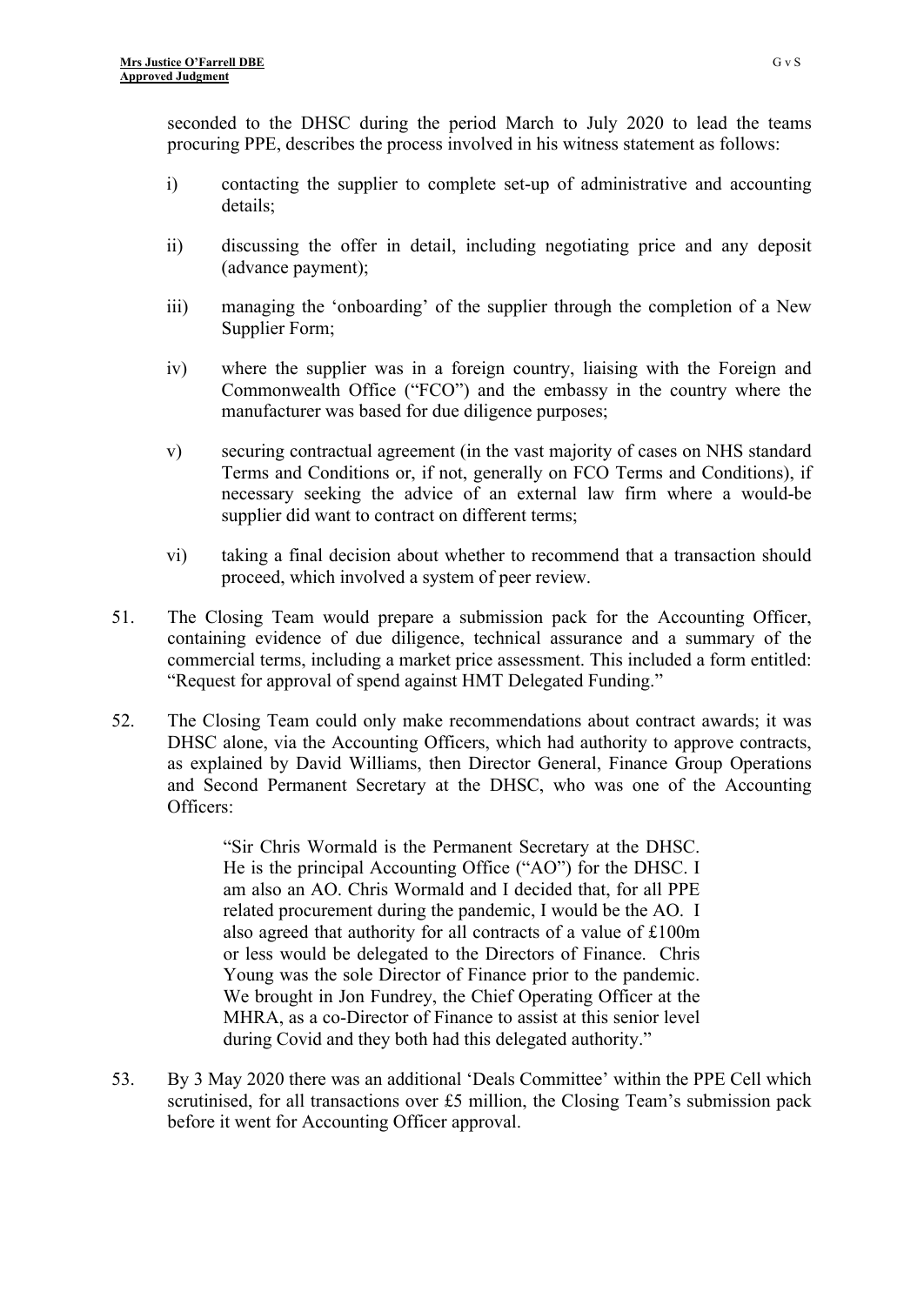54. In making their decision, the Accounting Officers would take into account a range of factors, as explained by Mr Williams:

> "The role of the AO was not simply to rubber stamp the recommendation from the buying team. Each of us considered each case on its merits and we were always acutely conscious of whether what was before us was needed (and how urgently); whether the price being offered was competitive in the fastmoving and volatile market, using comparator data to assess how this price compared to recent similar orders; what factors (including due diligence) we could see that would give us confidence in the supplier and in the manufacturer (which was usually based in China). We also had to be satisfied on the technical suitability of the product for its intended use and be as sure as we were able to be that they would be delivered in accordance with the supplier's promises.

> We were operating in a market which provided far fewer certainties and far more risk than we were used to. Jon Fundrey, Chris Young and I understood that. We knew that whatever steps we took, the contracts we were approving carried a degree of risk which would not be acceptable in a business as usual scenario. We had to judge whether, based on what we knew, the risk was one which was acceptable for us to take as custodians of public money. On the one hand, we knew that the contracts we were dealing with were often with new entrants to the market, for products made by manufacturers whom we had not always inspected, for goods we had not had the chance to test prior to purchase. On the other hand, without action, we had the real prospect of NHS staff and other key workers running out of the PPE they needed to be safe, and the consequential harm, including potential loss of life that would entail. We knew that in order to avoid harm, we had to accept a level of risk which would mean that some contracts may not be fulfilled or we may be supplied with defective product. We sought to mitigate that risk as far as we could, not least by using the NHS Standard Form contract as the norm which would provide us with contractual remedies in the event of breach by the supplier, but running an ordinary procurement exercise in order to mitigate that risk was simply not an option for us at the time."

#### *Advance Payments*

55. In March 2020, the Cabinet Office published a Procurement Policy Note (PPN 02/20) - "Supplier relief due to COVID-19", setting out information and guidance for public bodies, including central government departments, on payment of their suppliers to ensure service continuity during and after the pandemic. The actions mandated included putting in place the most appropriate payment measures to support supplier cash flow, including forward ordering, payment in advance, interim payment and payment on order.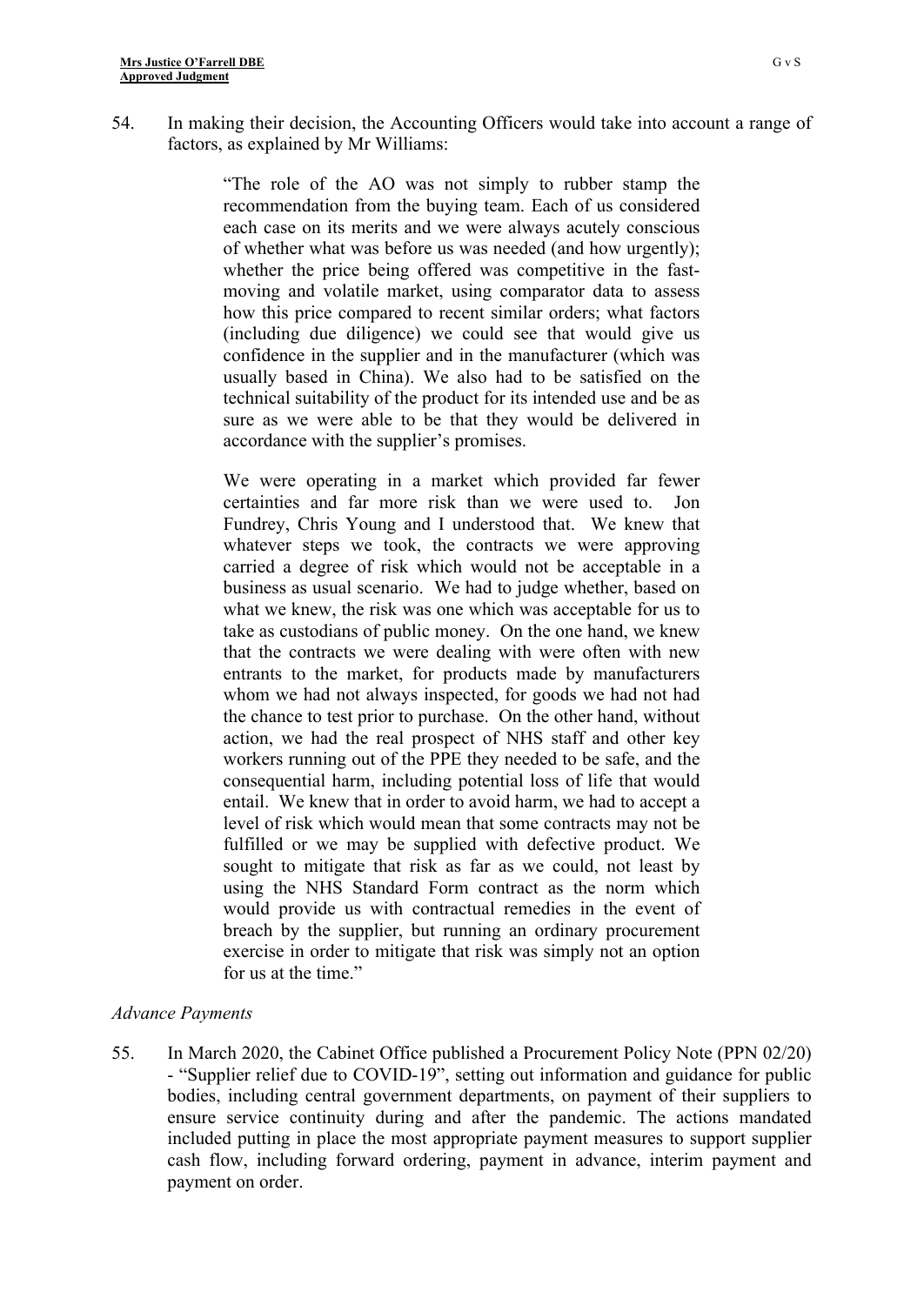#### 56. Paragraph 8 of PPN 02/20 states:

"Central Government organisations should note that Managing Public Money prohibits payment in advance of need in absence of Treasury consent as this is always novel contentious and repercussive. However, in the circumstances Treasury consent is granted for payments in advance of need where the Accounting Officer is satisfied that a value for money case is made by virtue of securing continuity of supply of critical services in the medium and long term. This consent is capped at 25% of the value of the contract and applies until the end of June 2020… Consent for payment in advance of need in excess of this amount should be sought from HMT in the usual way. This consent does not alleviate accounting officers their usual duties to ensure that spending is regular, proper and value for money or for other contracting authorities to conduct appropriate and proportionate due diligence to ensure such payments are necessary for continuity of supply of critical services."

57. On 4 April 2020, the Senior Policy Adviser for Health Spending at HM Treasury confirmed an increase in the delegated funding envelope for PPE, subject to the following conditions:

> "Ensure any foreign companies are considered reputable by FCO and the local British Embassy, and assurances provided to DHSC in writing;

> Ensure all equipment has the appropriate medical certification and commercial colleagues have sought and taken all reasonable action to review time-stamped pictures of the equipment;

> Confirm that all stock will be medically inspected as fit for purpose before distribution to NHS Trusts and use;

> Ensure commercial teams have reviewed purchase contracts and confirmed they see no terms and conditions that represent unacceptable risk to Government;

> Make all reasonable attempt to ensure prices are <25% above the average unit price paid to date;

> Ensure DHSC AO has signed off each payment given potential issues with propriety, regularity, vfm and feasibility;

> Share details with HMT of all individual procurements; including supplier, product type, volume of goods purchased, unit cost, certification details and written assurances from Embassy/FCO;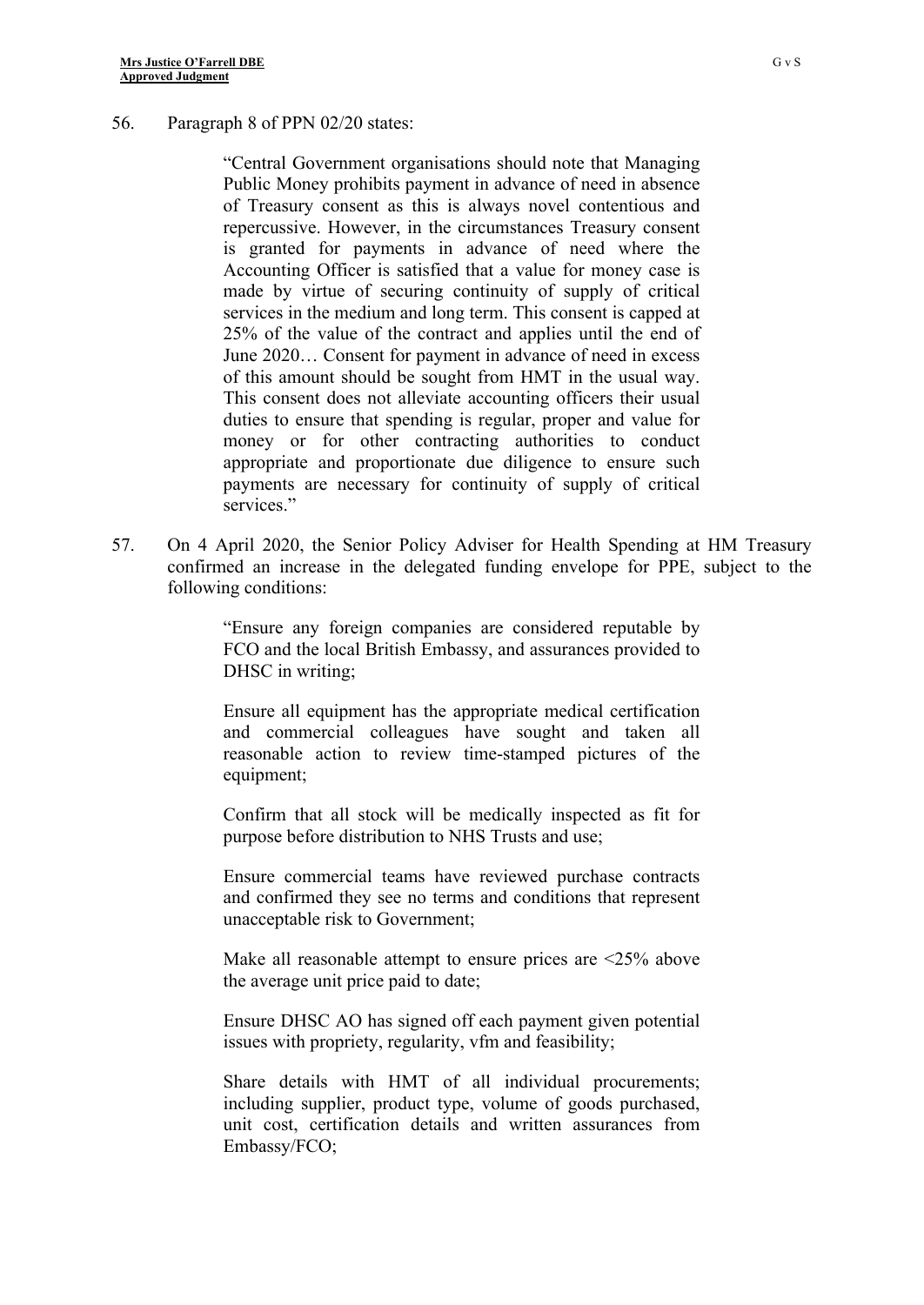Provide HMT with a weekly tracker on purchases made and potential upcoming purchases, and how progress tracks against demand in the system; and

Keep any deposit payments and prepayments to a minimum."

#### *The High Priority Lane*

- 58. In late March 2020 the High Priority Lane (also referred to as the "HPL" or "VIP Lane") was set up. The intention was to manage the large number of referrals that were being made outside the Portal by senior officials. It was reserved for referrals from MPs, ministers and senior officials, including those in the NHS ("the Senior Referrers").
- 59. Max Cairnduff, a senior civil servant working in the Complex Transactions Team in the Cabinet Office, who was seconded to DHSC during the period April to June 2020, explains in his witness statement the operation of the High Priority Lane:

"The High Priority Lane ("HPL") was established in March 2020 before I joined and was one of around 8 teams ("Opportunities Teams") dealing in parallel with opportunities coming to the PPE Cell from suppliers who wanted to supply PPE during the coronavirus epidemic. The HPL was set up specifically to deal with referrals from Ministers, MPs and/or senior officials ("Senior Referrers"). It was used between the end of March 2020 and the end of June 2020 and I joined, to lead it, at the beginning of April 2020.

The HPL worked by offering a dedicated email address (which I was responsible for establishing) to which Senior Referrers could direct opportunities from people who had contacted them wishing to supply PPE. My team would then get in touch with those potential suppliers and find out further information from them about their business, their products and offers (this was also done by the other parallel Opportunities Teams in relation to the opportunities they were considering). If the offer looked promising after this information gathering, it would be passed to the Technical Assurance team."

60. Mr Cairnduff stated that the principal purpose of the High Priority Lane was to deal with "noise" being generated in the system:

> "Following the Defendant's 'call to arms' a large number of would-be suppliers contacted their MPs, Ministers or senior officials with their offers. Those Senior Referrers passed the offer to the PPE Cell (at first without a dedicated place to send them, until I asked that the dedicated email address be set up). Those who had made the referrals were highly likely to seek feedback or progress updates frequently and robustly. This was not unreasonable: the Senior Referrers were keen to assist with the effort and wanted to ensure offers sent to them from their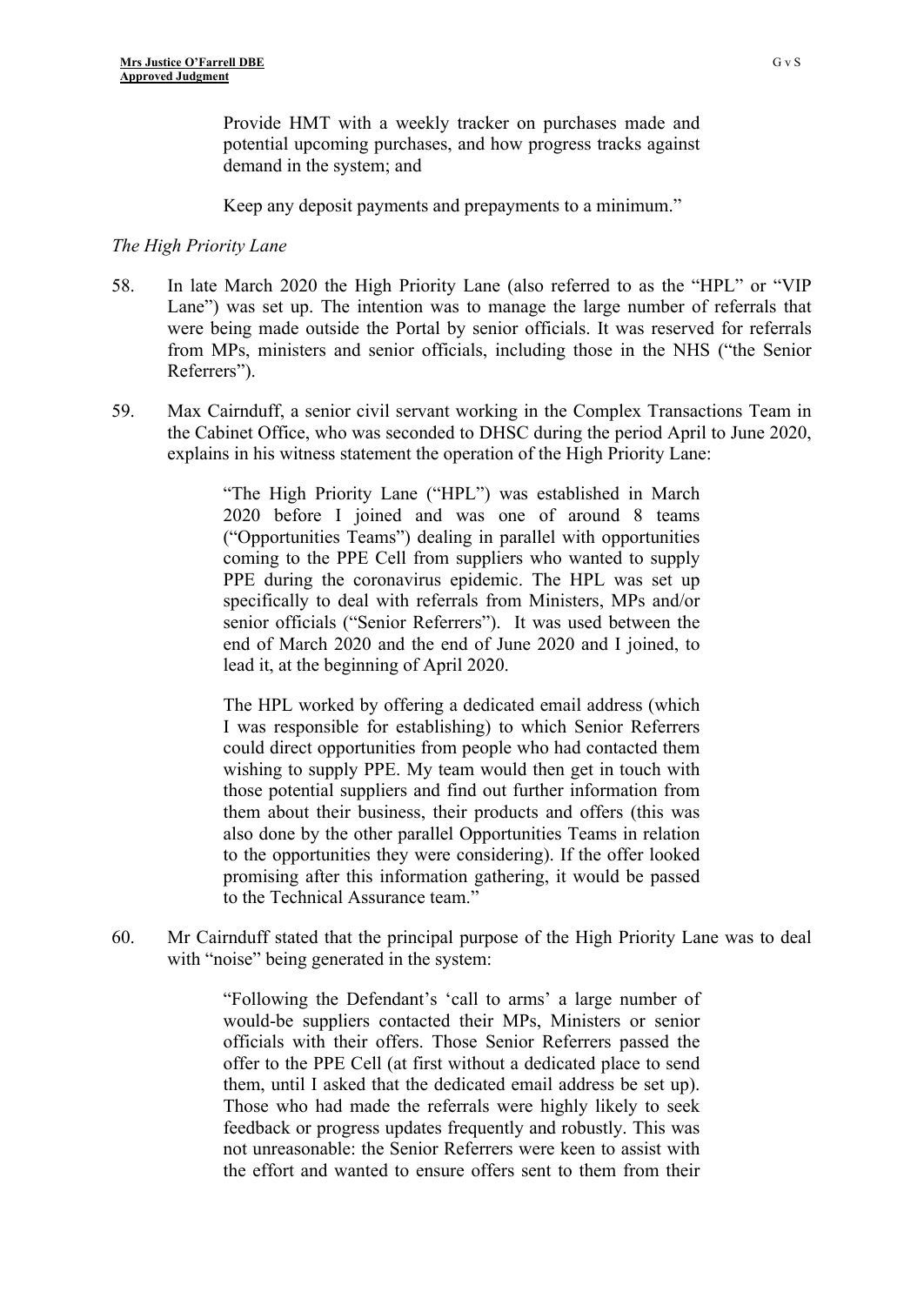constituents and other suppliers would not be lost but were instead being followed-up.

The HPL was therefore an Opportunities Team which dealt with the referrals from those sources, which were going to demand a higher level of contact and stakeholder management at the same time as the caseworkers were gathering the requisite information in order to take the decision of whether the opportunity was worthwhile and should be passed to Technical Assurance for the next stage of scrutiny."

- 61. The existence of the High Priority Lane was identified in a report of the National Audit Office published on 18 November 2020 ("the NAO Report").
- 62. A team within the High Priority Lane ("the High Priority Lane Team") acted as an opportunities team. Its main role was to assess the viability of offers. It did not have the authority to award contracts and played no part in the 'decision-making' process of the Technical Assurance Team. Potentially promising offers remained subject to technical assurance and due diligence. If they passed those assessments, they would be submitted to the Accounting Officers, who had the authority to decide whether or not to award the contracts. When making those decisions, the Accounting Officers were unaware as to whether a particular submission was from the High Priority Lane or the Portal.

#### *Rapid Response Team*

63. In late April 2020 the Rapid Response Team was formed, comprising individuals from the Opportunities Team, Closing Team, Technical Assurance, due diligence and contract management. Mr Wood's evidence is that this was designed to speed up the process of taking or rejecting a high priority opportunity (from the Portal or High Priority Lane) through to a contract award by having one single team which worked in a close and focussed way on a given case. The criteria for allocating an offer to the Rapid Response Team were offers of PPE items that were in demand and high volumes of such PPE items. A 'high priority opportunity' was identified during a morning call where cases most likely to be progressed successfully were identified by reference to buying priorities.

#### **The Contracts**

#### *PestFix*

- 64. Daniel England, the Company Director of PestFix, sets out in his witness statement that PestFix is a wholesale and mail order supplier of tools, chemicals, PPE and other goods, operating in the business support services sector. It trades under the 'PestFix' brand name because many of its customers are involved in providing pest control services, or purchase supplies for pest control or deep cleaning operations.
- 65. Prior to the Covid-19 pandemic, PestFix was already an established supplier to public sector organisations, including NHS Trusts, although it did not previously supply medical grade PPE. However, Mr England states that it is a goods trading company, with expertise in sourcing goods, and has established relationships with manufacturers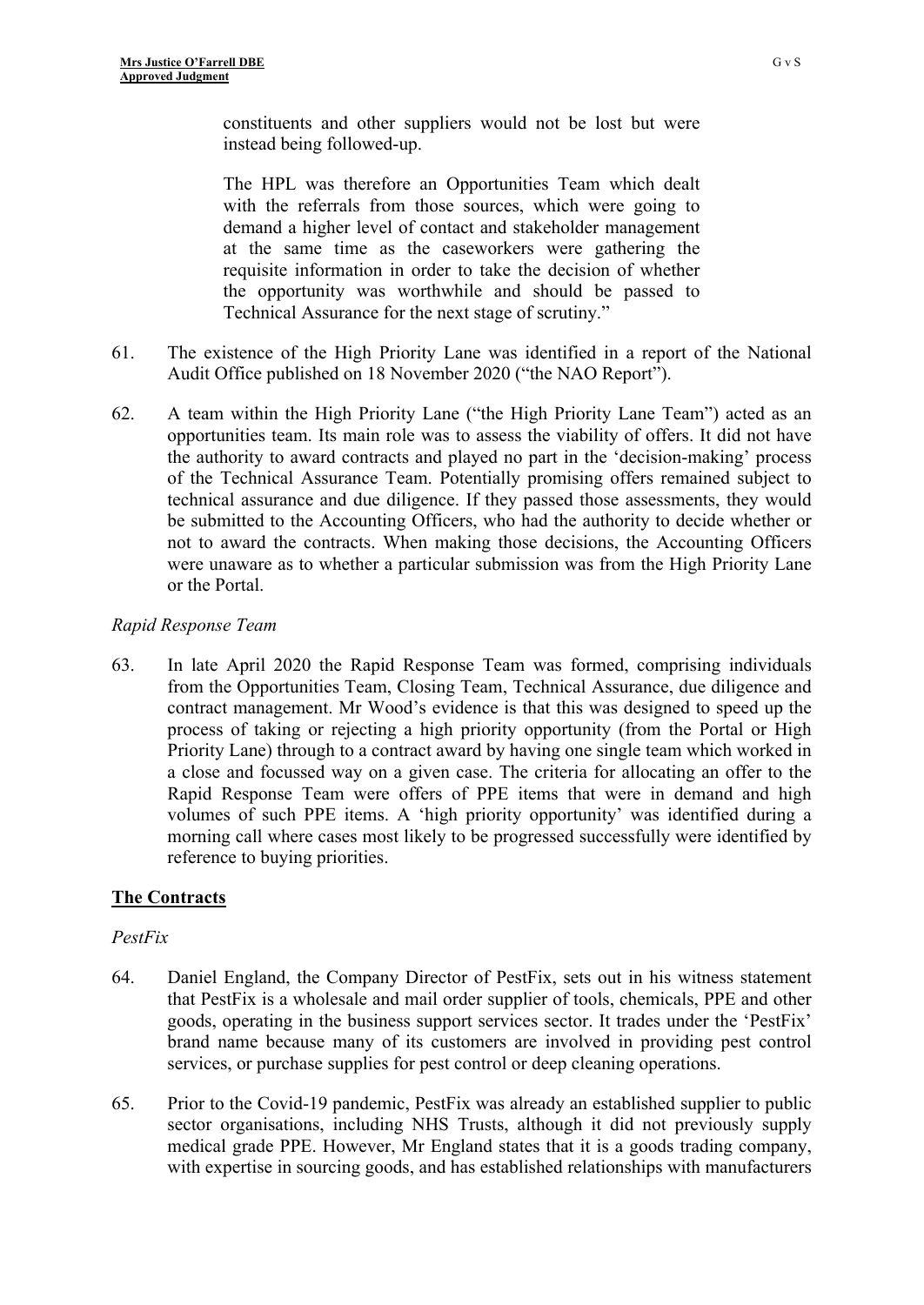and logistics providers, enabling it to make arrangements quickly to source, transport and supply goods to meet demand. PestFix's experience of sourcing high quality PPE, together with personal connections in the PRC and strong business relationships with Chinese-speaking owners of factories across China manufacturing medical PPE, placed it in a strong position to offer assistance.

66. Mr England decided to offer the services of PestFix because he considered that it was well-placed to provide assistance in securing supplies of PPE:

> "I watched the news about the unfolding Covid emergency and wanted to do something to help. I thought about how PestFix's experience of sourcing high quality PPE, and my personal connections in China could be of potential value in helping the UK Government.

> My wife, who is a senior veterinary surgeon, is of Chinese descent and has many close family members in China with business links there. In the early months of 2020, I worked closely with my wife's family to build strong business relationships with Chinese-speaking owners of factories across China manufacturing medical PPE.

> Due to our strong family connections "on the ground" in China at a time when international travel was prohibited, we were suddenly uniquely placed to help the UK deal with a potentially devastating shortage of vital PPE. As part of the open source procurement process launched by the Department of Health and Social Care ("DHSC"), we stepped up to the challenge of identifying potential sources of such PPE in China."

67. On 26 March 2020, Mr Joe England sent an email to Steve Oldfield, the Chief Commercial Officer at DHSC, stating:

> "I am a good friend of Ray's [Mr Oldfield's father-in-law] and we met at his 80<sup>th</sup> birthday bash. I spoke to Ray a short while ago and he was kind enough to give me your email (which will not be abused). I am one of the owners of a family business that specialises in PPE equipment supply.

In particular:

Masks of different specs dependent on requirements and usage…

#### Gloves all sizes

We have been approached by a number of NHS trusts to supply them but before we do that I thought it wise to check whether this is better handled through a more central body in your organisation? … In normal circumstances we supply a large number of Pest Control & Facilities Management companies."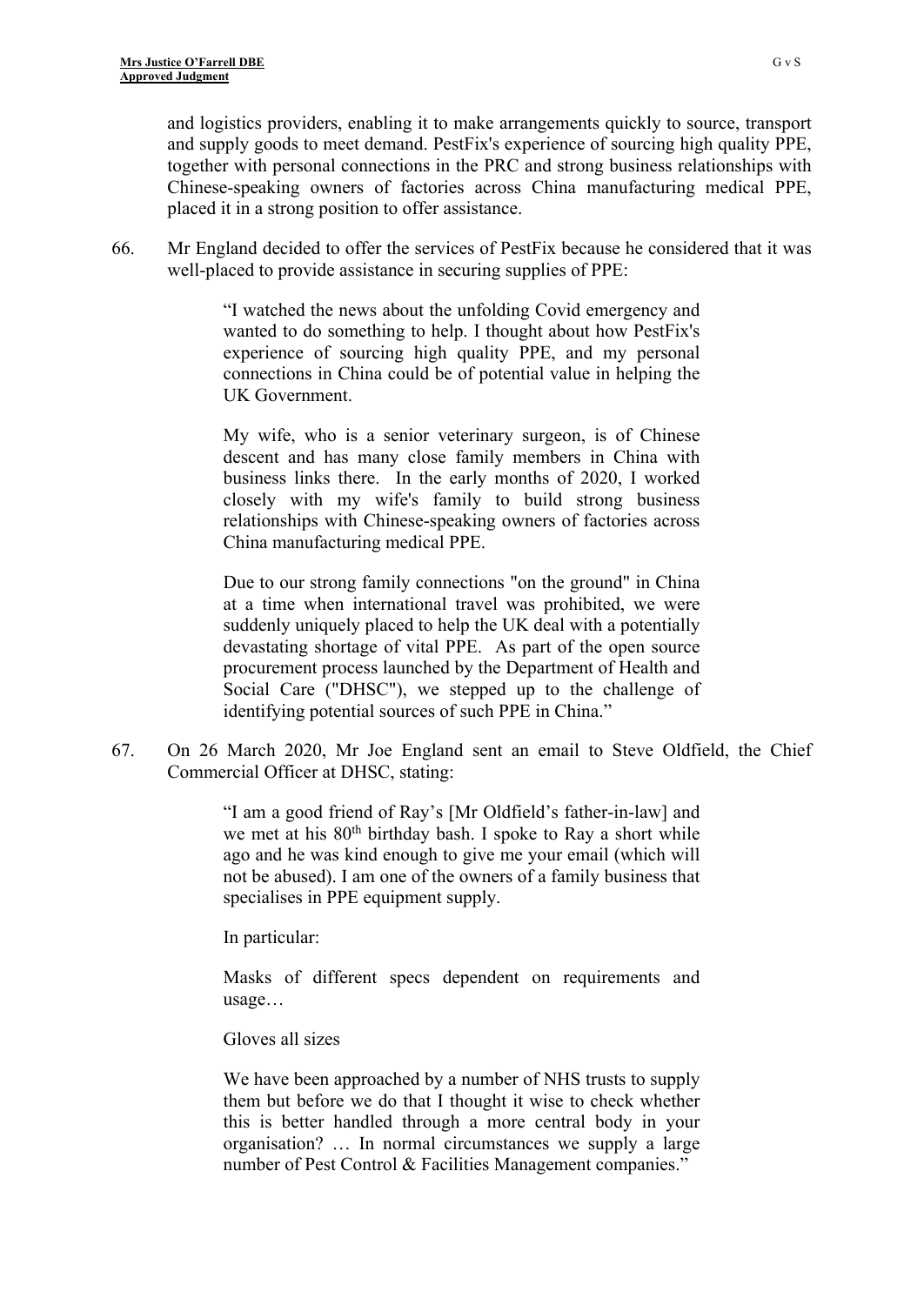68. Mr Oldfield replied on the same date:

"How very nice to hear from you, and I remember well our chat when you came to Ray's 80th at ours. I am delighted that Ray passed on my details to you, and even more pleased to hear the reason why!

Yes, indeed, we are very much in need of all manner of PPE and other consumables in the NHS, and as you can imagine, we have a veritable army of people doing sourcing and procurement, and even processing donations! My colleagues and I would be delighted to learn more about what you have available and in what quantities. By copy of this email, I am asking … my team to contact you to get more technical details from you (we're most in need of FFP3 and type IIR masks, surgical gowns and hand sanitiser) …"

69. Mr Oldfield passed on Mr Joe England's email to Andy Flockhart, a Deloitte consultant who was seconded to the PPE Cell. Mr Flockhart responded to both of them, stating:

> "we will be in touch with you directly to request a little more information about the products but thank you very much for reaching out - it's genuinely appreciated. There are teams working on this in a dedicated shift pattern but do please feel free to use me as a contact point if you have questions in the meantime."

70. On 27 March 2020 Mr Flockhart sent an email to the PPE Cell, stating:

"One for the VIP list please".

71. Mr Oldfield sent an email to Mr Flockhart, thanking him, and stating:

"He's an old school friend of my father in law, but on this occasion it does look like he might have something. It does spark a thought - his business is pest control/extermination. Have we done a call to arms to all these such sectors and any others who might use PPE who have stocks in the UK we could acquire or at worst requisition?"

- 72. On 27 March 2020 an indicative list of items of product specifications was sent to PestFix and it was requested to provide details of the company and potential offers of PPE. Mr England sent a further email to Mr Flockhart and Mr Oldfield by return, providing further details of his business, his connections in the PRC and potential supplies.
- 73. On 28 March 2020, Mr Oldfield emailed Ms Lawson, stating:

"Just putting this on your radar: it came from a contact who's an old school friend of my father-in-law's, which I threw across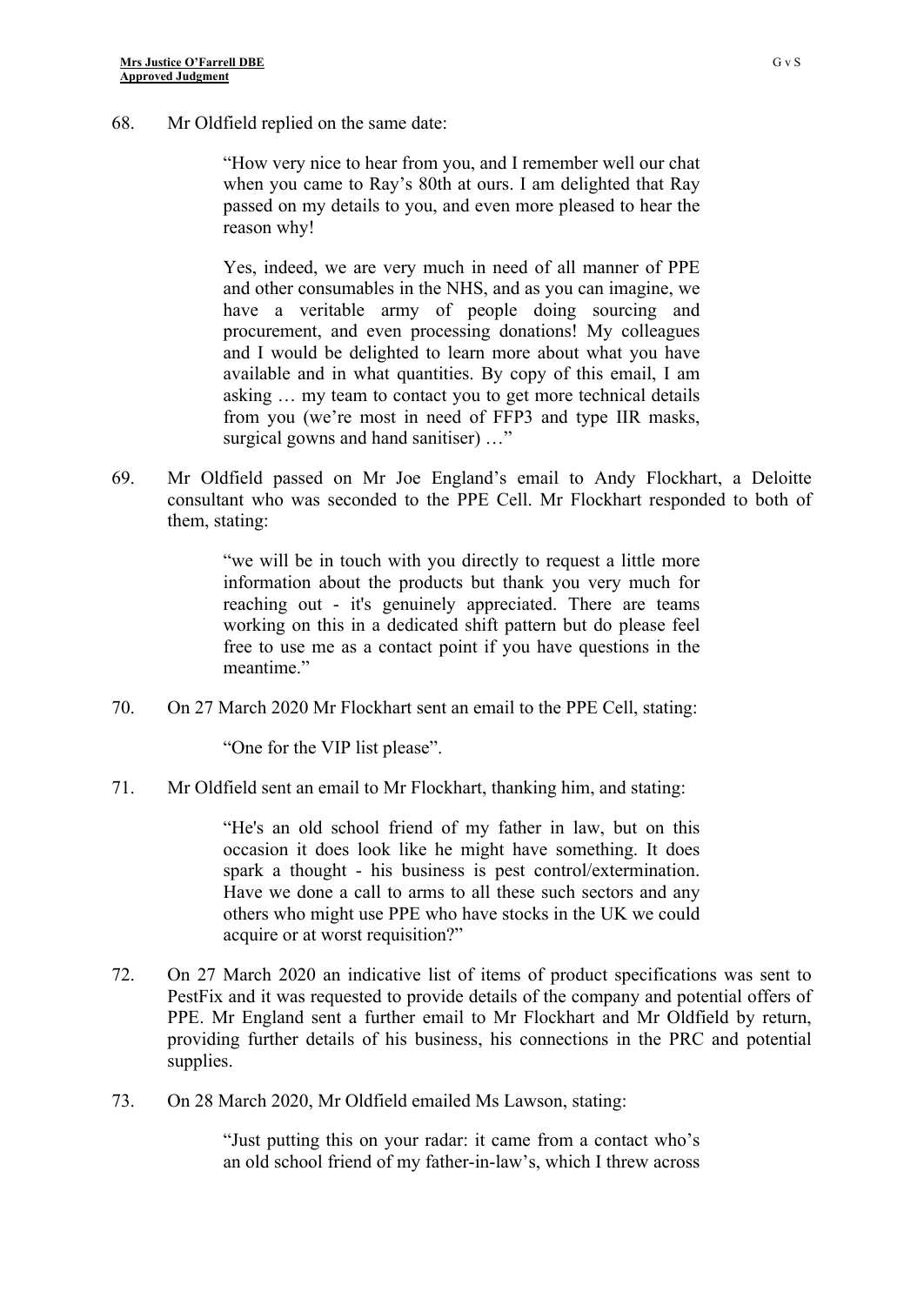to Andy Flockhart, but looks pretty useful I think – and there's lots of it in stock now it seems".

- 74. PestFix registered on the Portal on 30 March 2020 and completed a questionnaire. It did not hold itself out as a manufacturer but rather as an agent with the ability to source PPE stocks from producers in the PRC.
- 75. Darren Blackburn, a civil servant working in the Complex Transactions Team in the Cabinet Office, states in his witness statement that Terry Burrows, the Managing Director of PestFix, also contacted a senior NHS individual with details of PPE that could be supplied and this was also passed on as a Senior Referral.
- 76. As a result of the above referrals, PestFix was placed onto the High Priority Lane.
- 77. On 4 April 2020, Nick Dawson, Head of Commercial Income at NHS England and NHS Improvement ("NHSE&I"), acting in a support capacity for the DHSC, became involved in the PestFix offer. He explains in his witness statement that he formed a favourable view of PestFix as a PPE supplier:

"Pestfix was potentially an attractive opportunity because of a number of factors including:

They were already familiar with PPE as they were a pest control firm that sourced PPE for their industry. I thought it was likely they would have strong links with companies manufacturing PPE with a likely understanding of PPE;

They were able to offer a range of products in high volumes at pace and often the products that had the greatest criticality at the time;

They had articulated previous supply to Royal Mail and other NHS organisations;

They were able to supply products with very short lead times;

They had credible ties to manufacturers in China and had family and team members on the ground that could source PPE or inspect factories and it was apparent they had strong links with influential people in China which may assist with securing manufacturing;

They offered an end-to-end logistics solution to transport products to the UK. This included identifying options to fly PPE to the UK free of charge by putting gloves in overhead lockers on planes, provided options for use of their freight planes and was one of the only companies I was aware of that had a real understanding of pallet sizes and capacity size on planes."

78. On 5 April 2020 Mr Cairnduff directed PestFix to re-submit its PPE offers using the priority appraisals mailbox for the High Priority Lane.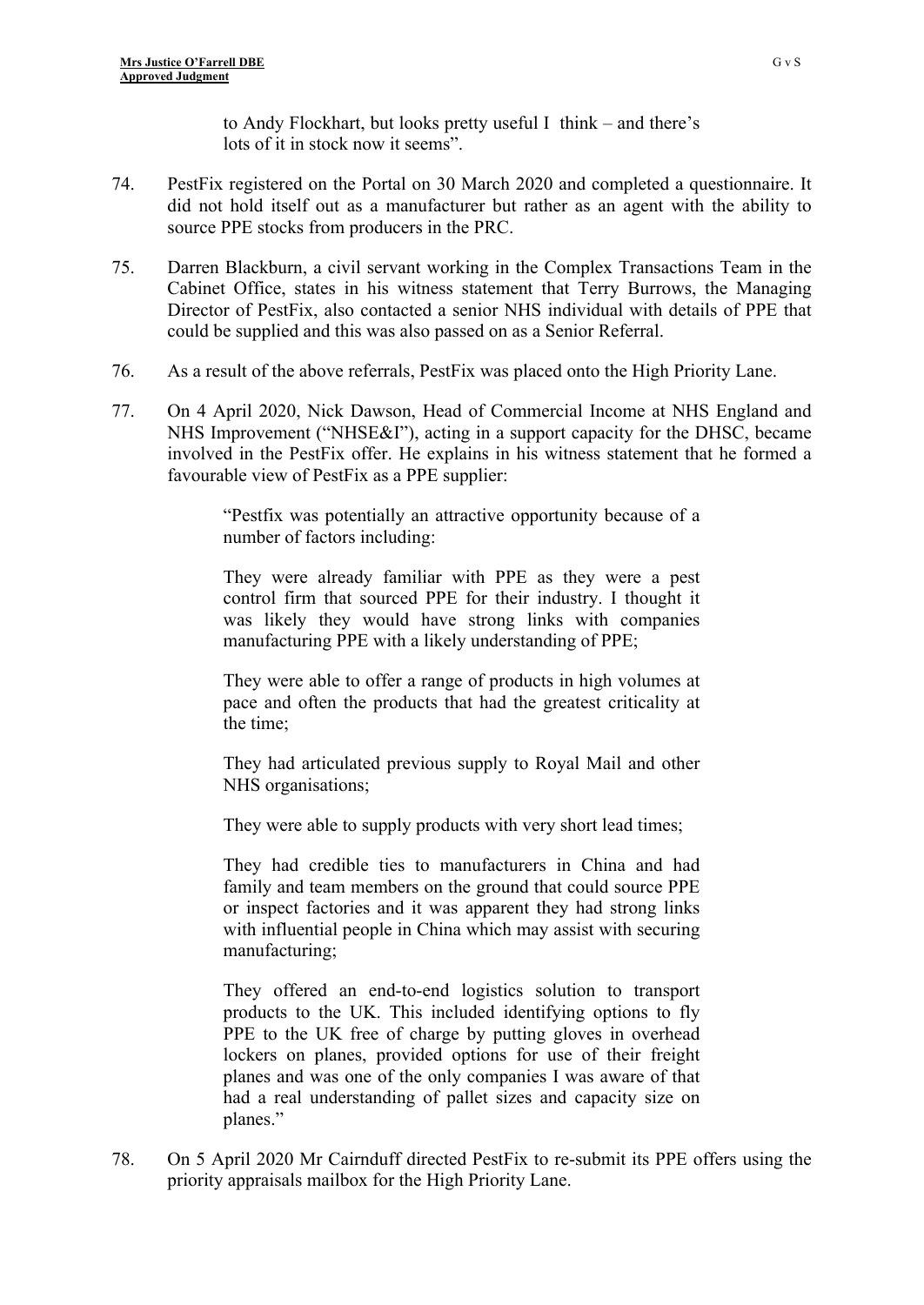*PestFix - coveralls (FPC)*

- 79. PestFix made multiple offers of various items of PPE, including isolation suits/coveralls.
- 80. The technical assurance process was carried out by CAPA. The technical specification stipulated that the required standard to which coveralls must be tested was BS EN 14126:2003 or any equivalent standard.
- 81. No specific technical specification was provided to PestFix for the coveralls; it identified what it could supply and the technical standards that would be met by such supply as part of its commercial offer to DHSC.
- 82. By email dated 5 April 2020, a member of the High Priority Lane Team requested PestFix to provide further information in respect of the offer, including a request for confirmation that the coveralls offered met the required standard:

"We need the following info confirmed regarding the coveralls:

MDR regs 2017/45

PPE regs Eu 2016/425 CAT III protective clothing. Level of protection i.e. which one of these is it 3B, 4B, 5B, 6B. Must have certification that it has been tested in line with EN 14126 and must have the international biohazard label clearly marked on the packaging."

- 83. In response, Mr England sent a test report from XM Test Technology Company Limited on the testing of the isolation gowns to EN14126:2003 in March 2020. The test report confirmed that the submitted samples complied with Medical Devices Directive 93/42/EEC&2007/47/EC. Mr England set out his understanding of the test report in an email of 5 April 2020:
	- "… Isolation Suits Hooded (not surgical Gowns)

Having read the test data these suits:

1. "Conform to Medical Devices Directive 93/42/EEC&2007/47/EC

2. Have been tested to the following standards: EN 14126:2003; EN ISO 13688:2013

3. Have a Class 3 rating against penetration by infective agents, tested against the synthetic blood test ISO/FDIS 16603

4. Have a Class 2 rating Resistance to penetration by infective agents due to mechanical contact with substances containing contaminated liquids.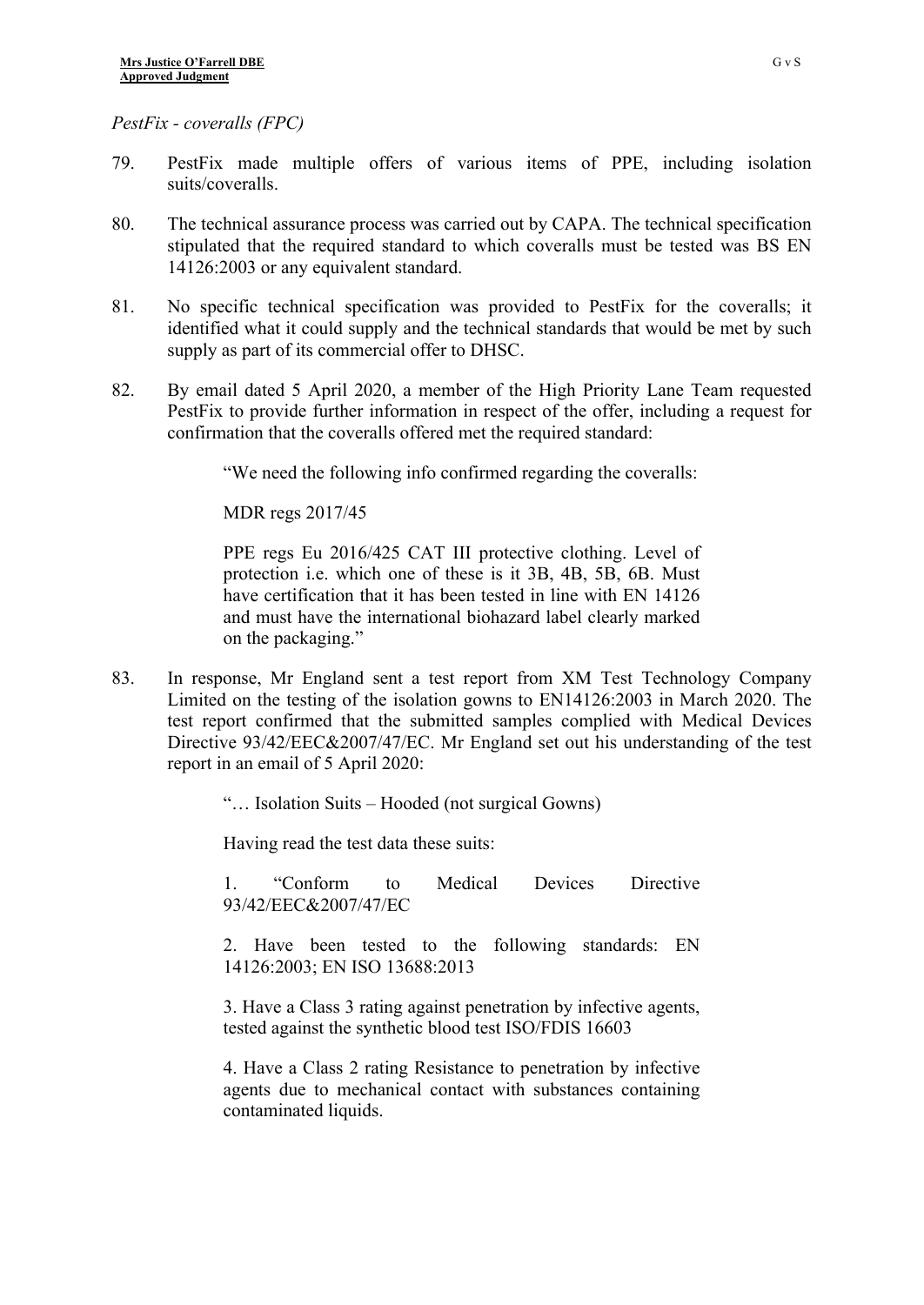5. Have a Class 2 rating Resistance to penetration by contaminated liquid aerosols when tested in accordance with ISO/DIS 22611

6. Have a class 2 rating Resistance to penetration by contaminated solid particles when tested in accordance with ISO/DIS 22612

7. Have suitable Marking: a) the number of this European Standard; b) the type of protective clothing, as specified in Table 5, with the suffix "-B", e.g. type 3-B; c) the pictogram "protection against biological hazard.

We can therefore supply the type of suit you require, your team just need to specify what level of protection they need on the order.

I have re-attached the test data but named the file Isolation Suit instead of Isolation Gown to avoid any confusion up the line."

- 84. On 5 April 2020 Mr Moore recorded in an email that the technical assurance for the isolation gowns offered by PestFix was acceptable.
- 85. On 6 April 2020 Stephanie McCarthy, National Clinical Engagement and Implementation Manager at CAPA, approved the protective clothing offered by PestFix as coveralls.
- 86. Mr Moore explains in his witness statement that although there was some uncertainty as to the specification of the supplies, in that there were pictures of coveralls in the PestFix technical file but they were described as isolation gowns, they met the requirements of the CAPA coverall guide:

"This opportunity came very early on in our work with the PPE Cell. We had to balance the fact that we had not reached our desired level of comfort with the subject matter with the need to keep the procurement of suitable PPE moving forward. In a very early case such as this we would rely on our professional experience – we would look at the standard to which the goods were said to be compliant and see whether it was appropriate to the goods in question. In the case of these Isolation Gowns/coveralls, the manufacturer was claiming compliance with EN14126 which is for protective clothing and medical devices and that was an appropriate standard for the goods in question, and that claim was supported by an appropriate test report."

87. Following technical assurance, the offer was sent to the Closing Team. Tracy Washer was the Closing Team caseworker for the PestFix offer. She collated information regarding the commercial aspects of the offer, including logistical and freight information, the level of deposit required and a comparison with the Closing Team daily average cost per item. She then prepared a submission for the DHSC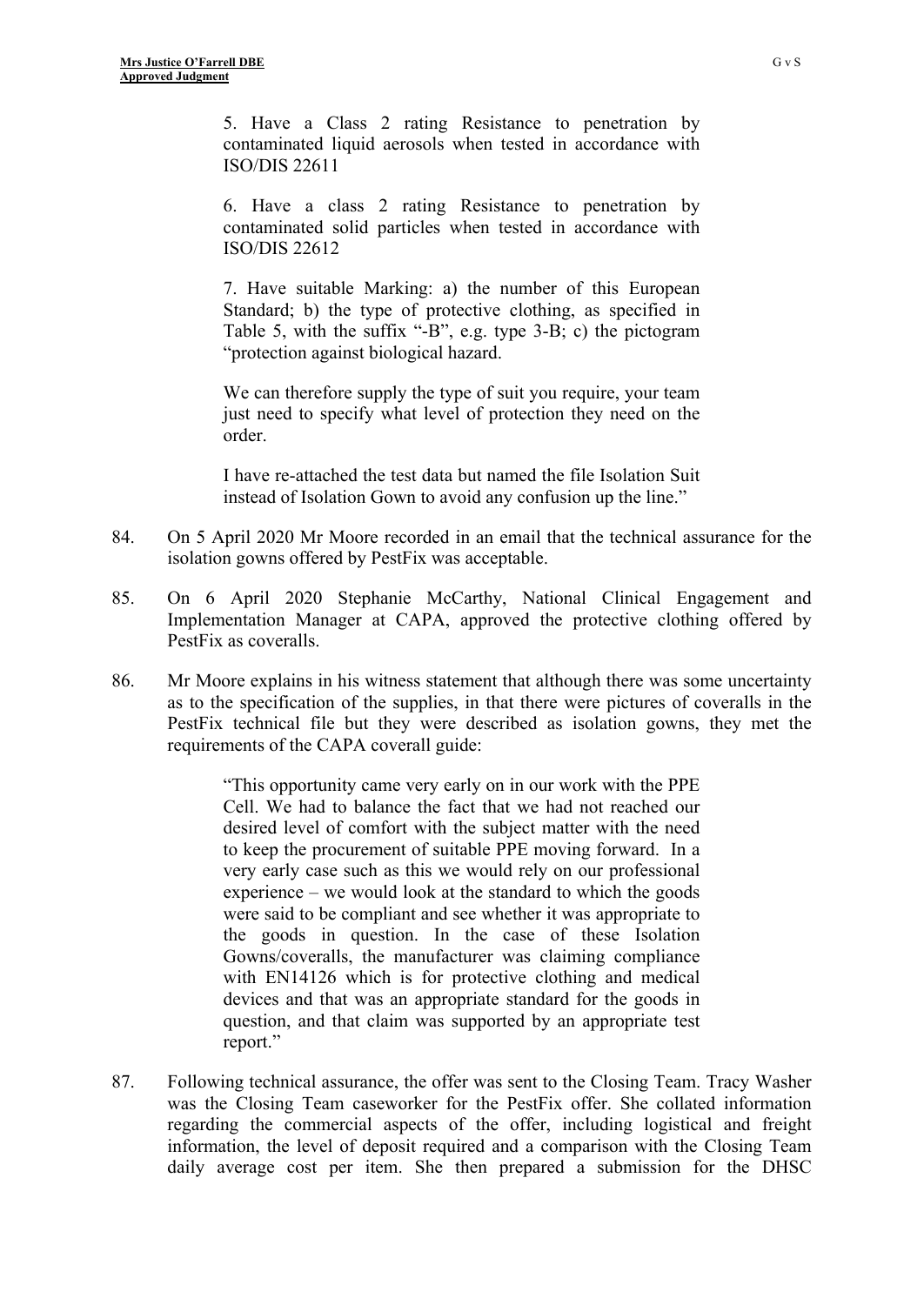procurement and finance teams, who used it as the basis of their request for approval of the contract by the Accounting Officer.

- 88. Following discussions with Ms Washer, on 8 April 2020 Mr England submitted a completed new supplier form, a signed draft contract and the PestFix product offers with pricing information, including offers to supply coveralls.
- 89. Due diligence in respect of FPC was limited to basic checks carried out by Ms Washer, as set out in her witness statement:

"I was the caseworker and there was no Cabinet Office due diligence report. As was normal in those circumstances at the time, therefore, I carried out some checks. I accessed both the Companies House and Dun and Bradstreet websites, as well as undertaking an internet search. On Companies House, I was able to confirm the Pestfix Company number, that they were a UK registered company, their Officers and that documents were filed (which they were). I also checked against "Crisp Websites Limited" since that was the name of the company which traded as "Pestfix". From the Dun and Bradstreet website, I checked the D-U-N-S number (which is a unique nine-digit identifier which is relied on by banks) was correct and that they were registered there too, as well as the records held on the site relating to the company. This information gave me confidence that Pestfix was a real entity which was based in the UK and which was trading in the UK. I did not keep a written or electronic record of my searches and the emails received by me from the Cabinet Office with the details of the Pestfix offer did not include a Due Diligence report. However, it did include the statement "Supplier Due Diligence Approved." I would add that these offers were at pace and the ever-changing market meant that we had to work quickly to secure supply. I understand that further checks were also undertaken by DHSC Finance in relation to companies House, Dun & Bradstreet, VAT registration and authenticity of their bank account."

- 90. On 10 April 2020, PestFix received an initial purchase order from the DHSC for the supply of isolation suits, gloves and facemasks.
- 91. On 11 April 2020 Ms Washer submitted the PestFix offer for approval to the Accounting Officer, Jon Fundrey, acting as co-director of Finance with Mr Young.
- 92. Mr Fundrey satisfied himself that there was sufficient demand for the coveralls to justify their purchase. In making this decision, he explains that he had regard to a Data Dashboard which indicated demand, as well as a PMO Update which indicated that gowns were in high demand. He had been informed by others within the PPE Cell that coveralls were useful in mitigating a shortage in gowns. The coveralls had been approved by the technical assurance team. The price was competitive and offered value for money. Pestfix had traded in PPE before and had previously supplied PPE to Royal Mail which indicated that they were capable of fulfilling orders at scale.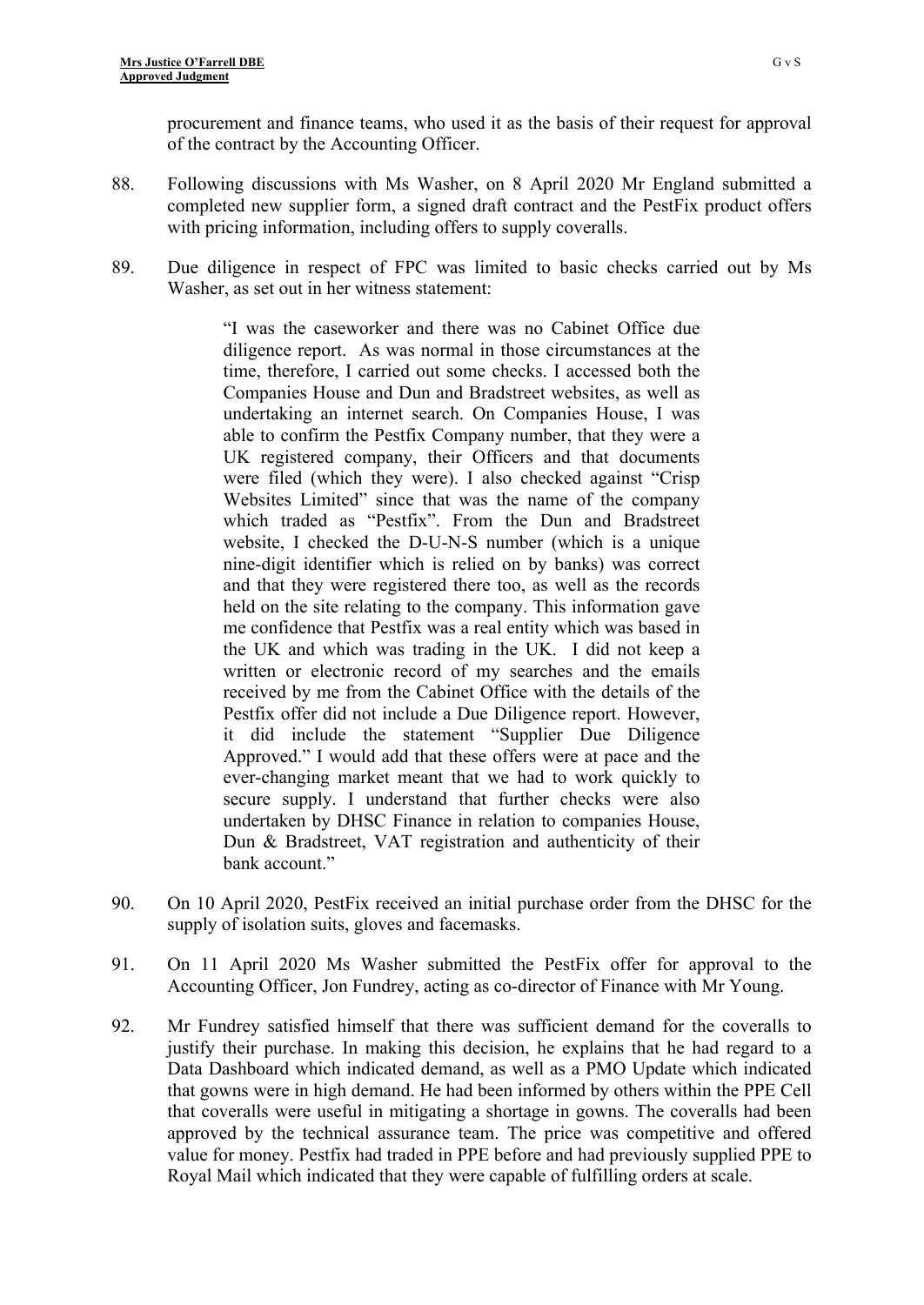93. Mr Fundrey was aware that limited due diligence had been carried out, as he explains in his witness statement:

> "One important factor which was missing from the submission sent to me was any comment on due diligence. This order was being proposed during the early days of the PPE Cell and it is fair to say that the systems and processes were not as fully developed at this stage as they were later in the life of the PPE Cell. The Cabinet Office had provided some resource to carry out due diligence reports but, in these early days, it was not at all unusual for a submission to be made to me without such a report. I can see, reviewing the material submitted to me that this is one such case. There was no Cabinet Office due diligence report. This coveralls order was unusual in that it was split off from a wider Pestfix offer which came in during early April. The submission to me did not contain a Request for Approval of Spend because one had been submitted for the whole of the original offer on 10 April 2020. This form confirmed that "Standard Procurement Cell due diligence" had been undertaken. That this was early on in the life of the cell is shown by the comment, also on the form that "we have an open question as to what this entails". To my mind, at that time, the work being done in the Buy Team on due diligence was not sophisticated because they did not have any specialist tools. I understood this, at the time, to mean there would have been basic checks done on the internet – Companies House and similar. I judged that, in the circumstances and the factors above, this was imperfect due diligence but it was adequate to justify proceeding."

- 94. On 12 April 2020 Mr Fundrey approved the FPC for coveralls but rejected the additional offers of gloves and masks on the basis that he did not consider that they would provide value for money.
- 95. The FPC was dated 13 April 2020 and was for two million isolation suits/coveralls at a cost of £28,040,000 ex VAT.
- 96. The Defendant published a report dated 13 April 2020 pursuant to regulation 84 of the PCR, setting out the reasons for selection of PestFix:

"PPE is a key component for the fight against COVID-19 and sources of various equipment have been heavily depleted internationally. In mid-March 2020 it was recognised that buying sufficient PPE stocks was going to be a challenge and a pillar system was introduced into DHSC to dedicate a sourcing team to fulfil national demand for PPE.

Given the immediacy of the threat of COVID-19 and the intense international competition for resources, suppliers were chosen on the basis of available stock at the time of purchase. Effectively, if a supplier had stock or access to stock of the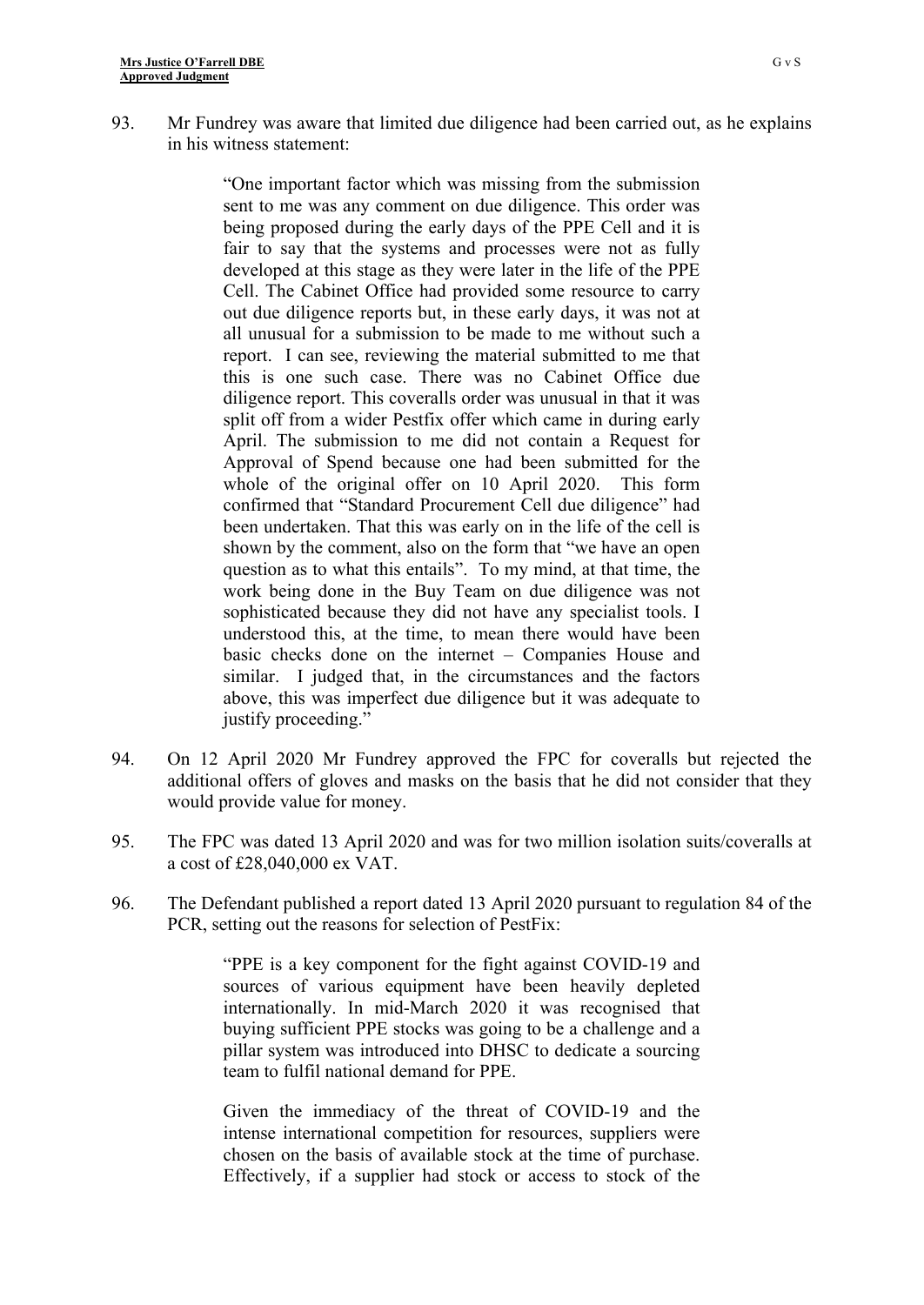right quality and past due diligence cheques, the department sought to contract with them."

97. The regulation 84 report also set out the Defendant's justification for its use of the negotiated procedure without prior publication:

> "1. The Coronavirus disease (COVID-19) is a serious infectious respiratory disease and its consequences pose a risk to life. The COVID-19 outbreak is a Public Health Emergency of International Concern as declared by the World Health Organisation on 30 January 2020. The WHO Director General characterised COVID-19 as a pandemic on 11 March 2020, by this stage Europe was the centre of the pandemic.

> 2. The use of Personal Protective Equipment (PPE) is critical in safeguarding the health and lives of the care professionals treating patients with COVID-19. Delays in procuring the PPE, in this case, isolation suits, pose a risk to life of those on the frontline and the likelihood of significantly increased death toll.

> 3. In March the NHS experienced severe shortages of PPE, modelling based on the trajectory of other European countries forecast the need for significant and extremely rapid increase in the UK PPE capacity. Similar shortfalls in PPE stocks were identified globally. There was immense demand for PPE, requiring the UK government to actively seek and create new supply chains rapidly to meet that demand. Additionally, there were many buyers competing for the same supplies. It is imperative that security of supply is maintained to save lives. Demand for equipment was high, with little or no incentive for supplies to participate in competitive procurement procedures. In these circumstances, a procurement following the usual time scales under the PCR 2015, including accelerated options, was impossible. PPE manufacturers and supply chains were under immediate and unprecedented global pressure to provide products. A delay in engaging with the market by running a usual procurement process was bound to fail as the usual time scales for negotiations during this period was a matter of hours. Failure to acquire the necessary stock of PPE equipment presented a significant risk to life.

> 4. The Department for Health and Social Care ("DHSC") is satisfied the tests permitting the use of the negotiated procedure without prior publication (Regulation  $32(2)(c)$ ) were met:

> A. **As far as is strictly necessary:** PPE in mass volumes was identified as strictly necessary to meet anticipated demand in the NHS during the first wave of cases in the UK.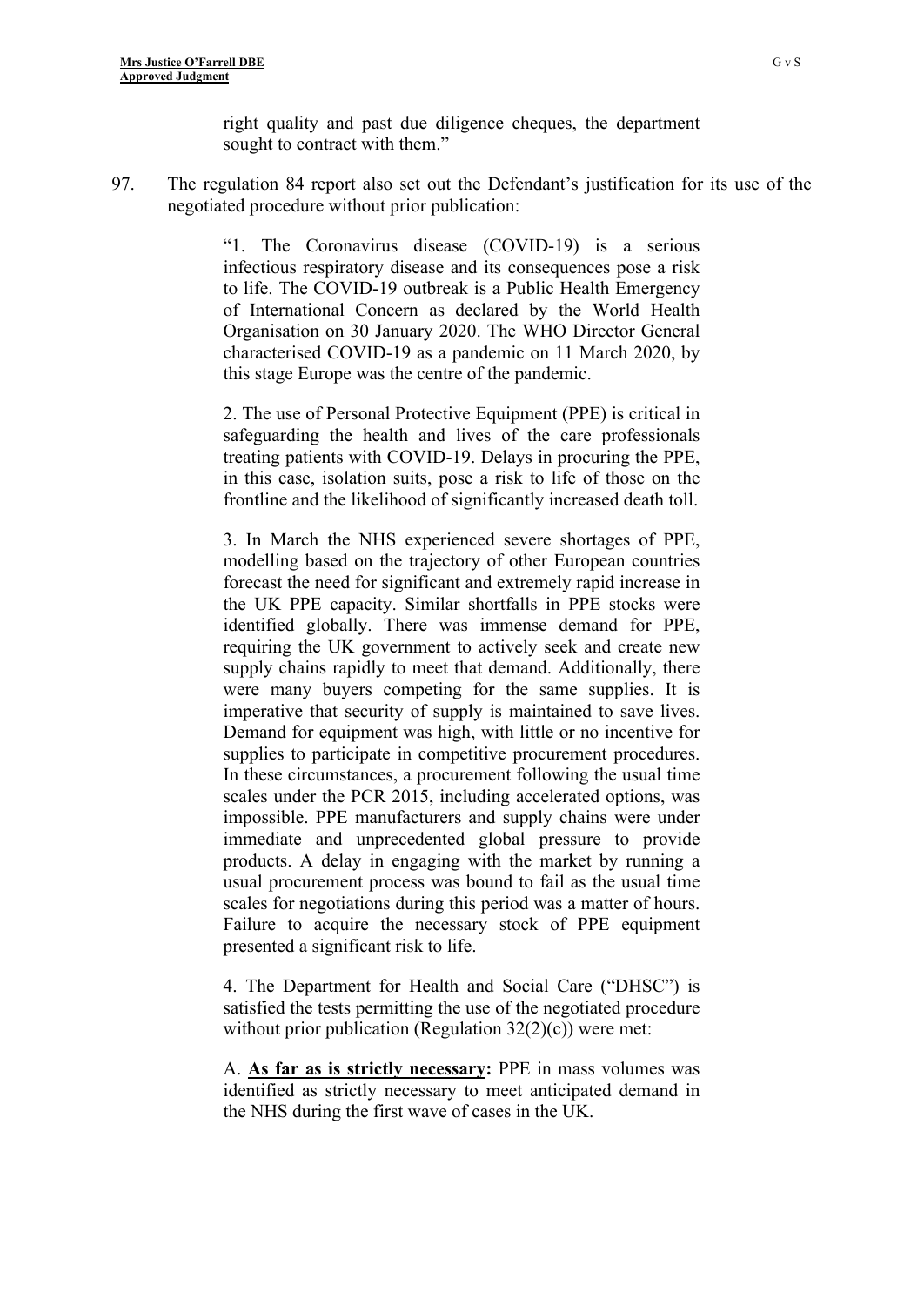B. **There are genuine reasons for extreme urgency:** DHSC are responding to COVID-19 immediately because of public health risks presenting a genuine emergency.

C. **The events that have led to the need for extreme urgency were unforeseeable:** As the Commission itself confirmed: "The current coronavirus crisis presents an extreme and unforeseeable urgency - precisely for such a situation our European rules enable public buyers to buy within a matter of days, even hours, if necessary." (Commissioner Breton, Internal Market, 01.04.2020).

D. **It was impossible to comply with the usual time scales in the PCR**: Due to the emergency of the situation there was no time to run an accelerated procurement under the open, restricted or competitive procedures with negotiation that would allow DHSC to secure delivery of products, particularly in light of the corresponding delays to timelines associated with securing supply of the PPE equipment in the unique market circumstances in which they were obtained.

E. **The situation is not attributable to the contracting authority:** DHSC has not caused or contributed to the coronavirus crisis, which justifies the need for extreme urgency."

- 98. The Contract Award Notice ("CAN") was sent for publication on 7 July 2020 and published on 10 July 2020.
- 99. The gowns that were delivered were initially rejected by HSE on the grounds that they were incorrectly labelled as isolation gowns, rather than coveralls, they were not correctly labelled as type 6B coveralls, and they had been tested against medical device standards rather than PPE standards.
- 100. Mr England explains that in April 2020 the situation was very challenging. The manufacturers had complete control of pricing and production availability, and quality and assurance checks were very difficult to undertake:

"At the time these orders were placed, it was not possible for PestFix staff from the UK to visit China to verify factory conditions. Nor were we able to obtain physical samples and send them for additional testing. Not only were testing houses overbooked and delayed, but the time it would have taken to obtain tests would have allowed another 'bidder' to take the products and we would have lost our place in the 'queue'. A further complication was that international couriers were unable to transport PPE samples out of China for assessment, as the samples were being stopped by Customs in China. Given the intense competition and range of other parties willing to buy the products quickly, we were not in a position to dictate terms to the factories. As widely described across DHSC's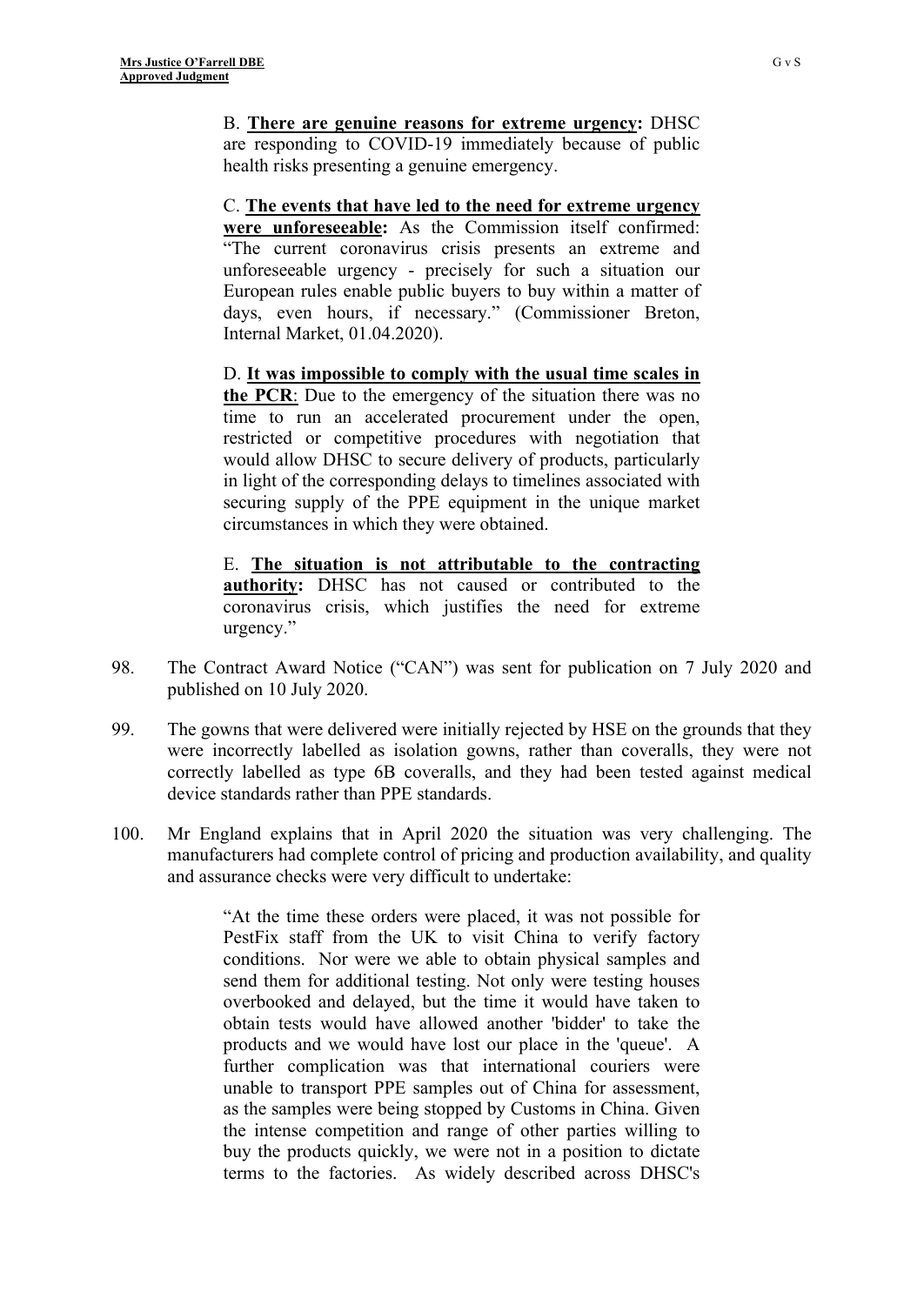evidence, the market conditions were unique and incredibly fast-moving.

Due to international travel bans and quarantine requirements for our agents if they entered the factories, such checks necessarily involved paper-based verification rather than physical site visits or inspections. Even sending Chinese personnel cross-country in China to inspect factories presented huge challenges, with national travel restrictions in force across much of China …"

101. On 6 August 2020, HSE produced a report on the coveralls, which stated:

"This PPE was sourced by Pestfix on behalf of NHS Procurement.

These coveralls were originally tested against the wrong standard for UK supply and CE marked in China as a medical device, rather than as PPE.

This product is currently 'locked' at Daventry and our team there have now sourced the relevant documentation for this product.

The product (and original accompanying documentation) refers to itself as an isolation gown, but it is clearly a disposable coverall.

The product has been evaluated and Tech Team can confirm that it is a Type 6B coverall that meets the relevant NHS PPE Minimum Specifications for Type 6B coveralls (spray-tight coveralls that provide protection against biological agents).

The product is not CE marked as PPE and the regulatory easement for healthcare is required."

- 102. The decision reached was that the coveralls would be released into the NHS supply chain subject to correction of the labelling.
- 103. Mr Jordan, International Sourcing Lead, PPE within the DHSC, confirms in his witness statement that he is not aware of any dispute relating to the coveralls supplied, and believes that they have been distributed, following the easement by the Regulator allowing them to be used in the NHS.

*PestFix - aprons (SPC1)*

- 104. On 13 April 2020, PestFix made an offer by email to the COVID PPE Priority Appraisals Inbox to supply up to 6 million aprons: 300,000 aprons from immediately available stock and 100,000 aprons per day thereafter.
- 105. No specific technical specification was provided to PestFix for the aprons, although there was an NHS specification for aprons, stipulating dimensions, thickness and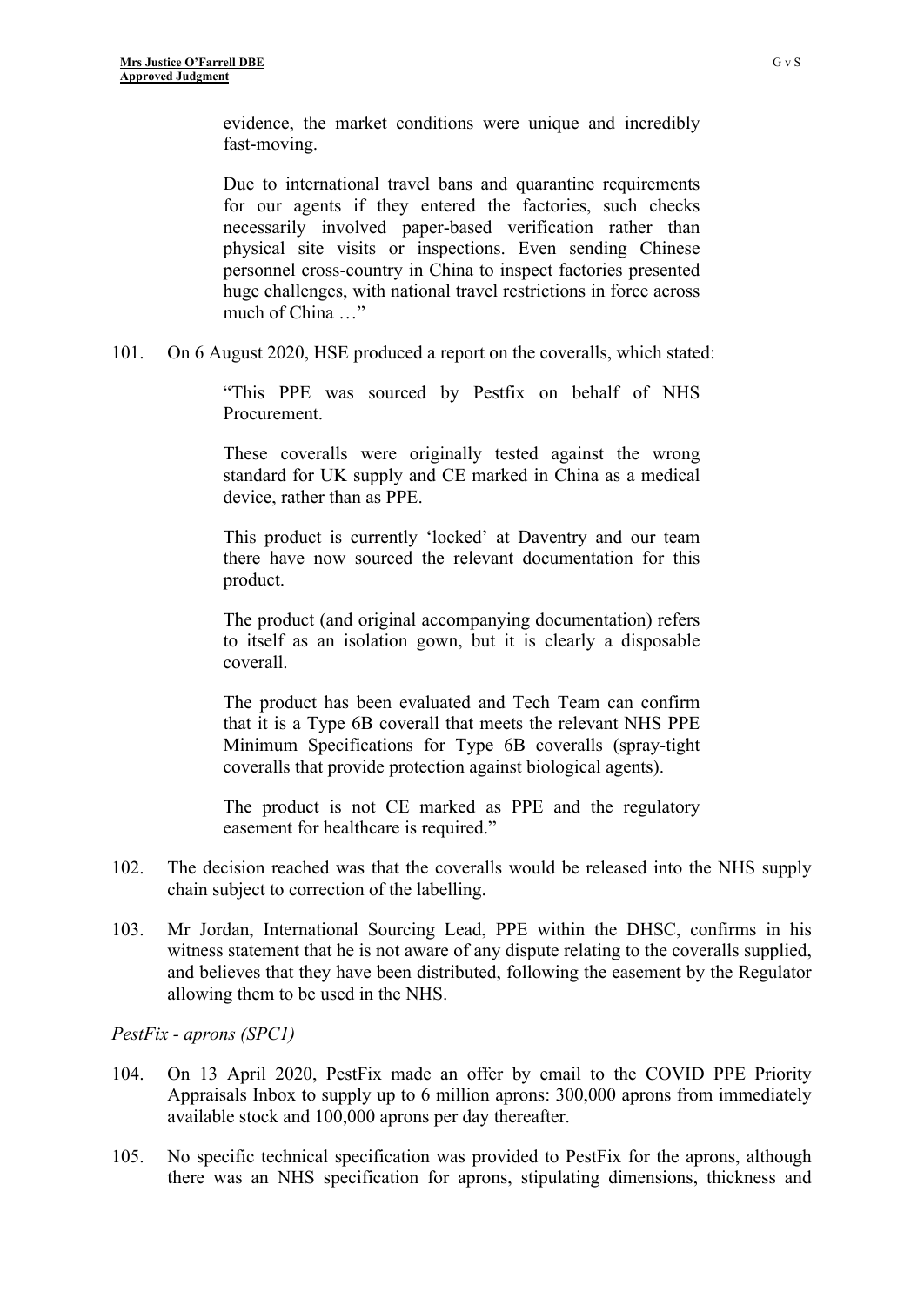strength. PestFix identified what it could supply in its specification document, namely, aprons described as "71x117cm 25g" tested to "all four sections of EN1186" (EN1186-1:2002, EN1186-2:2002, EN1186-3:2002 and EN1186-14:2002).

106. Mr Moore explains that his understanding was that aprons, unlike gowns, were not regarded as PPE or medical devices and therefore were not required to conform to any particular standard:

> "The Technical Specifications, under Lot 4 (Gowns), refers to "thumb-looped aprons" as being covered by this Lot, which included the catalogue in which there was information about aprons. However, since it was neither PPE nor a Medical Device, an apron needed to comply with no particular standard. The catalogue did provide certain parameters - there was stated gravimetric thickness, tear resistance and dimensions. In this case the aprons were larger than the dimensions described and there was no information on thickness or tear resistance. The requirement for these products was very low. When working on Covid wards, doctors and nurses would wear a gown which they would change infrequently during their shift. In order to promote the longevity of the gown, and to minimise infection, it was common practice for an apron to be worn over the gown. The apron was changed frequently and was, therefore, not required to be long lasting or particularly robust."

- 107. Mr Cairnduff asked for the offer to be considered by technical assurance as soon as possible. Although the offer was for aprons, rather than gowns, Mr Cairnduff noted that gowns were extremely high priority items and he understood that aprons had the same priority.
- 108. On 13 April 2020 the aprons were approved by the Technical Assurance Team. Although there was some uncertainty as to the thickness of the aprons, Mr Moore was satisfied that the Technical Assurance Team had considered this aspect and concluded that the aprons on offer were sufficiently durable and robust to be used for their intended purpose.
- 109. On 15 April 2020, a submission was made to Mr Young as Accounting Officer for approval of the purchase of six million aprons. The submission relied upon the earlier, limited due diligence carried out by Ms Washer in relation to the FPC and stated: "DD confirmed on COVID19 Support Portal".
- 110. Mr Young and Mr Fundrey were concerned that the unit price for the aprons was too high and they agreed to reject the submission on that basis. However, the Closing Team responded by copying Mr Young in on an email suggesting that Ms Lawson's view was that the requirement was so substantial and urgent that this would override concerns on price. He states in his witness statement that the inventory levels at Total Forecast Demand Rate within the daily PPE Dashboard and the Daily Pick List indicated that aprons were listed as "Buy Priority":

"By 16 April 2020, the Dashboards were showing the number of days of stock being held against the current "burn" (i.e.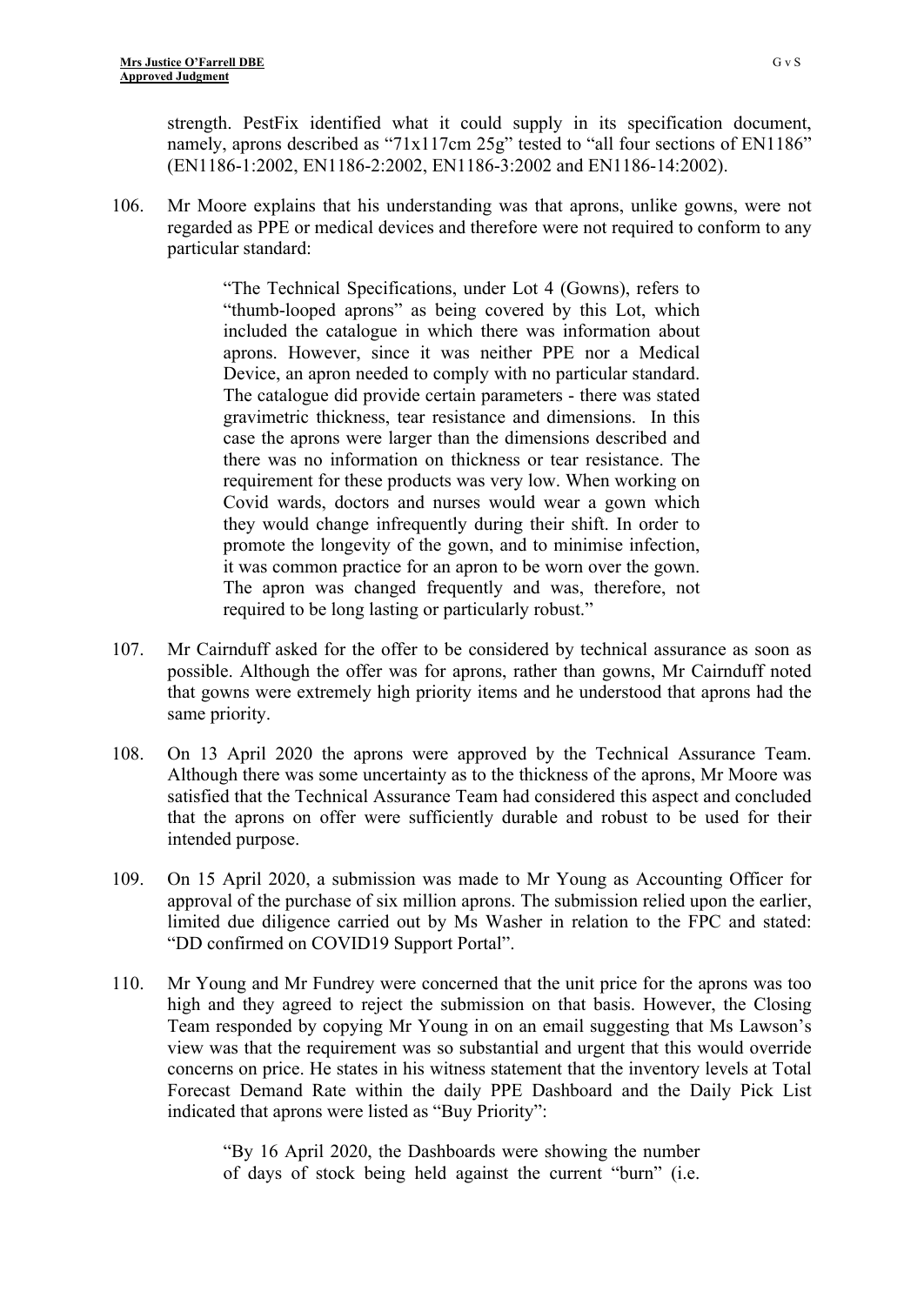usage) rate. It stated that the stock of aprons was extremely low. Whilst I was certainly aware that the demand data I was seeing was based on modelling and was known to have some fragility, it was accurate enough for me to know that there was a severe current need for these items, even if I could not be sure of precise numbers from the modelling."

- 111. On that basis, Mr Young approved the contract, including the advance payment required.
- 112. On 16 April 2020 contract SPC1 was concluded for six million aprons at a total cost of £1,104,000 excluding VAT.
- 113. The CAN for SPC1 was sent for publication on 12 October 2020 and published on 16 October 2020.
- 114. PestFix supplied 6 million blue polyethylene aprons under SPC1. Samples of the aprons were tested by a third party, Intertek UK but they did not pass all required tests when tested against the NHS Supply Chain Specification:
	- i) Spot thickness (ISO4593:1993) Failed;
	- ii) Gravimetric Thickness (BS2782-6: Method 631A:1993, ISO4591:1992) Failed;
	- iii) Impact strength (BS EN ISO 7765-1:2004) Passed;
	- iv) Tear strength  $(ISO6383-2:2004)$  Passed;
	- v) Dimensions Failed; and
	- vi) Opacity Passed.
- 115. Mr Jordan confirms that PestFix supplied what they contracted to supply under SPC1, so there is no commercial dispute in relation to these goods. However, the aprons have been deemed unsuitable for use in an NHS clinical setting. The DHSC is continuing to look for alternative uses for the aprons within the public sector.

#### *PestFix – surgical gowns (SPC2)*

- 116. On 13 April 2020 Mr England sent an information pack to Mr Moore concerning surgical gowns, isolation gowns and protective coveralls he could secure from the PRC. The information was considered by the MOD and assessed to be acceptable against the technical specification for sterile gowns, although the labelling did not bear the appropriate sterilisation marking and there was no declaration of conformity.
- 117. On 15 April 2020, Mr England sent an offer to Mr Dawson to supply surgical gowns in two tranches, each of 50,000.
- 118. At that time, there was a critical demand for gowns in the NHS and, therefore, this offer was considered immediately by Mr Dawson. Mr Dawson explains in his witness statement: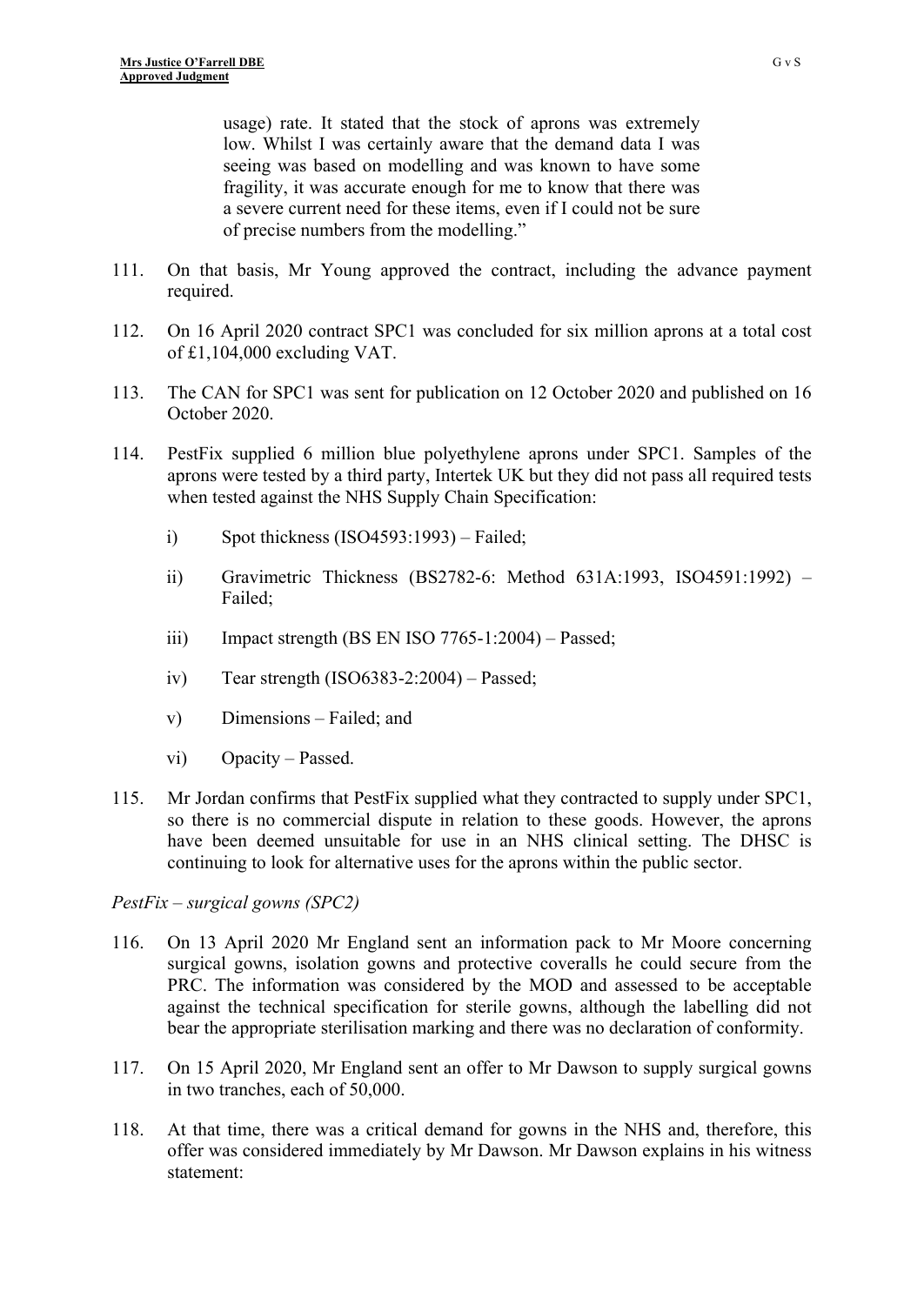"At the time there was a desperate need for gowns in the NHS. The data we had on demand was showing stocks of only a few days and the actions we took meant that the NHS had sufficient supplies of PPE available to them. While the Buying Team was working tirelessly to bring in PPE (including gowns), I was being told that manufacturing slots were being lost because orders were not being placed quickly enough which is not a criticism of the process that was evolving, but a reflection of the environment and pace we were having to work at."

- 119. Due to the urgency surrounding the demand for surgical gowns, the offer was sent directly to Mr Young as Accounting Officer. A Chief Operating Officer of an NHS Trust who was supporting Ms Lawson with the procurement of PPE, carried out some checks against the specification but Mr Young noted that limited technical assurance had been carried out in respect of the offer (and he was unaware that technical assurance had previously approved the gowns).
- 120. The submission relied upon the earlier, limited due diligence carried out by Ms Washer in relation to FPC.
- 121. Mr Young approved the order, despite the limited technical assurance and due diligence, because of the critical need for surgical gowns, as he sets out in his witness statement:

"The data from the daily dashboard and picklists showed an imprecise but, nevertheless, very acute and ongoing need for gowns. This consideration spoke to the propriety of the order all other factors being equal, the demand meant that it was appropriate to spend public money on these gowns;

These gowns were immediately available, which was a key determinant of value for money given the requirement for the PPE;

The contract value was, in the context of government spending on PPE at the time, relatively modest and being well within my delegated authority, I was persuaded the offer represented value for money;

We had bought from PestFix already. I understood that DD had been done and we knew something of the business … it was not unusual at this time not to have a Cabinet Office due diligence report. This absence was a factor I took into account but still considered the offer was acceptable on grounds of feasibility and propriety;

The risk to public money was mitigated by there being no money required upfront. This bolstered the propriety and value for money considerations;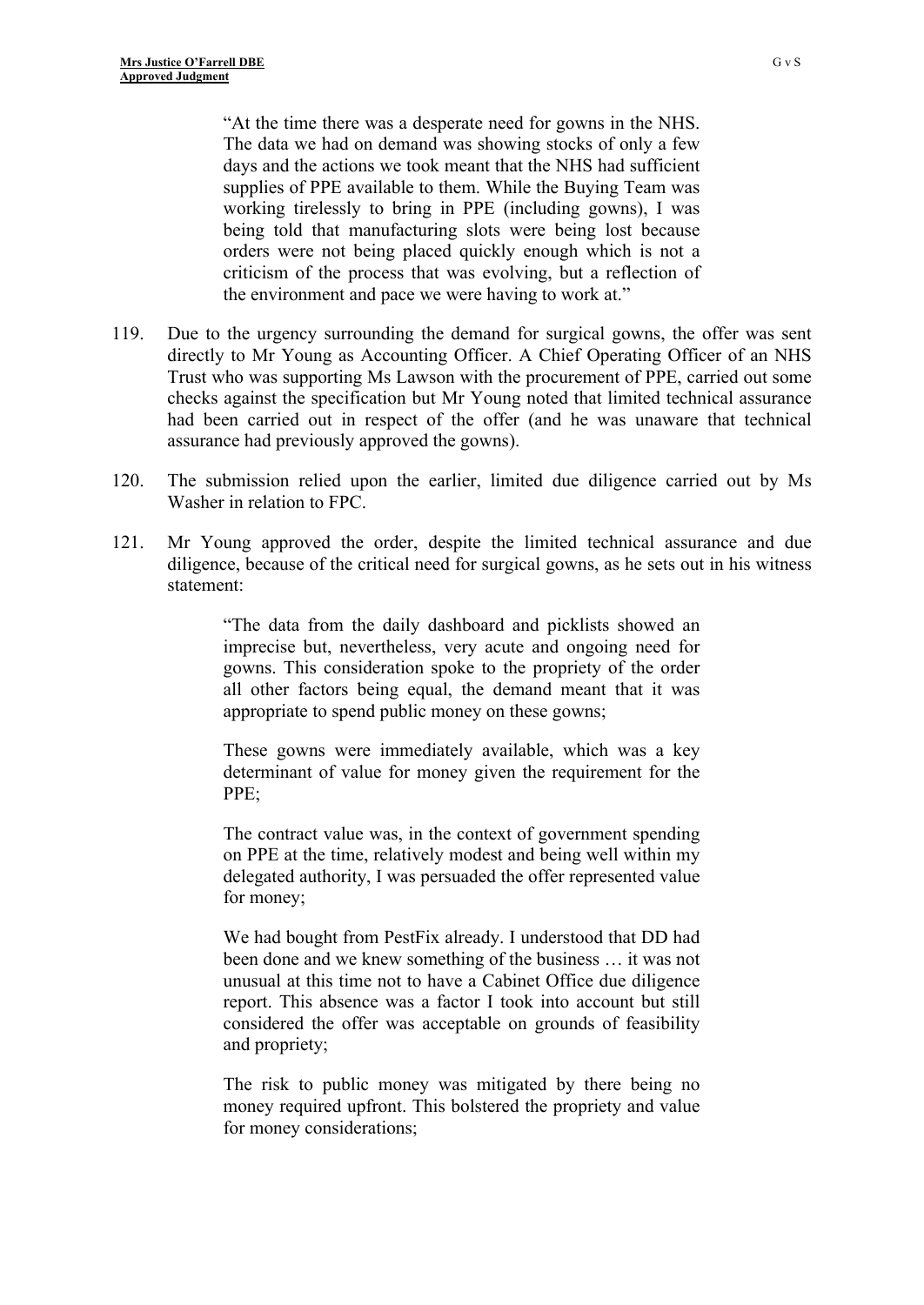I was concerned about the risk emanating from a lack of technical assurance, but I considered, even on what I was being shown, this to be a risk worth taking given the urgent need for surgical gowns and their scarcity of supply - the modelling of the stockholding was showing stock as being very low… I considered this to be an appropriate risk to take because (i) all of the surgical gowns would be tested upon arrival in the UK and would not be distributed to the NHS unless they met the specification; and (ii) we would have contractual remedies in the event that the surgical gowns did not meet the specification upon arrival."

122. On 15 April 2020 PestFix received an email from NHS England and Improvement, stating that:

> "In order to expedite the order to ensure shipment within the next three days I understand it would be quicker for you to place the order directly with the manufacturer whilst we raise the PO to cover the cost for pestfix which in in this instance we are happy to do. Nick has kindly got the balling rolling already with relevant colleagues in DHSC around raising the PO for pestfix and also with our teams dealing with China deals to secure the correct logistics process ensues."

- 123. PestFix paid in advance for the surgical gowns, using its own funds.
- 124. Purchase orders in respect of the surgical gowns were issued on 16 April 2020 and 22 April 2020.
- 125. On 16 April 2020 contract SPC2 was concluded for 100,000 surgical gowns at a total cost of £945,000 ex VAT.
- 126. Exchanges between Mr Dawson and Mr England on 18 April 2020 indicate that there was great nervousness about the orders placed at the factory in the PRC; orders were being cancelled, third parties were required to re-negotiate their contracts at the factory and there was a suggestion that an agent of PestFix was attempting to bribe officials at the factory to secure supplies. However, there is no evidence that PestFix was involved in such activity (Mr England referred to this as: "of his own doing not ours") or that it was condoned.
- 127. On 21 April 2020 Mr England sent an email to Ms Washer, stating that the surgical gowns were CE Rated to EN 13795 and would have English labelling and CE marking stating Compliance with EN 13795. However, he also stated that, in common with all standard Chinese gowns, they were not compliant with BS EN11810:2015 and would have to be tested for fire resistance and marked as 'non-laser safe'.
- 128. The CAN for SPC2 was sent for publication on 12 October 2020 and published on 16 October 2020.
- 129. The gowns were delivered in accordance with SPC2. The Defendant has confirmed that it is likely that the gowns were distributed for use in the NHS, but at the time they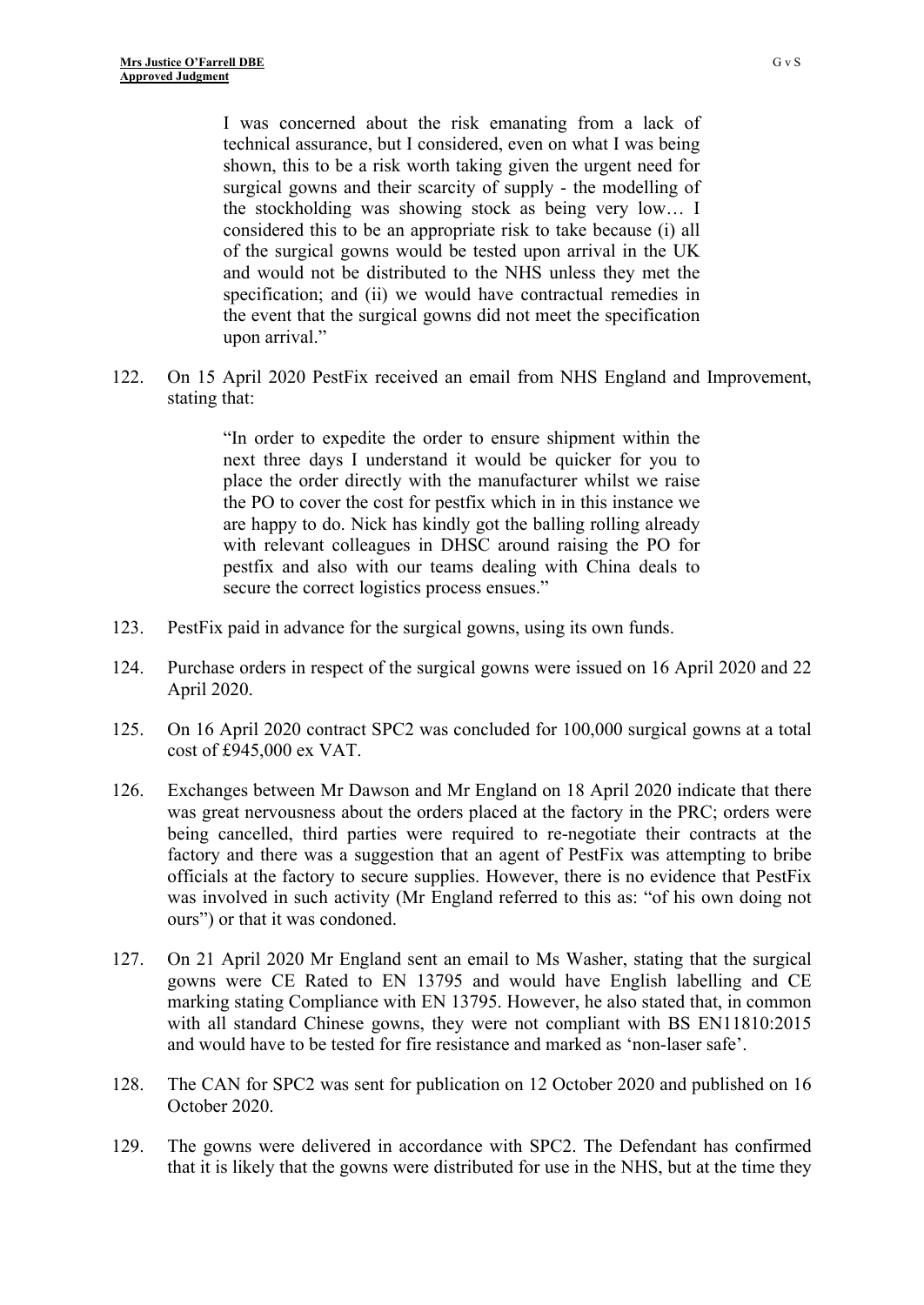were received from PestFix, the tracking system was not sufficiently mature to allow the Defendant, now, to establish the current location of the product.

## *PestFix – masks (SPC3)*

- 130. On 5 April 2020 PestFix sent technical documentation regarding IIR, FFP2 and FFP3 masks to CAPA.
- 131. On 17 April 2020 Mr Burrows of Pestfix sent an offer of IIR, FFP2 and FFP3 masks to Mr Dawson.
- 132. Ms McCarthy of CAPA approved the IIR masks.
- 133. The technical specification for the FFP2 masks required that they: "must have integral straps/ties long enough to go around an adult head whilst wearing a surgical cap." Photographs of the FFP2 masks supplied by PestFix showed that they had ear loops, rather than head loops. Despite that non-compliance, Mr Moore's technical assurance team was satisfied that the FFP2 masks were acceptable on the basis that they met standard BS EN149:2001.
- 134. Initially, Mr Moore did not consider that the FFP3 masks were acceptable because some of the documentation was in Chinese and images of the certificates were obscured or incomplete. However, on 17 April 2020 the technical assurance team approved the FFP3 masks based on a certificate for type IIR masks from ECM, an Italian certification body, following an email from the DHSC, stating:

"We are looking to place an urgent order (by lunchtime today) for FFP 3 face masks from a company called PestFix. Having spoken to Tracy I understand the necessary product assurance checks have not been completed for this particular stock item and I would be extremely grateful if you can progress these for me as a matter of urgency. Terry Burrows (the Managing Director of PestFix) has just provided me with what I believe to be the necessary product assurance documentation. Really grateful if you can take a look at this and let me know whether the product assurance checks are satisfactory so I can progress with the order and make payment by c12 noon today."

- 135. The submission made to the Accounting Officer, Mr Young, relied upon the earlier, limited due diligence carried out by Ms Washer in relation to the FPC.
- 136. Mr Young approved the masks for the reasons set out in his witness statement. The IIR masks were particularly difficult to source and there were very low supplies available. Mr. Young was satisfied that due diligence had been carried out and that technical assurance was complete. He was also satisfied that the offer represented value for money. In respect of the FFP3 masks, there was a clear and necessary requirement for the masks and, although the price was above average, Mr. Young had received advice that no better price could be achieved at that point in the market. Mr. Young was reticent about the order for the FFP2 masks because there was no authoritative demand and supply data. However, he considered the order to be justified on the basis that it was prudent to obtain stocks whilst they were available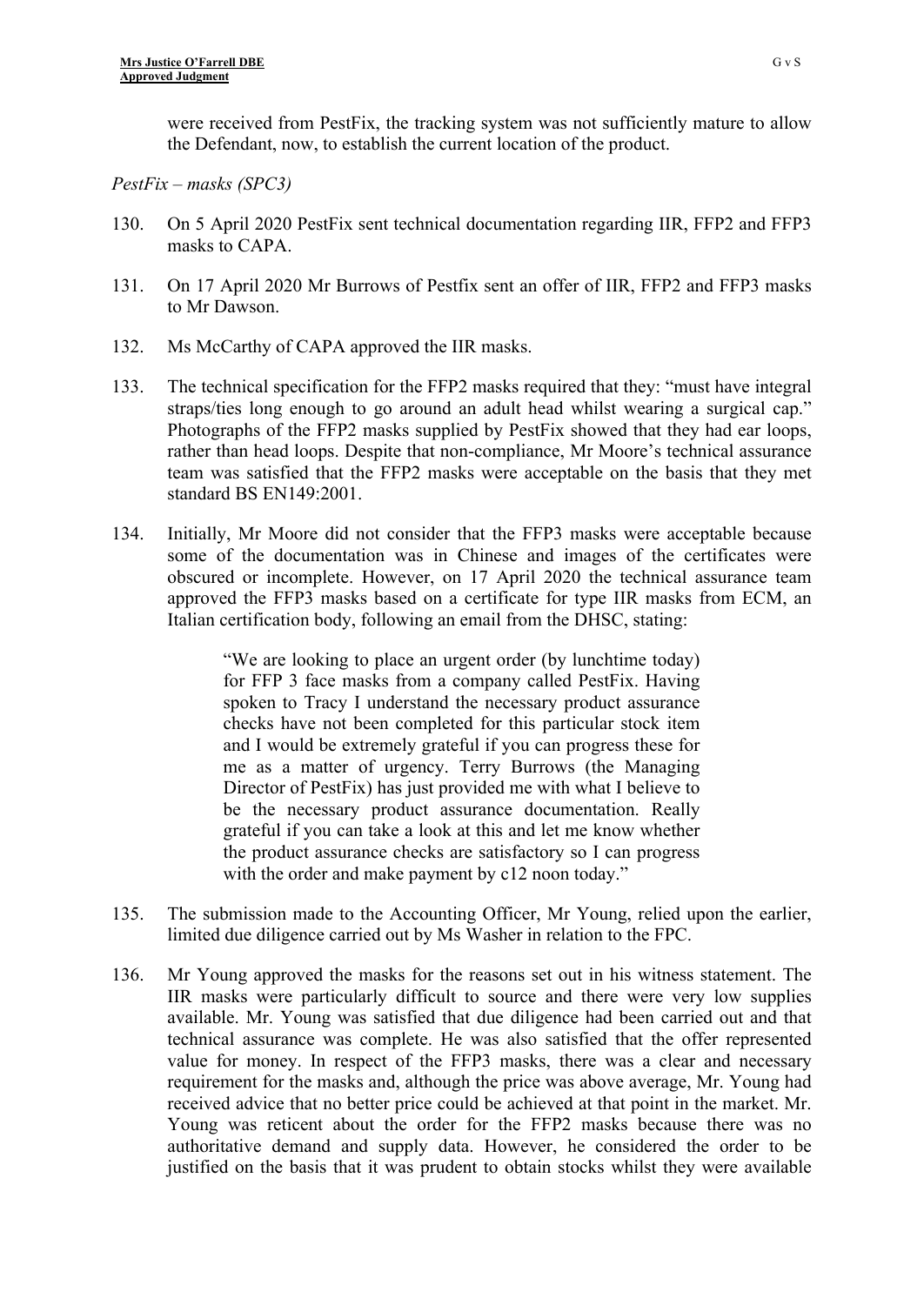and they could be used as a backup for the stock of FFP3 masks or used elsewhere in the system.

- 137. On 17 April 2020 SPC3 was concluded for 60 million IIR masks, 25 million FFP2 masks and 25 million FFP3 masks.
- 138. The FFP2 masks supplied had ear loops (as indicated in the photographs supplied by PestFix), instead of head loops, and were unsuitable for use in the NHS. Mr Dawson renegotiated the contract so that the remainder of the value of the FFP2 mask order was put towards the production of IIR masks. None of the FFP2 masks delivered was distributed to the NHS.
- 139. On 29 May 2020 the contract was varied to comprise (i) an order for 190.2 million IIR masks; and (ii) a separate order for 25 million FFP3 masks at a total cost of £160,750,000.
- 140. Although there were two separate orders, a single CAN for SPC3 was sent for publication on 12 October 2020 and published on 16 October 2020.
- 141. The IIR masks were delivered in accordance with SPC3. The FFP3 masks were delivered but failed testing and there is an ongoing commercial dispute with PestFix in respect of these items.
- *PestFix gowns, aprons and gloves (SPC4)*
- 142. As set out above, in April 2020, PestFix made offers to supply PPE and submitted information regarding potential supplies of gowns (5 April 2020), gloves (12 April 2020) and aprons (13 April 2020).
- 143. Mr Moore gave technical approval in respect of the gloves based on documentary evidence provided by PestFix, including an EU Declaration of Conformity and test reports evidencing compliance with the relevant standards (EN455 and EN374). It was understood that technical approval had already been given for the aprons and gowns under SPC1 and SPC2 respectively.
- 144. The submission made to the Accounting Officer relied upon the earlier limited due diligence carried out by Ms Washer in relation to FPC.
- 145. The Accounting Officers for this contract were Mr Young and Mr Williams (because this was a contract exceeding £100m).
- 146. On 27 April 2020 the offer was submitted to Mr Young for approval. He was immediately concerned by the overall cost commitment and upfront payment required and was not prepared to authorise it without being persuaded that it was necessary and that the order would deliver value for money. By email dated 27 April 2020 Mr Fundrey confirmed that there were critically low stocks of aprons and twelve days' stock of gloves but the stock levels for gowns was unclear. In reply, Mr Young stated:

"I am really struggling to approve this order. Yes, the supplier is known to us, and there seems to be a consensus that Aprons remain in scarce supply, but: What is the single version of the truth on both Gowns and Gloves? (the PPE Dashboard says this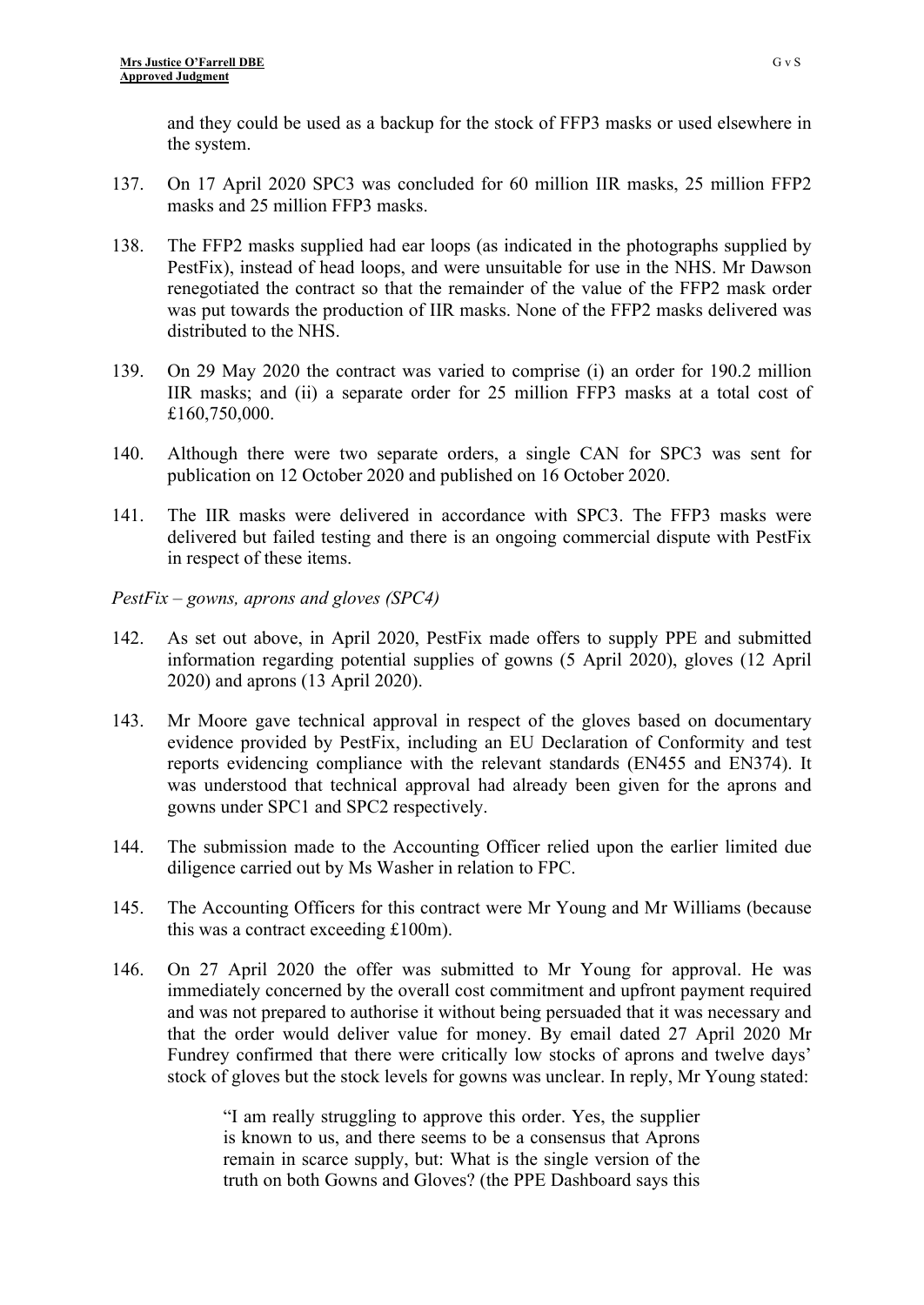order is a priority today but what is the delivery volumes by week? How does that compare to expected demand? I don't think either Jon or I can approve any material orders for PPE until we have greater clarity from the Buy Team on one version of the truth on [what] is/isn't scarce and thus priority. Jon grateful for your view as I don't want to hold this up if I am just missing something."

147. Mr Fundrey confirmed that there was a clear demand for gloves but that the position on gowns was unclear. Following further requests for information by Mr Young, Ms Lawson sent an email, stating:

> "Re the future point, as you know these markets are incredibly insecure so while theoretically we have a surplus, based on the last few weeks, I have my concerns. We do need to buy gowns until we have security on the stock coming in.

> Nevertheless, this is a large order with a very expensive price point. I've asked Chris Hall to do a sanity check for me as he's close to the relevant markets.

We definitely want the gloves and the aprons though."

- 148. Chris Hall, at the Cabinet Office, agreed that the gowns should not be included in the order until demand for the same had been established.
- 149. Following those exchanges, Mr Young approved the contract for gloves and aprons but not gowns.
- 150. Mr Williams was prepared to approve the contract for gloves and aprons on the basis that both products were in demand, the prices offered by PestFix were below the average paid in respect of other supplies, PestFix had been used on other contracts and the documentation indicated that technical assurance was satisfied.
- 151. On 28 April 2020 Mr Dawson sent an email, setting out the case for pursuing the order for gowns:

### "**STERILISED SURGICAL GOWNS – UNDERSTANDING THE REQUIREMENT**

Thought it would be helpful to share some data on the current position on gowns, especially relating to surgical gowns to give a level of comfort that we **should** be pursuing these gowns: while it is true that, according to the model that feeds the SofS update, forward orders of gowns in general look like we have sufficient supply for 90 days, the following context *must* be considered:

**Unreliability of orders.** The model showing a strong position assumes 100% hit rate for gown orders (i.e. all turn up as planned and all pass Quality Assurance). Current experience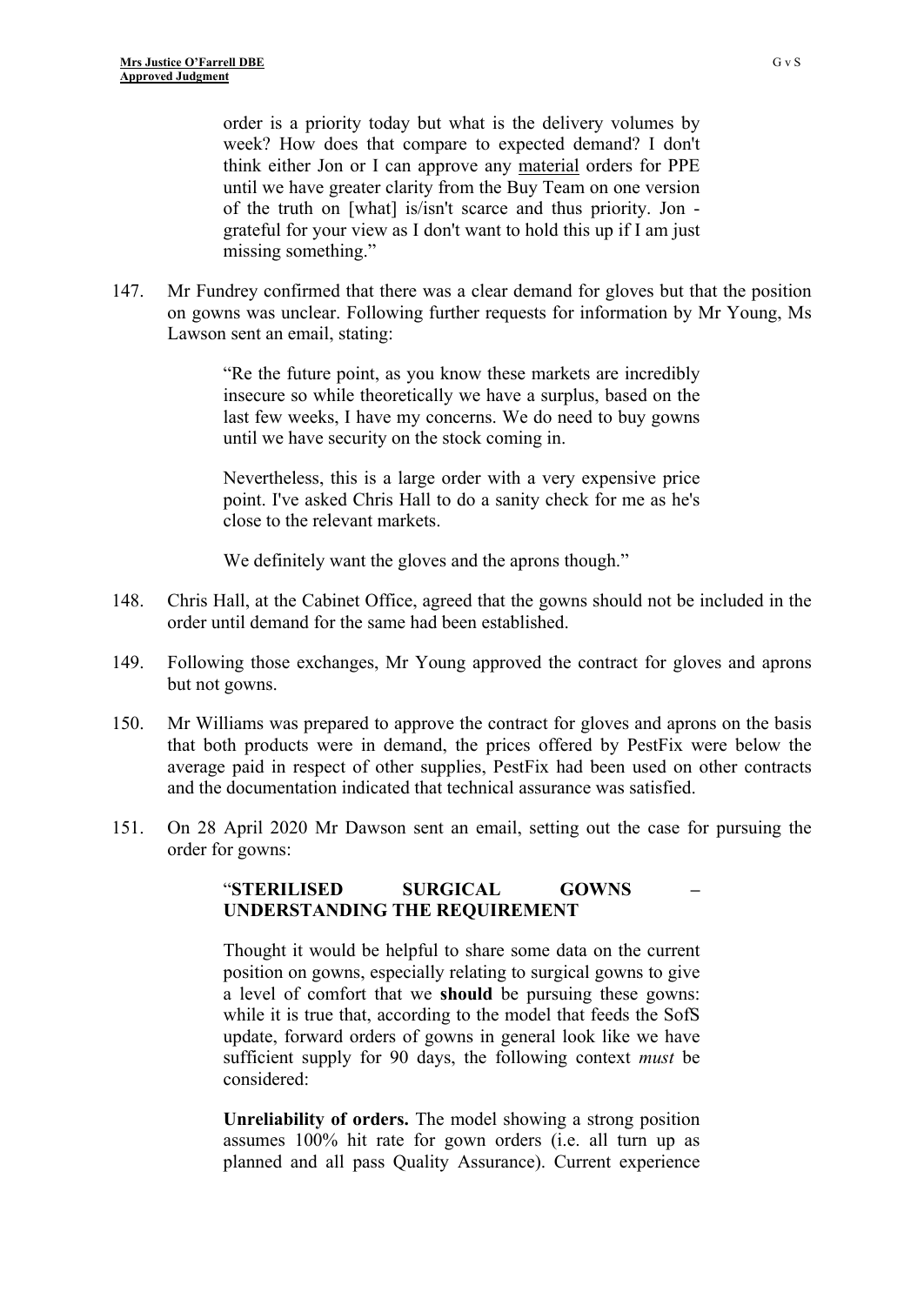tells us that this is emphatically *not* the case. The COVID PPE Supply Tracking Cell … are currently compiling 'hit rate' figures from prediction to deliveries that pass QA, so I don't have an exact figure to give on this, but based on experience we'd put it no higher than 50-60%.

**Types of gowns.** The model treats all gowns as being equal, which is a reasonable assumption for COVID purposes, but a return to elective surgeries (as just announced by SofS) will drive a demand for sterilised surgical gowns. Sterilised surgical gowns can be used in place of lower grade coveralls but the reverse is not the case. This order is for sterilised surgical gowns.

**Security of supply.** While expensive this ... gown order, as long as it delivers, will secure our surgical gown position through at least the first wave of this crisis. Demand for PPE is increasing globally and there is no guarantee that we will be offered lower prices going forward…

While [we] do not have authority to authorise this, our recommendation is that we should probably pursue this order for the above reasons.

**Emily** are you supportive of this?"

- 152. On 28 April 2020, Mr Young received further information in respect of the demand for PPE. The Dashboard and Dashboard Summary showed the modelled estimate of stocks to be very low for gowns and aprons, and low for gloves. The Pick List showed gowns, aprons and gloves as 'buy priorities'. On the basis of this further information, Mr Young recommended to Mr Williams that he approve the contract for the surgical gowns. Although he shared Mr Young's reservation, namely, that the price was very high, Mr Williams approved the order based on the advice of Ms Lawson that there was high demand for the product.
- 153. On 28 April 2020 the contract (SPC4) was concluded for two million Nitrile gloves; ten million surgical gowns and eighteen million aprons at a total cost of £143,269,800 ex VAT.
- 154. The CAN for SPC4 was sent for publication on 12 October 2020 and published on 16 October 2020.
- 155. Mr Jordan's evidence is that the aprons had the same failures as the aprons supplied under SPC1. There is no commercial dispute with PestFix about these items and consideration is being given to where they can be deployed in the public sector, outside of the NHS.
- 156. Mr Jordan explains that there were issues regarding the surgical gowns. The gowns came from three different manufacturers. In the case of one manufacturer, the gowns failed the water permeability tests. In the case of the other two manufacturers, it was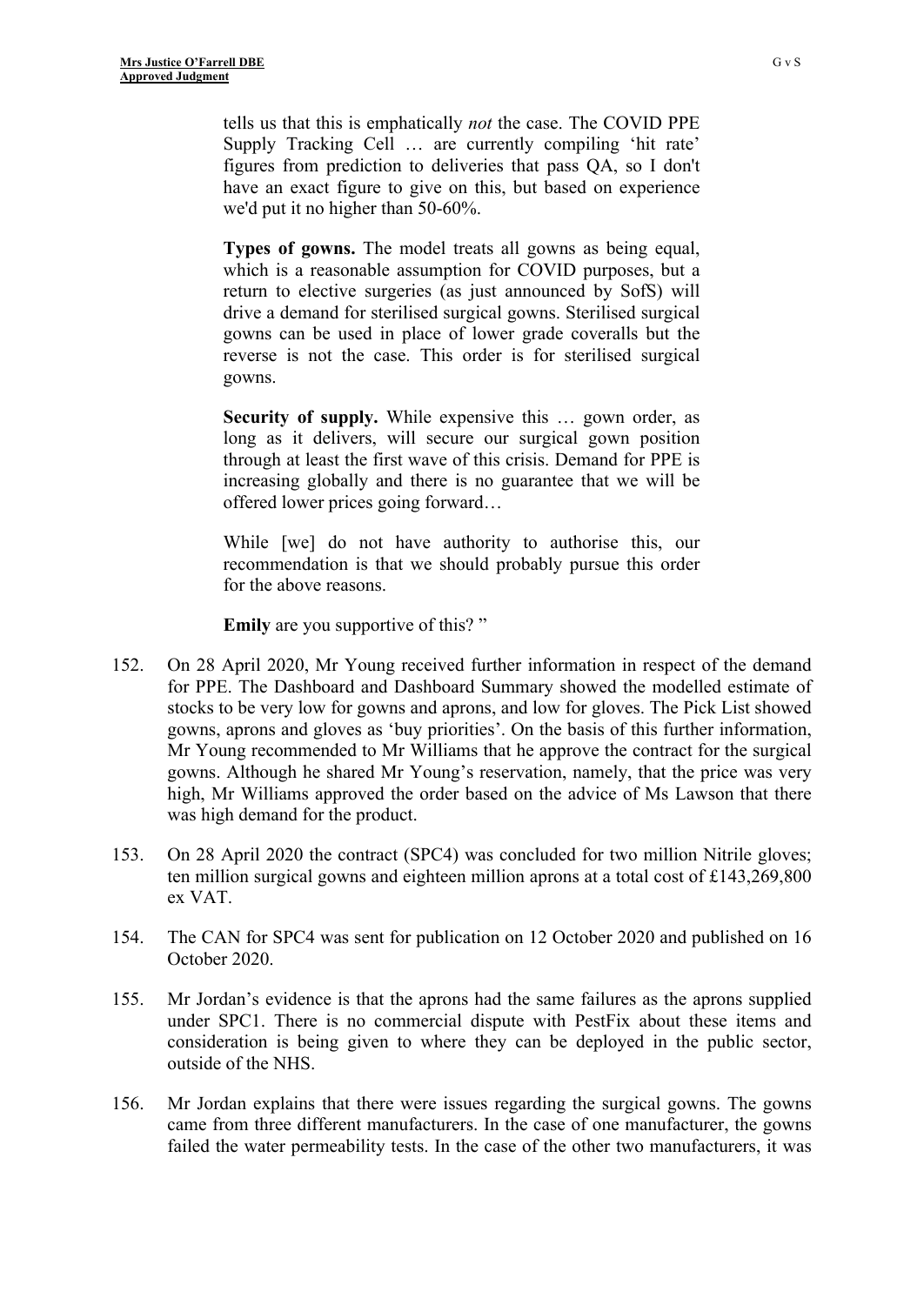found that the gowns were not sterile, despite being labelled as such. There is an ongoing commercial dispute with PestFix about the gowns.

## *PestFix – Gloves (SPC5)*

- 157. The offer of gloves was made as part of the initial offer made by PestFix on 5 April 2020.
- 158. The technical assurance for the gloves was carried out by Ms McCarthy of CAPA on 6 April 2020.
- 159. The submission made to the Accounting Officer relied upon the earlier limited due diligence carried out by Ms Washer in relation to FPC.
- 160. This offer was initially rejected due to its excessively high freight costs. However it was resubmitted after PestFix were able to secure free freight by transporting the gloves in the overhead lockers of a British Airways flight. This transport option ultimately proved infeasible. PestFix then arranged for the gloves to be transported in the aircraft hold at its expense.
- 161. The Accounting Officer was Mr Fundrey, who approved the contract on 14 April 2020 because he considered that there was reasonable demand for the product, the quantity ordered was proportionate to the level of demand and it was competitively priced.
- 162. The contract (SPC5) was dated 14 April 2020 and was for two million Nitrile gloves at a cost of £197,800 ex VAT.
- 163. The CAN for SPC5 was sent for publication on 12 October 2020 and published on 16 October 2020.
- 164. On delivery, the gloves passed testing and they were distributed to the NHS.

## *Clandeboye*

- 165. Clandeboye is a food production company based in Northern Ireland. As a routine part of its business, PPE, such as foot coverings, head coverings and overalls, is used to meet the stringent cleaning and hygiene standards that apply. Its sister company, Anchor Fixings Limited, is a supplier of PPE.
- 166. Prior to the contracts under challenge, Clandeboye successfully supplied 200,000 items of PPE to NHS Wales.

*Clandeboye – gowns (FCC)*

- 167. On 20 April 2020 Clandeboye offered to supply 3.4 million gowns to NHS Wales.
- 168. Clandeboye was not on the High Priority Lane but its offer was prioritised because of the high volume offered against very high demand for gowns.
- 169. On 21 April 2020 Clandeboye's offer was passed to the Technical Assurance Team, with a file containing a link to the FDA approval for the gowns, ISO 9001:2015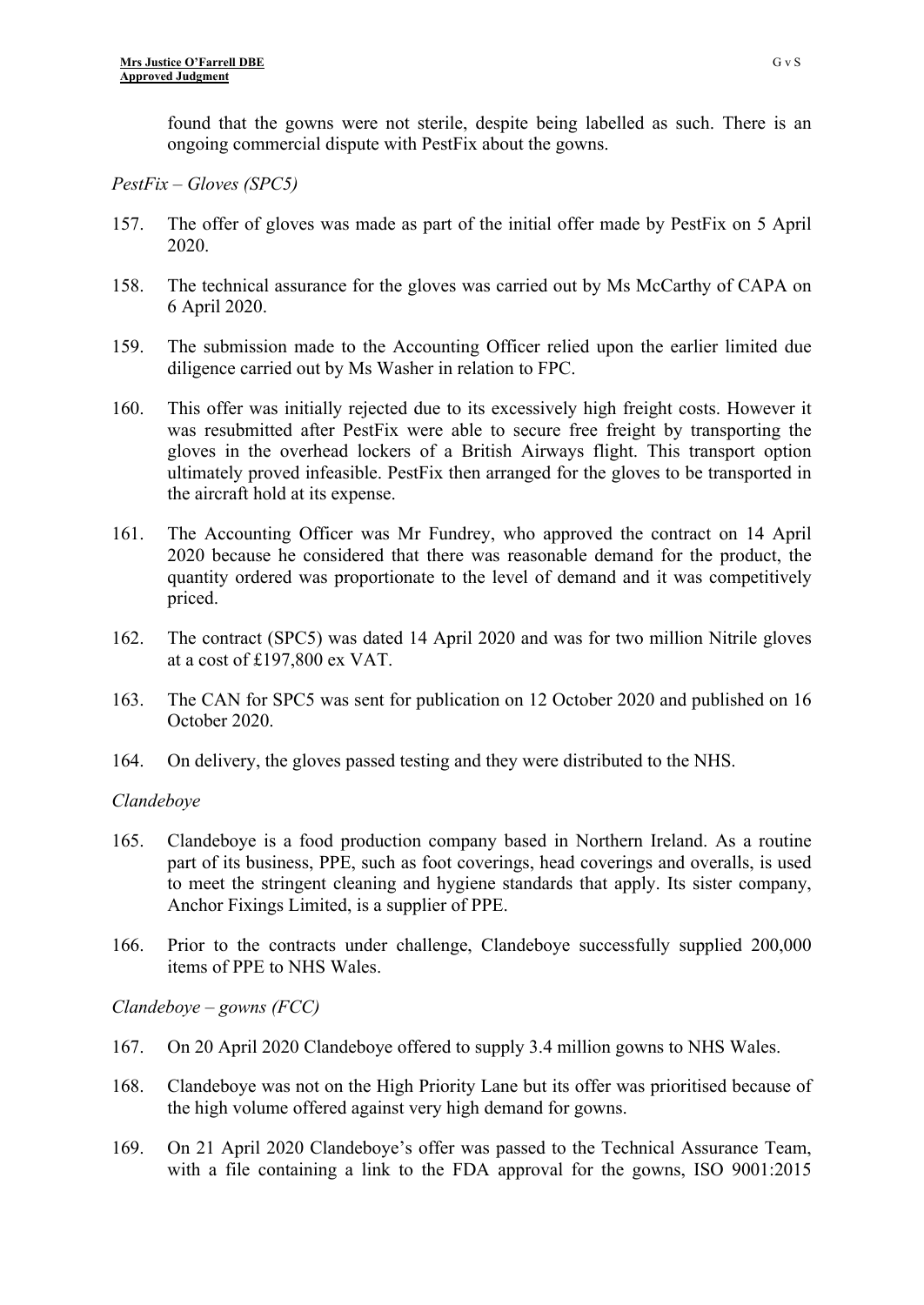certificate for the manufacturer, Medtecs (Cambodia) Corp Limited, a Quality Management Certificate to ISO 13485:2016, a product information sheet and a test report from Intertek dated 18 October 2019, stating that the items were commercially acceptable regarding their resistance to penetration by blood and blood-borne pathogens.

- 170. The gowns satisfied AAMI Level 4, a US standard, but there was no product certificate of conformance to demonstrate that they would meet the requirements of BS EN 13795 or equivalent standards. On 23 April 2020 Clandeboye provided the certificate of conformance and on 26 April 2020 the MHRA confirmed that the AAMI Level 4 was acceptable as an equivalent standard to BS EN 13795. Following that confirmation, the Technical Assurance team approved the gowns.
- 171. On 27 April 2020, due diligence checks were carried out by the CAAS on Clandeboye, which confirmed that the firm was a small family confectionery business. As the firm filed abbreviated accounts, financial visibility was limited but they had an 'adequate health score'. A 'Company Watch' Report gave an amber risk rating. It was also known that Clandeboye had processed one consignment of isolation gowns to NHS Wales which had been collected and was due for delivery on 28 April 2020. The FCO was unable to carry out full due diligence checks in the time available.
- 172. The Accounting Officer for FCC was Mr Young, who initially raised concerns as to whether Clandeboye had the size and experience to compete against more established companies but subsequently approved this contract:

"The Daily Dashboard data still showed that gowns were desperately needed, and this order would make a material contribution to this demand. Delivery would be within 60 days which was tolerable. From a feasibility and propriety perspective, therefore, I was satisfied that this order would help satisfy NHS demand in a reasonable timescale;

I was aware there were few alternative sources of supply of gowns at this point in time. That, too, satisfied me that it was proper and feasible to proceed with this order. We were looking for credible offers wherever we could find them;

The price was less than the average price being paid at the time and almost half the price of the highest price we had paid for PE gowns previously. I note that the request for approval contains a typographic error in that it refers to face shields. I can confirm that this is simply a typographical error, as the prices referred to are in fact those of PE gowns. In the circumstances, this offer clearly provided value for money on the basis of the evidence presented to me;

The documentation I had been provided with was all in order and there was enough due diligence for me to be comfortable that the risk we were taking with this supply was acceptable as both Clandeboye and the manufacturer had been rated as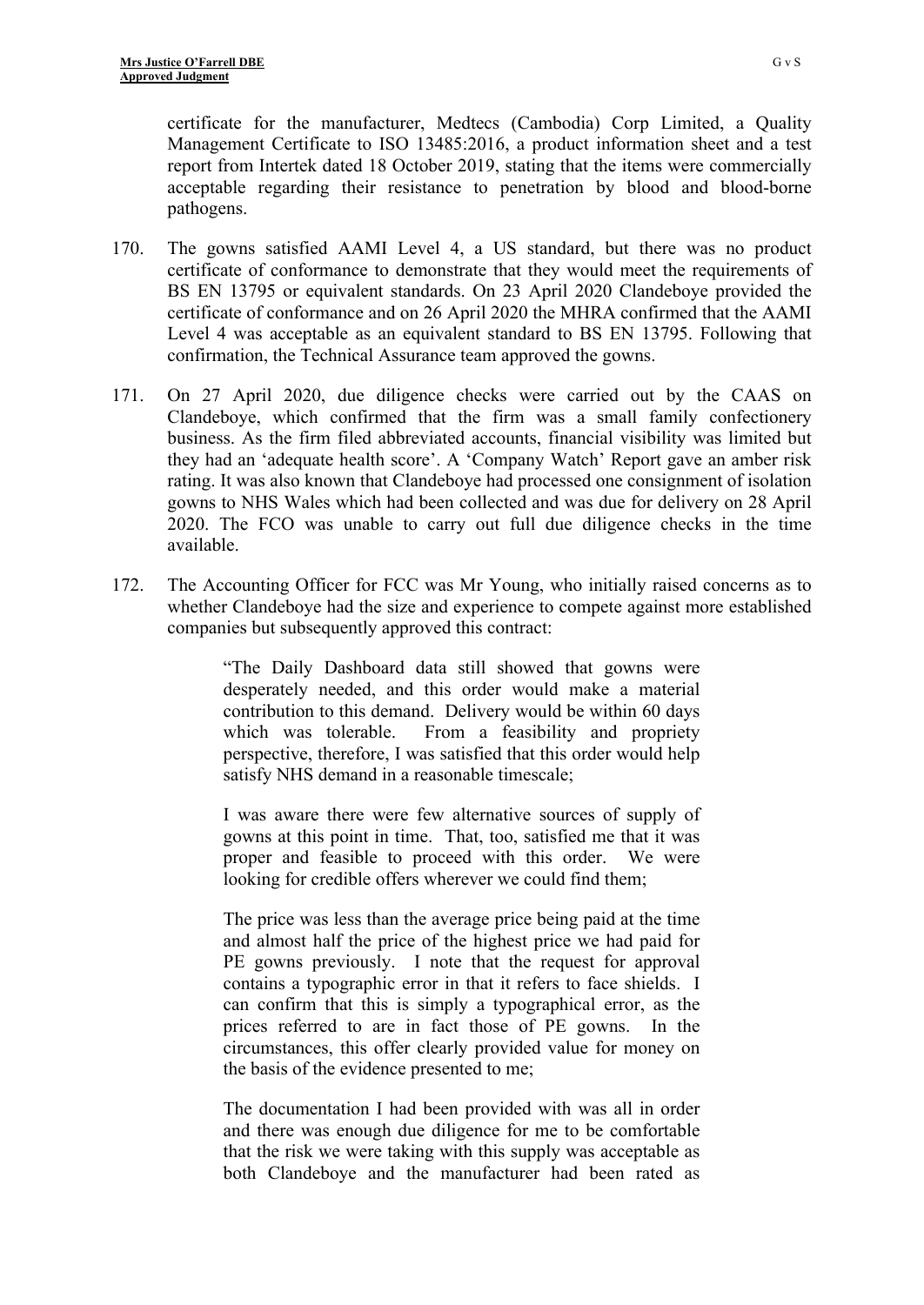acceptable risks. Again, this meant that my consideration of feasibility and propriety was positive;

I had also seen that the product had been passed by technical assurance and that was an important factor from a value for money and feasibility perspective;

I was given added confidence by the fact that the due diligence report noted that the manufacturer had already shipped goggles and, of course, by the order supplied to NHS Wales.

I, therefore, had sufficient confidence that we were using public money in a responsible and reasonable way to buy a product which I had good evidence was fit for purpose and in respect of which there was evidence that both the manufacturer and supplier were capable of, and likely to, meet their obligations."

- 173. On 28 April 2020 the FCC was concluded for 3.4 million polyethylene gowns at a cost of £14,280,000 ex VAT including an advance payment.
- 174. The Defendant published a report dated 27 April 2020 pursuant to regulation 84 of the PCR, setting out the reasons for selection of Clandeboye and its justification for use of the negotiated procedure without prior publication.
- 175. The CAN for the FCC was sent for publication on 19 June 2020 and was published on 24 June 2020.
- 176. The gowns were delivered in accordance with the FCC.

*Clandeboye – gowns (SCC)*

- 177. On 29 April 2020, Clandeboye offered to supply additional gowns with the same technical specification. As a result, no further technical assurance was necessary.
- 178. On 1 May 2020 the SCC was concluded, for a total of 3.6 million gowns, at a cost of £15,120,000 and no deposit.
- 179. Following notification from Clandeboye that it could secure additional supplies, and further consideration by the Accounting Officers, the SCC was amended to increase the quantities, initially, on 12 May 2020, and subsequently, on 19 May 2020, for a total of 22.2 million gowns at £93,240,000 ex VAT, with no upfront payment.
- 180. The Defendant published a report dated 5 June 2020 pursuant to regulation 84 of the PCR, setting out the reasons for selection of Clandeboye and its justification for use of the negotiated procedure without prior publication.
- 181. The CAN for the SCC was sent for publication on 19 June 2020 and was published on 24 June 2020.
- 182. The gowns were delivered in accordance with the terms of the SCC. On 28 July 2020 Clandeboye shipped its final instalment of gowns due under the SCC, ahead of the contractual deadline.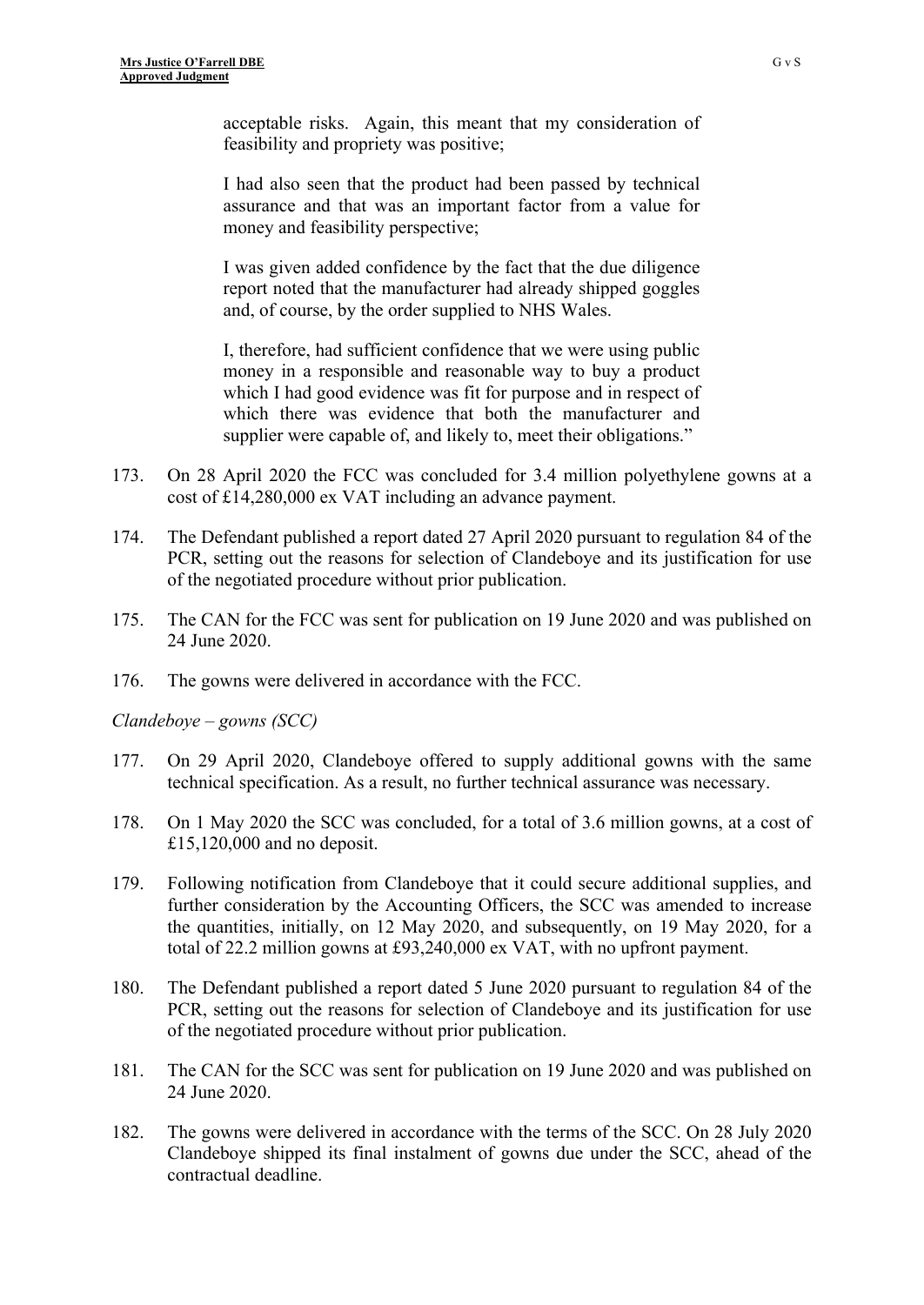### *Ayanda*

183. Ayanda is a UK registered company, engaged in the business of private equity, trading, asset management and trade financing. Tim Horlick, a director of Ayanda, states in his witness statement that he believed Ayanda to be in a strong position to respond to the Government's call for assistance in procuring PPE because the company's management team and advisers had extensive experience in international trade and finance and global connections, including connections with the PRC.

## *The Ayanda Contract*

- 184. In late March 2020 Mr Horlick was contacted by a business partner, who identified an opportunity to access the full capacity of the Zhende Medical Co. Limited ("Zhende") manufacturing plant and secure fifty million FFP2 masks. Mr Horlick passed on this information to Andrew Mills, the director of Prospermill Ltd and an adviser to the Ayanda board, because Mr Mills had previous involvement in the development of an online procurement platform for the NHS, including the procurement of PPE.
- 185. On 9 April 2020, Mr Mills sent an email to three of his contacts at the NHS, stating:

"… through a business associate I can get access to 50m N95/FFP2 masks over the next three months starting immediately, and I'm sure they can be supplied at a price that matches the prevailing rate in the catalogues you manage.

I was wondering if you could connect me with the relevant people to see if this is something that would be of interest to the NHS trusts you work with and to help work the supply arrangements as clearly this factory and my associate have not supplied the NHS directly before."

- 186. On 10 April 2020 the potential offer from Prospermill was referred to Darren Blackburn, a civil servant working within the Complex Transactions Team at the Cabinet Office. Mr Mills was asked to complete a Portal application, which he did, and the offer was considered by Wendy Burdon, a member of the High Priority Lane Team.
- 187. Mr Mills confirmed that he could offer N95/FFP2 masks through a business associate. Further, he stated:

"They also claim to be able to get preferential access to supplies of ventilators, rapid testing kits (both the lateral flow test made by Wandfo and the PCR real-time test made by Hybriobio), other mask (KN95, 3-Ply, FFP3), gloves, caps, gowns, protective suits and many other medical grade products directly from the manufacturers, but I haven't yet verified this."

188. The initial offer was set out in a summary sheet dated 13 April 2020, which stated that the manufacturer would be Zhende, the offer was for the full capacity at the factory of sixty production lines of FFP2 masks for twelve weeks from 15 April 2020. The price would be confirmed on order due to daily fluctuations in raw material prices. A pre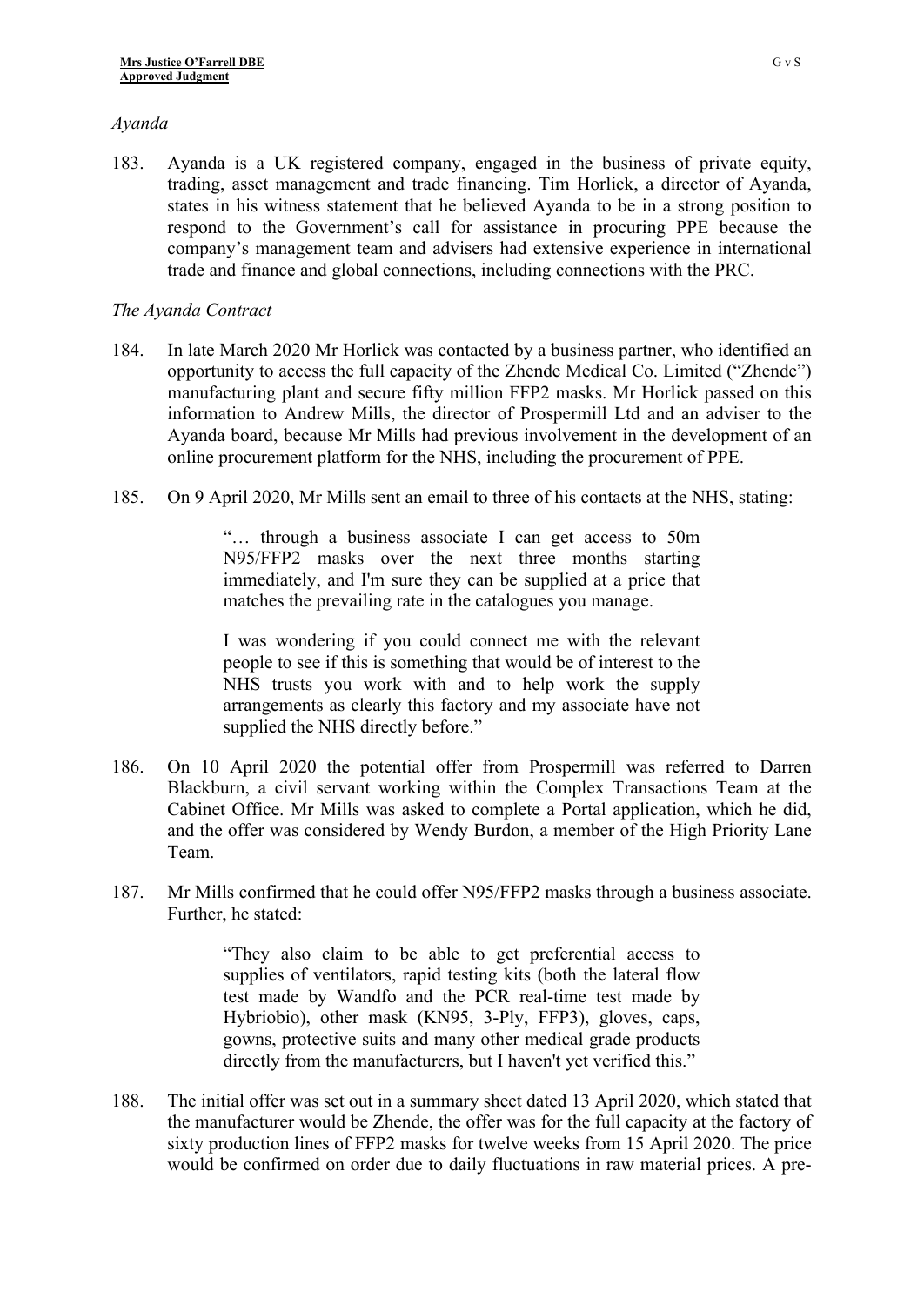payment was required for the first four weeks of production, with the balance for the first month's production due in week 3. There would be a revolving and renewable letter of credit for the remaining balance to be drawn down weekly and the possibility of extension by mutual consent. The summary also provided an image of the Declaration of Conformity for medical masks (Type I, II and IIR), a test report for the N95 masks, and a series of photographs.

189. On 14 April 2020 Mr Mills chased Mr Blackburn about the offer and also contacted Martin Kent, Director of Global Trade and Investment, at the DIT, stating:

> "Following on from my last email I thought I'd share the correspondence I'm in with the Cabinet Office.

> I'd like to make sure that I have got through to the right place as this is an opportunity for **HMG to get exclusive access to the entire manufacturing capacity of the Zhende Medical Co Limited for an initial period of 12 weeks, during which they can produce 50m FFP2 masks**.

> I'm getting good engagement from Darren, but as the press has already highlighted a number of procurement opportunities that HMG has failed to capitalise on I think this is the sort of deal that **really needs Ministerial attention**.

> The **French and US governments are both circling**, and we will lose this opportunity if we can't give a positive response very soon, as demand is soaring and prices are rising."

190. Mr Kent circulated the offer to the Joint Action Coordination Team for Covid Procurement ("the JAC"), stating:

> "Andrew is a former Advisor to the Board of Trade when it sat under the former SOS."

191. The JAC forwarded it to the China Procurement Team at the FCO, stating:

"I think this might need escalating but not sure who [to]? There is an ask for ministerial engagement to secure the below offer for HMG to get exclusive access to the entire manufacturing capacity of the Zhende Medical Co Limited for an initial period of 12 weeks, during which they can produce 50m FFP2 masks. I've cc'd in Darren who has been in contact with the company so far and may be able to provide further information."

192. On 15 April 2020 the DIT asked for Prospermill's offer to be treated as a VIP case:

"Could we treat this as a **VIP case** please. Andrew (the source) was a Board of Trade Advisor (similar to a Non Exec Director) for DIT. This will be credible and I'd suggest should be fast tracked through the system.

Would it make sense for: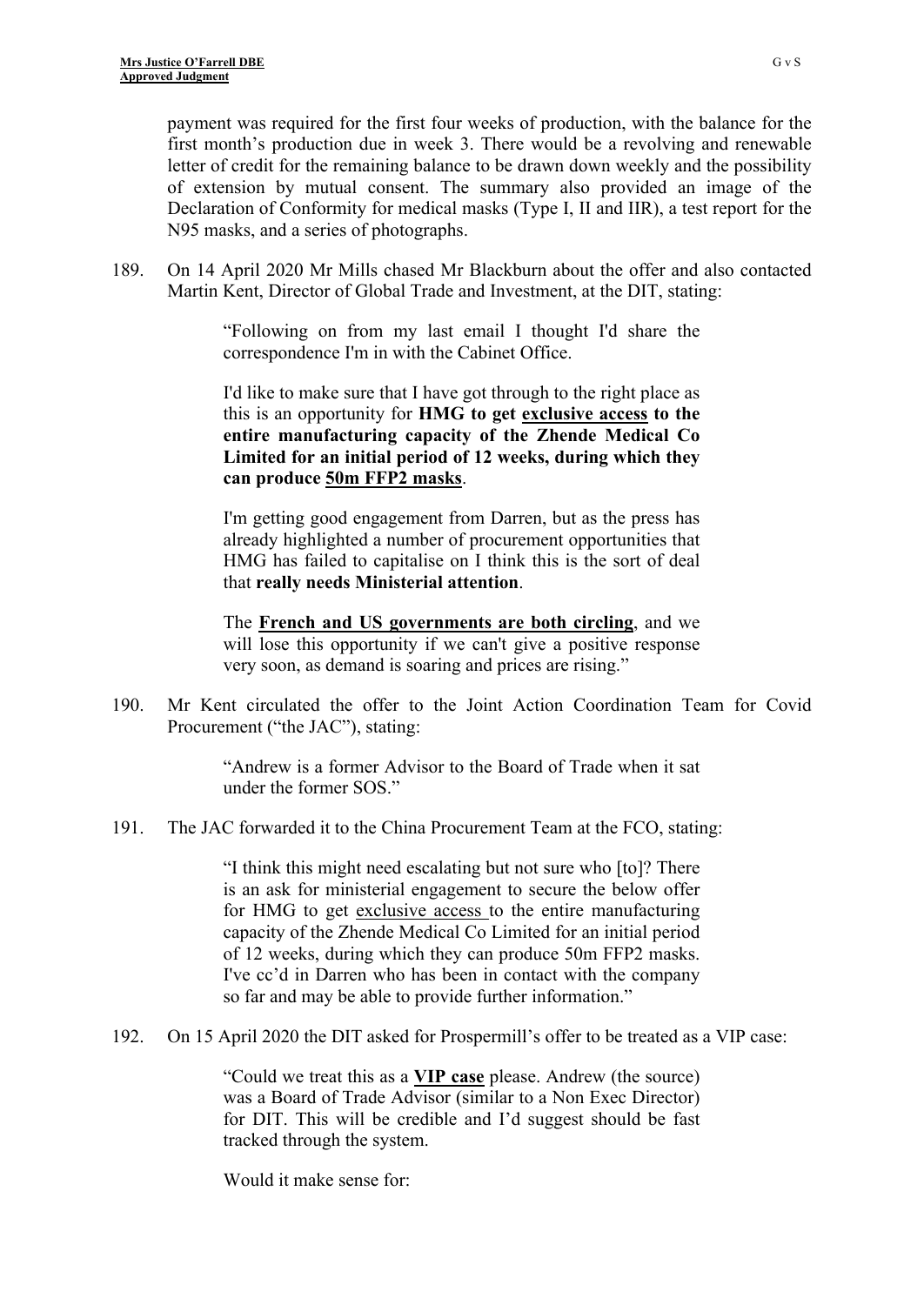- Darren you and your team to continue liaising with Andrew directly today

- CPT to provide a view on his claim to have 12 weeks manufacturing capacity, and the documentation / due diligence requirements that would be required to move this forward. Ideally today as well."

- 193. The offer was allocated to the High Priority Lane on 15 April 2020 and Ms Burdon submitted the technical documents for the FFP2 masks to the Technical Assurance Team on the same day, asking for a "really urgent review".
- 194. At that time, the PPE PMO Update directed that the focus of the PPE Cell should be on closing orders for 12 million masks or more and that orders would dry up in mid-May.
- 195. On 17 April 2020, the Technical Assurance Team evaluated and rejected the products offered by Mr Mills on the basis that, although the declaration of conformity quoted the correct EN standards, it related only to Type I, Type II and Type IIR masks and did not, therefore, apply to the proposed supply of KN95 FFP2 masks. Further, there was no CE mark for the FFP2 masks or a certificate from the notifying body.
- 196. On 18 April 2020 Mr Mills was notified of the outcome. He responded the same day, stating:

"Many apologies for the confusion regarding certification standards.

In summary, the situation is this:

- Zhende have applied for and received FDA approval.

- They have applied for, and expect to receive, EU/CE approval by the end of this month at the latest.

- The French government, via their Chinese partner … have made an offer that is contingent on CE certification, that is higher than the price being offered to us, as they are of the view that securing this production capacity is strategically critical for their national C-19 response.

I have attached three documents:

1. The evidence of Zhende's EU/CE certification submission, and which also includes confirmation of FDA approval.

2. The letter sent to Zhende … outlining the conditions that Zhende have stated they are prepared to accept (along with a translation).

Zhende are willing to accept an LOI from HMG that is contingent on them securing EU/CE certification from an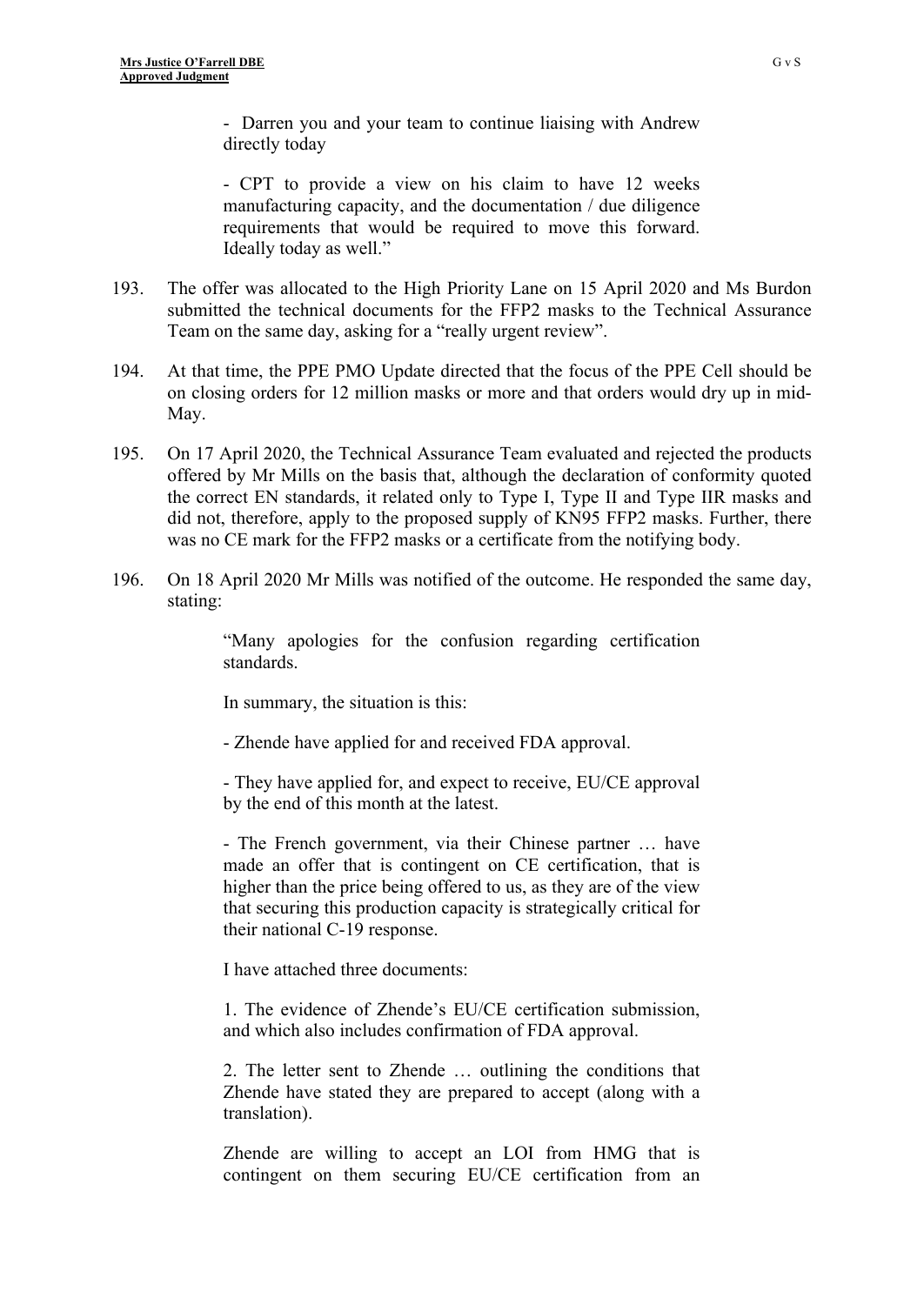appropriate notifying body, and will offer unqualified rights of termination and refund if, for any reason, this doesn't occur.

**In short, H&G can effectively take a free option over, and secured the exclusive rights to, the full production capacity of this advanced factory facility at zero risk**.

We are happy to facilitate any further due diligence that may be required…"

197. The matter was referred to Mr Cairnduff, Mr Moore and Mr James for advice. Mr Blackburn's email of 18 April 2020 indicated that he was undecided on the value of the offer:

> "They've been granted N95 status by the FDA and are currently applying for CE qualification.

> The French are going to take them up on this offer it seems... (but we always hear this).

> I wonder if we could provide some LOI to secure while they get certification? Thoughts? Or are we happy to [lose] this?"

198. Mr James responded that if the masks were needed, he would be prepared to produce a letter of intent, provided it included "the standard get out clauses" if the supplier or product were unsatisfactory. On that basis, the following letter of intent was sent to Prospermill:

> "I am writing to confirm that the Department of Health and Social Care (DHSC) is interested, subject to the satisfactory conclusion of negotiations between us, in placing a contract with Prospermill Limited for exclusive rights to the manufacturing capacity of Zhende Medical for a period of 12 weeks in order to produce a minimum of 50 million FFP2/N95 surgical face masks.

> The placing of such a contract is further subject to you obtaining and providing proof of satisfactory CE Certification and Declaration of Conformity for these masks to BS EN 149:2001+A1:2009 or any equivalent standard acceptable to us.

> If you are able to provide the required proof within a period of two weeks from the date of this letter, we shall enter into further negotiations with you with a view to agreeing legally binding terms."

199. Mr Mills commissioned a report on the FFP2 masks from the BSI to test them against the relevant standard EN149:2001+A1:2009. The report demonstrated that the masks met the relevant standard and that a Declaration of Conformity would be issued. On 24 April 2020 a copy of the report was sent to the PPE Cell.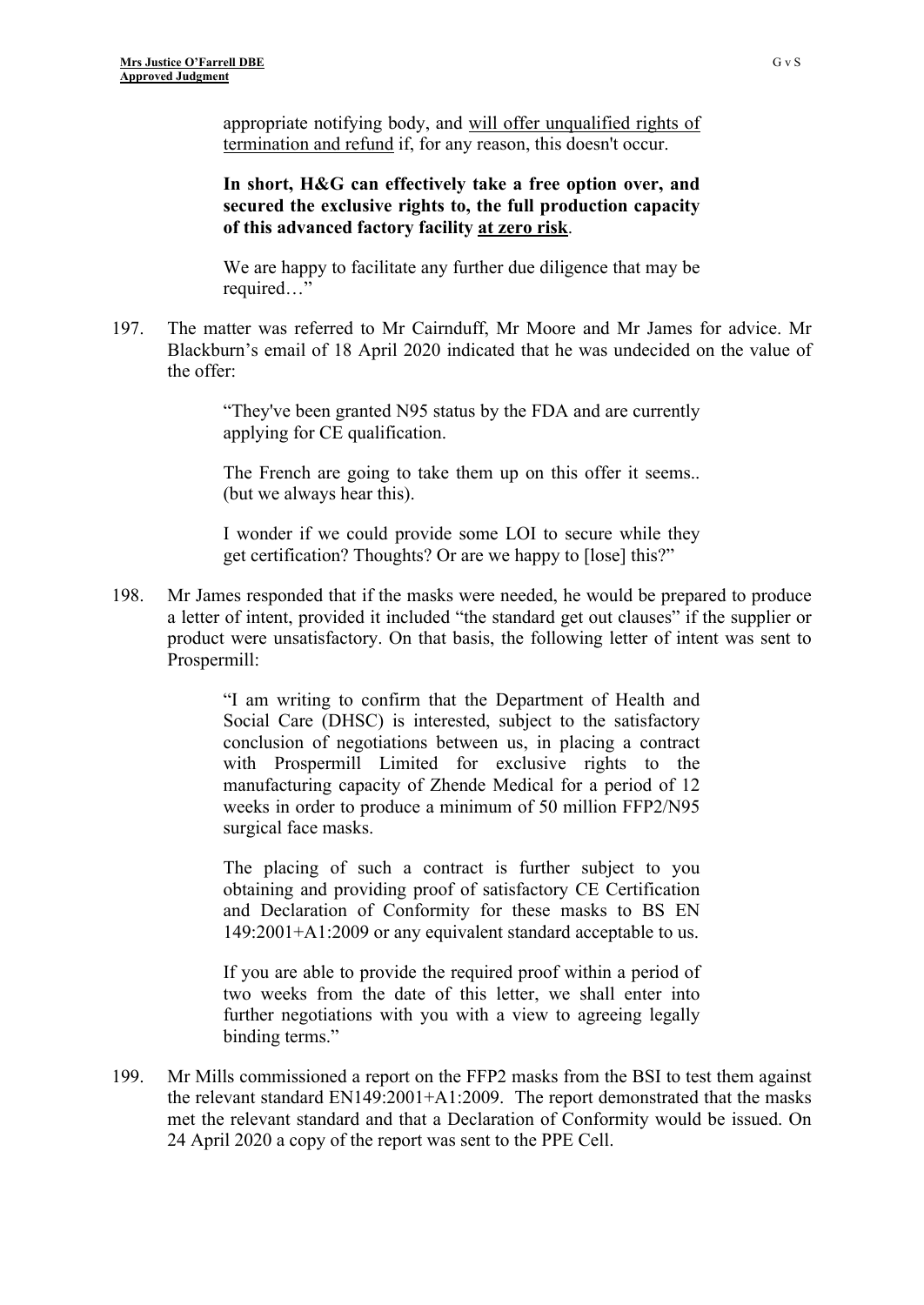200. On 27 April 2020, the Technical Assurance Team passed the FFP2 masks, despite the absence of satisfactory CE certification or a Declaration of Conformity but subject to proof of both as set out in the letter of intent. Mr Moore explains in his witness statement:

> "This was an unusual situation, but in my view permitted under the OPSS Guidance and EU2020/403, and we were given great comfort by the very strong BSI report which had tested the masks to the relevant standard and had found them to be compliant. The BSI is a highly reputable test centre and it is responsible for publishing British Standards. This was very compelling evidence that this was a technically safe product. Our approval was caveated in that it required the delivery of a declaration of conformity and the products to be CE Marked. I think this is a good example of the risk-based approach to TA. We were told this was a desperately needed product. We had a gold standard test report and there was, therefore, nothing to stop the declaration of conformity being produced and nothing to stop the product being CE marked. We had confidence that these two steps could and would be done and if they were, these masks had clearly passed the technical assurance tests.

> The Technical Assurance Team also approved the FFP2 masks in reliance upon the Commission Recommendation and corresponding OPSS guidance, which permitted Member States to rely on evidence of engagement by a supplier with a notified body and the commencement of the process of Type Examination (even if not concluded) as long as the product meets minimum safety standards."

- 201. This was in accordance with the European Commission Recommendation (EU) 2020/403 on conformity assessment and market surveillance procedures within the context of the COVID-19 threat, which was adopted by the UK Department of Business, Energy and Industrial Strategy and the Office for Product Safety Services (OPSS) on 25 March 2020. Paragraph 8 of the Recommendation permitted Member States to assess and purchase Medical Devices and PPE not bearing a CE mark provided these products were only made available for healthcare workers for the duration of the Covid-19 crisis.
- 202. On 20 April 2020, Ms Burdon was informed that there was a demand for large volumes of type IIR masks and asked Mr Mills whether he could secure any supplies. On 21 April 2020, Mr Mills confirmed that he could supply IIR masks (in addition to the FFP2 masks). The offer was fast tracked to the Technical Assurance Team but on 23 April 2020 the type IIR masks were not accepted because the certificates provided did not demonstrate conformance to the appropriate standards. On 24 April 2020 Mr Mills sent a new Declaration of Conformity and, following a further CE technical documentation review report, on 27 April 2020 the masks were approved as acceptable.
- 203. Mr Mills registered the initial offer through the Portal from Prospermill, as the contracting party, but by email dated 27 April 2020, he informed Ms Burdon that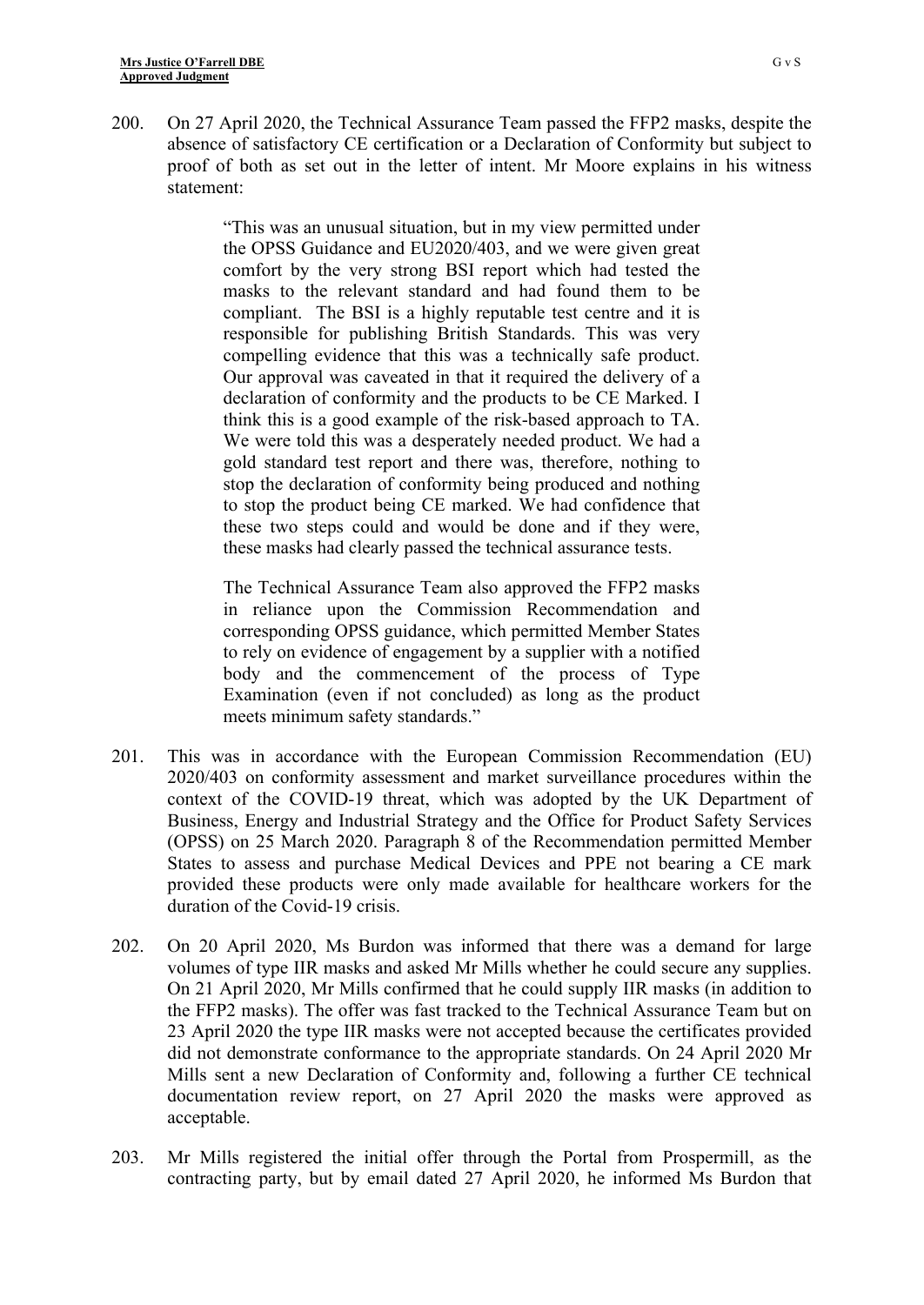Ayanda would be used, as they already had an international payments infrastructure set up.

- 204. Due diligence on the manufacturer was carried out by the FCO, resulting in an amber risk rating. In the report dated 16 April 2020, it was noted that Zhende was a medical device manufacturer, listed on the Shanghai Stock Exchange. It held two licences to sell and produce medical devices. Its website indicated that it had extensive facilities and a track record of fulfilling large orders. It was listed on 'the whitelist' which meant that it had the ability to export from the PRC. The British Embassy noted that: "There are strong indicators in the public domain that the company is capable of fulfilling large orders" but also that the manufacturer had been penalised six times since 2014 as its products had failed local authority quality inspections.
- 205. On 27 April 2020, due diligence was undertaken on Prospermill by the Cabinet Office which concluded in an amber rating:

"Please find attached the DD complete for Prospermill. No financials available for this supplier so we have rated as amber with a recommendation for this information to be sourced and rating to be updated or necessary assurances to be undertaken to ensure delivery."

206. On 28 April 2020 the Cabinet Office carried out due diligence on Ayanda which concluded in a red rating:

> "… please find attached the completed DD. Please note the red rating does not exactly mean reject outright but that significant assurances are required to ensure delivery."

207. The attached report stated:

"No financial information available for this supplier due to total exemption accounts filing and so full assessment cannot be made. Rated red as significant assurances required to be able to progress with this supplier and ensure they have ability to deliver but rating to be re-assessed when missing info is obtained."

208. On 29 April 2020 Mr Fundrey, as Accounting Officer, approved the order for the reasons set out in his witness statement, including:

> "Emily Lawson … had advised that these masks remained an urgent requirement, even though they were not on the priority list. I had been advised that the FFP2 masks were of particular interest as a standby, in case we could not secure sufficient numbers of FFP3 masks. I understood that, if they were not used in the NHS, there would be a need for them in other settings, such as in social care …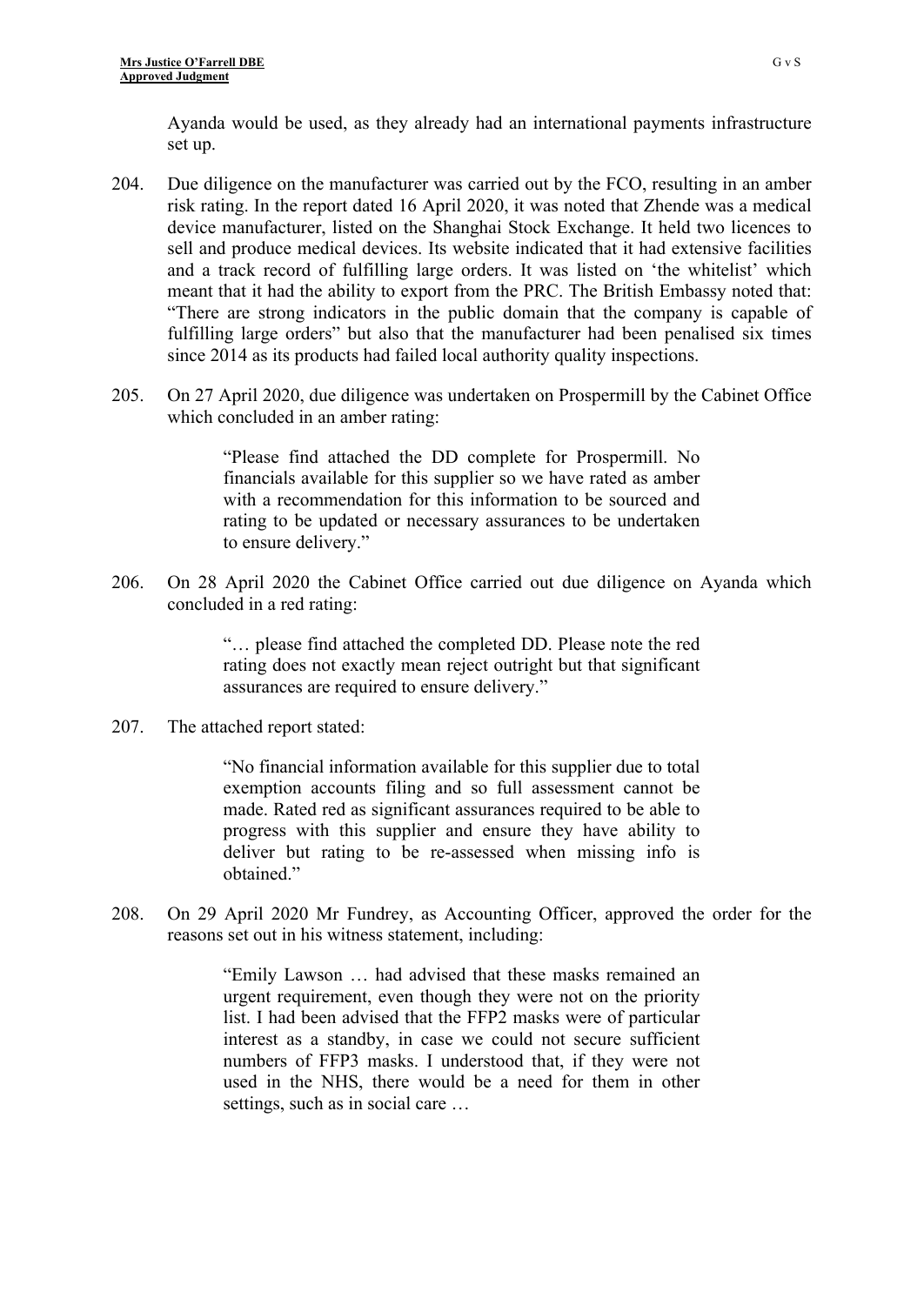I had seen the approval from the Technical Assurance team for both FFP2 masks and type IIR masks making this order feasible in that regard…

The pricing of the FFP 2 masks was very good, being well below average. The type IR mask price was only marginally above the average price. On price, therefore, these offered value for money.

A very compelling factor in this offer was that, by proceeding, we were securing exclusivity to the production capacity of a factory in China. The due diligence on the factory carried out by the FCO and British Embassy in Beijing was amber but securing the capacity gave us a security and confidence in the feasibility of the order which we would not otherwise have had…

I also believed … that we would have contractual remedies in the event that the goods supplied were defective and, also, that the goods would be tested before being used in the NHS.

I was clear in my mind that Ayanda was not a business which had any direct experience in the manufacture, supply or distribution of PPE. That, as a factor by itself, did not unduly concern me. The parallel supply chain which had been established was there to find alternative supplies of PPE. The Treasury had set some guidelines for us on how we should apply the delegated spending powers for Covid-19 which had been granted to the DHSC. I understand Chris Young will explain that in his witness statement. Nevertheless, it was a balance. The factory where the supplies were being made was one which was dedicated to the manufacture of these products. I had seen the technical assurance verdict and I was aware that both the supplier and manufacturer had had due diligence done on them. The results of the due diligence was amber so we had to weigh that in the balance. In the circumstances, therefore, my view was this was an order which, on balance, should be concluded. To my mind, the most important factor was the ability to source technically approved Type IIR masks on a regular supply over a prolonged period at a good price. I was aware that there were risks associated with the lack of experience of the supplier and the fact that the manufacturer had not received a green due diligence rating but, in my judgment, the risks of not proceeding outweighed the risks of proceeding."

209. Given the value of the proposed contract, which exceeded  $\pounds 100$  million, the proposal was sent to Mr Williams for final approval. Mr Williams checked the demand for the masks with Mr Marron, who sent an email dated 30 April 2020, stating:

"I can confirm we need to complete this order.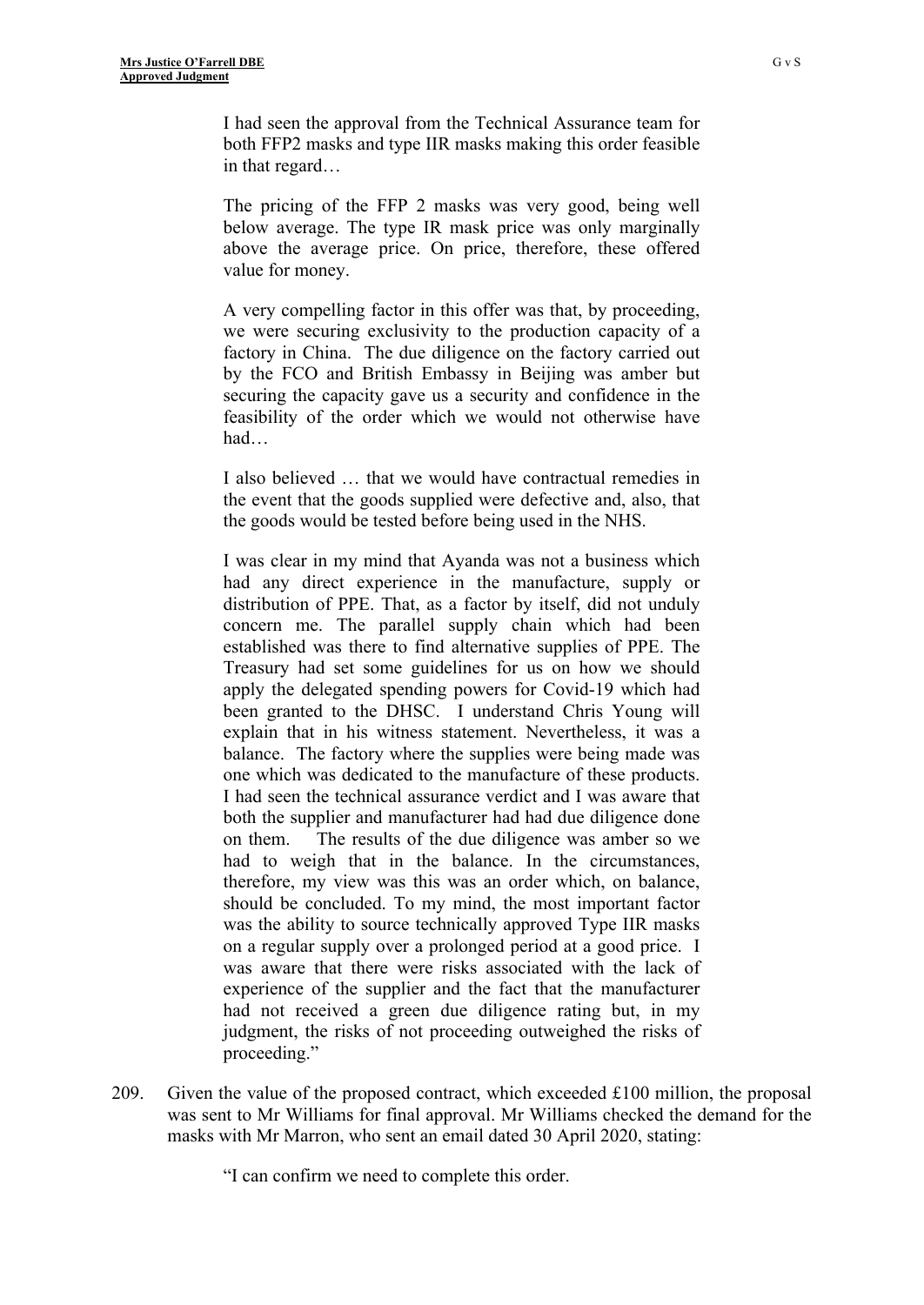Type IIR masks are our priority requirement in both short and medium term. Delivery through May and June will be critical.

FFP2 less critical, we are holding them against shortages of the preferred FFP3 masks."

210. Mr Williams gave his final approval for the reasons set out in his witness statement:

"The submission which came to me contained confirmation that full due diligence had been carried out. I was not provided with the due diligence report itself, but that was the norm. The AO's role was to confirm that the necessary steps had been carried out, not to review the work done in completing those steps. I was satisfied on pricing – the Type IIR masks were marginally more expensive than the average price which was acceptable in the market conditions and was a price well worth paying to help resolve supply issues. The fact of the matter was, however, that we needed to secure all the Type IIR masks we could and, in that context, my view was that feasibility, propriety and value for money were all achieved The FFP2 masks were actually fractionally cheaper per mask than the average price, thereby presenting savings against buying from a different supplier at the market average price."

- 211. The Ayanda Contract, dated 29 April 2020 but signed on 30 April 2020, was for 50 million FFP2 masks and 150 million IIR masks with a value of £252,500,000 excluding VAT. This contract was varied on 27 August 2020 to adjust the quantities but at the same total cost.
- 212. Following completion of the contract, NatWest Bank raised a general concern about payments being made to new entrants to the PPE market, including Ayanda, and stopped an advance payment being transferred. On 1 May 2020 Mr Fundrey sent the following email to Mr Williams, Mr Marron, Mr Young and others:

"I would like to alert you to a potentially serious disruption to our ability to make payments through our house bank, NatWest. This could seriously impact our ability to make payments for PPE, vaccines, testing et cetera in the near term…

The situation has arisen because the banks (both our house bank and receiving counter parties) have grown increasingly concerned recently by the nature of some of our recent payments to suppliers, particularly of PPE. Many of them are new entrants to the market, with little track record or are intermediaries. There have been an increasing number of payments to such companies held up by their banks as potentially suspicious transactions.

Today, NatWest suspended our ability to make payments for much of the afternoon. They have now advised us that payments over £5m (which will represent the majority of PPE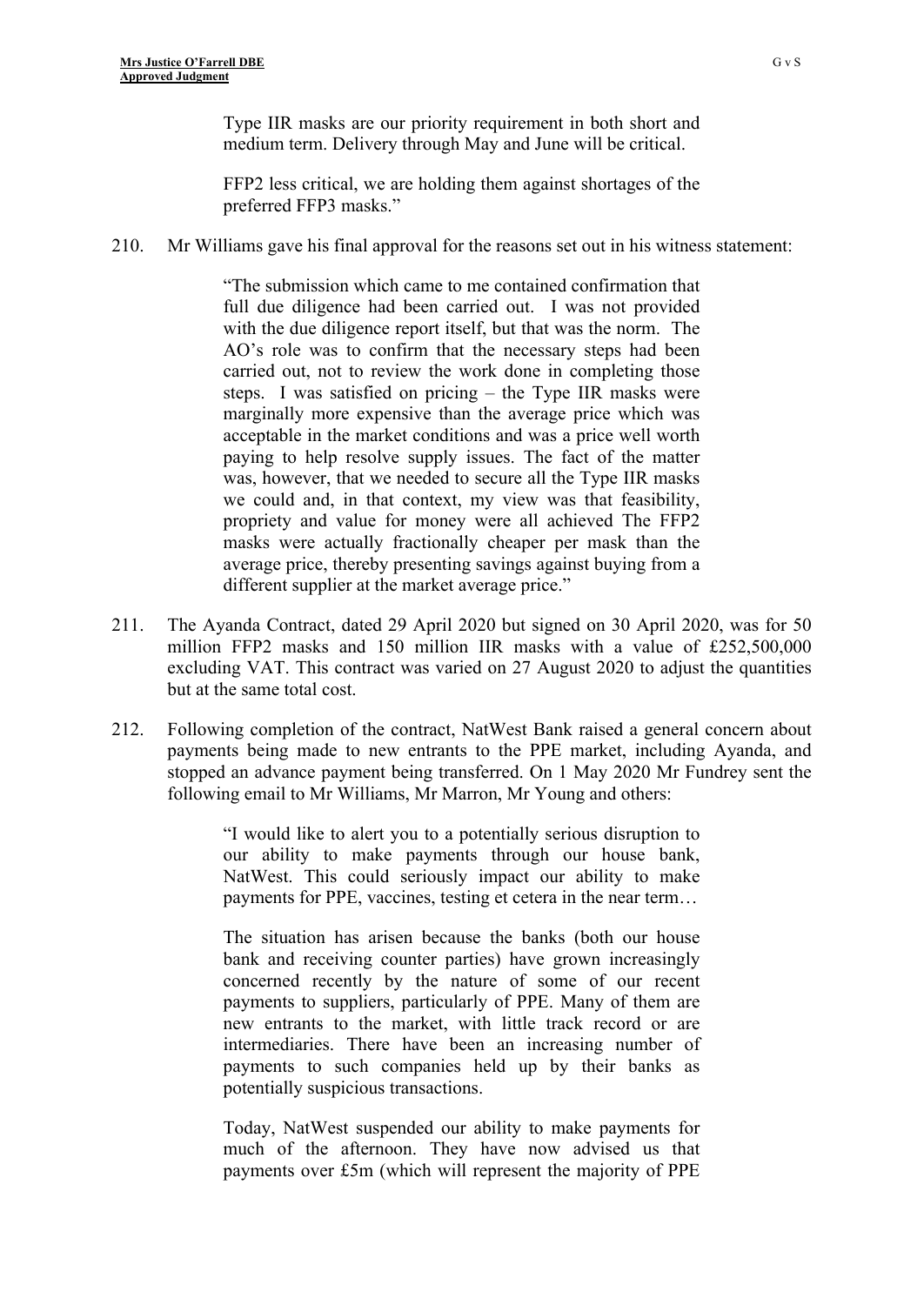payments) will be reviewed by their fraud team, which is likely to result in extended delays, and we will be unable to make forward dated payments, which has been a feature of a number of our contracts.

It is worth saying that the Government Banking Service, with whom we hold weekly meetings as a matter of routine, have been helpful but are unable to overturn what the bank sees as its obligation under the legislation.

Key to resolving this is clarifying the due diligence that takes place as the various buying teams contract with the suppliers. It needs to be clear and consistent, which Chris and I, when approving orders under David's delegated authority, have often found not to be the case…"

213. DHSC Finance sent a similar email to Mr Fundrey on this issue:

"Over recent days DHSC Finance has become increasingly concerned regarding the adequacy of the supplier due diligence process embedded within the personal protective equipment (PPE) buying stream. We meet regularly (at least weekly) with our colleagues from Government Banking Services (GBS), RBS and NatWest and they are similarly concerned. Over recent days, and in particular over the last 24 hours, a number of approved payments have been stopped by the bank who believe there is evidence we may be being targeted by fraudsters and that the supplier due diligence processes being operated by the buying teams (or outsourced providers servicing those teams) are not sufficiently robust.

… Clearly not all of the bank's concerns will regard fraudulent transactions. We know for example that ma[n]y companies have recently repurposed their activity into the PPE market and this is not necessarily in isolation a red flag, but I concur with the bank's assessment we are at high risk and the buying teams supplier due diligence processes, including the documentation of associated decision making, require strengthening…"

- 214. The Ayanda contract, and the associated due diligence, were retrospectively considered and approved by the Deals Committee. The review identified that Ayanda had a number of amber and red flags, although Zhende was given a green flag. The concerns included the limited assets held, indebtedness to the Horlick family, the fact that the holding company was an offshore company and the fact that Mr Horlick had a number of dissolved companies against his name. The overall assessment by the DHSC was amber flag – proceed with caution, primarily due to the company debt with controlling influences based overseas.
- 215. The CAN for the Ayanda Contract was sent for publication on 30 June 2020 and was published on 2 July 2020.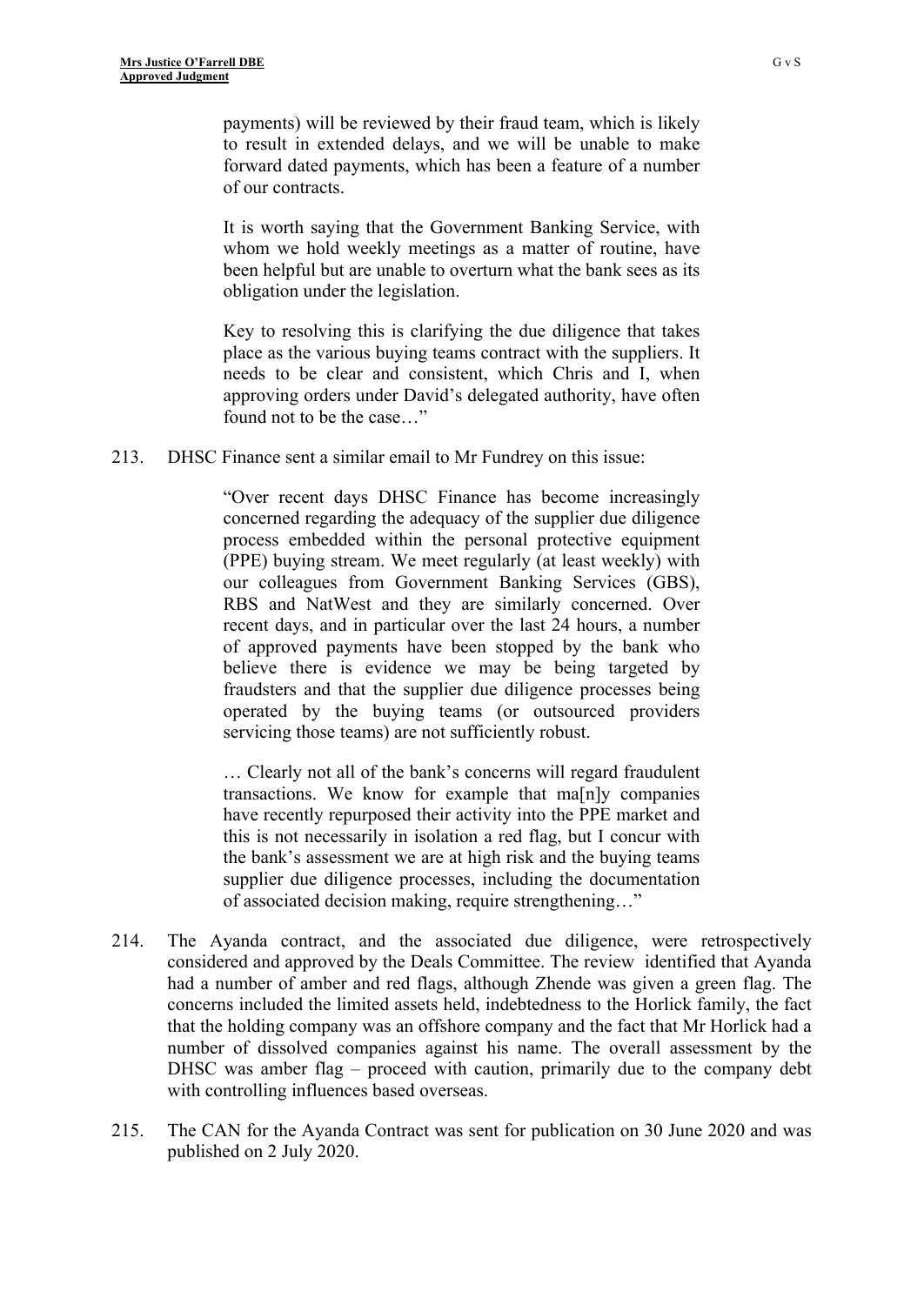- 216. The Defendant published a report dated 21 July 2020 pursuant to regulation 84 of the PCR, setting out the reasons for selection of Ayanda and its justification for use of the negotiated procedure without prior publication.
- 217. The IIR masks and FFP2 masks were delivered as required by the Ayanda Contract. The FFP2 masks delivered have not been distributed into the NHS as they have earloops rather than head-loops. No commercial dispute has arisen with Ayanda.

# **Proceedings**

- 218. On 15 June 2020 the Claimants issued a claim for judicial review in respect of the decision to award the FPC contract to PestFix. A second claim was issued on 12 November 2020, challenging the award of the other contracts to PestFix. On 18 January 2021 those claims were consolidated.
- 219. On 22 July 2020 the Claimants issued a claim for judicial review in respect of the decisions to award contracts to Clandeboye.
- 220. On 31 July 2020 the Claimants issued a claim for judicial review in respect of the decision to award the contract to Ayanda.
- 221. Each claim was issued in the Administrative Court and subsequently transferred to the Technology and Construction Court.
- 222. In each case, the relief sought is a declaration that the contract award decision was unlawful.
- 223. Initially, there were five separate grounds on which the Claimants sought permission to challenge the Defendant's award of the contracts. By orders dated 17 November 2020 and (following an oral renewal application) 3 December 2020, permission to apply for judicial review was granted in respect of grounds 2, 3 and an amended form of ground 5 but refused on grounds 1 and 4. On 18 February 2021 permission to appeal against those decisions was refused by the Court of Appeal.
- 224. The amended grounds of claim for which permission has been granted are as follows:
	- i) Ground 2 the direct award of the contract violated Treaty principles of equal treatment and transparency. The Claimants' case is that even if the Regulation 32(2)(c) procedure was lawful, there remained an obligation to comply with the principles of transparency, equality of treatment and proportionality set out in Regulation 18. The Defendant has failed to provide evidence that it conducted any or any fair and transparent form of negotiated process which applied equally as between prospective suppliers.
	- ii) Ground 3 no proper reasons permitting the court to assess the lawfulness of the procedure. The Claimants' case is that the Defendant has failed to provide reasons that are sufficient to enable them to understand the basis for the decision and if necessary challenge it or to enable the court to assess the lawfulness of the procedure.
	- iii) Ground 5 the contracts awarded were irrational. The Claimants' case is that the award of the contracts to PestFix and Ayanda were irrational, based on no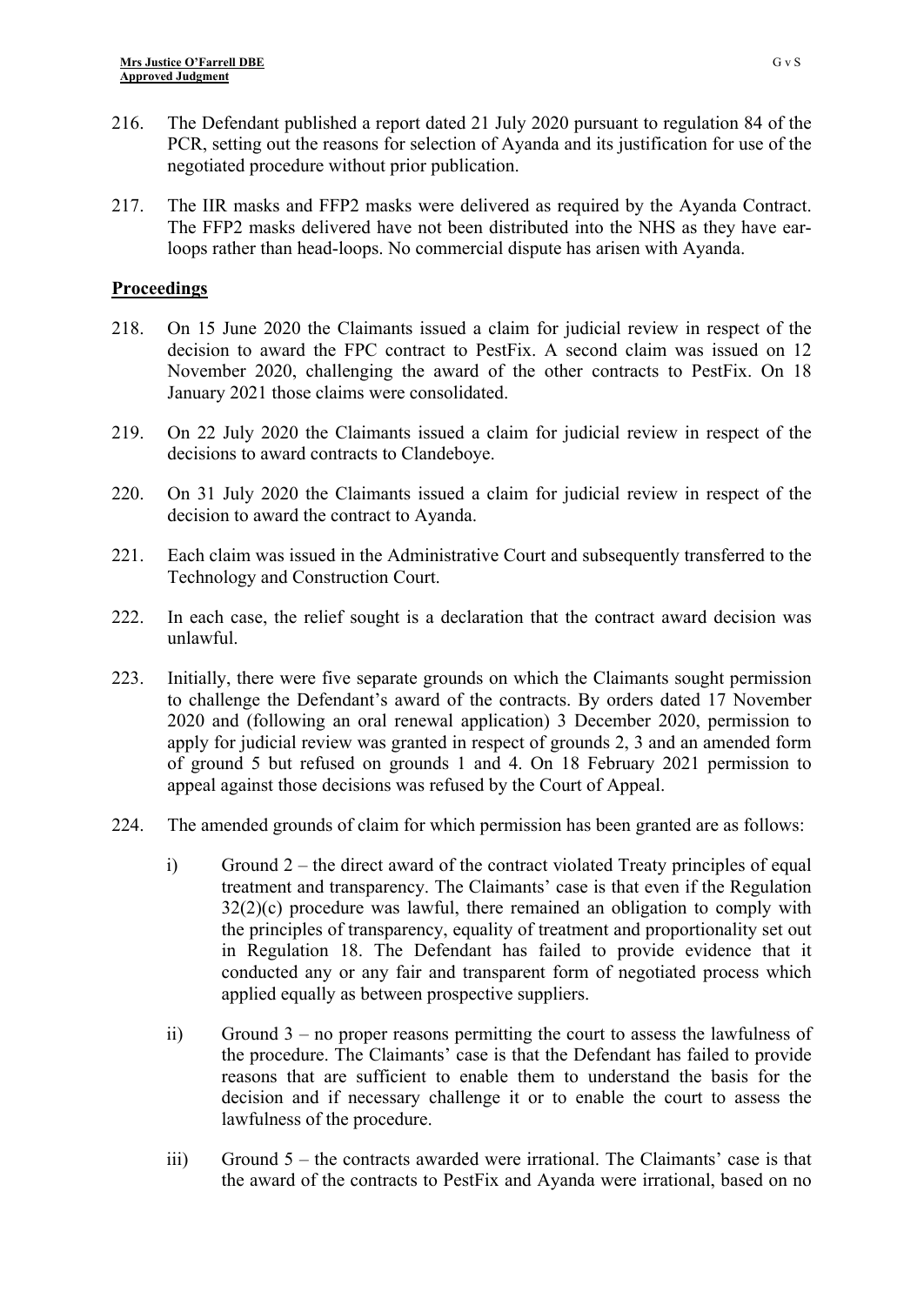or insufficient financial or technical verification in relation to PestFix, Ayanda or their suppliers and by operation of the High Priority Lane. Initially, this allegation was made in respect of all the Interested Parties but at the hearing, the Claimants confirmed that this ground was no longer pursued in respect of the contracts awarded to Clandeboye.

- 225. On 23 February 2021 this court made a costs capping order in terms that:
	- i) any award or awards of costs against the Claimants in the proceedings, whether in favour of the Defendant and/or the Interested Parties, shall not exceed £250,000 in total; and
	- ii) any award or awards of costs in favour of the Claimants in the proceedings, whether against the Defendant and/or the Interested Parties, shall not exceed £250,000 in total.

### **Ancillary applications made during the hearing**

- 226. At the start of the hearing, there were a number of preliminary applications:
	- i) the Claimants' application made orally on 18 May 2021 for redactions to be removed in respect of material in the confidentiality ring;
	- ii) the Claimants' application dated 13 May 2021 for permission to cross-examine Mr Cairnduff and Mr Blackburn;
	- iii) the Claimants' application dated 6 May 2021 for permission to rely on additional witness statements in reply;
	- iv) the Claimants' application for further disclosure;
	- v) the Defendant's application dated 17 May 2021 for permission to rely on the sixth witness statement of Mr Marron.

## *Confidentiality*

- 227. On 18 May 2021 the Claimants sought a ruling, pursuant to paragraph  $1(c)(vi)$  of the confidentiality ring order, that all information in their skeleton argument be released from the confidentiality ring, including:
	- i) the number of units of each type of PPE supplied under each contract (and, accordingly, the price per unit, and the breakdown of prices in the 'mixed' contracts as between different types of PPE);
	- ii) the amount of pre-payment under each contract;
	- iii) the amount of public money which has been spent on PPE which is not fit for purpose (calculated using the information at i) above); and
	- iv) the names of relevant individuals identified in their skeleton argument at paragraphs 50, 59, 82, 83, 95, 198.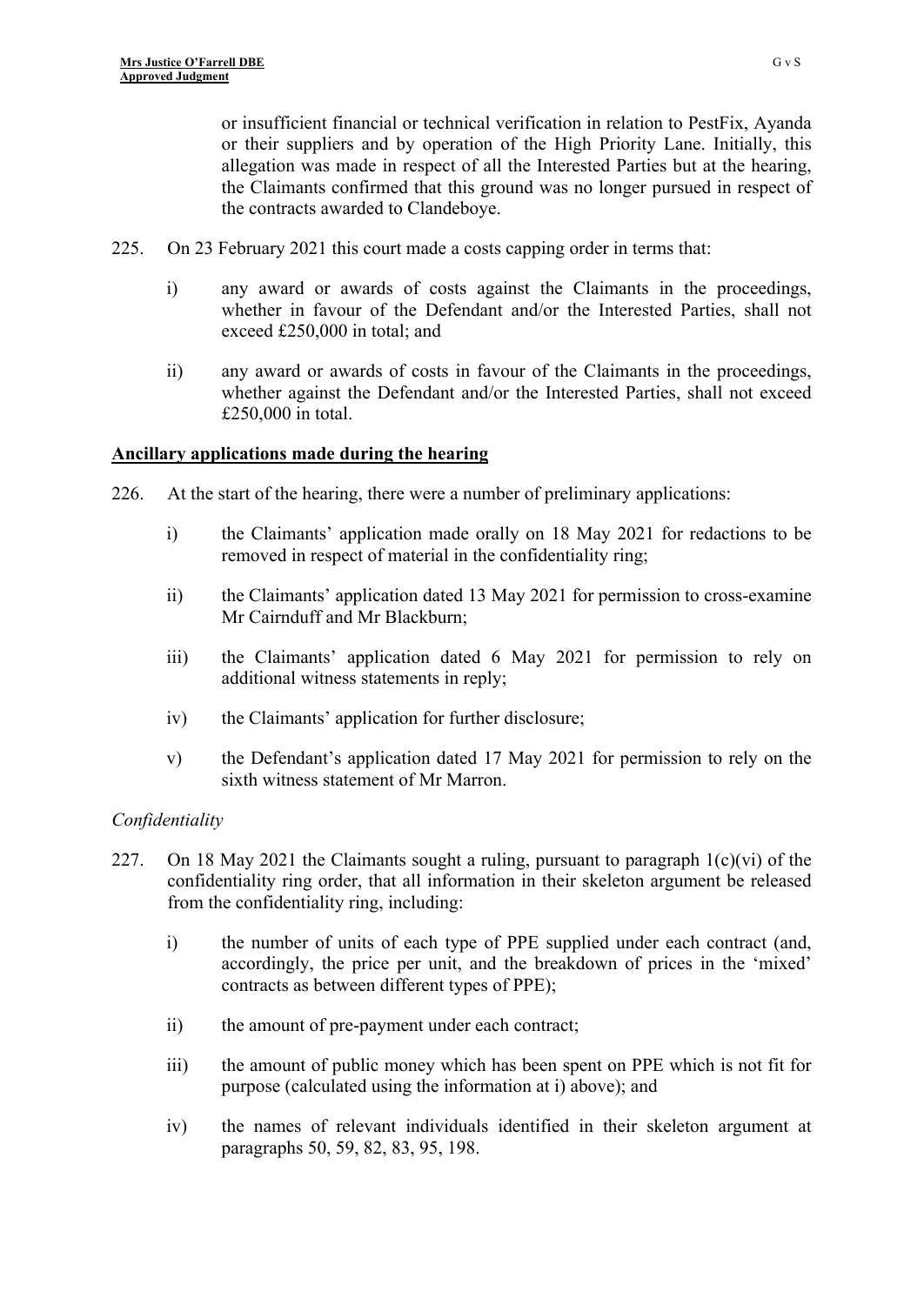- 228. On 13 May 2021, the Claimants sent emails to the other parties, seeking their consent to release of information in the Claimants' skeleton argument from the confidentiality ring; and notifying them that, in the absence of such consent, they would raise this issue at the start of the hearing. In the absence of a response from the other parties, the application was made on 18 May 2021 at the start of the hearing.
- 229. Unfortunately, the Claimants did not notify the Press Association or any other media organisation, or indeed the court, in advance of the hearing that the application would be made (although written submissions were sent to the court overnight on 17/18 May 2021). Following a ruling on the application, having heard submissions from the parties, the Press Association requested an opportunity to be heard on this issue. Permission was granted and the court re-considered the application on 20 May 2021. The court is grateful to Sam Tobin of the Press Association for his written and oral submissions on this issue. The parties were invited to consider the arguments made by the Press Association and make any further submissions before the court's further ruling. It was agreed that full reasons for the determination of the application would be given in this judgment.
- 230. Mr Coppel QC, leading counsel for the Claimants, submitted that the release of the information sought is required in accordance with the open justice principle. Any departure from the principle of open justice:
	- i) has to be "justified by some even more important principle": *R (Guardian News and Media Ltd) v City of Westminster Magistrates' Court* [2013] QB 618 at [4];
	- ii) "is permitted only if it is necessary in the interests of justice and the administration of justice": *McKillen v Misland (Cyprus) Investments Ltd* [2012] EWHC 1158 (Ch) at [32];
	- iii) must recognise that the "the burden of establishing that it is necessary to depart from the principle of open justice rests firmly on the party seeking it" (*McKillen* at [33]);
	- iv) "must be supported by clear and cogent evidence which will be subjected to careful scrutiny by the court" (*McKillen* at [34]).
- 231. Mr Coppel submitted that none of the information in the Claimants' skeleton argument meets these requirements for departure from the open justice principle:
	- i) The 'pricing' information is now over a year old, and it is unique to a set of circumstances which, the Defendant emphasises, no longer apply and are unlikely to be repeated. It cannot have any ongoing commercial sensitivity which is sufficient to override the open justice principle.
	- ii) The Defendant has not discharged the burden of proving that it is necessary to conceal pricing information, and the names of relevant officials. He has not adduced any evidence - let alone "clear and cogent evidence" - to justify doing so.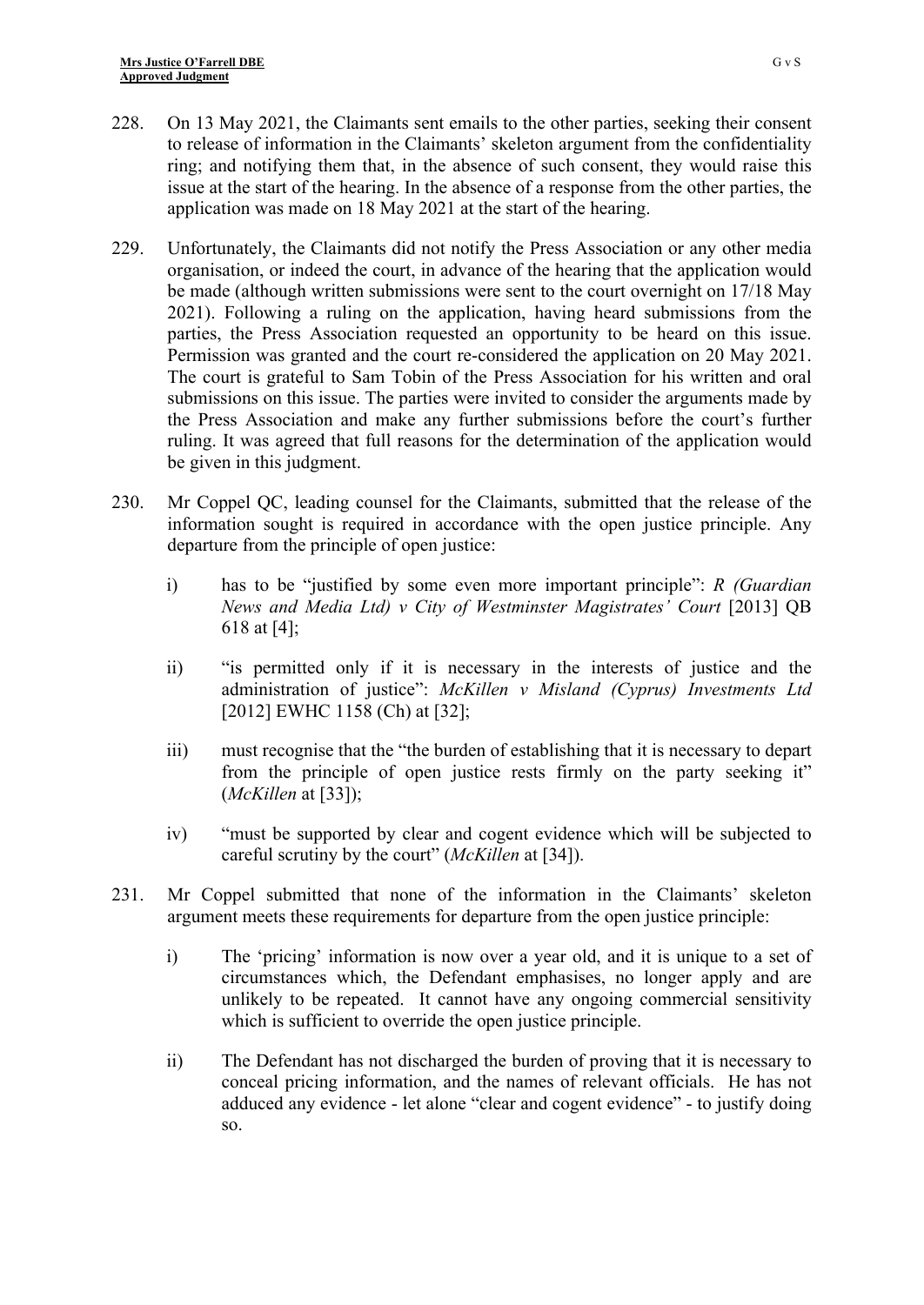- iii) In fact, the Defendant has adopted a confusing and contradictory approach to his designation of information as 'confidential'. Both the initial and Amended versions of his Detailed Grounds (which were 'open' documents) contained information about pricing and unit volumes without designating such information as confidential. This contradicts the approach he has taken to redaction of the documentary evidence, and in the latest version of his Detailed Grounds.
- iv) The Interested Parties have not adduced any evidence with regard to confidentiality or sought to argue in any other way that their pricing information ought to be kept secret.
- 232. The Claimants' position was that they had not seen any information in the 'confidential' bundles which appeared to justify redaction in the 'open' bundles. However, they recognised that the court was not in a position (without having read all of the documents) to rule that all documents in the 'confidential' bundles should be released. They invited the court to decide, as and when it was referred to information in the 'confidential' bundles during the course of the hearing, whether that information can be released.
- 233. The Defendant resisted the application on the grounds relied on when this matter was before the court on 22 April 2021. Mr Bowsher QC, leading counsel for the Defendant, submitted that:
	- i) The appropriate starting point is that these proceedings involve applications for judicial review which engage the Defendant's duty of candour. The Defendant takes that duty very seriously. It is for him to determine what needs to be disclosed in order to comply with it, including whether or not it is necessary to disclose the names of individuals identified in any documents.
	- ii) The names of individuals on documents that have been disclosed have been redacted where their identity is irrelevant to the issues to be determined. In the context of these proceedings there is no need for the identities of individuals to be disclosed in order for the relevant documents, their contents or the rationale for the challenged decisions to be understood.
	- iii) As explained in Mr Marron's fourth witness statement, junior officials have a reasonable and longstanding expectation that their privacy will be respected and their names and roles not disclosed. Further, some of the individuals involved in procuring supplies of PPE during the COVID-19 pandemic were seconded from the Ministry of Defence or other departments and hold, or have previously held, positions which put them at risk of harm if their identity were disclosed. The disclosure of unredacted documents into the confidentiality ring addresses any concern that the names of any individuals are necessary for the purpose of understanding the documents.
	- iv) The pricing details are commercially sensitive, particularly in circumstances where the Defendant may need to enter into negotiations with other suppliers in further waves of the pandemic.
- 234. PestFix and Ayanda were neutral on this application.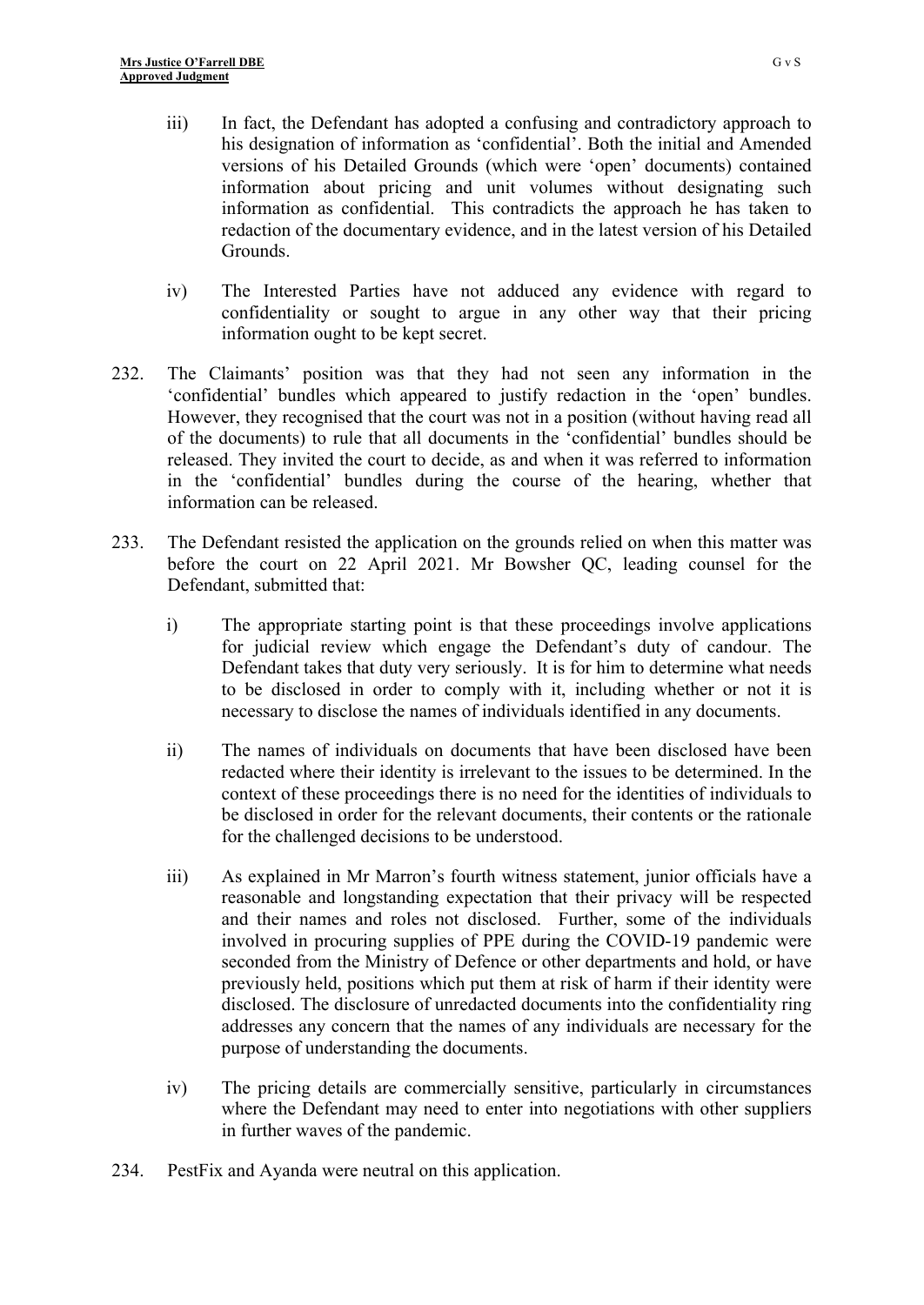- 235. The Press Association supported the Claimants' application in respect of the financial information in categories i), ii) and iii). In addition to the above points made by Mr Coppel, Mr Tobin submitted that the overwhelming public interest in members of the public knowing how public money has been spent (on the procurement of PPE during a pandemic, an important issue of public policy) must outweigh any and all countervailing factors in favour of confidentiality. The public must be entitled to know the amount of public money which has been spent on PPE which is not fit for purpose. A significant amount of information is already in the public domain and it is highly likely that the information in question will be published by Parliament, the National Audit Office or another executive agency. The Defendant's objection is essentially one of timing and the Court is, therefore, required to consider s12(4) of the Human Rights Act and the extent to which the material has, or is about to, become available to the public, as well as the (significant) public interest in publishing the material.
- 236. CPR 39.2(1) provides:

"The general rule is that a hearing is to be in public. A hearing may not be held in private, irrespective of the parties' consent, unless and to the extent that the court decides that it must be held in private, applying the provisions of paragraph (3)."

- 237. Paragraph (3) provides that a hearing, or any part of it, must be held in private if, and only to the extent that, the court is satisfied of one or more of the matters set out in sub-paragraphs (a) to (g) and that it is necessary to sit in private to secure the proper administration of justice. Those matters include at (c) that the hearing involves confidential information (including information relating to personal financial matters) and publicity would damage that confidentiality. Derogations from the principle of open justice must be ordered only when it is necessary and proportionate to do so, with a view to protecting the rights which parties are entitled to have protected by such means.
- 238. The above CPR provision reflects the principle of open justice which is a fundamental aspect of English and Welsh law as explained by Lord Diplock in *Attorney General v Leveller Magazine Ltd* [1979] AC 440 at p450:

"As a general rule the English system of administering justice does require that it be done in public: *Scott v Scott* [1913] AC 417. If the way that courts behave cannot be hidden from the public ear and eye this provides a safeguard against judicial arbitrariness or idiosyncrasy and maintains the public confidence in the administration of justice. The application of this principle of open justice has two aspects: as respects proceedings in the court itself it requires that they should be held in open court to which the press and public are admitted and that, in criminal cases at any rate, all evidence communicated to the court is communicated publicly. As respects the publication to a wider public of fair and accurate reports of proceedings that have taken place in court the principle requires that nothing should be done to discourage this."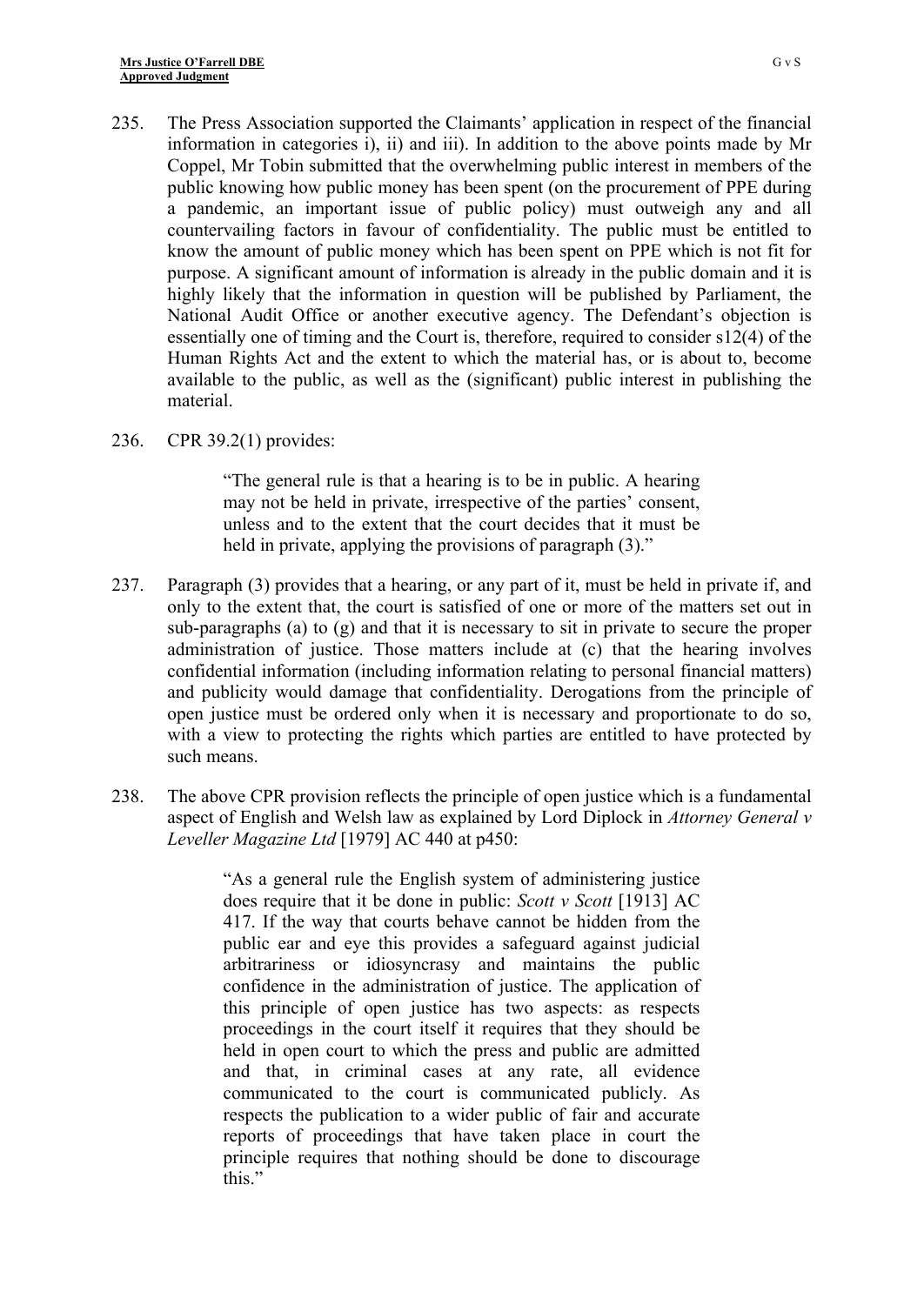239. In *Harman v Home Office* [1983] 1 AC 280, Lord Scarman (in a dissenting judgment) stated at p.316:

> "… there is also another important public interest involved in justice done openly, namely, that the evidence and argument should be publicly known, so that society may judge for itself the quality of justice administered in its name, and whether the law requires modification....

> Justice is done in public so that it may be discussed and criticised in public. Moreover, trials will sometimes expose matters of public interest worthy of discussion other than the judicial task of doing justice between the parties in the particular case..."

240. In *Al Rawi & Others v The Security Service & Others* [2011] UKSC 34, the importance of the open justice principle was emphasised by Lord Dyson at [11]:

> "The open justice principle is not a mere procedural rule. It is a fundamental common law principle. In *Scott v Scott* [1913] AC 417, Lord Shaw of Dunfermline (p.476) criticised the decision of the lower court to hold a hearing in camera as "constituting a violation of that publicity in the administration of justice which is one of the surest guarantees of our liberties, and an attack upon the very foundations of public and private security." Lord Haldane LC (p.438) said that any judge faced with a demand to depart from the general rule must treat the question "as one of principle, and as turning, not on convenience, but on necessity"."

241. In *R (Guardian News and Media Ltd) v City of Westminster Magistrates' Court* [2012] EWCA Civ 420 Toulson LJ stated at [1]:

> "Open justice lets in the light and allows the public to scrutinise the workings of the law, for better or for worse. Jeremy Bentham said in a well known passage quoted by Lord Shaw of Dunfermline in *Scott v Scott* [1913] AC 417, 477:

> > 'Publicity is the very soul of justice. It is the keenest spur to exertion and the surest of all guards against improbity. It keeps the judge himself while trying under trial."

242. The media plays a crucial role in furthering the principle of open justice by reporting proceedings, as explained in *R v Shayler* [2002] UKHL 11 by Lord Bingham at [21]:

> "Modern democratic government means government of the people by the people for the people. But there can be no government by the people if they are ignorant of the issues to be resolved, the arguments for and against different solutions and the facts underlying those arguments. … The role of the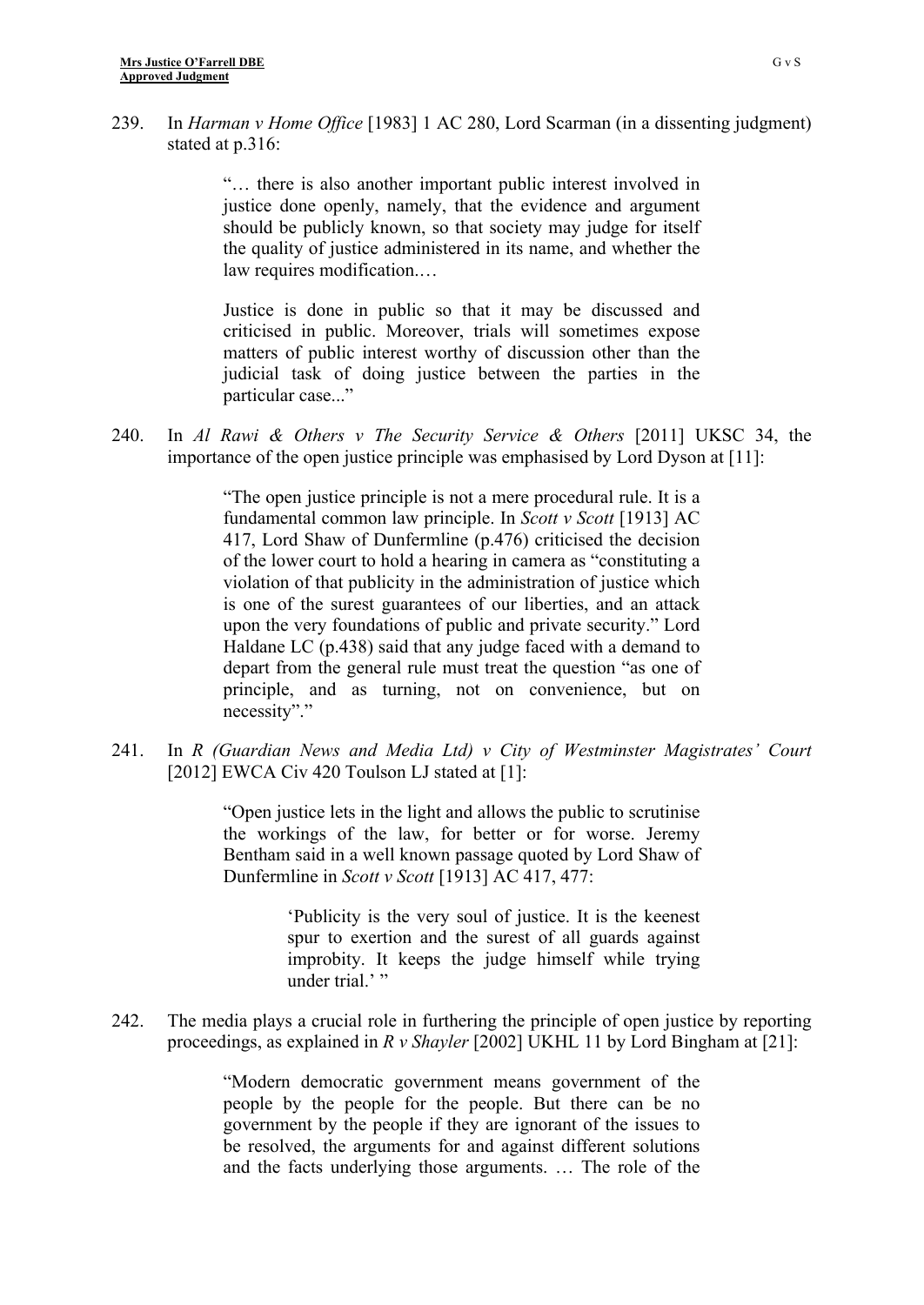press in exposing abuses and miscarriages of justice has been a potent and honourable one. But the press cannot expose that of which it is denied knowledge."

243. The right of the media to report on proceedings engages Article 10 of the European Convention, which states:

> "Everyone has the right to freedom of expression. This right shall include freedom to hold opinions and to receive and impart information and ideas without interference by public authority and regardless of frontiers …

The right to freedom of expression is not absolute; it is subject to restrictions to protect other legitimate interests and may include restrictions on the disclosure of information received in confidence.

- 244. Section 12 of the Human Rights Act 1998 provides that when making any decision that affects the right of the media to report proceedings, particular regard must be had to the Convention right to freedom of expression, including the extent to which the material in question has, or is about to, become available to the public, or it is, or would be, in the public interest for the material to be published.
- 245. The principle of open justice is not absolute: *AG v Leveller Magazine* (above) per Lord Diplock at p.450:

"… where a court in the exercise of its inherent power to control the conduct of proceedings before it departs in any way from the general rule, the departure is justified to the extent and to no more than the extent that the court reasonably believes it to be necessary in order to serve the ends of justice."

246. Any derogation from the principle of open justice must be justified: *R (Guardian News and Media)* (above) per Toulson LJ at [85]:

> "In a case where documents have been placed before a judge and referred to in the course of proceedings, in my judgment the default position should be that access should be permitted on the open justice principle; and where access is sought for proper journalistic purpose, the case for allowing it will be particularly strong. However, there may be countervailing reasons … I do not think that it is sensible or practical to look for a standard formula for determining how strong the grounds of opposition need to be in order to outweigh the merits of the application. The court has to carry out a proportionality exercise which will be fact specific. Central to the court's evaluation will be the purpose of the open justice principle, the potential value of the material in advancing that purpose and, conversely, any risk of harm which access to the documents may cause to the legitimate interests of others."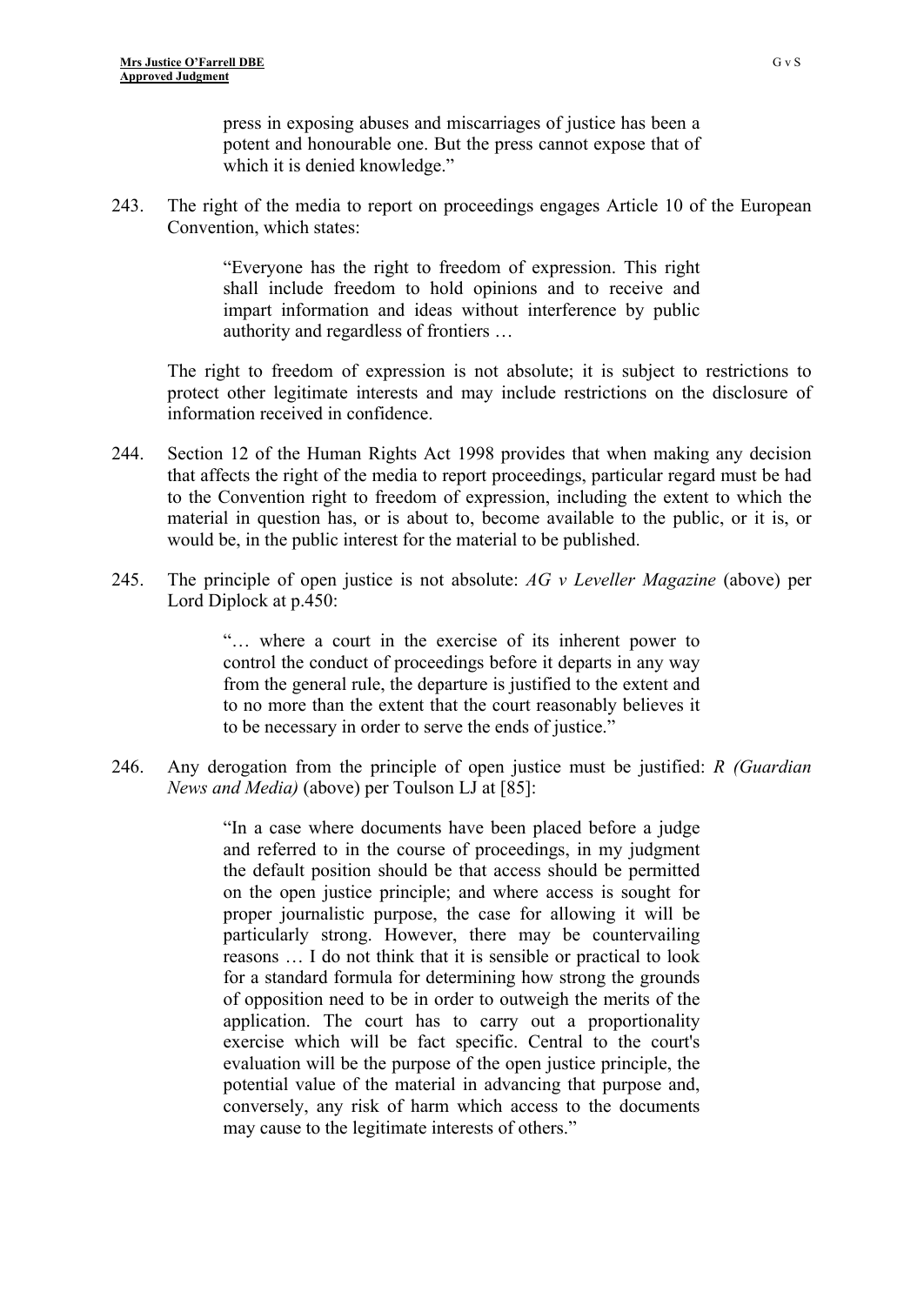247. The court's discretion when applying the principle of open justice to the circumstances of a specific case was considered by the Supreme Court in *Cape Intermediate Holdings Ltd v Dring* [2019] UKSC 38 by Lady Hale, delivering the judgment of the Court at [41]:

> "The constitutional principle of open justice applies to all courts and tribunals exercising the judicial power of the state. It follows that, unless inconsistent with statute or the rules of court, all courts and tribunals have an inherent jurisdiction to determine what that principle requires in terms of access to documents or other information placed before the court or tribunal in question. The extent of any access permitted by the court's rules is not determinative (save to the extent that they may contain a valid prohibition). It is not correct to talk in terms of limits to the court's jurisdiction when what is in fact in question is how that jurisdiction should be exercised in the particular case."

- 248. Thus, the general principles can be summarised as follows:
	- i) The principle of open justice demands that the public are entitled to attend court proceedings to see what is going on - to hold the judges to account for the decisions they make and to enable the public to have confidence that they are doing their job properly: *AG v Leveller* per Lord Diplock at p.450; *Al Rawi* per Lord Dyson at [11]; *Guardian Newspapers and Media Ltd* per Toulson LJ at [1].
	- ii) The evidence and argument before the court should be made public so that the public can understand the issues for determination, the evidence and legal arguments on those issues, the procedural rules applied and the basis on which the court reaches its decision: *AG v Leveller* per Lord Diplock at p.450.
	- iii) The media should be permitted to report court proceedings to the public, in furtherance of the principle of open justice and to facilitate exercise of their right to freedom of expression: *AG v Leveller* per Lord Diplock at p.450; *R v Shayler* per Lord Bingham at [21]
	- iv) The fact that a hearing in open court may be uncomfortable or humiliating to a party or witness is not normally a proper basis for departing from the open justice principle.
	- v) Any departure from the principle of open justice must be justified and will be permitted only where it is necessary in the interests of justice and the administration of justice: *Guardian Newspapers and Media Ltd* per Toulson LJ at [4]; *McKillen* per Richards J [32]-[34].
- 249. In this case, the hearing is in public. Although by consent a remote hearing, members of the public and media have been granted full access to all parts of the hearing, including this application. The issue is whether there should be public access to the information that has been redacted in documents that are before the court.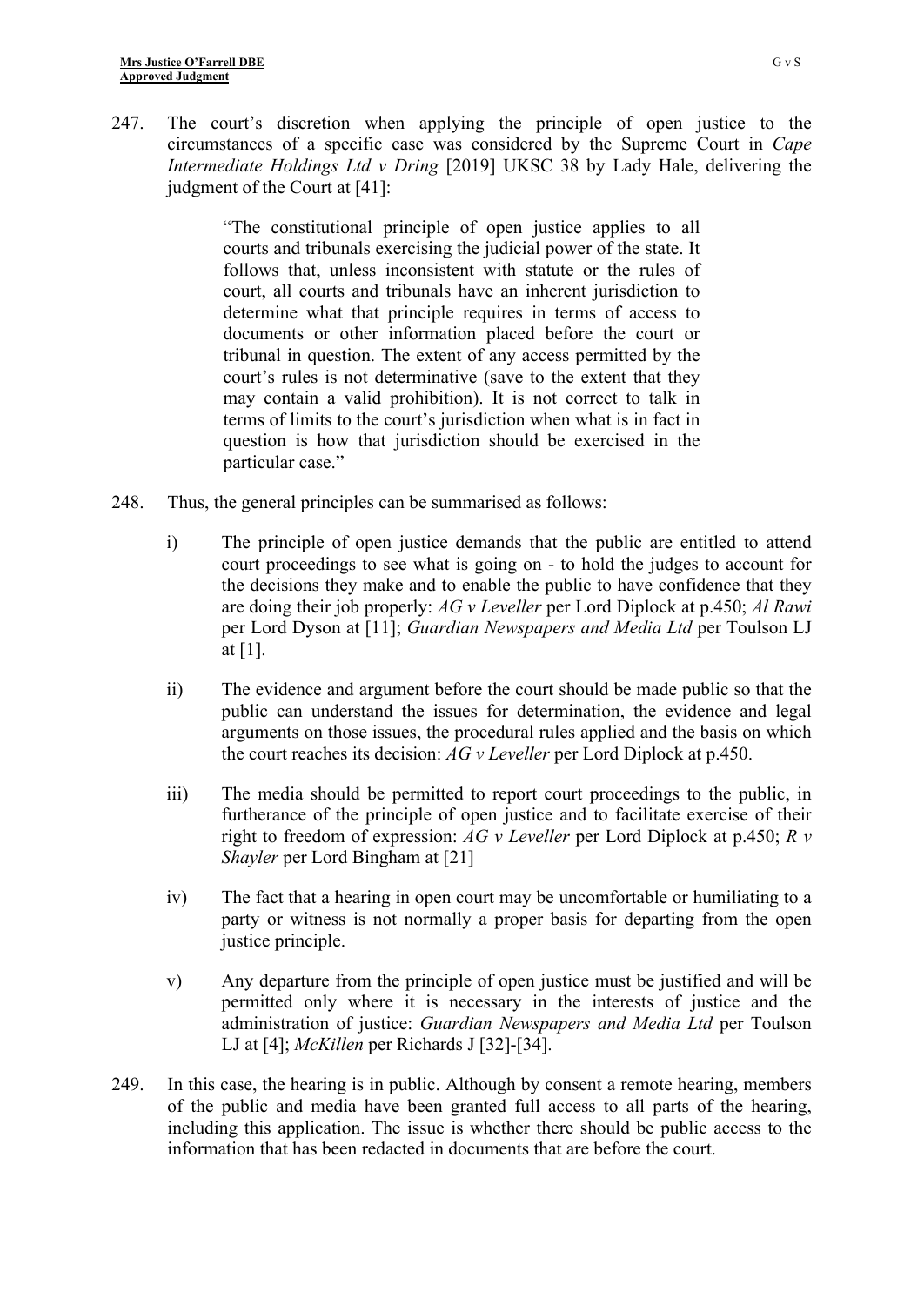- 250. However, a separate question falls to be considered before one gets to the issue of public access to the redacted information on the open justice principle; that is, whether the redactions the subject of the application are in respect of evidence that has, or should be, admitted in the proceedings.
- 251. The court has wide powers to control the evidence that is admitted in proceedings, subject to the overriding objective, right to a fair trial and principles of natural justice, as set out in CPR 32.1:

"(1) The court may control the evidence by giving directions as  $to -$ 

(a) the issues on which it requires evidence;

(b) the nature of the evidence which it requires to decide those issues; and

(c) the way in which the evidence is to be placed before the court.

(2) The court may use its power under this rule to exclude evidence that would otherwise be admissible."

- 252. The redacted information in issue has been obtained by the Claimants from documents disclosed by the Defendant pursuant to its duty of candour and/or as ordered by this court.
- 253. The duty of candour, to make full and fair disclosure, was explained in *R* (*Hoareau) v Secretary of State for Foreign and Commonwealth Affairs* [2018] EWHC 1508 by Singh LJ:

"[13] … This is the duty of candour and co-operation with the court, particularly after permission to bring a claim for judicial review has been granted. This duty goes back at least to the decision of the Court of Appeal in *R v Lancashire County Council, ex p Huddleston* [1986] 2 All ER 941 which was cited with approval by Lord Walker of Gestingthorpe in *Belize Alliance Conservation of Non-governmental Organisations [BACONGO] v Department of the Environment* [2004] UKPC 6, [2004] Env LR 38 at para.85.

…

[16] To continue with the citation from *Huddleston*, Sir John Donaldson MR continued:

" ... the evolution of what is, in effect, a specialist administrative or public law court is a post-war development. This development has created a new relationship between the courts and those who derive their authority from the public law, one of partnership based on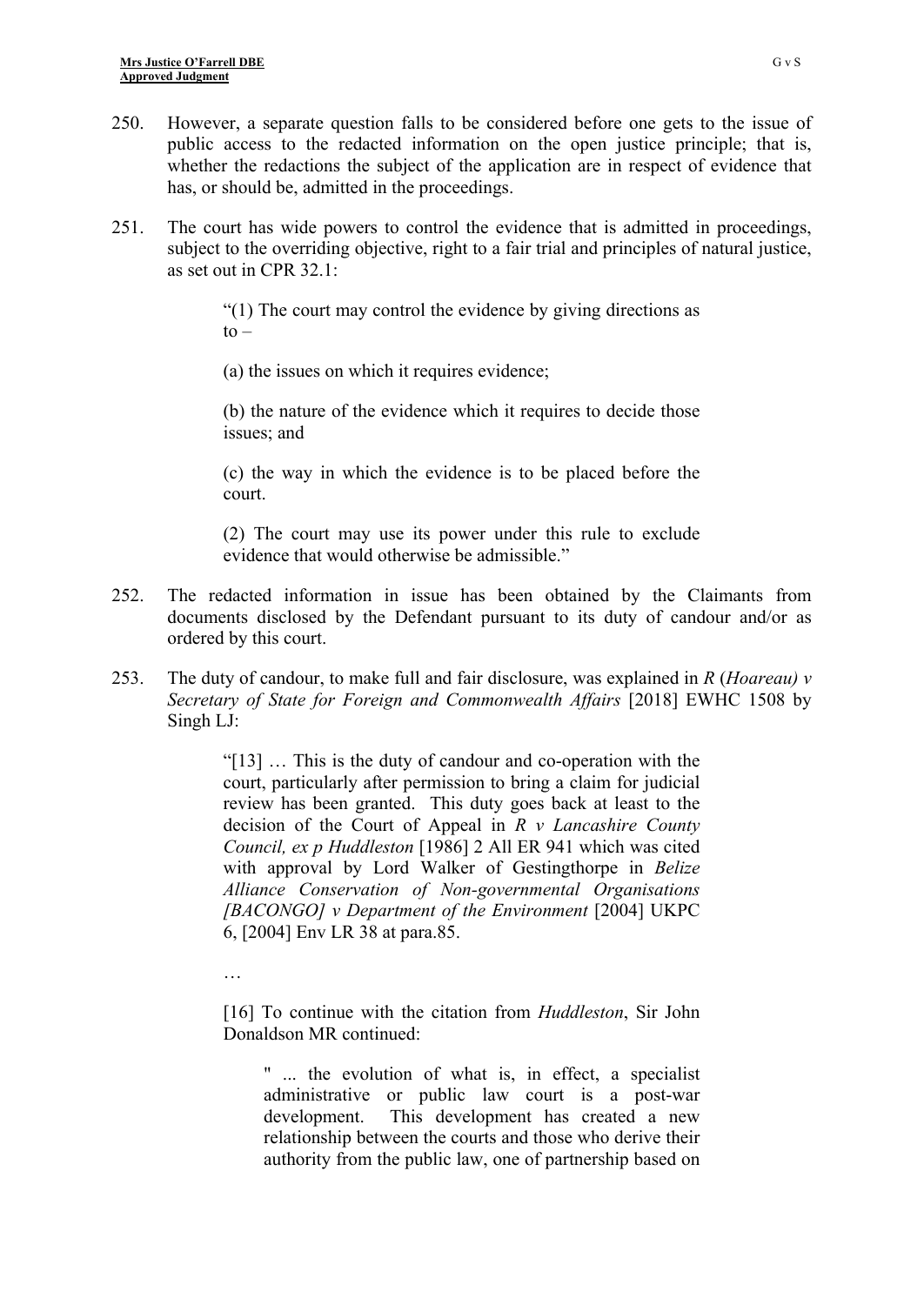…

…

a common aim, namely the maintenance of the highest standards of public administration."

The MR continued:

" ... It is for the respondent to resist [the] application if he considers it to be unjustified but this is a process which falls to be conducted with all the cards face upwards on the table and the vast majority of the cards will start in the authority's hands."

[20] The duty of candour and co-operation which falls on public authorities, in particular on HM Government, is to assist the court with full and accurate explanations of all the facts relevant to the issues which the court must decide. It would not, therefore, be appropriate, for example, for a defendant simply to off-load a huge amount of documentation on the claimant and ask it, as it were, to find the "needle in the haystack". It is the function of the public authority itself to draw the court's attention to relevant matters; as Mr Beal put it at the hearing before us, to identify "the good, the bad and the ugly". This is because the underlying principle is that public authorities are not engaged in ordinary litigation, trying to defend their own private interests. Rather, they are engaged in a common enterprise with the court to fulfil the public interest in upholding the rule of law.

[21] It was common ground before us that there is a duty on public authorities not to be selective in their disclosure (see *Lancashire County Council v Taylor* [2005] 1 WLR 2668, para.60 and also *R (On Application of National Association of Health Stores) v Secretary of State for Health* [2005] EWCA Civ 154, para.47)."

254. CPR 31.12 provides that the court may make an order for specific disclosure or specific inspection of documents but it is not usual for disclosure to be ordered in judicial review proceedings, as explained by Singh LJ in *Hoareau*:

> "[9] Disclosure is not automatic in judicial review proceedings. In this respect, judicial review differs from ordinary civil litigation (see PD 54A, Civil Procedure Rules, para.12 which confirms that disclosure is not required in judicial review proceedings unless the court orders otherwise). One reason for this is that the nature of the issues in judicial review proceedings differs from most civil litigation. It is usually both unnecessary and inappropriate for the court to resolve factual disputes. The issues are usually ones of law.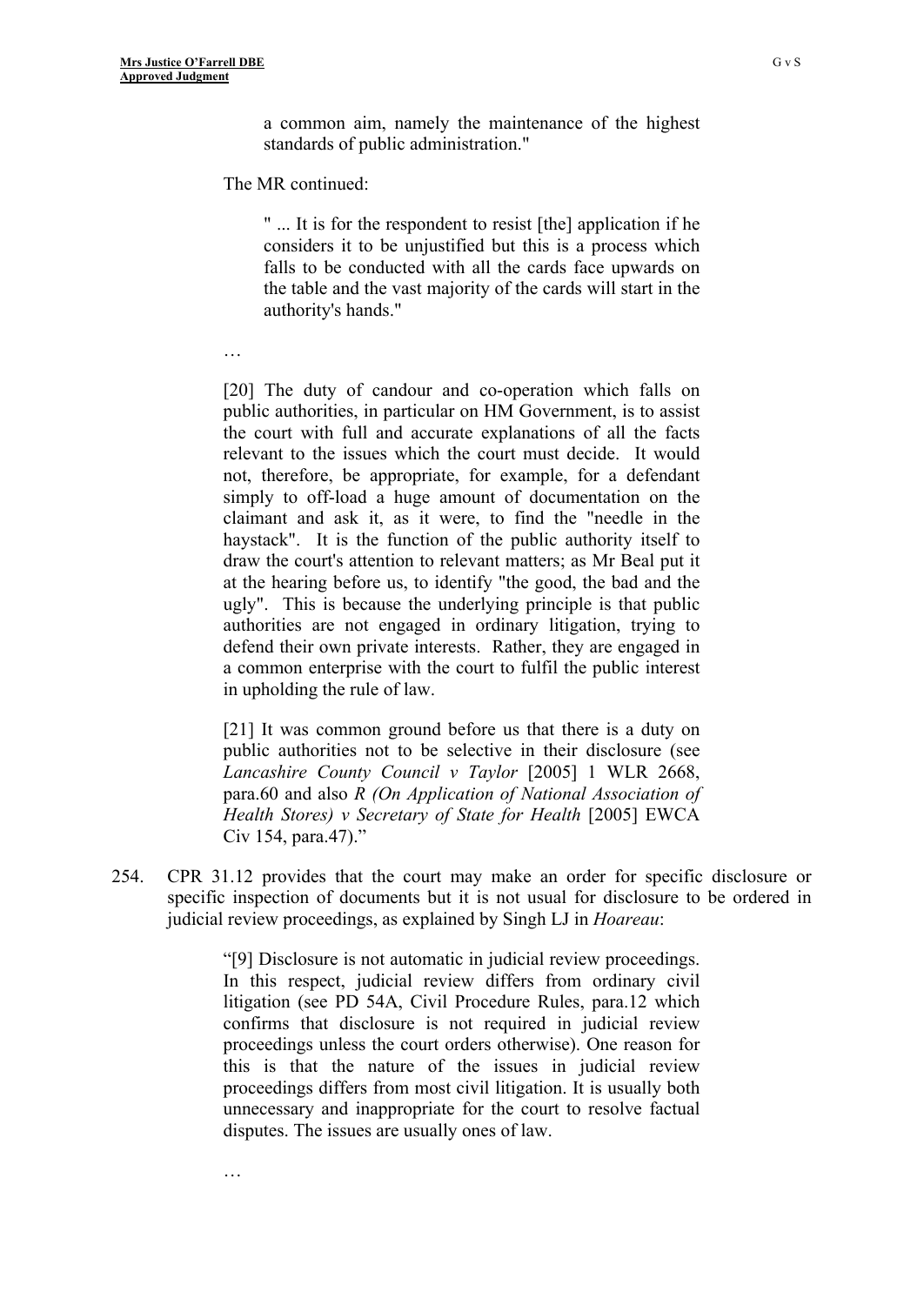[11] ... even in the human rights context it is usually unnecessary for the court to resolve disputes of fact as distinct from forming an evaluation of those facts. In those cases where the court does have to consider whether to order specific disclosure - as the House of Lords made clear in *Tweed v Parades Commission for Northern Ireland* [2006] UKHL 53, [2007] I AC 650, para.3 –

"3 ... The test will always be whether, in the given case, disclosure appears to be necessary in order to resolve the matter fairly and justly." (Lord Bingham of Cornhill).

[12] In the same case the House of Lords made it clear that there is no warrant even in such a context for "fishing expeditions" (see para.31 (Lord Carswell) and para.56 (Lord Brown of Eaton-under-Heywood))."

- 255. Where disclosure is ordered, CPR 31.6 provides that standard disclosure requires a party to disclose only:
	- "(a) the documents on which he relies; and
	- (b) the documents which –

(i) adversely affect his own case;

(ii) adversely affect another party's case; or

(iii) support another party's case; and

(c) the documents which he is required to disclose by a relevant practice direction."

256. Disclosure of information and documents, whether pursuant to the duty of candour or CPR 31, carries with it an inevitable invasion of privacy and confidentiality: *Riddick v Thames Board Mills Limited* [1977] QB 881 per Lord Denning at p.896:

> "Compulsion [to disclose] is an invasion of a private right to keep one's documents to oneself. The public interest in privacy and confidence demands that this compulsion should not be pressed further than the course of justice requires."

257. In *Harman v Home Office* [1983] 1 AC 280 Lord Diplock identified a potential tension between the principle of open justice and admissibility of evidence at p.303:

> "My Lords, although the reason for the rule is to discipline the judiciary - to keep the judges themselves up to the mark - the form that it takes, that justice is to be administered in open court where anyone present may listen to and report what was said, has inevitable side effects that may not be conducive to the attainment of justice in the particular case, but which have to be accepted because of the general importance of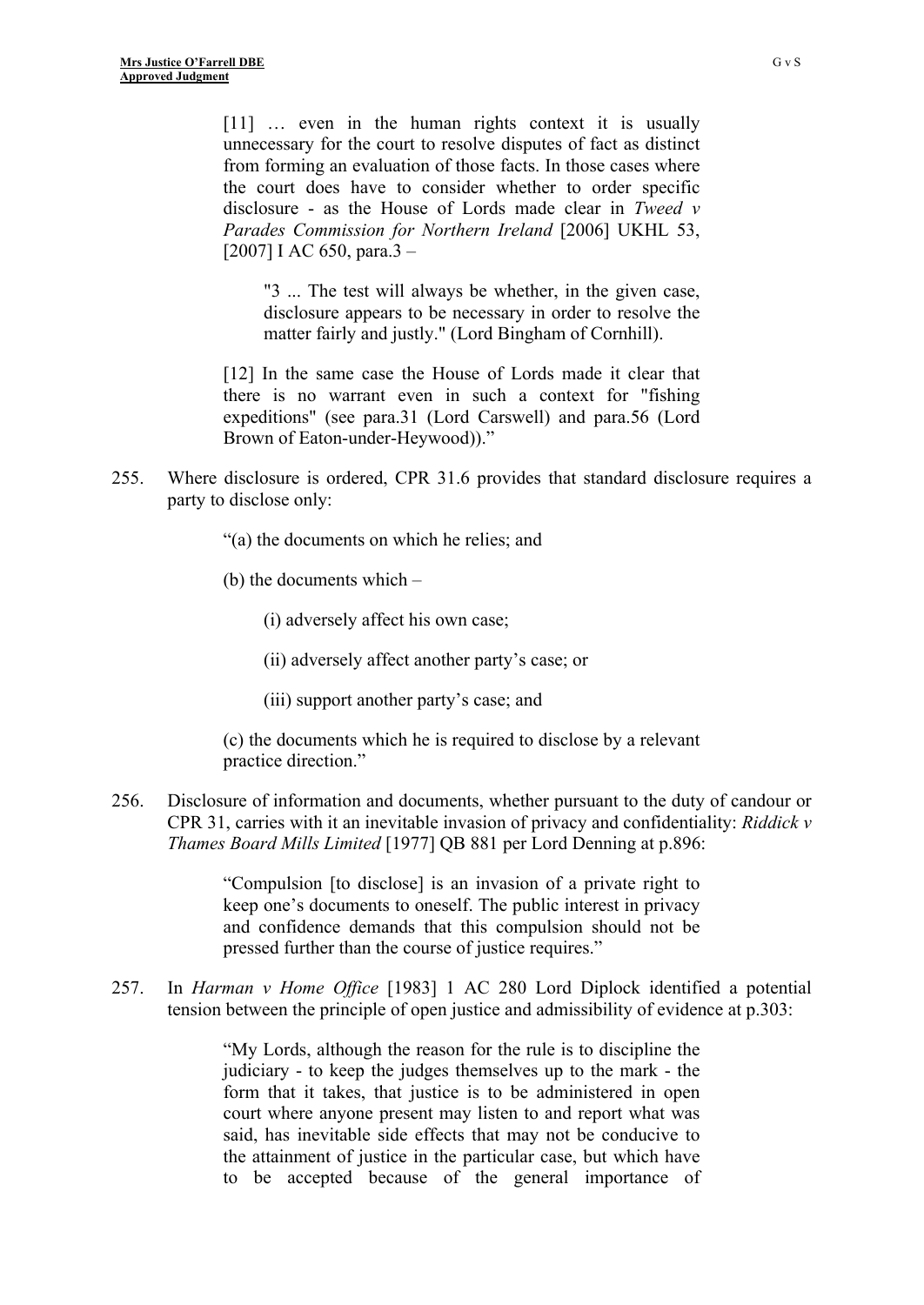maintaining the general rule. One of those side effects is that any document or portion of a document that is read out orally in open court can be taken down in shorthand by anyone competent to do so and can be published as part of a report of the proceedings in the court, even though after it has been read aloud it turns out that it ought not to have been, because it is later ruled to be inadmissible in evidence."

258. In *Shah v HSBC (Private) Bank Ltd* [2011] EWCA Civ 1154, a case concerning proceedings under the Proceeds of Crime Act 2002, the Court of Appeal held that disclosure of redacted names of bank employees in documents was not required in order to discharge the obligation to give standard disclosure under CPR 31.6. Having referred to the pre-CPR approach to a case in which part of a document had been redacted, as explained by Hoffmann LJ in *GE Capital Corporate Finance Group Ltd v Bankers Trust Co* [1995] 1 WLR 172, namely:

> "Provided that the irrelevant part can be covered without destroying the sense of the rest or making it misleading, a party is permitted to do so.",

Lewison LJ stated at [29]:

"In my judgment the same approach to the sealing or concealing of parts of documents applies in the changed landscape of the CPR."

- 259. In this case, as is common in procurement challenges, issues of disclosure and confidentiality have given rise to competing interests:
	- i) The Defendant owes a duty of candour to assist the court with full and accurate explanations of all the facts relevant to the issues which the court must decide: *Hoareau* at [20]. The nature of the challenge requires the Defendant to give disclosure in respect of his decision-making process, including internal communications and confidential commercial information supplied by the Interested Parties.
	- ii) The Claimants need access to the information, often documentary information, necessary to enable them to consider, formulate and advance their case, in furtherance of the public interest in ensuring that justice is done. This is a particularly acute issue in procurement challenges because there is an inequality of arms between the parties: *Huddleston* per Sir John Donaldson MR.
	- iii) Disclosure of information and documents carries with it an inevitable invasion of privacy and confidentiality: *Riddick* per Lord Denning at p.896.
	- iv) The Defendant has an interest in maintaining confidentiality in respect of information that is sensitive on commercial, expectation of privacy and/or security grounds. Where the information does not fall within the duty of candour, or within the ambit of disclosure obligations under CPR 31, such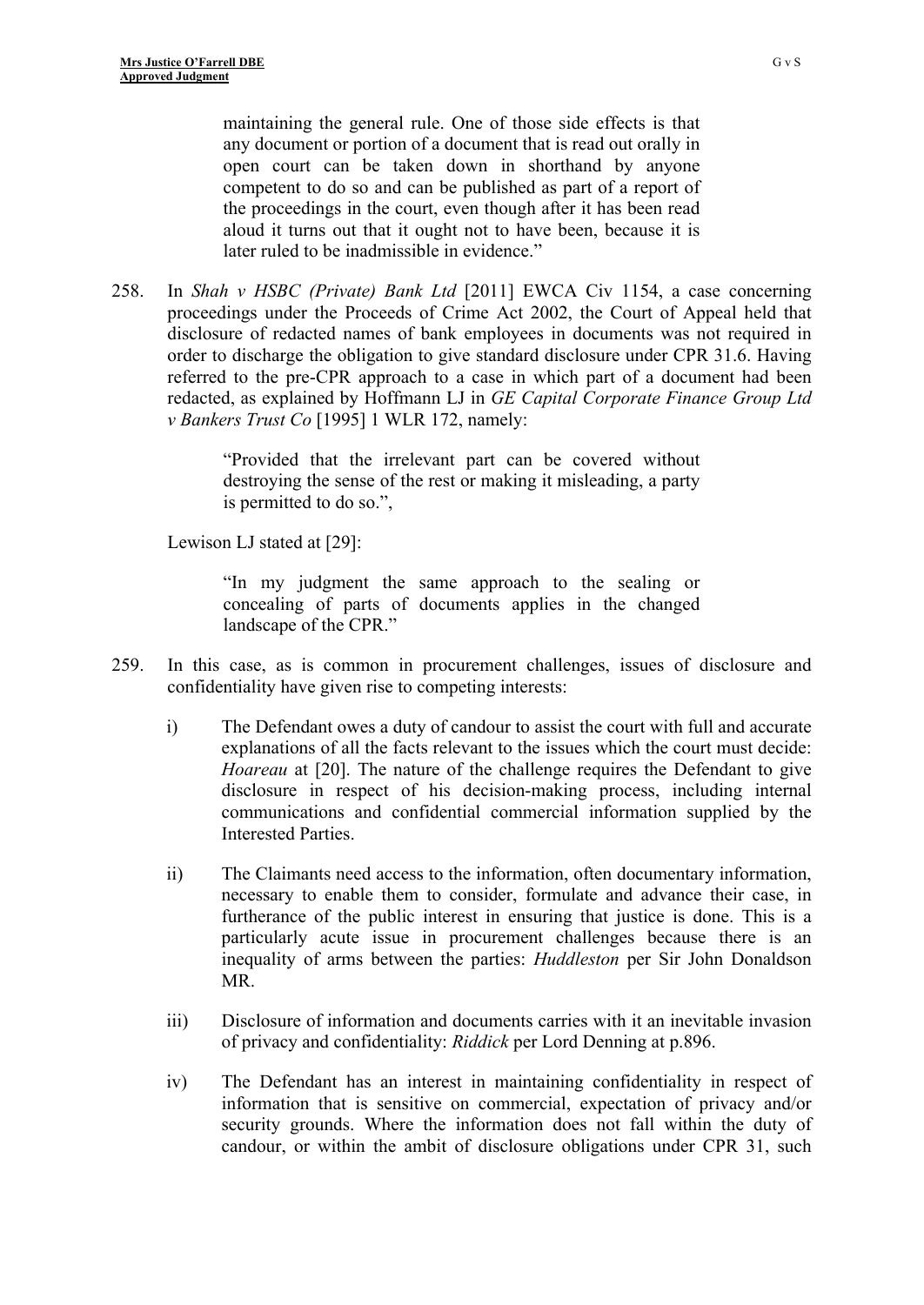confidentiality can be maintained by redacting parts of the documents: *Shah*  per Lewison LJ at [29].

- 260. The parties agreed an appropriate and proportionate approach, balancing these competing interests, by consent orders, approved by the court, establishing a confidentiality ring into which documents containing any confidential information could be placed. Different levels of access to the confidentiality ring were agreed for named lawyers conducting the case for the Claimants, the Defendant and the Interested Parties. Access was also given to client representatives of the Claimants, including: Mr Maugham QC of Good Law Project; its legal director; an investigative journalist acting on its behalf; the Head of Law and Policy; Dr Patterson; and a further director of EveryDoctor.
- 261. The court considered the scope of redactions made and disclosure to be given in earlier procedural hearings held on 22 April 2021 (see the judgment transcript at [2021] EWHC 1223 (TCC)) and 29 April 2021 (see the judgment transcript at [2021] EWHC 1237 (TCC)). The outcome was that the Defendant disclosed unredacted documents into the confidentiality ring. The court was optimistic, wrongly so, that it would enable the parties to ventilate any challenges to the redactions so that they could be resolved in advance of this hearing. However, it ensured that the parties were in a position to read the documents in unredacted form, to fully understand their sense and context.
- 262. The use of a confidentiality ring for the purpose of disclosure is not conclusive for the purpose of any application to admit documentary evidence at the hearing. The court must be astute to the potential for a party to misuse a confidentiality ring; a party seeking to rely on maintenance of redactions must be prepared to justify the same. However, it does not follow that the Claimants are entitled necessarily to use the redacted information as evidence or argument in the hearing. Where the court is required to construe a document, it is unlikely that redactions of part of the document could be justified on the sole ground of confidentiality. Likewise, where the redacted parts of documents provide relevant background or context to an issue, it might be difficult for a party to justify the redactions. However, where the substance and meaning of a document is clear on its face from the visible parts, and the redacted parts are irrelevant to any argument before the court, that may justify maintenance of the redactions. In each case, the material question is whether the redacted information is properly admissible, as necessary for the fair and just resolution of the issues before the court.
- 263. The issues raised by the grounds of challenge are:
	- i) whether the Defendant was in breach of the EU principles of equal treatment and transparency; in particular, by operation of the High Priority Lane;
	- ii) whether the Defendant failed to provide proper reasons for his decisions so as to permit the court to assess the lawfulness of the decision-making procedure; and
	- iii) whether the decisions to award the contracts to PestFix and/or Ayanda were irrational in that no, or no sufficient, financial or technical verification was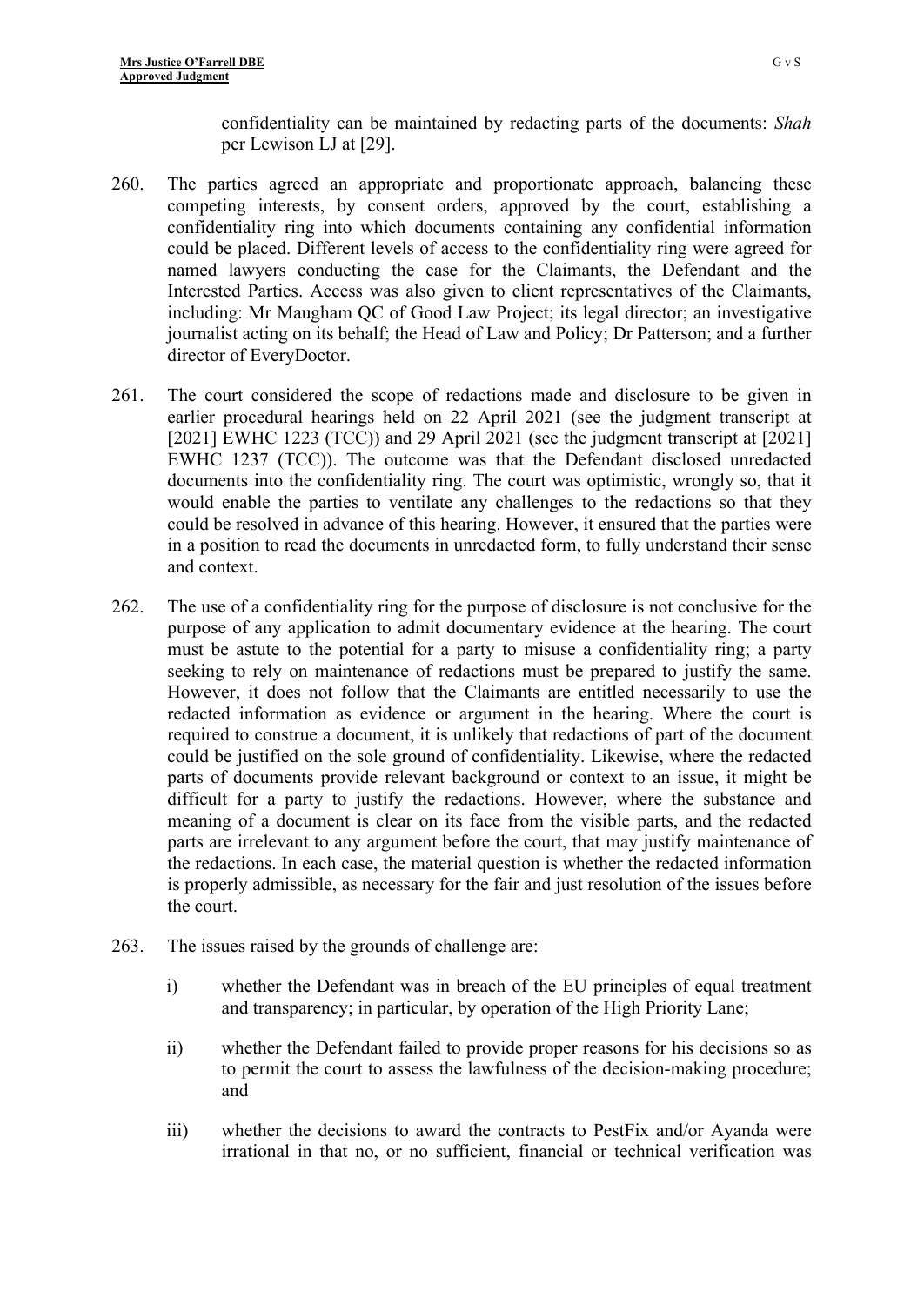carried out in respect of those Interested Parties or their suppliers, and by use of the High Priority Lane.

- 264. The Claimants have not sought to justify reliance on the redacted material as a necessary part of their case on these issues. Although referred to in their skeleton as part of the background narrative, the precise levels of pricing, pre-payments and amounts spent are not relevant to the issues to be determined by the court. None of the grounds for which permission has been granted involves consideration of whether any of the contracts under challenge represent value for money or whether public money was wasted. Likewise, no attempt has been made to explain the relevance of the names of the individuals currently redacted. The court is concerned with what those individuals did or said, and their respective roles in operation of the high priority lane or financial and technical due diligence. But those matters can be gleaned from the unredacted parts of the documents. If the information is not relevant to the issues that the court must determine, there are no grounds on which it should be admitted as part of the evidence in the hearing.
- 265. The court acknowledges the public interest surrounding the procurement of PPE during the pandemic. Indeed, the court set out the grounds on which it accepted that these are public interest proceedings for the purpose of making cost capping orders at an earlier hearing in this matter on 23 February 2021 (see the judgment transcript at [2021] EWHC 997 (TCC)). Further, it accepts the submission by the Press Association that there is public interest in knowing whether any, and if so how much, public money spent on PPE was wasted. However, that is not a matter that this court is investigating. It does not form part of the grounds of challenge for which permission has been granted. In these proceedings, the court is concerned with whether the procurement processes, and the contracts in question, were lawful. Public interest in wider questions surrounding the procurement is not sufficient to justify the admission of evidence regarding those wider questions into the proceedings, or access to documents.
- 266. In conclusion, the redacted information in the Claimants' skeleton is not properly admissible material. The court excludes those parts of the skeleton from the evidence admitted in the hearing. It follows that the principle of open justice is not engaged in relation to the redacted material.
- 267. Even if it were engaged, the court is satisfied that it is necessary in the interests of justice and the administration of justice to derogate from the principle of open justice in respect of the redacted material.
- 268. The Defendant has established that it is necessary in the interests of justice that confidential and sensitive material disclosed should be protected by redaction. The Interested Parties have not objected to the application to make public details of payments and pricing in respect of their contracts but the context is that their respective contracts have been performed or have expired. In contrast, the Defendant has an ongoing interest in maintaining confidentiality in the commercially sensitive prices because it may need to negotiate further contracts with other parties, to secure additional PPE or other supplies, in similar circumstances. This pandemic is not yet over and its course remains unpredictable. As to the redacted names, public identification of individuals, who were involved in the procurement process but did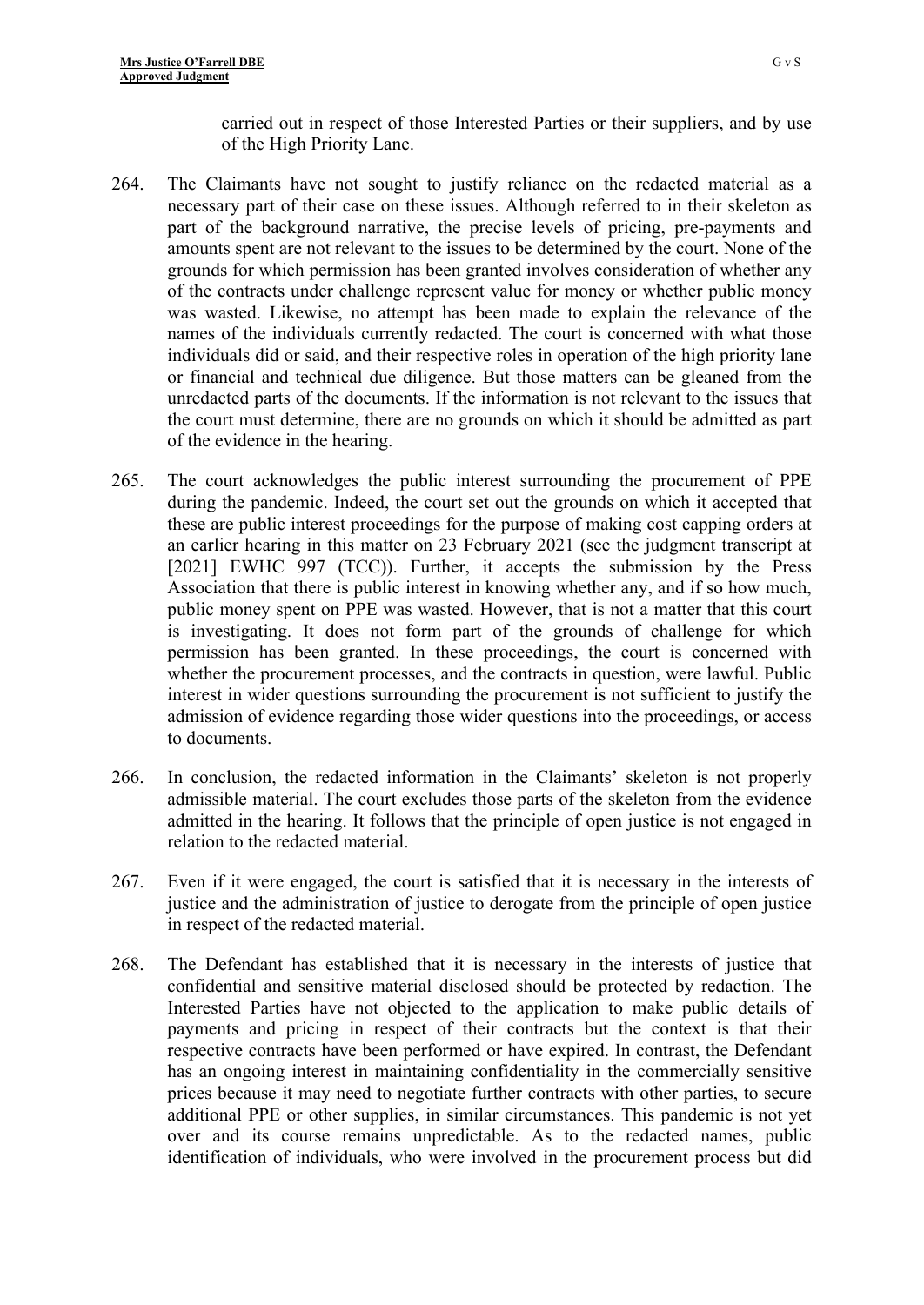not play key roles in the decision-making, would expose them to unwarranted invasion of their privacy.

- 269. Mr Tobin submits that it is likely that the financial information will become public through other sources. That is certainly a factor to which the court has regard but it is not determinative of the issue. Proposals made elsewhere to publicise confidential information would be subject to arguments by any affected parties at the material time so that a proportionate approach could be taken to the issue; it is not for this court to second-guess the decision that would be reached in potentially different circumstances.
- 270. For all those reasons, the court rejects the Claimants' application for the redacted parts of its skeleton to be made public.
- 271. Further, the court rejects the Claimants' wider submission that the court should consider making an order regarding all documents in the confidential bundles. Although the Claimants state that they have not seen any information in the confidential bundles which appears to justify redaction in the open bundles, they have not identified any specific documents in the confidential bundles that have been subject to unnecessary or inappropriate redaction. In those circumstances it has not been necessary for the court to adopt the approach taken in *Bechtel v HS2* [2021] EWHC 458 (TCC), where documents were examined for confidentiality as the hearing progressed.

### *Cross-examination of witnesses*

- 272. On 13 May 2021 the Claimants issued an application, seeking an order pursuant to CPR 8.6(2)(3), CPR 32.1 and the court's inherent jurisdiction for permission to crossexamine Mr Cairnduff and Mr Blackburn. The application was opposed by the Defendant.
- 273. The Claimants' case is that in breach of the equal treatment principle, certain suppliers had an unfair advantage as a result of referral to the PPE cell through use of the High Priority Lane. In order to determine that claim, it is submitted that the court will be required to make factual findings as to the circumstances in which suppliers were referred to the high priority lane and the extent of any advantage conferred thereby. The Claimants submitted that there is a factual dispute on these issues in respect of which Mr Cairnduff and Mr Blackburn give evidence, which they wished to challenge through cross-examination. Mr Cairnduff's evidence is that suppliers were placed in the high priority lane because they were credible, rather than because they had been referred by 'VIPs', suppliers derived no benefit from presence in the High Priority Lane; they were not progressed faster than those who used the Portal, and the High Priority Lane team did not accelerate those suppliers through technical assurance. Mr Blackburn's evidence is that he did not differentiate between suppliers on the basis of whether they had, or had not, been referred through the High Priority Lane.
- 274. The Defendant's position was that, although the court has power to order crossexamination in judicial review proceedings, it is an exceptional order to make in judicial review proceedings and it was not necessary in this case. There was no gap in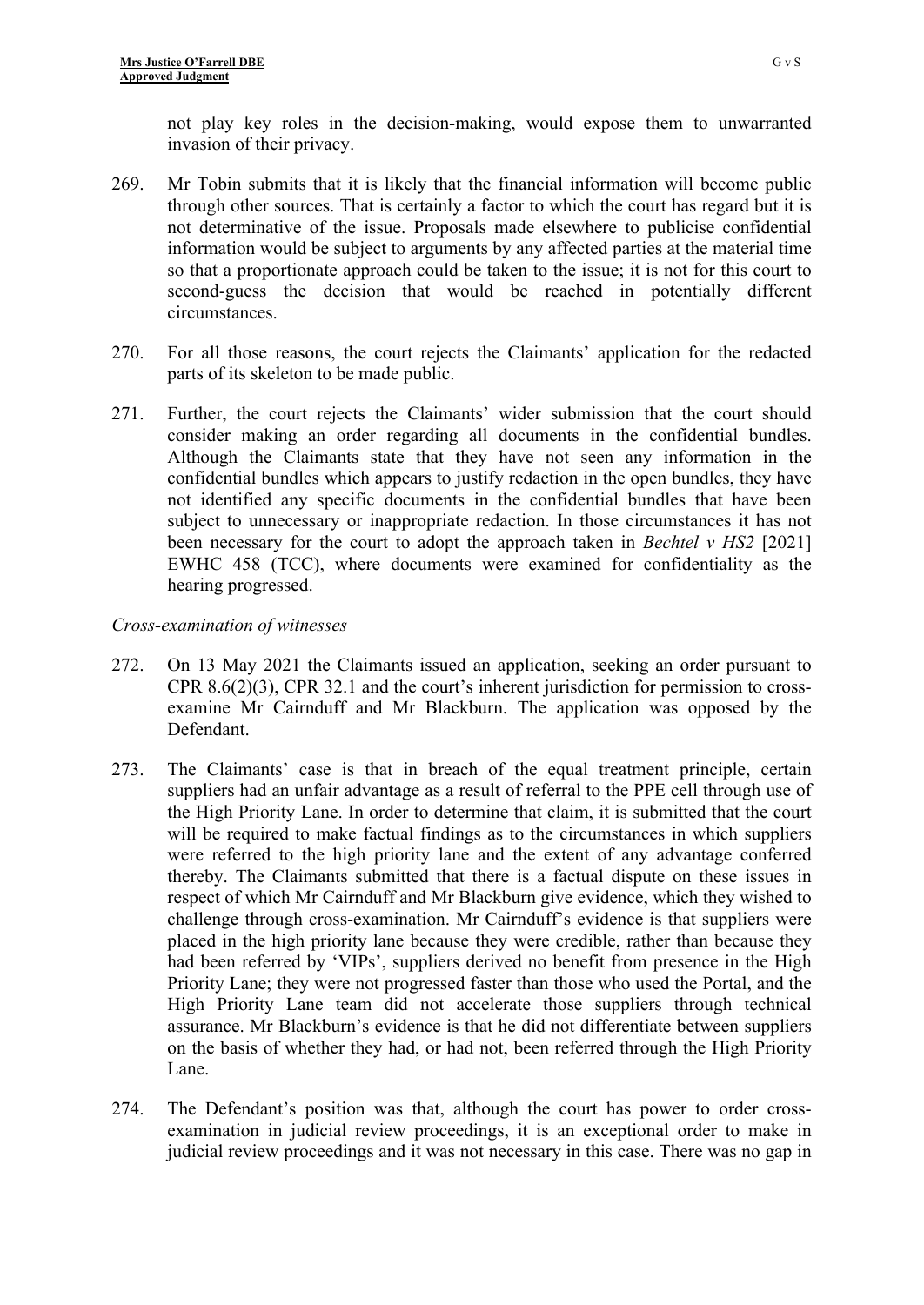the evidence, or conflicting evidence, in relation to a factual issue that the court must and could only resolve fairly by oral evidence.

- 275. The court has power to require or permit oral evidence at the substantive hearing of a judicial review, so that a witness may be cross-examined, but it is an exceptional order to make in such proceedings: *Bubb v London Borough of Wandsworth* [2012] PTSR 1011 per Lord Neuberger MR at [24]; *R (Jedwell) v Denbighshire County Council* [2015] EWCA Civ 1232 per Lewison LJ at [50]-[54].
- 276. Such cross-examination will be permitted if it is necessary to determine the claim fairly and justly: *R (Bancoult) v Secretary of State for Foreign and Commonwealth Affairs* [2012] EWHC 2115 per Stanley Burnton LJ at [14]:

"I acknowledge that cross examination is exceptional in judicial review proceedings. This is largely because the primary facts are often not in dispute, or at least those asserted by the defendant public authority are undisputed. In addition, the defendant public authority may normally (but not invariably) be relied upon to disclose its relevant documents, thus fulfilling its duty of candour in relation to its documents. However, the court retains a discretion to order or to permit cross examination, and it should do so if cross examination is necessary if the claim is to be determined, and is seen to be determined, fairly and justly."

277. A witness's evidence in judicial review proceedings will not automatically be accepted by the court, simply because there is no cross examination of that witness. In *R (Good Law Project Limited) v Secretary of State for Health and Social Care* [2021] EWHC 346 (Admin) Chamberlain J stated at [122]:

> "A court hearing a claim for judicial review normally accepts the written evidence of the defendant unless exceptionally there is an application to cross examine the deponent or it is obviously in conflict with other written evidence before the court."

This reflects the usual position in judicial review proceedings that the court is not required to resolve disputes of fact. However, it is always open to a party to challenge the written evidence of another party, by analysis of the facts and law, by reference to the documents and/or other witness statements in its written and oral submissions.

278. In this case it is not necessary for the Claimants to have an opportunity to cross examine the witnesses. One of the issues raised by Ground 2 is whether, on the facts as stated by the witnesses and set out in the contemporaneous documents, operation of the High Priority Lane infringed the principles of equal treatment and transparency. The Claimants seek to rely on gaps in the evidence, inconsistencies in the evidence of Mr Cairnduff and Mr Blackburn, and contradictory evidence in the documents, in support of their argument that the High Priority Lane conferred an unfair advantage on PestFix and Ayanda. They can do that through submissions, identifying the alleged gaps and inconsistencies in the evidence and inviting the court to draw conclusions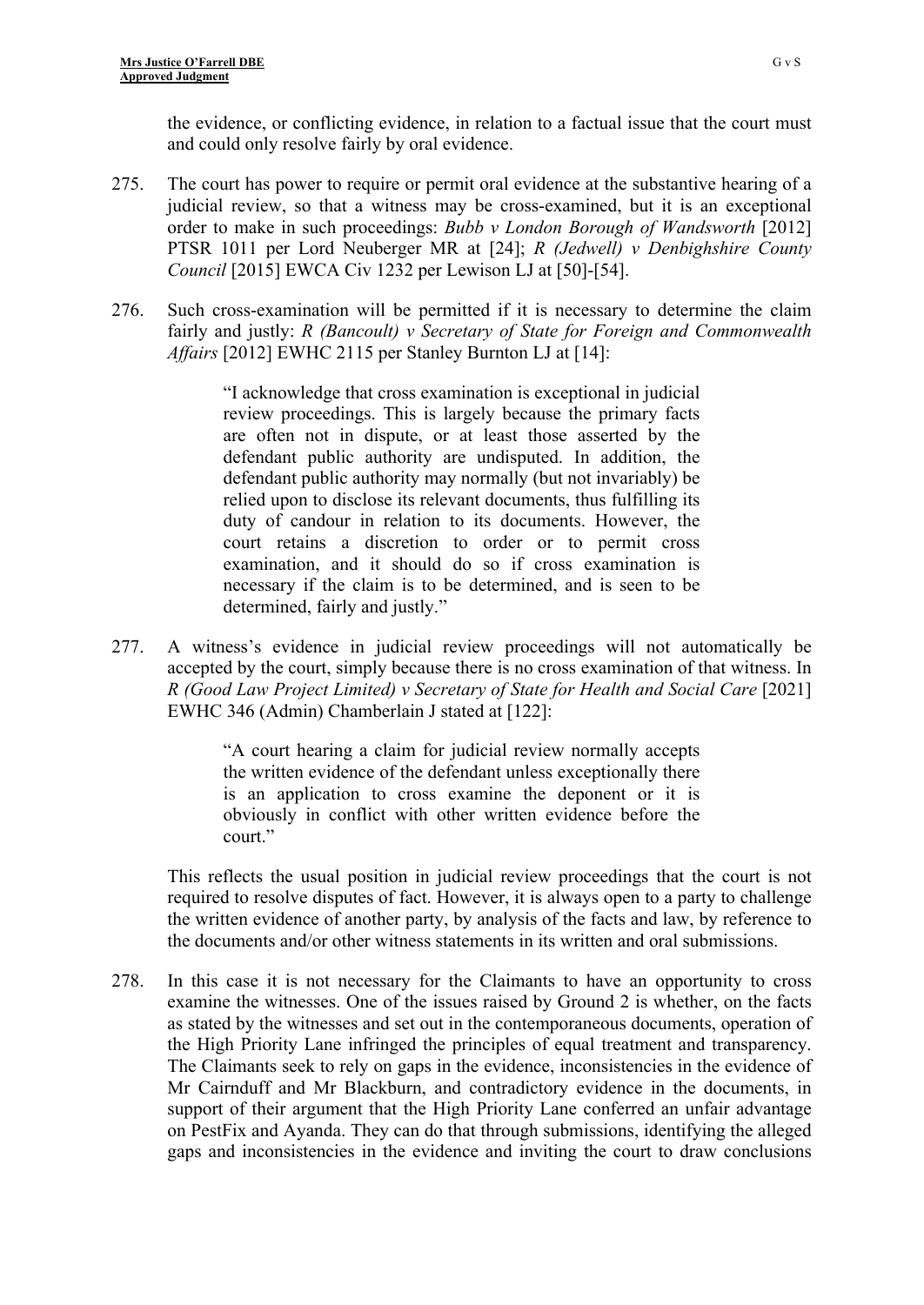from the same. It is not necessary, or proportionate, to permit cross-examination of the witnesses on those points.

### *Additional witness statements*

- 279. On 6 May 2021, the Claimants issued an application seeking to rely on the following witness statements in reply:
	- i) Fifth witness statement of Jolyon Maugham QC dated 5 May 2021;
	- ii) Fourth witness statement of Dr Julia Patterson dated 6 May 2021;
	- iii) Witness statement of Michael Perkins dated 6 May 2021;
	- iv) Witness statement of Rizwana Hussain dated 4 May 2021; and
	- v) Witness statement of Stuart Hunter Reid dated 5 May 2021.
- 280. On 11 May 2021, the Claimants filed a further witness statement from Ms Hussain, on which it also wishes to rely.
- 281. The Claimant submits that, save for Ms Hussain's second statement, it filed the additional evidence by the deadline for service of reply evidence.
- 282. The Defendant, supported by PestFix and Ayanda, opposes the application on the ground that it was an illegitimate attempt to extend the scope of the Claimants' case and to make points which are not pleaded. The evidence is highly controversial and introduced at a very late stage, giving the Defendant insufficient time to investigate and obtain the documents required properly to respond to the new issues raised.
- 283. CPR 54.16 provides that CPR 8.6(1) does not apply to judicial review. Further, it provides that no written evidence may be relied on unless it has been served in accordance with any rule under CPR 54.16, a direction of the court or the court gives permission for it to be used.
- 284. One of the difficulties in this case is the protracted and ongoing dispute as to the scope and adequacy of disclosure required, leading to late applications made by the Claimants and late disclosure of documents by the Defendant.
- 285. However, such ongoing matters must not be allowed to detract from the procedural rules that limit the scope of the judicial review to the grounds for which permission has been given and require the claim to include a detailed statement of the grounds together with the facts relied upon.
- 286. The court recognises that there is a need for rigour in public law matters as emphasised in *R (Talpada) v SSHD* [2018] EWCA Civ 841 per Singh LJ:

"[67] … in my view, it cannot be emphasised enough that public law litigation must be conducted with an appropriate degree of procedural rigour. I recognise that public law litigation cannot necessarily be regarded in the same way as ordinary civil litigation between private parties. This is because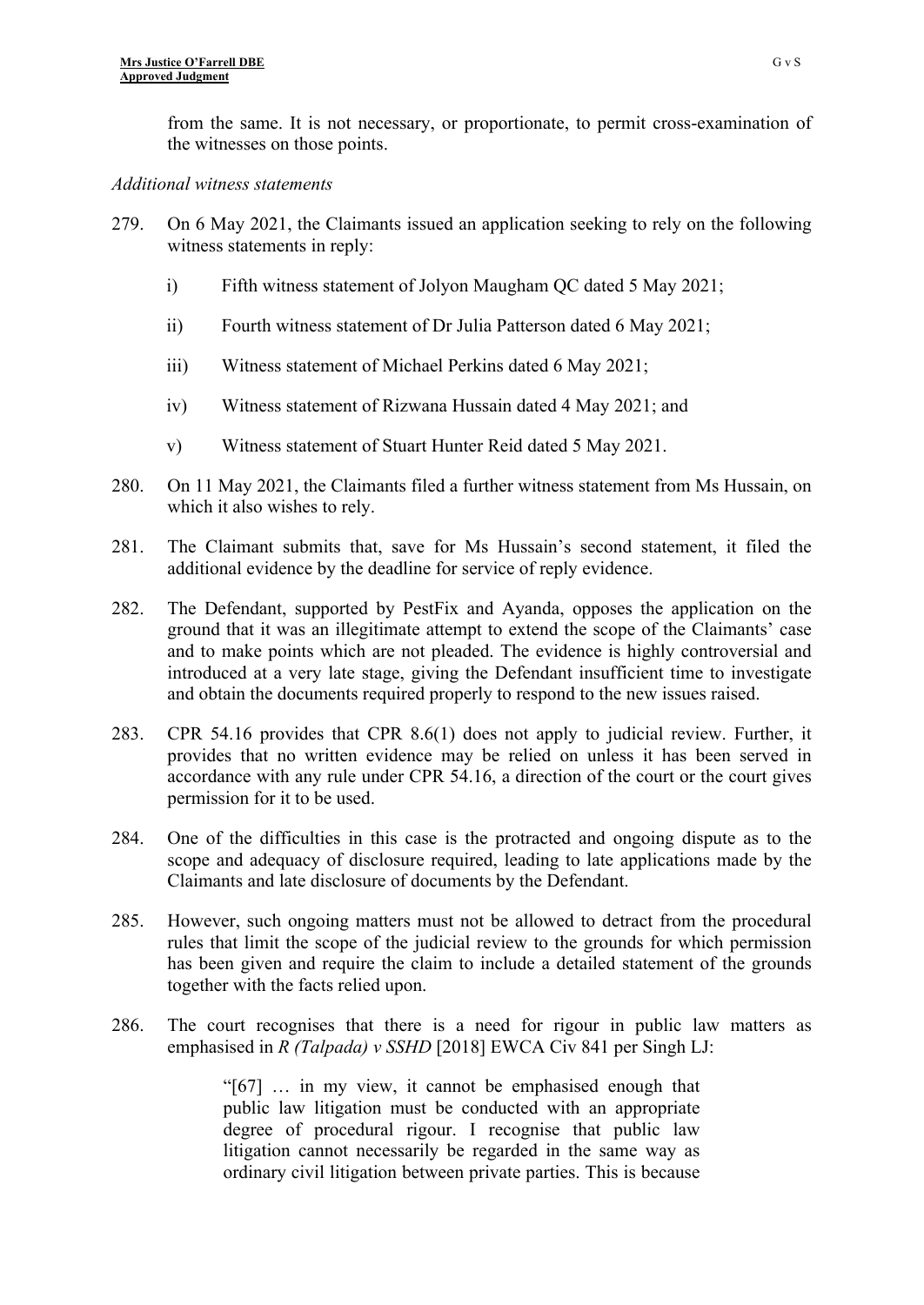it is not only the private interests of the parties which are involved. There is clearly an important public interest which must not be overlooked or undermined. In particular procedure must not become the master of substance where, for example, an abuse of power needs to be corrected by the court. However, both fairness and the orderly management of litigation require that there must be an appropriate degree of formality and predictability in the conduct of public law litigation as in other forms of civil litigation.

[68] … The Courts frequently observe […] that the grounds of challenge have a habit of 'evolving' during the course of proceedings, for example when a final skeleton argument comes to be drafted…

[69] These unfortunate trends must be resisted and should be discouraged by the courts, using whatever powers they have to impose procedural rigour in public law proceedings. Courts should be prepared to take robust decisions and not permit grounds to be advanced if they have not been properly pleaded or where permission has not been granted to raise them. Otherwise there is a risk that there will be unfairness, not only to the other party in the case, but potentially to the wider public interest, which is an important facet of public law litigation."

- 287. Mr Maugham's fifth witness statement dated 5 May 2021 addresses three issues, namely: (i) due diligence conducted in relation to PestFix; (ii) operation of the High Priority Lane; and (iii) the Claimants' standing to bring the claim. The due diligence section is a commentary on the evidence of Tracy Washer, using contemporaneous documents that Mr Maugham contends would have been available to Ms Washer at the material time for the purpose of carrying out financial due diligence. The High Priority Lane section is a short commentary on the alleged failure by the Defendant to comply with its duty of candour and alleged inadequacies in its pleaded case. The standing section is a miscellaneous collection of quotations from MPs and media publications regarding public interest in the governance issues surrounding PPE procurement, none of which is relevant to, or of any probative weight regarding the issues before the court. In truth, the witness statement is a vehicle for submissions and commentary on the witness evidence and documents. The Defendant has responded to the allegations made through correspondence and in its submissions for this hearing. The court is prepared to admit the statement as a summary of points the Claimants wish to make in these proceedings, taking into consideration the relevant new contemporaneous documents produced, but will ignore the irrelevant material.
- 288. Dr Patterson's fourth witness statement dated 6 May 2021 raises concerns as to the secrecy surrounding the existence and operation of the High Priority Lane. She states that the British Medical Association ('BMA') and the Royal College of Nursing ('RCN') did not have access to the High Priority Lane, even though they were contacted by, and therefore would have been able to put forward, credible leads based on the knowledge of their members. The references to submissions made by the BMA and RCN, and general allegations regarding the ability of the medical profession to refer suppliers to the PPE Cell, are unhelpful because the Defendant does not have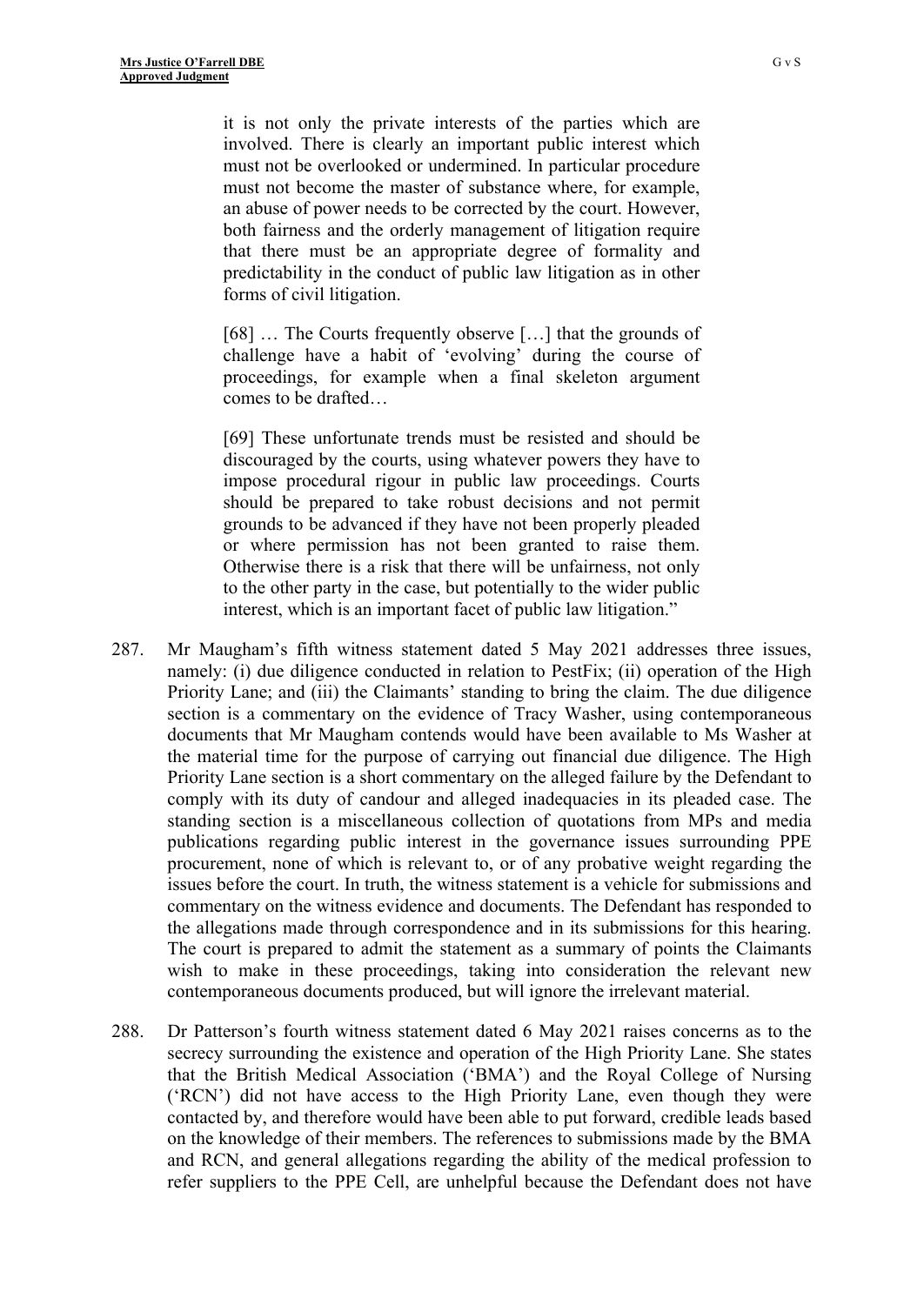any opportunity to investigate the source or reliability of the same. However, Dr Patterson also makes a direct assertion that the medical profession did not have access to the High Priority Lane, which can be addressed in responsive evidence. The operation of the High Priority Lane is a material ground of challenge in these proceedings. Knowledge of, and access to, the High Priority Lane is of relevance to the pleaded issue of equal treatment. Although the evidence has been produced shortly before the hearing, the key point made is clear and concise. On that basis the court is prepared to admit the statement, again ignoring the irrelevant material, but will also give permission to Mr Marron to rely on his seventh witness statement in response.

- 289. The other witness statements fall into a different category. The statements of Mr Perkins, Ms Hussain and Mr Reid concern attempts by unsuccessful suppliers to obtain contracts for the supply of PPE. The court refuses permission for the introduction of such evidence for the following reasons.
- 290. Firstly, the issues raised by the statements fall outside the scope of the pleaded facts and grounds of challenge for which permission has been granted. There is no pleaded ground that the Defendant unlawfully excluded from consideration, or rejected, offers to supply PPE from the companies identified by the new witnesses. There is no application by the Claimants to amend the pleadings to introduce such an allegation; in any event, it would be too late to expand the scope of the hearing.
- 291. Secondly, the introduction of such new evidence at this stage would cause significant prejudice to the Defendant. There is no opportunity for any investigation into the detailed facts and matters relied on in the statements, regarding the potential contact and offers to assist in procuring PPE by three separate companies, recently identified, and there would be insufficient time to produce any statements and documents in response.
- 292. Thirdly, the appropriate course of action by disappointed suppliers would have been to issue proceedings by a part 7 claim under the PCR 2015. If started in good time, they could have been case managed alongside these proceedings, or, potentially, used as the lead claims for the challenge.
- 293. In conclusion, it is simply too late for this new evidence to be introduced into the proceedings. For the above reasons, permission to admit it is refused.

## *Further disclosure / Mr Marron's sixth statement*

- 294. The Claimants raised issues of outstanding disclosure, concerning: (i) the Portal survey and responses by the Interested Parties; and (ii) communications with ministers or the Defendant about the institution and operation of the high priority lane.
- 295. As to (i), the Defendant agreed to search for additional documents, which were disclosed subsequently during the course of the hearing.
- 296. As to (ii), an explanation as to the level of interaction with ministers regarding the procurement of PPE and the high priority lane was provided in Mr Marron's sixth witness statement dated 17 May 2021 for which the court gave permission.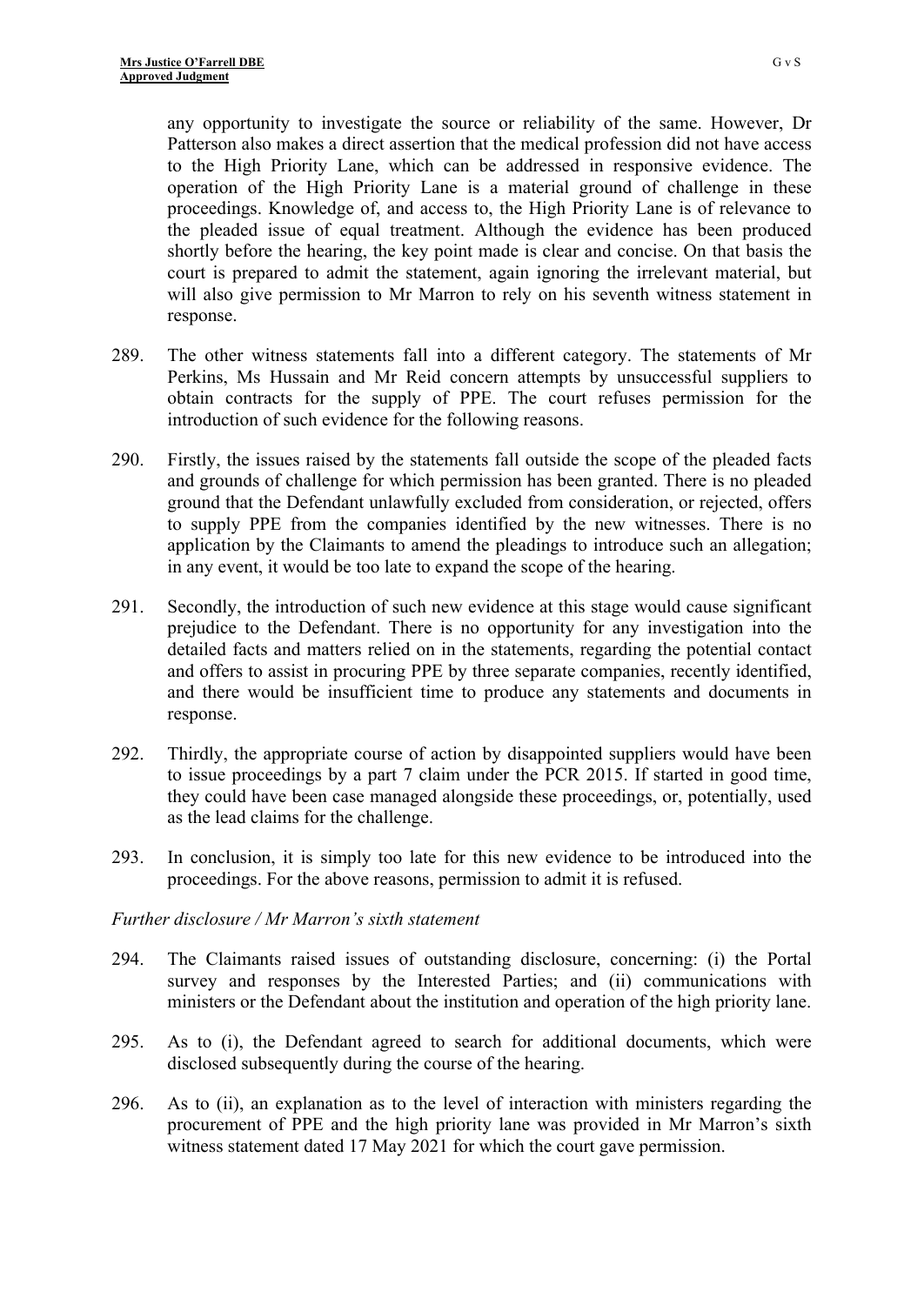### *Mr Wood's second statement*

- 297. On 19 May 2021 the Defendant issued an application, seeking permission to rely on the second witness statement of Andrew Wood dated 19 May 2021. The matter was raised with the court on 20 May 2021. Mr Bowsher submitted that the short statement was in response to matters raised in the Claimants' skeleton that were not pleaded but amounted to a development of their case.
- 298. Mr Coppel objected to the introduction of this statement at a late stage in the proceedings, submitting that it contradicted earlier evidence contained in Mr Jordan's witness statement. Further, the evidence sought to be given in respect of the suppliers was new
- 299. Mr Wood's statement contains: (i) a response to allegations in the Claimants' skeleton submissions that the Technical Specifications did not advertise any requirement for gloves or for basic aprons; (ii) a response to the Claimants' case that an advantage conferred on suppliers in the High Priority Lane was the opportunity for them to offer additional items of PPE; (iii) a response to the suggestion by the Claimants that FFP3 masks failed testing because they had ear loops; and (iv) examples of suppliers who were not on the high priority list but were prioritised and awarded contracts.
- 300. The court noted that the witness statement was produced at a late stage in the proceedings but it was largely in response to matters raised for the first time in the Claimants' skeleton. The court permitted reliance on those parts of the statement that contain relevant, responsive evidence as to the matters the court must determine and to give the court a full picture of the material circumstances. However, the court refused permission for the new evidence as to treatment of suppliers who were not on the high priority list for the same reasons that it refused permission to the Claimants to introduce new witness statements on this issue; such evidence was sought to be introduced too late and would broaden the scope of the hearing beyond the pleaded case.

## *Further evidence of Mr Moore and Mr Williams*

- 301. On 24 May 2021 the Defendant issued an application, seeking permission to rely on two further witness statements, the second statement of David Moore and the third statement of David Williams. The application was heard by the court on 25 May 2021. Mr Coppel objected to the production of new evidence at a late stage in the proceedings on the basis that it would not give the Claimants any opportunity to investigate or respond to the evidence.
- 302. Mr Moore's statement addressed the slide deck that relates to FFP2 face masks and related PPE, his understanding and knowledge as to the applicable specifications. Mr Williams' statement addressed due diligence on the manufacturer Zhende and Mr Williams' decision to approve the Ayanda contract.
- 303. The court considered that it was too late to introduce any new evidence that was not already in the witness statements or documents in the bundles. The court agreed to consider the points raised as part of the submissions in the case on a '*de bene esse*' basis. The court excluded the evidence regarding the position of Zhende on the basis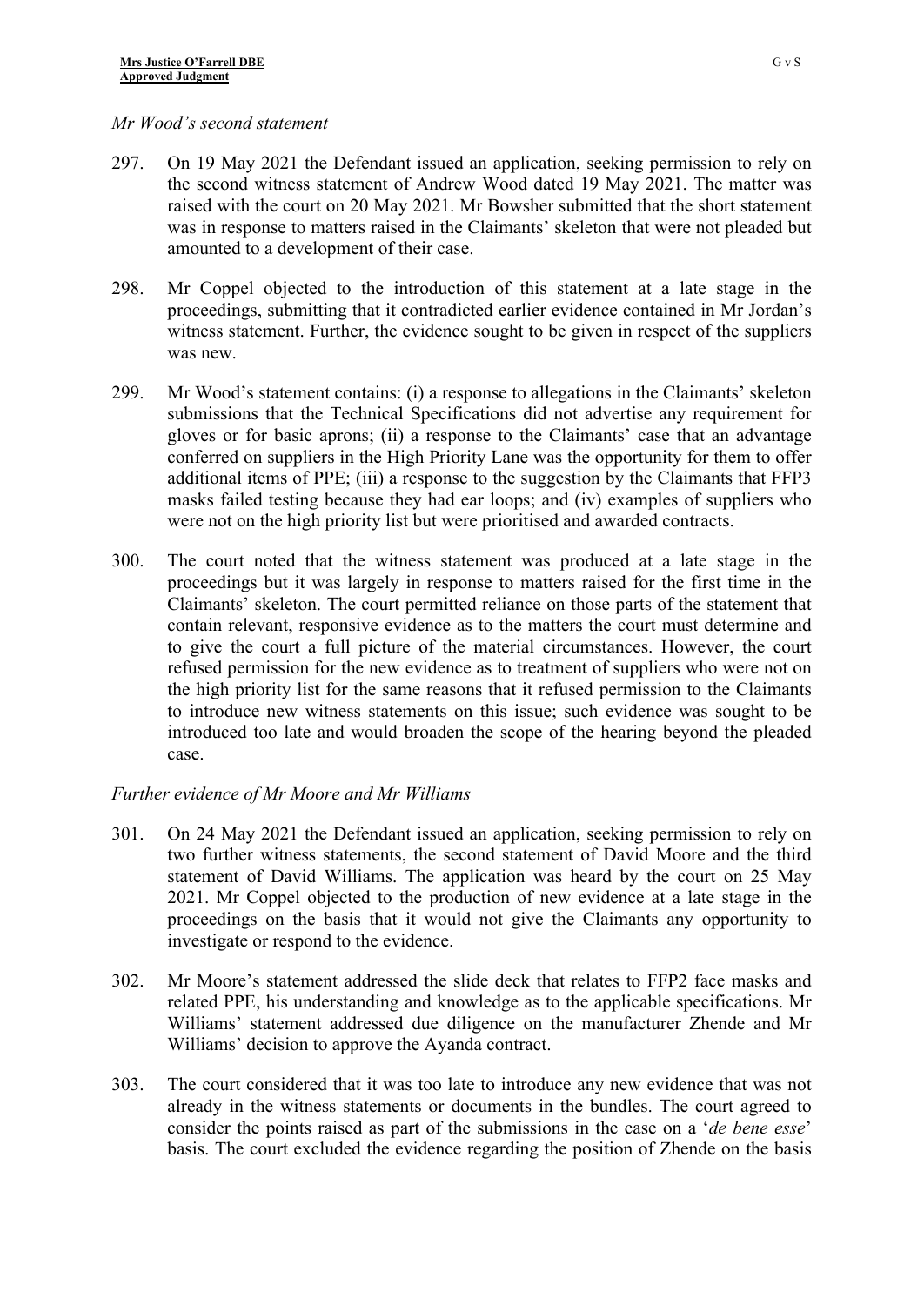that it was new evidence and it was not before the Accounting Officers at the material time.

304. However, the court permitted the witness statement of David Williams dated 20 May 2021, correcting a drafting error in his earlier statement.

### **Ground 2 – Equal treatment and transparency**

### *The issues*

- 305. The Claimants' pleaded case is that each contract was unlawful in that it was unfair and breached the principles of transparency and equal treatment:
	- i) Although the Defendant was permitted to make a direct award under regulation  $32(2)(c)$  of the PCR 15, he remained bound to comply with the principles of transparency and equality of treatment set out in regulation 18 of the PCR 15 and based on the Treaty on the Functioning of the European Union as they apply to the award of Public Contracts. The fact that regulation 32(2)(c) permits the award of a contract without a full tender process does not mean that it permits an award to a supplier of the authority's choosing, without any steps being taken to distinguish between suitable suppliers.
	- ii) In this regard, the Defendant has failed to provide any evidence that it conducted any or any fair and transparent form of negotiated process which applied equally as between prospective suppliers. This would appear to be a case where the Defendant has inverted the normal procurement process. Instead of putting a specific contract out to tender, creating a level competitive playing field for all potential suppliers who will know precisely what is on offer and the basis upon which it will be awarded, the Defendant appears to have invited any and all tenderers to make an offer as to what they can supply.
	- iii) In circumstances where no business was aware of what it was bidding for, it was incumbent on the Defendant to put in place procedures that not only identified the selection criteria to be used in order to assess offers being received from business, but also guidance as to how those criteria would be applied such that those evaluating offers could properly decide to proceed with some over others, and properly evaluate the relative merits of those offers. Suppliers could then have been asked to quote against particular specifications within a very short timeframe.
	- iv) The Defendant, in breach of his duties of fairness, transparency and equality of treatment, used a "VIP lane" or "high priority lane" in order to prioritise some suppliers' offers over other suppliers' offers, and did not disclose his reliance on the VIP lane to suppliers before awarding contracts, nor establish and publish criteria for the referrals to the VIP lane.
- 306. The Defendant's grounds of resistance are as follows:
	- i) Where, as in this case, regulation 32(2)(c) is lawfully engaged, the principles of equal treatment and transparency impose no further obligations applicable to the conduct of the procurement process beyond those expressly provided for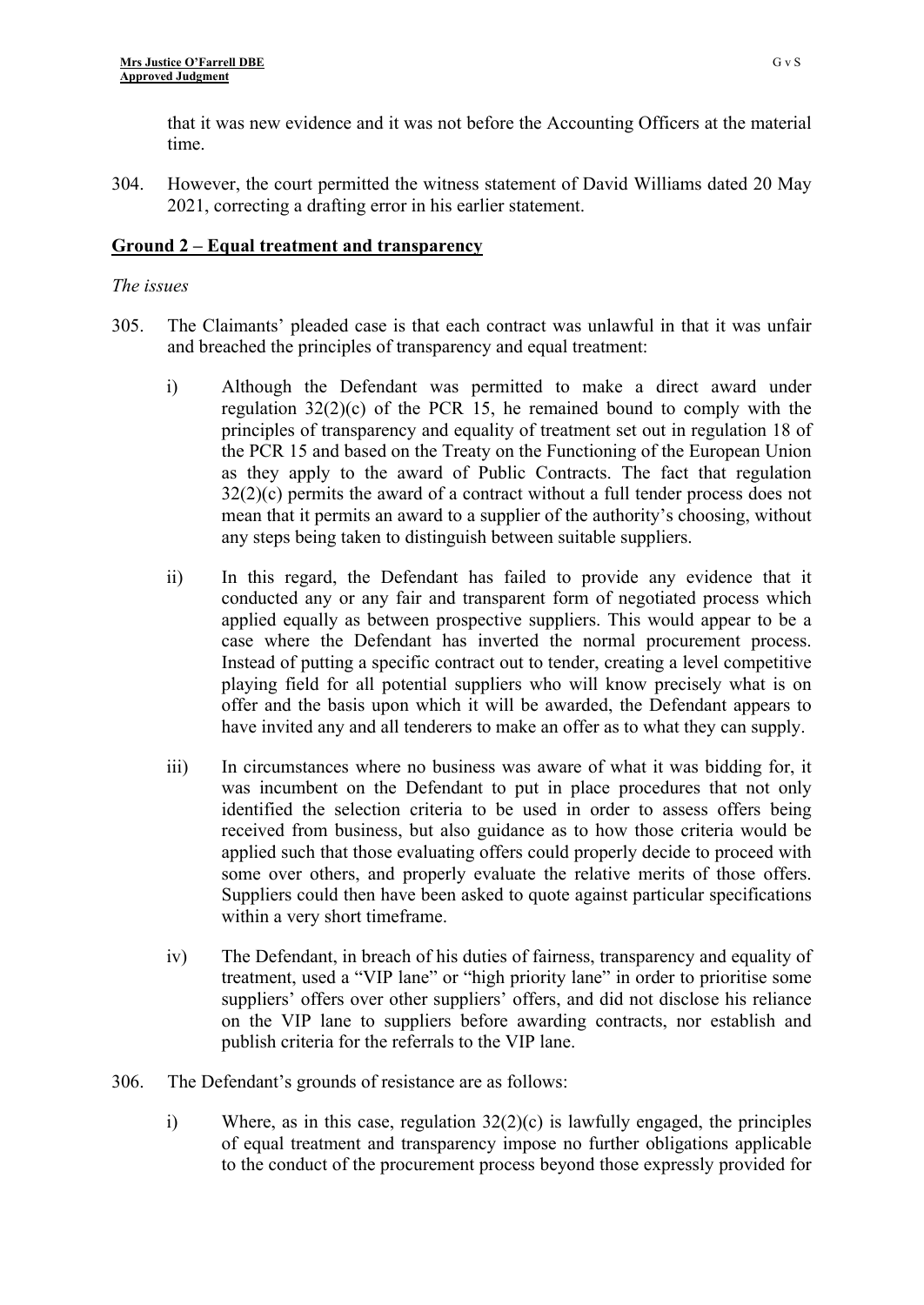in regulation 32, or those provisions imposing obligations after the award of a contract. The application of these principles is excluded by the terms of regulation 32(2)(c) in that the need for any prior notice is explicitly excluded. If no such notice is required, there can be no logical requirement that there be more than one offeror or offer under consideration at any one time and therefore no basis upon which it can be said that any obligation governs the treatment of that offeror or offer by comparison to the treatment accorded to any other actual or hypothetical offeror or offer. Regulation 32 is a derogation from normal EU Treaty principles and is to be strictly applied, in the sense that the test of whether it is engaged must be considered restrictively. However, once regulation 32 is engaged, the principles of equal treatment and transparency have no further role to play during the process leading up to the award of the contract. Indeed, it is precisely for that reason that the derogation requires strict application.

- ii) Alternatively, if and in so far as the use of the procedure in regulation  $32(2)(c)$ PCR imposes a continuing obligation of equal treatment, that can extend no further than considering the relevant offer on its own merits. That may involve consideration against an internal benchmark but does not involve comparison, whether direct or indirect, with other potential offers.
- iii) Where the derogation in regulation 32(2)(c) PCR is relied upon for multiple contract awards relating to the same group of products and over a period of time, compliance with the principle of equal treatment is not to be and cannot be discharged by a comparative assessment of tenders at the same point in time through the application of conventional award criteria, resulting in some form of ranking. Rather it requires the application of an objectively verifiable standard to offers received, e.g. by comparison against a set specification and against benchmark prices.
- iv) The approach adopted by the Defendant accorded with those principles.
	- a) There was a transparent "call to arms" which resulted in offers from 16,000 potential suppliers. Despite there being no requirement to publish a contract notice, the Defendant nonetheless made the market, including both current and potential suppliers, aware of the opportunity to come forward with offers of supply of PPE. This open source approach more than complied with any obligation of transparency.
	- b) The essential process adopted for consideration of offers involved comparison against an objectively verifiable benchmark, i.e. a technical specification that was published and made known to potential suppliers. It was further evident that a supplier in such a competitive open source procurement was required to come forward with its best price.
	- c) The basis for selection of offers took account of those benchmarks, but also prioritised items for which need was greatest and where the volume and integrity of the supply could be best assured. That was a rational basis upon which to proceed. In so far as it resulted in some offers being accepted and others rejected, including for equivalent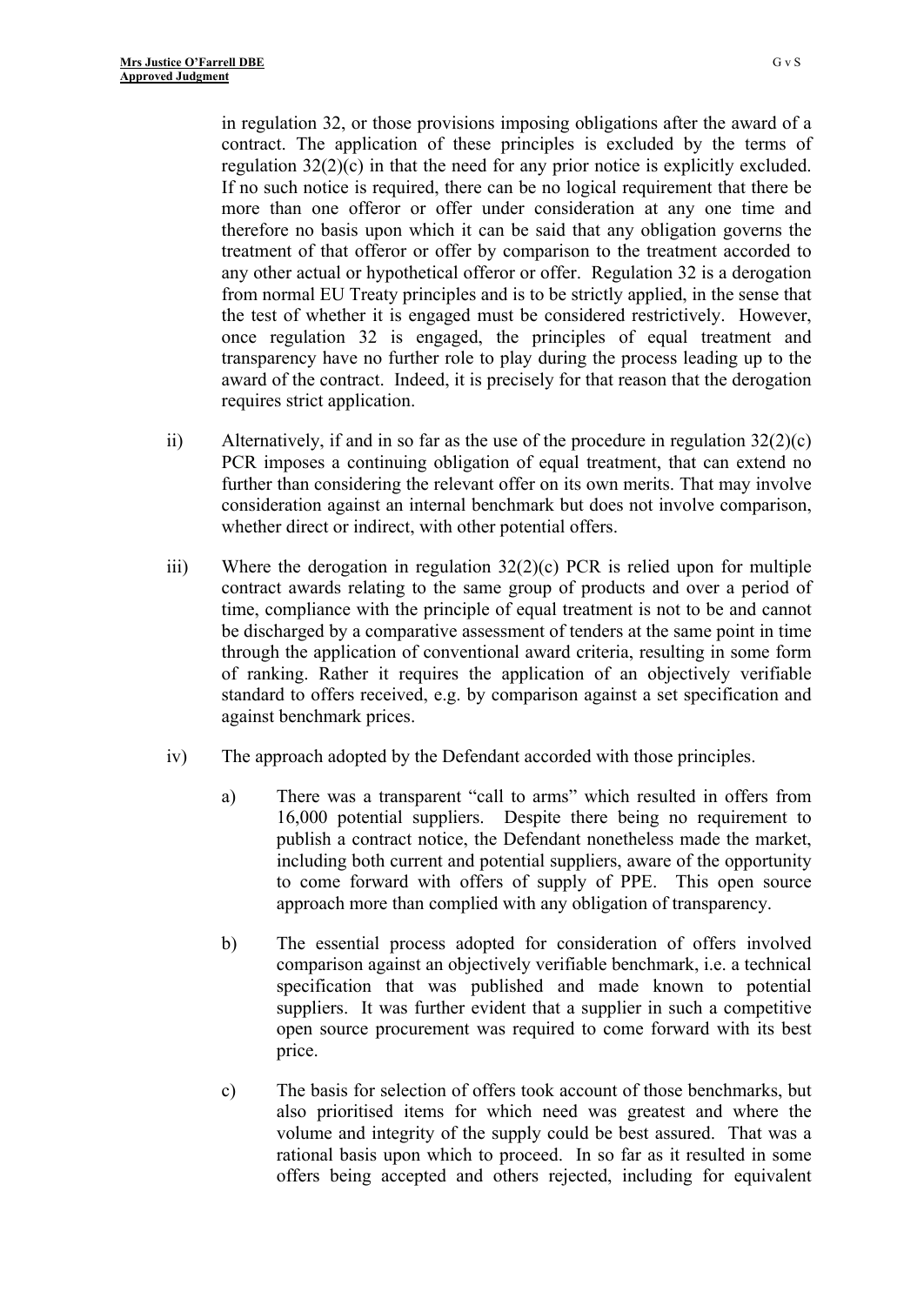products, that was objectively justifiable given the overriding need to protect public health and the purpose for which the supplies were required.

- d) The use of a "high priority lane" was also per se compatible with those principles. That initiative, which was originally conceived for client handling and management purposes but later developed into a channel for prioritisation of goods in particular demand, was a rational means of securing the Defendant's legitimate objective of protecting public health.
- 307. The issues that arise for determination by this court in respect of Ground 2 can be summarised as follows:
	- i) whether the Defendant was obliged to comply with the EU principles of equal treatment and transparency, in circumstances where he was permitted to make direct contract awards without prior publication pursuant to regulation 32(2)(c) of the PCR 15;
	- ii) whether use of the 'open source' procurement, whereby any potential suppliers were invited to make offers of what they could supply rather than bidding for specific contracts, complied with any applicable obligations of equal treatment and transparency;
	- iii) whether the Defendant failed to put in place the selection criteria to be used and/or failed to issue guidance to the evaluators as to the application of such criteria so that the offers could be properly evaluated;
	- iv) whether operation of the High Priority Lane was in breach of any obligations of equal treatment and transparency.

# *Relevant legal principles*

- 308. The contracts the subject of this challenge were awarded during the implementation period for the purpose of the European Union (Withdrawal) Act 2018 (as amended by the European Union (Withdrawal Agreement) Act 2020). Therefore, EU-derived domestic legislation, as it had effect in domestic law immediately before exit day, continued to have effect in respect of these contracts as set out in sections 1A and 1B of the Act.
- 309. Directive 2014/24/EU establishes rules on the procedures for procurement by contracting authorities in respect of public contracts, to ensure that practical effect is given to the principles of the Treaty on the Functioning of the European Union ("TFEU"), notably freedom of movement of goods, freedom of establishment and freedom to provide services, utilising the derivative principles of equal treatment and transparency.
- 310. The principle of equal treatment was set out by the ECJ in *Cases C-21/03, C-34/03 Fabricom v Belgium* [2005] ECR I-01559: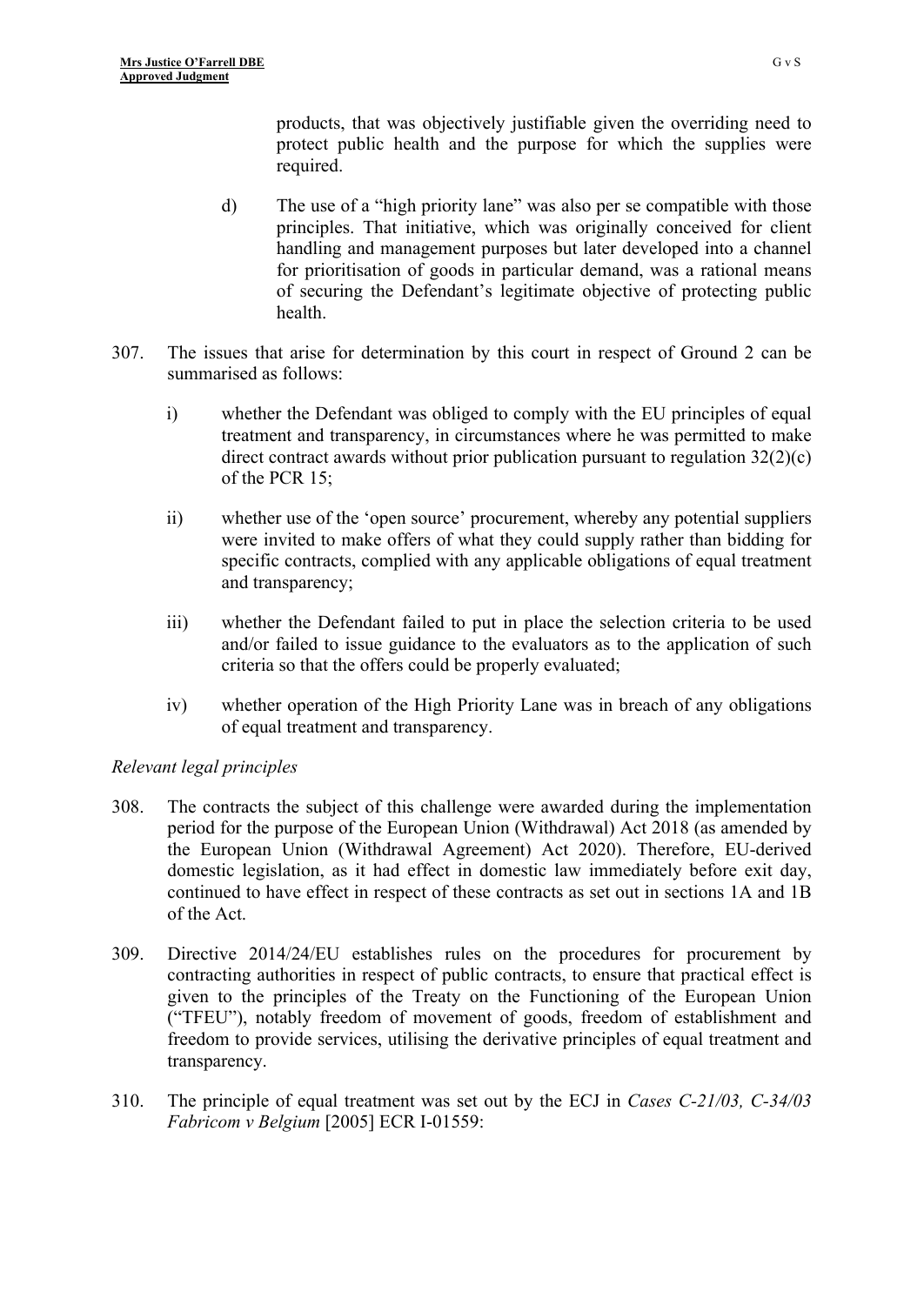"[26]… the duty to observe the principle of equal treatment lies at the very heart of the public procurement directives, which are intended in particular to promote the development of effective competition in the fields to which they apply and which lay down criteria for the award of contracts which are intended to ensure such competition.

[27] Furthermore, it is settled case law that the principle of equal treatment requires that comparable situations must not be treated differently and that different situations must not be treated in the same way unless such treatment is objectively justified."

311. The terms of the 2014 Directive are implemented through the PCR. Regulation 18 of the PCR imposes on public contracting authorities obligations of equal treatment and transparency:

> "(1) Contracting authorities shall treat economic operators equally and without discrimination and shall act in a transparent and proportionate manner.

> (2) The design of the procurement shall not be made with the intention of excluding it from the scope of this Part or of artificially narrowing competition.

> (3) For that purpose, competition shall be considered to be artificially narrowed where the design of the procurement is made with the intention of unduly favouring or disadvantaging certain economic operators."

312. The application of the equal treatment obligation in the context of the 2006 procurement regulations was summarised by Coulson J (as he then was) in *Woods Building Services v Milton Keynes Council* [2015] EWHC 2011 (TCC) at [9]:

> "The duty of equal treatment requires that the contracting authority must treat both parties in the same way. Thus "comparable situations must not be treated differently" and "different situations must not be treated in the same way unless such treatment is objectively justified": see Fabricon v Belgium [2005] ECR1-01559 at paragraph 27. Thus the contracting authority must adopt the same approach to similar bids unless there is an objective justification for a difference in approach."

313. The principle of equal treatment gives rise to an obligation of transparency, as summarised by the ECJ in Case C-19/19/00 *SIAC Construction Limited v County Council of the County of Mayo* [2001] ECR 1-07725:

> "[41] … the principle of equal treatment implies an obligation of transparency in order to enable compliance with it to be verified …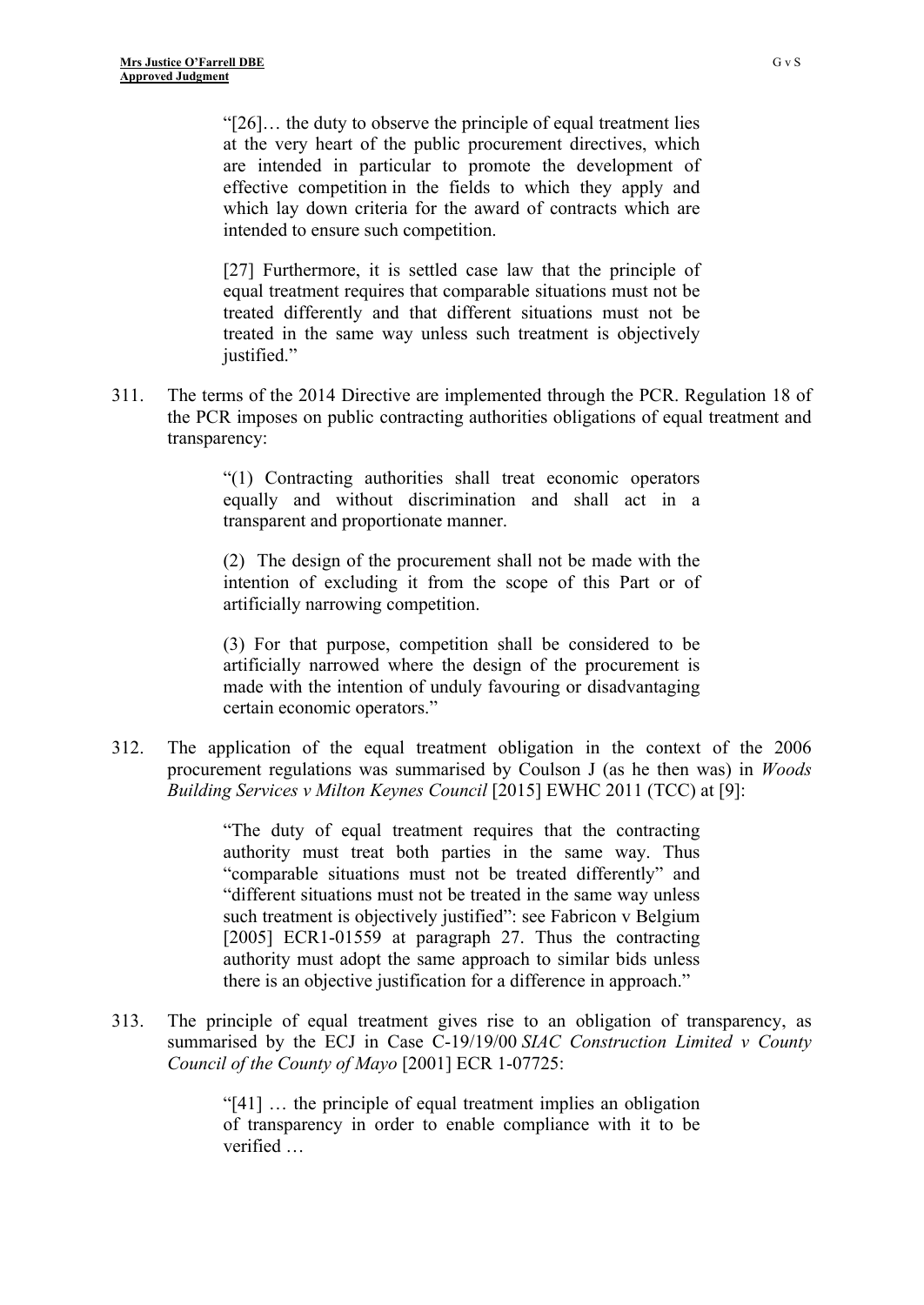[42] More specifically, this means that the award criteria must be formulated, in the contract documents or the contract notice, in such a way as to allow all reasonably well-informed and normally diligent tenderers to interpret them in the same way.

[43] This obligation of transparency also means that the adjudicating authority must interpret the award criteria in the same way throughout the entire procedure …

[44] Finally, when tenders are being assessed, the award criteria must be applied objectively and uniformly to all tenderers "

314. The purpose of the obligation of transparency was explained in *Telaustria v Telekom Austria AG* (C-324/98) [2000] ECR I-10745 at [62]:

> "That obligation of transparency which is imposed on the contracting authority consists in ensuring, for the benefit of any potential tenderer, a degree of advertising sufficient to enable the services market to be opened up to competition and the impartiality of procurement procedures to be reviewed."

315. Regulation 26 of the PCR sets out the general rule that there must be a competition for public contracts:

> "(1) When awarding public contracts, contracting authorities shall apply procedures that conform to this Part.

> (2) Such contracts may be awarded only if a call for competition has been published in accordance with this Part and the Public Contract Directive, except where regulation 32 permits contracting authorities to apply a negotiated procedure without prior publication.

…

(8) Subject to paragraph (9), the call for competition shall be made by means of a contract notice in accordance with regulation 49.

(9) Where the contract is awarded by restricted procedure or competitive procedure with negotiation, sub-central contracting authorities may make the call for competition by means of a prior information notice in accordance with regulation 48(5) to  $(7).$ 

(10) Where the call for competition is made by means of such a prior information notice, economic operators which have expressed their interest following the publication of the prior information notice shall subsequently be invited to confirm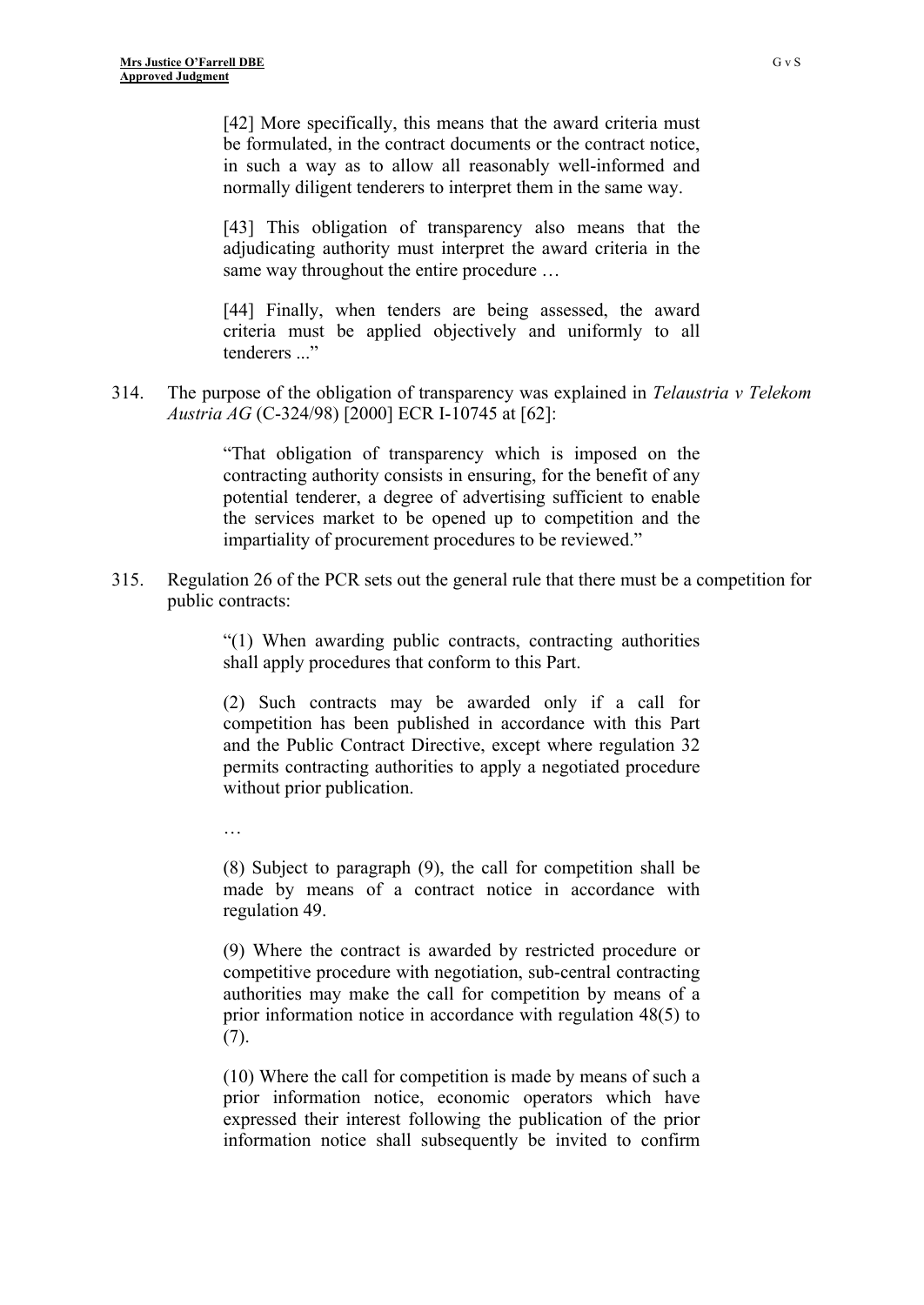their interest in writing by means of an invitation to confirm interest in accordance with regulation 54."

- 316. The procedures contained in Part 2 of the PCR include:
	- i) the open procedure (regulation 27), under which any interested economic operator may submit a tender in response to a call for competition, advertised by publication of a contract notice;
	- ii) the restricted procedure (regulation 28), under which any economic operator may submit a request to participate in a procurement in response to a call for competition by providing information for qualitative selection and, if invited by the contracting authority, may submit a tender; and
	- iii) the competitive procedure with negotiation (regulation 29), under which any economic operator may submit a request to participate in a procurement in response to a call for competition by providing information for qualitative selection and, if invited by the contracting authority, may submit an initial tender which forms the basis for negotiations.
- 317. A common feature of the above procedures is that at the outset of the exercise the contracting authority is required to publish a contract notice, informing potential bidders of the nature and scope of the procurement, type of award procedure to be used, conditions for participation in the exercise (including selection criteria, exclusion criteria or minimum requirements), and the criteria to be used for the award of the contract or contracts.
- 318. There is established guidance as to the application of the principles of equal treatment and transparency to such public procurement competitions.
- 319. Contracting authorities are afforded a wide margin of discretion in designing and setting award criteria, as explained by Choudhury J in *Abbvie Ltd v The NHS Commissioning Board* [\[2019\] EWHC 61 \(TCC\)](https://www.bailii.org/ew/cases/EWHC/TCC/2019/61.html):

"[54] … In Case C-448/01 *EVN AG v Wienstrom GMBH Austria* [\[2003\] ECR I-14527,](https://www.bailii.org/cgi-bin/redirect.cgi?path=/eu/cases/EUECJ/2003/C44801.html) at paragraph 39, the ECJ stated:

"… provided that they comply with the requirements of Community law, contracting authorities are free not only to choose the criteria for awarding the contract but also to determine the weighting of such criteria, provided that the weighting enables an overall evaluation to be made of the criteria applied in order to identify the most economically advantageous tender."

…

[56] The same is reflected in domestic authority. As explained in *Lion Apparel Systems Ltd v Firebuy Ltd* [\[2007\] EWHC 2179](https://www.bailii.org/ew/cases/EWHC/Ch/2007/2179.html)  [\(Ch\);](https://www.bailii.org/ew/cases/EWHC/Ch/2007/2179.html) [2008] Eu. L.R. 191 at paragraph 93, the choice of methodology is: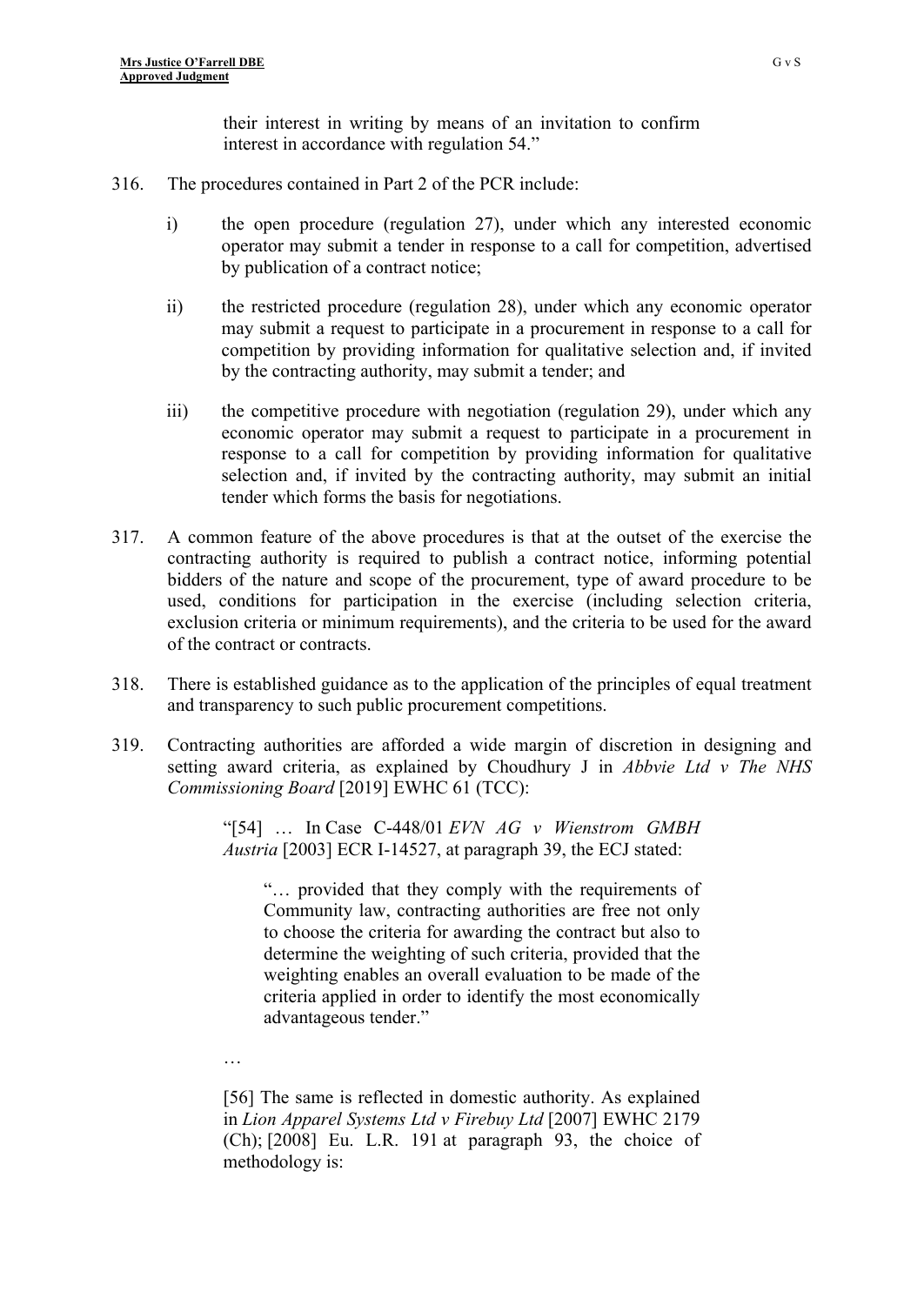…

"…a matter of evaluation by the procuring authority. The court can interfere with the decision of the procuring authority, if the decision is manifestly wrong. The fact that one scoring system favours one bidder as compared with an alternative system does not, ipso facto, make it manifestly wrong. There must be something else wrong with the system before the court could reach the conclusion that it is manifestly wrong."

[57] It is clear, therefore, that a contracting authority does not necessarily breach the equal treatment principle simply by selecting a scoring system which could favour one bidder as compared with an alternative scoring system. As set out in *Lion Apparel* above, award criteria are a matter of choice for the contracting authority. That choice will reflect its views about what it considers valuable. If, as a result, a bidder is more or less likely to win, and another more or less likely to lose, that does not in itself entail any breach of the equal treatment principle."

- 320. Thus, the margin of discretion available to an authority permits differential treatment of bidders provided that it is not arbitrary nor excessive: *Abbvie Ltd* at [59]-[67]; *Stagecoach East Midlands Trains Ltd v Secretary of State for Transport* [2020] EWHC 1568 per Stuart-Smith J (as he then was) at [26].
- 321. However, once a contracting authority identifies the terms on which bidders are required to tender, it is obliged to follow those rules: *Commission v Denmark* ([ECLI:EU:C-1993:257](https://www.bailii.org/eu/cases/EUECJ/1993/C24389.html)):

"[37] ... observance of the principle of equal treatment of tenderers requires that all the tenders comply with the tender conditions so as to ensure an objective comparison of the tenders submitted by the various tenderers.

[40] That requirement would not be satisfied if tenderers were allowed to depart from the basic terms of the tender conditions by means of reservations, except where those terms expressly allow them to do so."

322. A contracting authority is not permitted to change any of the essential conditions, or the criteria against which the bids will be assessed, during the course of the procurement exercise without a formal amendment notified to all potential tenderers: *Case C-496/99P Commission v CAS Succhi di Frutta* [2004] ECR I-3801:

> "[116] … the contracting authority … may not alter the general scheme of the invitation to tender by subsequently proceeding unilaterally to amend one of the essential conditions for the award, in particular if it is a condition which, had it been included in the notice of invitation to tender, would have made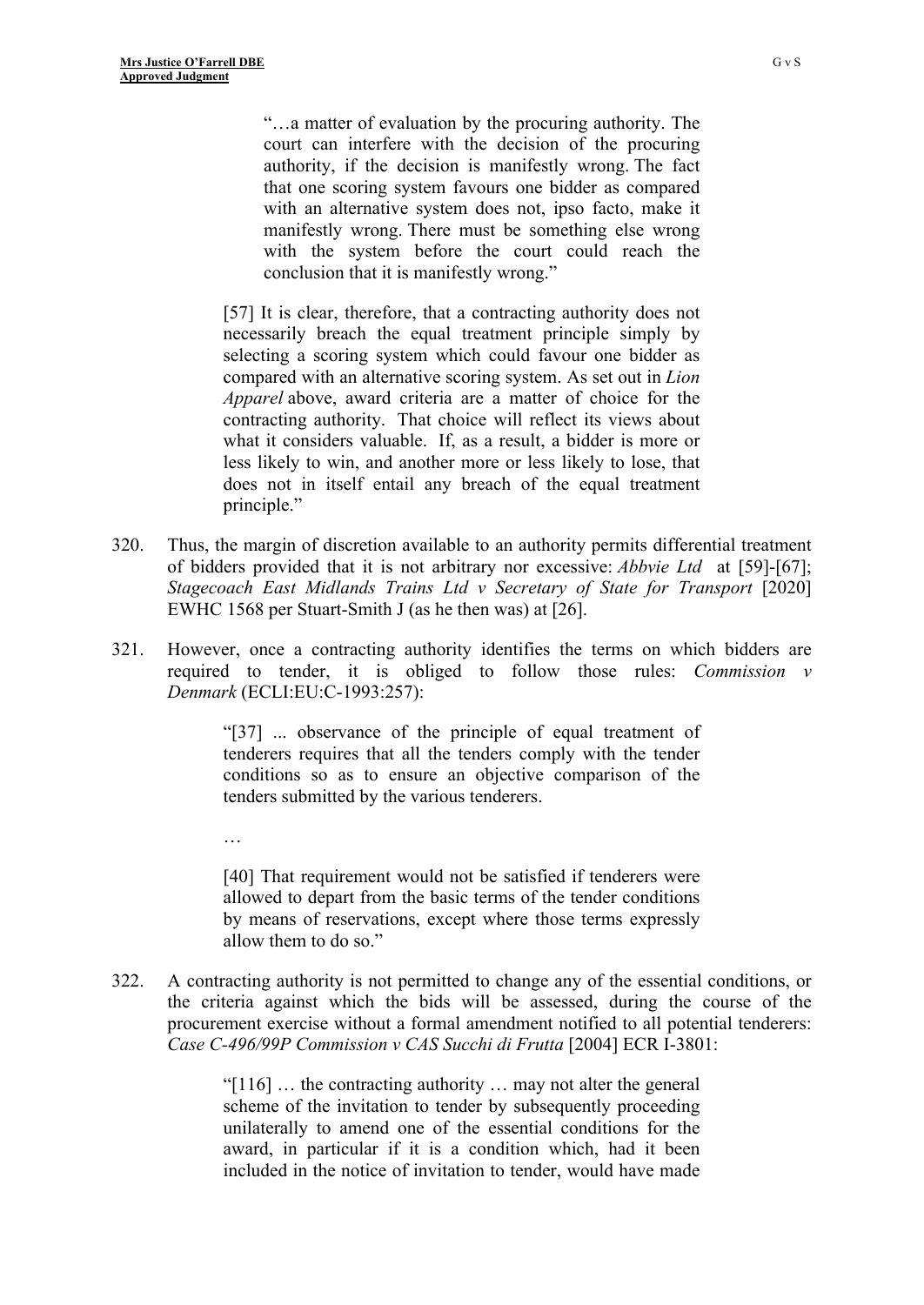it possible for tenderers to submit a substantially different tender.

[117] Consequently, in a situation such as that arising here, the contracting authority could not, once the contract had been awarded … amend a significant condition of the invitation to tender such as the condition relating to the arrangements governing payment for the products to be supplied."

323. These rules were summarised in *Energy Solutions EU Ltd v Nuclear Decommissioning Authority* [\[2016\] EWHC 1988 \(TCC\)](https://www.bailii.org/ew/cases/EWHC/TCC/2016/1988.html) by Fraser J at [255]:

> "The principles of equal treatment, non-discrimination and transparency require a contracting authority that has adopted a decision-making procedure for assessing bids to comply with it once it has begun to do so. A different way of expressing the same principle is to state that a contracting authority that has set rules for that procedure must follow them, applying those rules in the same way to the different bidders. Changing the decision-making procedure during the process of assessment risks arbitrariness and favouritism, a risk that it is the purpose of such requirements to avoid ..."

324. The principles of equal treatment and transparency also require an authority to disclose any matter which it intends to consider when evaluating bids. In Case C-331/04 *ATI EAC Srl e Viaggi di Maio Snc v ACTV Venezia SpA* [\[2005\] ECR I-](https://www.bailii.org/cgi-bin/redirect.cgi?path=/eu/cases/EUECJ/2005/C33104.html)[10109](https://www.bailii.org/cgi-bin/redirect.cgi?path=/eu/cases/EUECJ/2005/C33104.html) the ECJ stated:

> "[21] … the award criteria defined by a contracting authority must be linked to the subject-matter of the contract, may not confer an unrestricted freedom of choice on the authority, must be expressly mentioned in the contract documents or the tender notice, and must comply with the fundamental principles of equal treatment, non-discrimination and transparency …

> [22] ... the duty to observe the principle of equal treatment lies at the very heart of the public procurement directives … tenderers must be in a position of equality both when they formulate their tenders and when those tenders are being assessed …

> [23] ... all such criteria must be expressly mentioned in the contract documents or the tender notice … so that operators are in a position to be aware of their existence and scope …

> [24]... in order to ensure respect for the principles of equal treatment and transparency, it is important that potential tenderers are aware of all the features to be taken into account by the contracting authority in identifying the economically most advantageous offer, and, if possible, their relative importance, when they prepare their tenders … "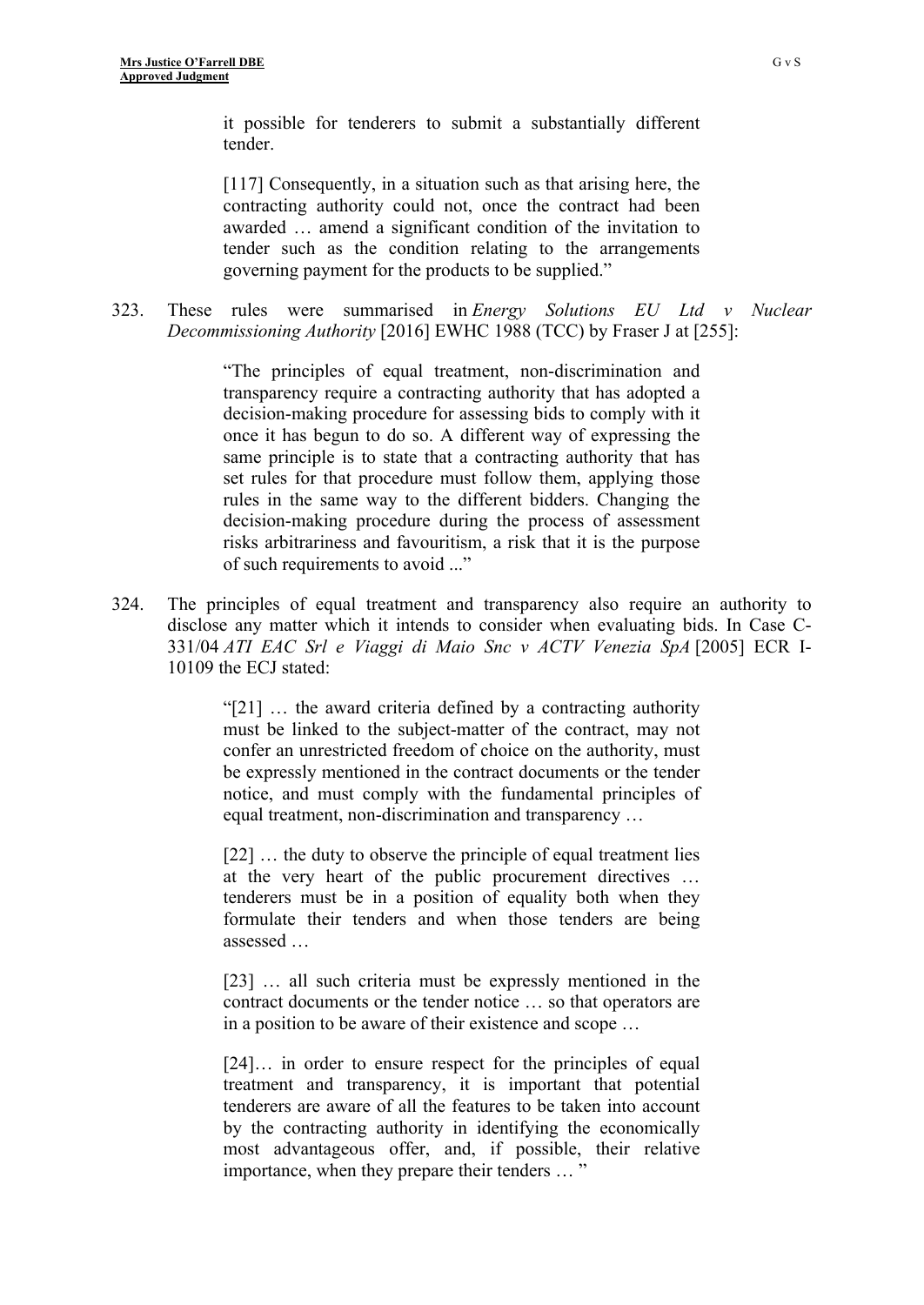325. Guidance as to what is required to comply with the obligation of transparency is provided in Case C-72/10 *Costa and Cifone* ECLI:EU:C:2012 80 at [73]:

> "In that context, the purpose underlying the principle of transparency, which is a corollary of the principle of equality, is essentially to ensure that any interested operator may take the decision to tender for contracts on the basis of all the relevant information and to preclude any risk of favouritism or arbitrariness on the part of the licensing authority. It implies that all the conditions and detailed rules of the award procedure must be drawn up in a clear, precise and unequivocal manner, to make it possible for all reasonably informed tenderers exercising ordinary care to understand their exact significance and interpret them in the same way, and to circumscribe the contracting authority's discretion and enable it to ascertain effectively whether the tenders submitted satisfy the criteria applying to the relevant procedure (see, to that effect, Case C-496/99 P Commission v CAS Succhi di Frutta [2004] ECR I-3801, paragraph 111, and Case C-250/06 *United Pan-Europe Communications Belgium and Others* [2007] ECR I-11135, paragraphs 45 and 46)."

- 326. Having regard to the above authorities, the requirements that are applicable in the context of competitive procurement exercises can be summarised as follows:
	- i) A contracting authority must adopt ground rules, setting out the procedure for the procurement, the conditions that must be met by any tenderers and the criteria by which any award will be made: *ATI EAC* [21]-[24]*; Costa and Cifone* at [73]*.*
	- ii) The rules must be advertised and sufficiently clear so that any interested operator may take the decision to tender for the contract, the tenderers understand the significance and weighting to be applied, and can interpret the rules in the same way: *Telaustria* at [62]*; SIAC v Mayo* at [41]-[44]*; Costa and Cifone* at [73]*.*
	- iii) Contracting authorities are afforded a wide margin of discretion in designing and setting award criteria: *Lion Apparel* at [93]*; Abbvie* at [53]-[57]*; Stagecoach* at [26]*.*
	- iv) A contracting authority is not permitted to change any of the essential conditions or award criteria during the procurement process without making a formal amendment that is publicised to all potential tenderers: *Commission v Denmark* at [37] and [40]; *SIAC v Mayo* at [43]*; Commission v CAS Succhi di Frutta* at [116]-[117]*; Energysolutions* at [255]*.*
	- v) When assessing tenders, a contracting authority must apply the award criteria uniformly to similar bids unless there is an objective justification for a difference in approach: *SIAC v Mayo* at [44]*; Fabricom* at [26]-[27]*; Woods* at [9].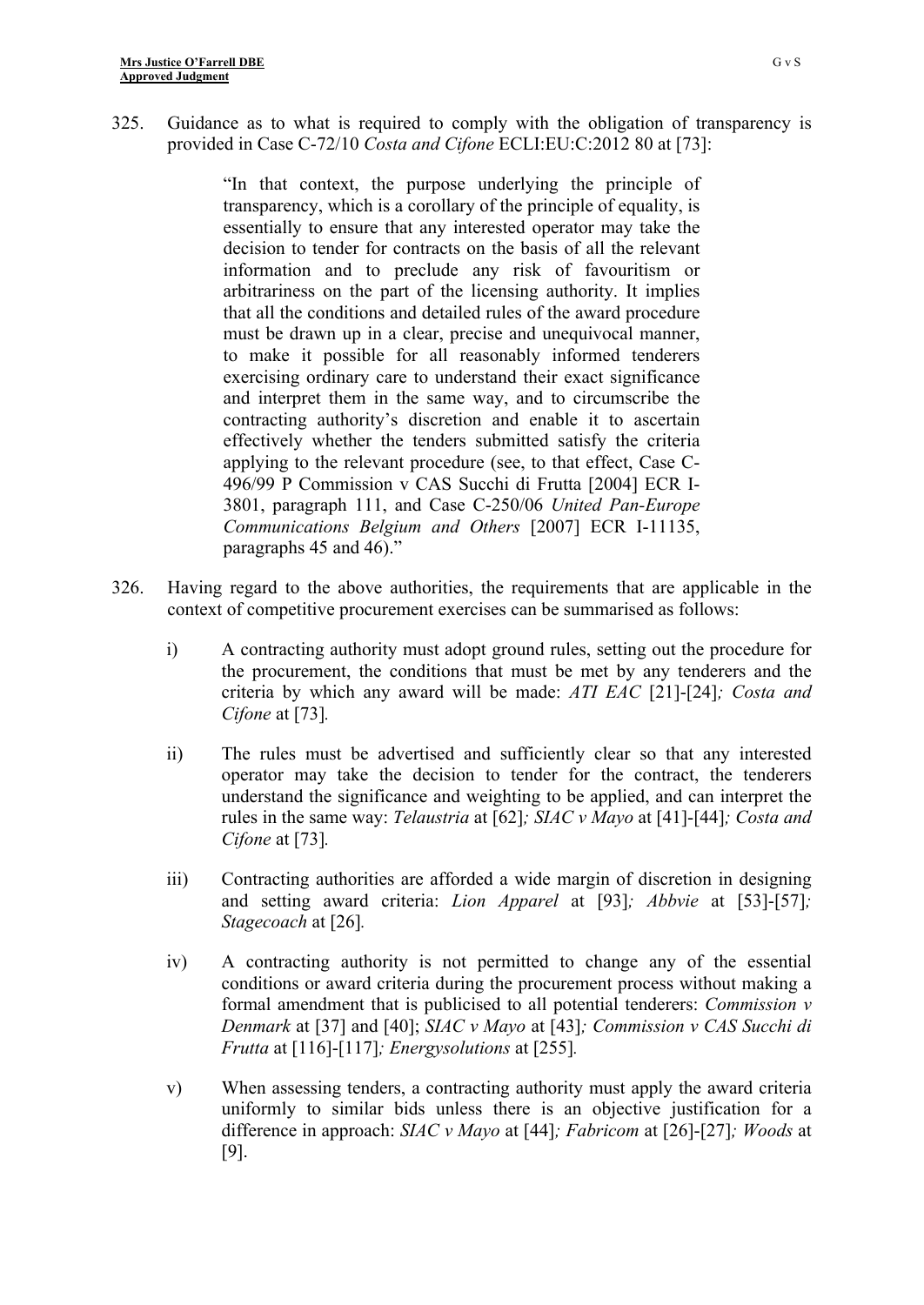## *Regulation 32*

- 327. Regulation 32 of the PCR provides:
	- "(1) In the specific cases and circumstances laid down in this regulation, contracting authorities may award public contracts by a negotiated procedure without prior publication.
	- (2) The negotiated procedure without prior publication may be used for public works contracts, public supply contracts and public service contracts in any of the following cases:- …
		- (b) where the works, supplies or services can be supplied only by a particular economic operator for any of the following reasons … (ii) competition is absent for technical reasons … but only … where no reasonable alternative or substitute exists and the absence of competition is not the result of an artificial narrowing down of the parameters of the procurement;
		- (c) insofar as is strictly necessary where, for reasons of extreme urgency brought about by events unforeseeable by the contracting authority, the time limits for the open or restricted procedures or competitive procedures with negotiation cannot be complied with…
	- (4) For the purposes of paragraph  $(2)(c)$ , the circumstances invoked to justify extreme urgency must not in any event be attributable to the contracting authority."
- 328. When considering the application for permission on the papers, Jefford J refused permission to the Claimants in these proceedings to challenge the Defendant's entitlement to make direct awards without prior publication pursuant to regulation  $32(2)(c)$ .
- 329. That refusal of permission was upheld by this court at the oral renewal hearing: *(R) Good Law Project v SSHSC* [2020] EWHC 3609:

"[52] It is common ground that by mid-March 2020 the WHO had classified COVID-19 as a global pandemic, there was an urgent need for very large quantities of PPE, supply chains had been disrupted, there was a global shortage of PPE and prices had escalated such that it was a suppliers' market. Perhaps most importantly, by that stage there was great uncertainty as to the scale and duration of the pandemic and therefore the need for further PPE supplies in the future.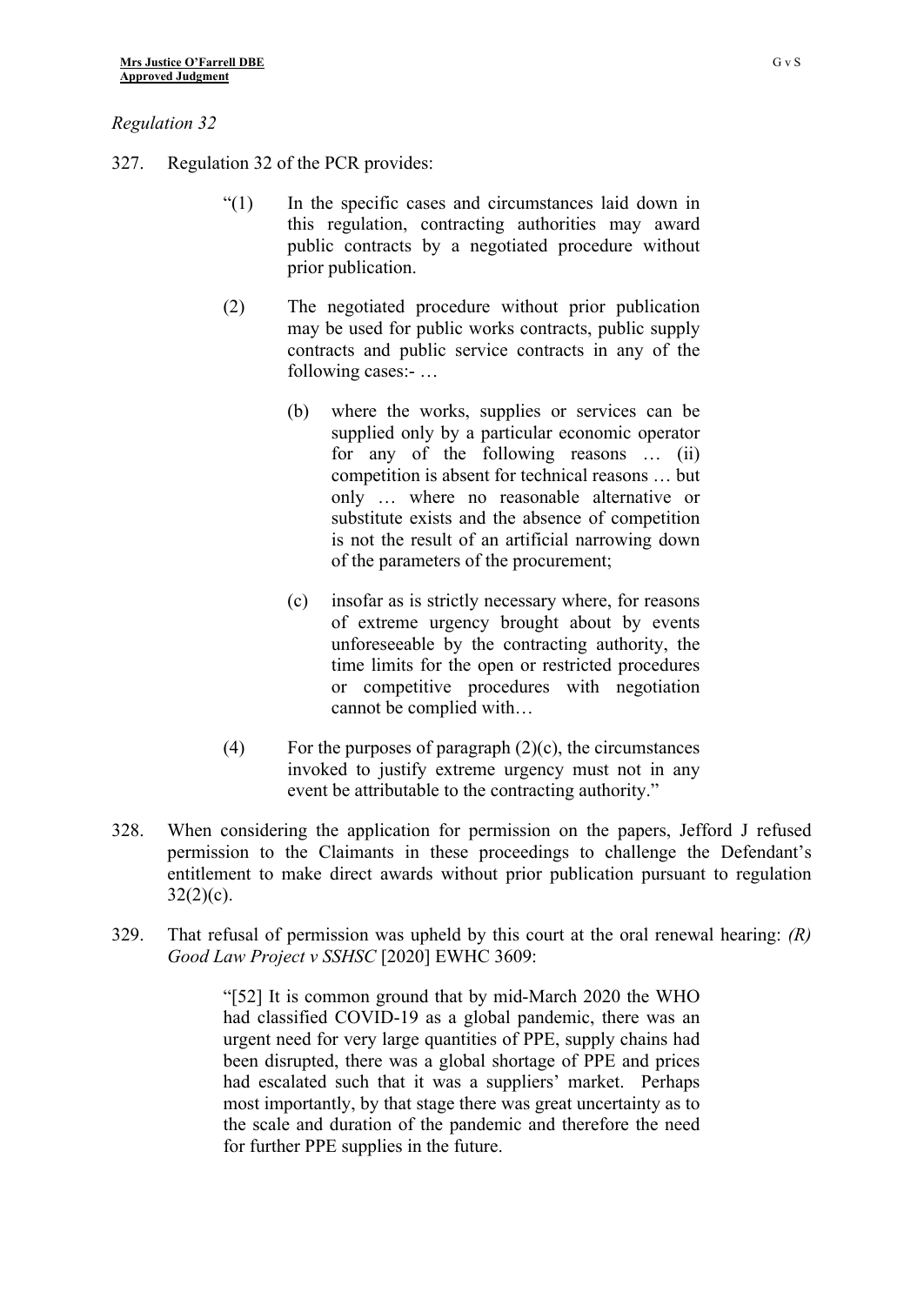[53] In those circumstances, it is not properly arguable that Regulation  $32(2)(c)$  was not engaged. The event, the global pandemic, was unforeseeable. There was extreme urgency; the NHS and other key workers were desperate for immediate supplies of PPE. The time limits for a conventional public procurement could not be complied with and would not have generated the supplies that were required; the supplies were needed immediately and it was a suppliers' market. The alternative procedure was strictly necessary; failure to secure the supplies that were needed would put at risk the health of the NHS workers and other key workers in frontline positions. Finally, the pandemic and the global shortage of PPE were not attributable to the Defendant. For those reasons, I refuse permission to challenge the contracts by way of judicial review on ground one."

- 330. Permission to appeal against those decisions was refused by the Court of Appeal.
- 331. Therefore, the starting point is that the Defendant was entitled to rely on regulation 32(2)(c) to award each of the contracts under challenge by a negotiated procedure without prior publication.

## *Applicability of principles of equal treatment and transparency*

- 332. The first issue is whether the Defendant was obliged to comply with the EU principles of equal treatment and transparency in circumstances where he was permitted to make direct contract awards without prior publication pursuant to regulation 32(2)(c) of the PCR.
- 333. Where regulation  $32(2)(c)$  of the PCR is lawfully engaged, as in this case, regulation 32(1) provides that the contracting authority is relieved of any obligation to publish a call for competition by way of a contract notice. Therefore, it is not required to run a competitive tender process. The wording of regulation 32 does not require the contracting authority to justify, on an incremental basis, each degree of departure from the process steps in the procurement that would otherwise apply; it permits negotiation without a contract notice. The consequence of such relaxation is that the contracting authority is not required to publish the nature and scope of the procurement, the selection or exclusion criteria, minimum requirements or the criteria on which any contract will be awarded. Further, it is unnecessary for the contracting authority to follow any of the prescribed procedures in the PCR (open, restricted or competitive procedure with negotiation), or the stipulated time limits, the inability to comply with the same being a prerequisite to the application of regulation 32.
- 334. However, regulation 32 does not set out the alternative procedures that are, or are not, permitted, no doubt because extreme urgency may require a number of different approaches, depending on the circumstances arising on the facts of each case. It is therefore necessary to consider whether there are any constraints on the permissible approach by a contracting authority when acting under regulation 32; in particular, whether there is an irreducible minimum standard of objective fairness that applies to such procurements, even in the absence of open competition.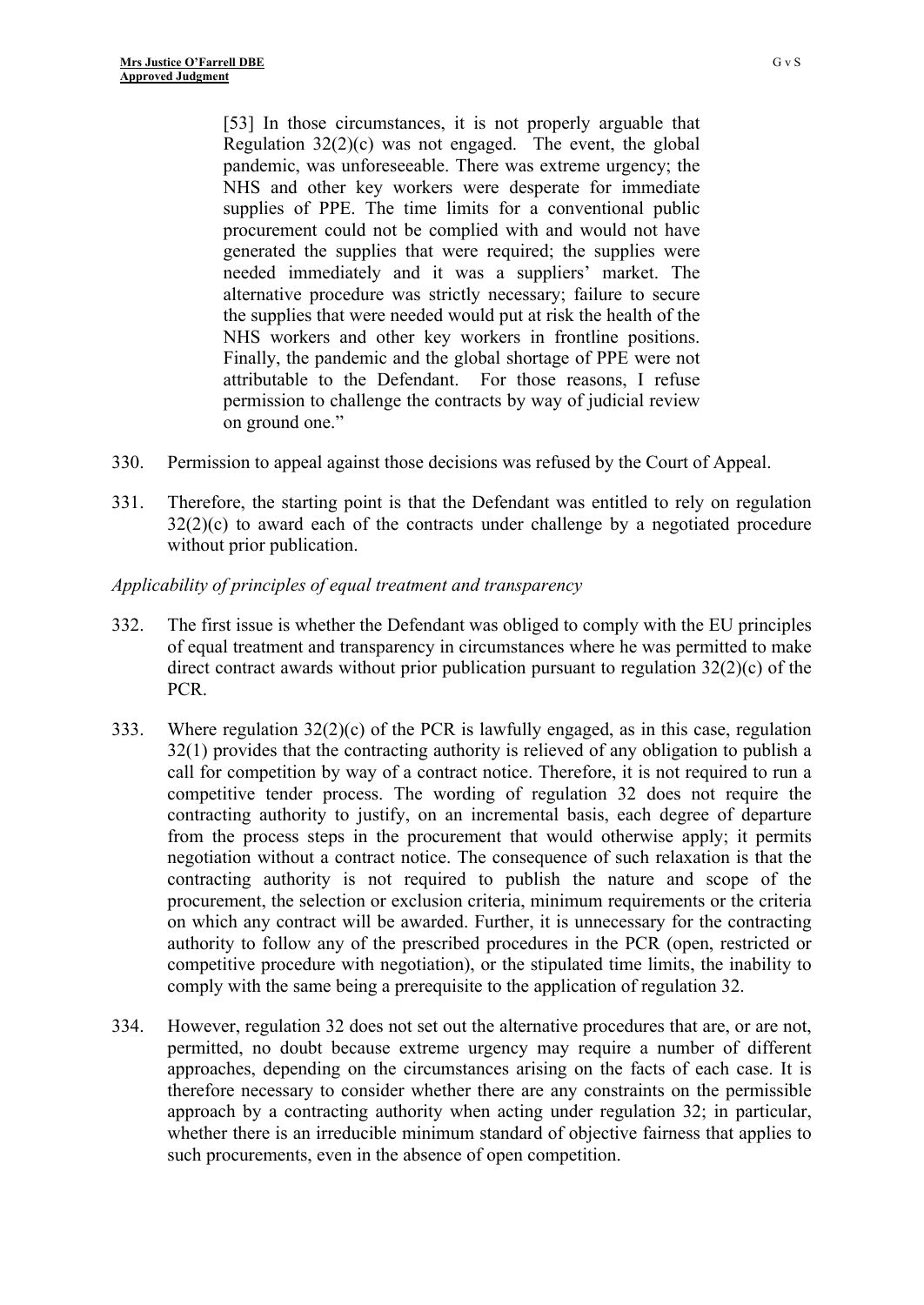- 335. The general principles in awarding contracts are set out in regulations 56 to 69 of the PCR. Regulation 56 provides that contracts shall be awarded on the basis of criteria laid down in accordance with regulations 67 to 69, provided that the tenders meet the selection criteria and are not subject to the mandatory exclusion of economic operators who have been convicted of offences of bribery or corruption set out in regulation 57. Regulation 58 provides that selection criteria may relate to suitability to pursue a professional activity, economic and financial standing, and technical and professional ability. Regulation 67 provides that contracting authorities shall base the award of public contracts on the most economically advantageous tender assessed from the point of view of the contracting authority. The permitted criteria include price or cost; quality, including technical merit; organisation, skill and experience of staff; and delivery process and period for completion.
- 336. Regulation 32 does not expressly disapply the general principles imposed on the award of contracts set out in regulations 56 to 69. The question that arises is whether there is any implicit exclusion or modification of those provisions arising from operation of the negotiated procedure without notice.
- 337. It is reasonably clear that some of these provisions would not be applicable because they would be inconsistent with the freedom to conduct the procurement without a competition, such as the requirement for a contract notice (regulations 26 and 49), or contract award based on the most economically advantageous tender (regulation 67). However, a number of the other provisions in principle could be compatible with the operation of regulation 32. There is no obvious rationale for not applying the mandatory exclusion set out in regulation 57, although it is noted that even this provision may be disregarded on an exceptional basis, including overriding public health needs (regulation 57(6)), emphasising the flexibility afforded to contracting authorities where necessary. The urgency of any procurement would not necessarily justify abandonment of the principles of selection criteria that are related and proportionate to the subject matter of the contract, such as suitability of the bidder, financial standing, and technical ability (regulation 58). In the absence of express exclusion of any specific regulation, or implied exclusion based on inconsistency with regulation 32, such general principles would continue to be applicable to a procurement pursuant to regulation 32.
- 338. Likewise, the operation of regulation 50, imposing an obligation to publish contract award notices, would be unaffected by the urgency justifying reliance on regulation 32(2)(c). Indeed, in *R (Good Law Project) v Secretary of State for Health and Social Care* [2021] EWHC 346 (Admin), Chamberlain J clarified that regulation 50 was applicable in such circumstances at [140].
- 339. Further, regulation 84(1)(f), requiring a written report in respect of every public contract awarded under the PCR, expressly provides that for negotiated procedures without prior publication, such report should contain the circumstances referred to in regulation 32 which justify the use of such procedure.
- 340. Regulation 18 provides that contracting authorities shall treat economic operators equally and without discrimination and shall act in a transparent and proportionate manner. Regulation 32 does not expressly disapply the obligations set out in regulation 18. As above, the question that arises is whether there is any implicit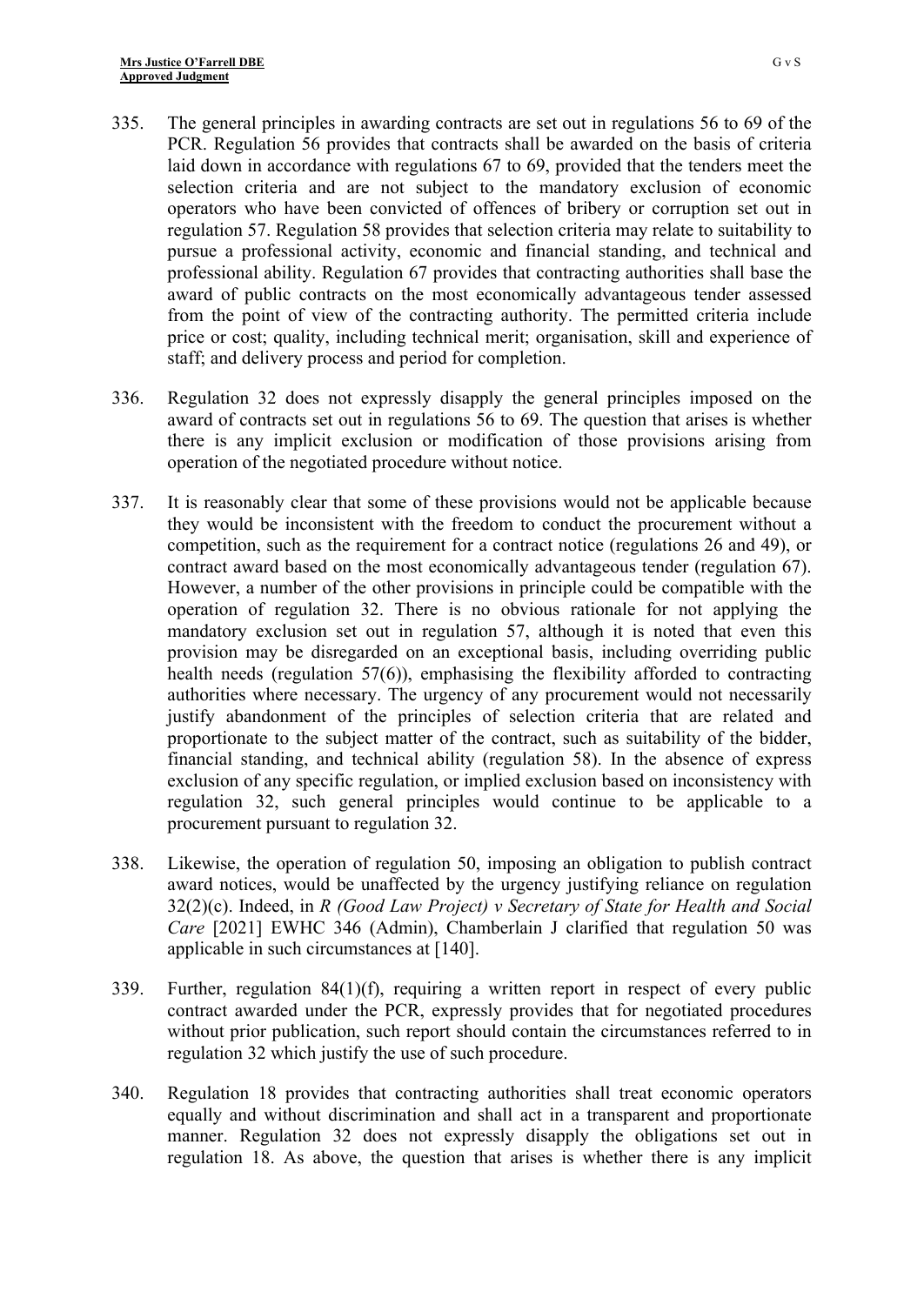exclusion, or modification, of this provision arising from operation of the negotiated procedure without notice.

- 341. It is reasonably clear that where there is only one economic operator who can provide the works, supplies or services, the principle of equal treatment can have no application. Where there is no alternative source, there will be no comparative exercise carried out and no question of any discrimination arises. However, where the contracting authority considers bids from more than one economic operator, whether at the same or at different times, there is no obvious rationale for disregarding the principle of equal treatment in terms of the criteria used to decide which bidders should be awarded a contract. Dispensing with a competition does not justify arbitrary or unfair selection criteria where more than one economic operator could satisfy the demand.
- 342. The Defendant's primary position is that once regulation  $32(2)(c)$  is engaged, the contracting authority has a freedom of action that is constrained in only very limited and specific respects and the principles of equal treatment and transparency have no further role to play during the process leading up to the award of the contract. Reliance is placed on Article 52 of the TFEU, which entitles Member States to derogate from the Treaty freedoms, including the derivative principles of equal treatment and transparency, where essential for public policy, public security or public health:

"The provisions of this Chapter and measures taken in pursuance thereof shall not prejudice the applicability of provisions laid down by law, regulation or administrative action providing for special treatment for foreign nationals on grounds of public policy, public security or public health."

- 343. This freedom of derogation may extend to the provision of health services and medical provisions: *Case C-372/04 Watts* [2006] ECR I-4325 at [103]-[105]; *Case C-531/06 Commission v Italy* [2009] ECR I-4103 at [51]-[52]. Further, it is for Member States to determine the level of protection which they wish to afford to public health and the way in which that level is to be achieved. This carries with it a considerable margin of discretion and, where there is uncertainty as to the existence or extent of risks to human health, a Member State should be able to take protective measures without having to wait until the reality of those risks becomes fully apparent: *Commission v Italy* at [36] and [54].
- 344. However, a strict approach is taken to any derogation from the otherwise applicable principles in the context of procurement; a contracting authority must justify, not only the use of any derogation, but also the extent of such derogation: *C-275/08, Commission v Germany*; *Case C-372/04 Watts* [2006] ECR I-4325 at [106]; *IPTM v Navileme and Natuizende* Case C-509/12 [2014] ECLI: EU: C: 2014: 54.
- 345. Therefore, Article 52 of the TFEU provides support for the operation of regulation 32 in the circumstances of the COVID-19 public health crisis but does not provide guidance as to the circumstances in which, or the extent to which, the obligations found elsewhere in the PCR, including regulation 18, may be disregarded. The above case law indicates that objective justification is required, not just for any derogation under Article 52, but also for the extent of such derogation. The circumstances in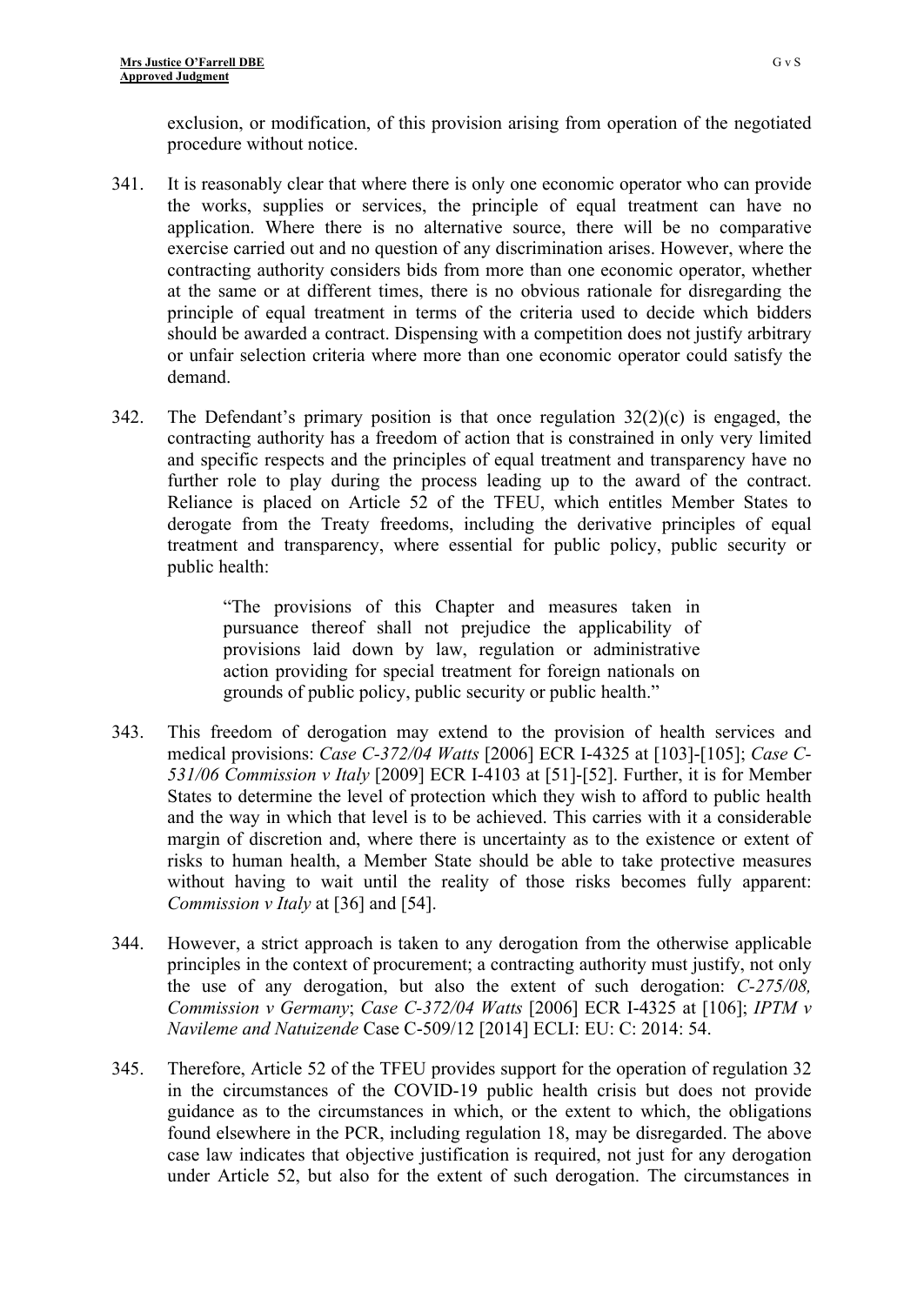which extreme urgency might arise, and the procurement process that might be justified in those circumstances, on an objective basis, are likely to depend on the facts of each case.

- 346. The Defendant submits that, as he was not constrained to implement any competitive tender process, it was lawful for the Defendant to elect to approach an economic operator of his choice and negotiate directly with such economic operator for the purposes of awarding any individual public contract. In those circumstances, it is submitted, the principle of equal treatment did not apply. In my judgment that submission goes too far. It would be open to the Defendant to justify the selection of one economic operator but only: (i) where he could bring himself within the conditions set out in regulation  $32(2)(b)$ , for example where only one economic operator could source the required PPE; or (ii) where he could justify the extent of such derogation from the principles in regulation 18 under regulation  $32(2)(c)$ , for example where only one economic operator could source the PPE within the required timescale. That interpretation is consistent with the guidance issued by the European Commission on 1 April 2020.
- 347. The evidence does not suggest that there was only one supplier of PPE who could have satisfied the requirements of the Defendant within the very tight timescale; on the contrary, it was envisaged that there would not be a single supplier who could meet the demand for PPE amidst the global shortage. Therefore, there is no factual basis for this argument in this case.
- 348. In any event, that is not the way in which the Defendant approached the procurement of PPE and the contracts under challenge. The approach adopted was an open, rolling procurement exercise. Each potential supplier was endeavouring to gain a contract for the supply of PPE in circumstances where numerous other potential suppliers were also striving for the same, or another contract in respect of the same, or different items of PPE. The pool of potential contracts was not fixed, in scope, nature or timing; demand for PPE was constantly changing, as was the availability of PPE. Therefore, the procurement exercise did not allow, or demand, a comparative assessment of offers. It was, nonetheless, a procurement exercise in which some offers would be accepted and some would be rejected. An internal benchmark was used to assess each offer on its own merits against known demand for the supplies under consideration. In those circumstances, the principle of equal treatment and non-discrimination was applicable to the process chosen by the Defendant.
- 349. Inevitably, any relaxation of the procedural rules is likely to erode the transparency of the procurement process. But, where a contracting authority identifies rules of selection, the absence of a competitive bidding process with comparative assessment does not obviate the need for transparency as to any changes in the known rules that might disadvantage a particular bidder: *R (Law Society) v Legal Services Commission*  [2008] QB 737 per Lord Phillips CJ, giving the judgment of the Court of Appeal at [79]-[81]. Further, a number of the general provisions relating to transparency, including regulations 50 and 84 of the PCR, continue to apply.
- 350. In conclusion on this issue, regulation 18 imposes express obligations of equal treatment and transparency on the Defendant. Regulation 32(2)(c) does not expressly disapply regulation 18 and there is no necessary implied exclusion of regulation 18 where regulation 32 is engaged. Article 52 of the TFEU permits derogation from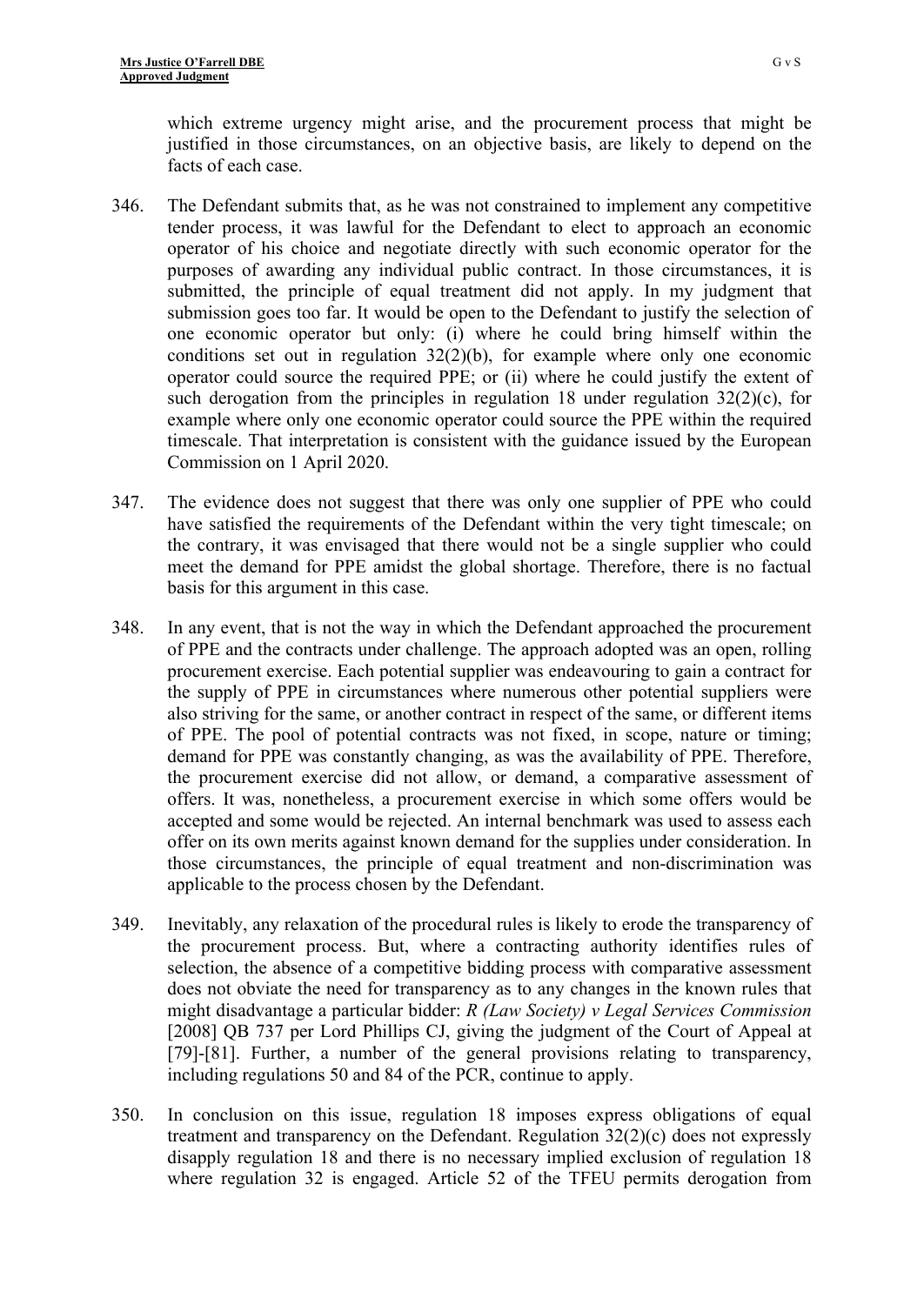those obligations on grounds of public health but, for the reasons set out above, there is no objective justification for disapplying them in this case. Regulation 32 entitled the Defendant to select a procedure without any competition. Necessarily, a number of the procedural rules in the PCR were disapplied in consequence but the general principles in the PCR continued to apply to any selection process, albeit with appropriate modification. Therefore, the Defendant was obliged to comply with the principles of equal treatment and transparency set out in regulation 18 *in relation to the process chosen* by the Defendant for making direct contract awards without prior publication pursuant to regulation 32(2)(c) of the PCR.

## *Open source procurement*

- 351. The second question that arises is whether use of the 'open source' procurement, whereby any potential suppliers were invited to make offers of what they could supply rather than bidding for specific contracts, complied with the applicable obligations of equal treatment and transparency.
- 352. The Claimants' position is that the open source approach breached equal treatment and transparency principles; a modified form of the competitive procedure should have been adopted for the contracts under challenge. It is submitted that the Defendant could have published rudimentary information about how he would choose between offers and conduct a basic competition between comparable offers; alternatively, he could have published a set of transparent selection and award criteria, which would have avoided the unequal and opaque prioritisation of some offers over others.
- 353. As submitted by the Defendant, the Claimants' argument on this issue ignores regulation 32(2)(c) and is unrealistic given the circumstances within which the contracts under challenge were awarded.
- 354. Firstly, the Defendant's decision as to what PPE was required, how much should be acquired and when it should be procured, was a discretionary decision of a kind which the courts have traditionally been particularly reluctant to disturb: *Rotherham MBC v Business Skills and Innovation* [2015] UKSC 6 per Lord Sumption at [26]-[28]. The Defendant's witness statements explain the constantly changing demand for different types and volumes of PPE during the fast-evolving and uncertain course of the pandemic. Therefore, there was no fixed series of PPE contracts that would be susceptible to a competitive procedure.
- 355. Secondly, where, as in this case, the Defendant was entitled to rely on regulation  $32(2)(c)$ , he was relieved of the obligation to call for competition. Therefore, as set out above, he did not have to conduct any competition between comparable offers.
- 356. Thirdly, the open source procurement adopted by the Defendant was justified on an objective basis, having regard to the evidence that there was a global shortage of PPE, the established sources of PPE were depleted, large volumes of PPE were required urgently for critical healthcare purposes, and the market had become inverted. The purpose of the open source procurement was to find new sources of PPE from new suppliers by an open invitation to make offers that were not circumscribed by fixed tender conditions.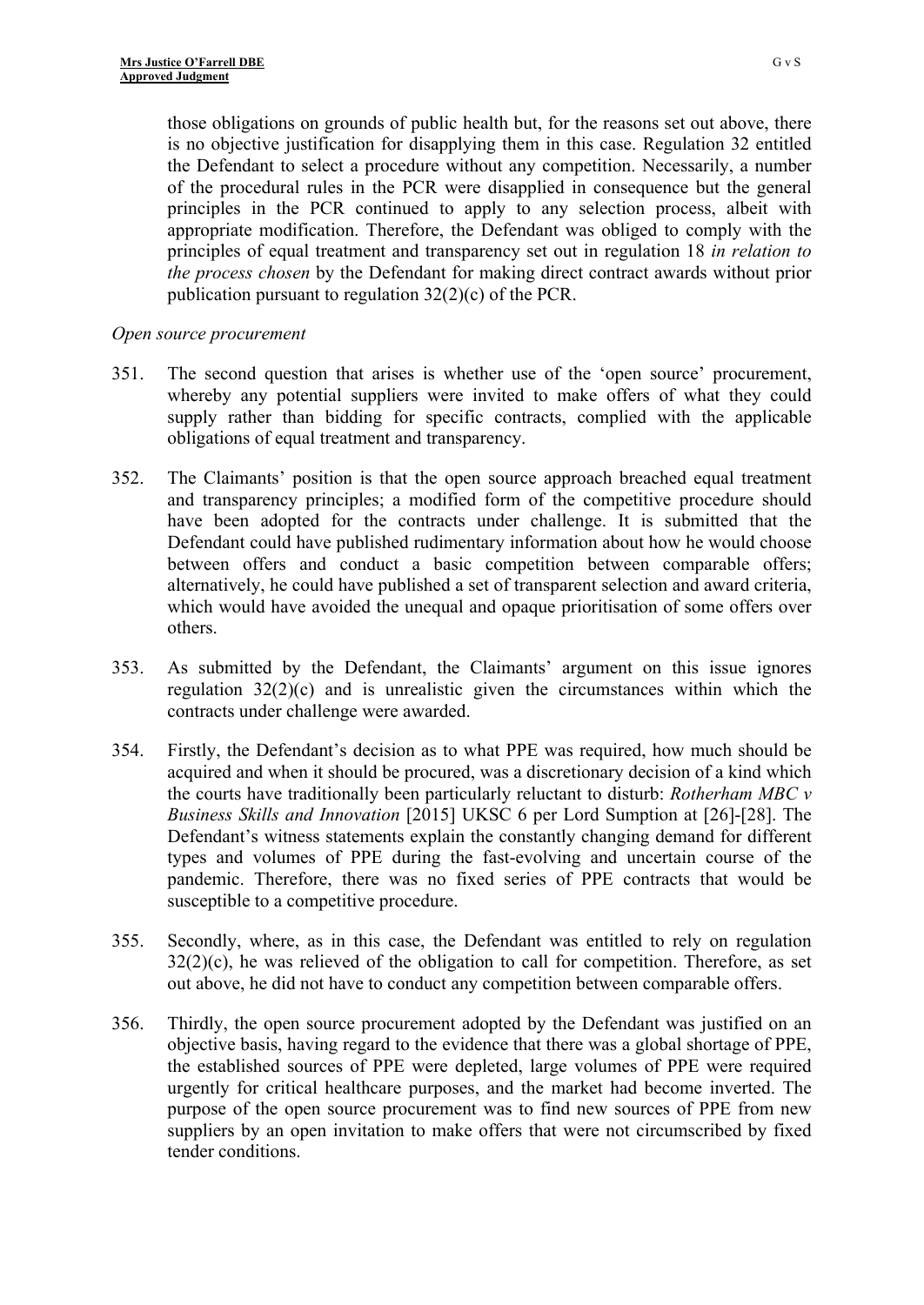- 357. Fourthly, the nature of the open source procurement exercise did not fall to be treated as a competition. It was not a single competition for the award of a fixed number of contracts. Rather, it was a rolling procurement exercise leading to many separate contracts awarded at a number of different points in time. There was no closed pool of potential suppliers and no fixed number of PPE lots in respect of which a competition could be held. Each offer was considered on its merits as soon as could possibly be achieved so that the desperate need for PPE could be satisfied.
- 358. In those circumstances, the court rejects the Claimants' case that the Defendant's open source approach was in breach of the principles of equal treatment or transparency.

## *Selection and evaluation criteria*

- 359. The third question that arises is whether the Defendant failed to put in place the selection criteria to be used and/or failed to issue guidance to the evaluators as to the application of such criteria so that the offers could be properly evaluated.
- 360. The Defendant had a wide margin of discretion in designing and setting any award criteria: *Lion Apparel; Abbvie; Stagecoach* (above)*.*
- 361. The Defendant established guidance as to the types of PPE that would be required and the technical specifications that were applicable, as explained by Ms Lawson in her witness statement. These were not fixed parameters, as guidance changed with increased understanding of the safety requirements against transmission of COVID-19:

"During March and April 2020, the guidance as to what PPE should be used in specific clinical situations was updated due to learning about the virus and its transmission. This guidance was then a primary input into the demand model that was built. That guidance was pulled together by Public Health England (PHE) … and was based on World Health Organisation (WHO) and IPC expertise …"

- 362. The technical specifications were published by the Defendant on the '.gov' website and were updated from time to time, so that potential suppliers were aware of the benchmark that would be required to be satisfied. They included technical specifications for gloves, aprons, gowns, coveralls and masks.
- 363. The Portal identified for potential suppliers the information that was required to be submitted as part of any offer through the online questionnaire, including the type of PPE available, information about the supplier, technical compliance, pricing and delivery timescales.
- 364. The PPE Cell was issued with guidance as to the assessment of offers and applied the identified criteria when carrying out the technical and financial appraisals, as set out in the witness statements of Messrs James, Moore, Beard, and Young, summarised in the background facts section above. The Opportunities Team was issued with the "Opportunity Case Worker Guide", which included a reference to the online specifications and a list of the PPE products that were needed, so that case workers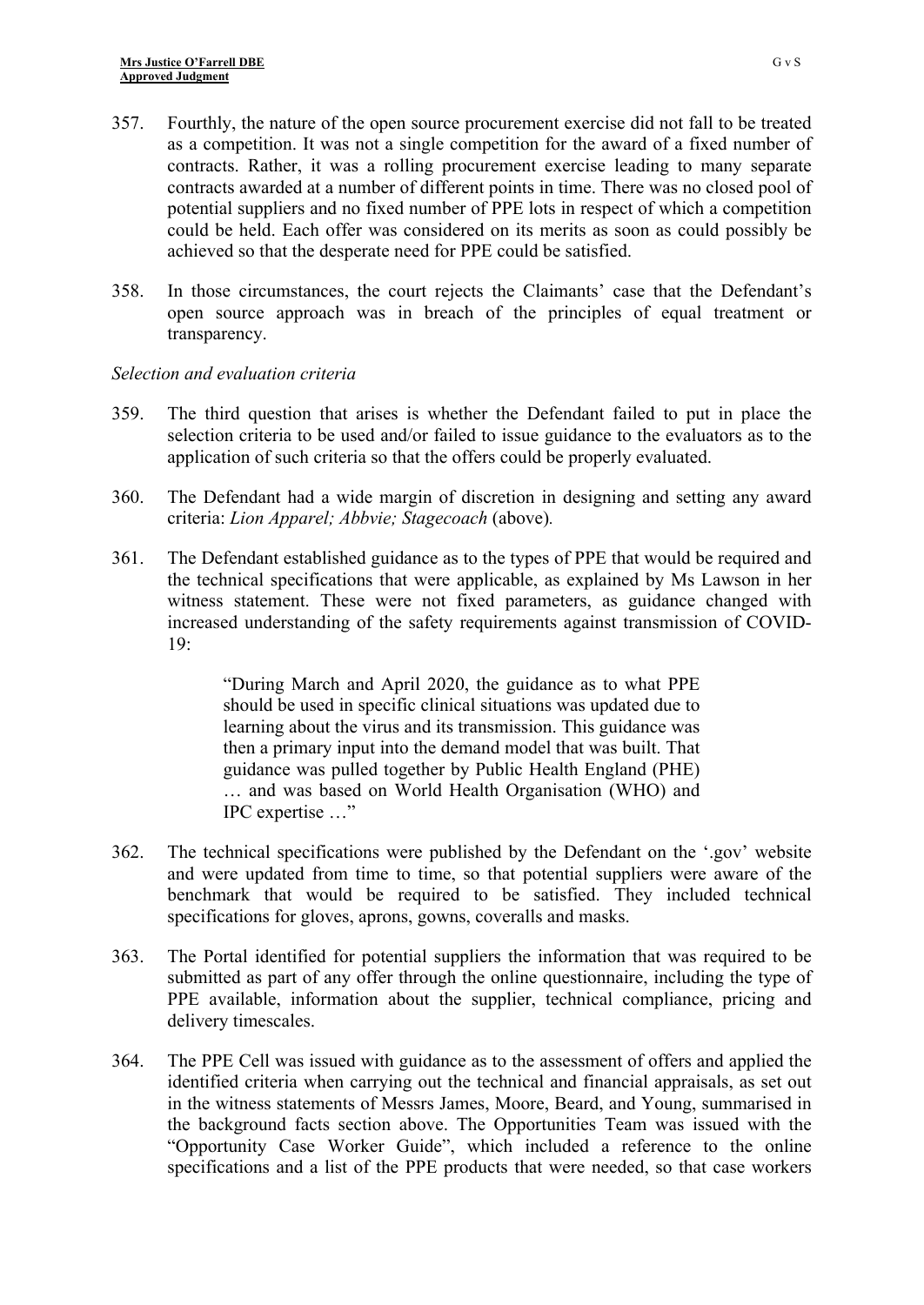could inform potential suppliers of what was in demand when contact was made with them. The steps required for consideration of an offer at each stage of the assessment were set out in the "PPE E2E supply chain process" document dated April 2020.

- 365. Mr Williams states in his witness statement that the final decision on any offer was made, taking into account not just technical suitability and ability to supply, but also considering the urgency of demand for the PPE offered as part of an overall risk assessment. These were factors that the Defendant was entitled to include, as part of its wide discretion in determining the appropriate selection and evaluation criteria to apply.
- 366. For the above reasons, the court is satisfied that the Defendant has produced evidence demonstrating that it put in place procedures that identified the selection criteria to be used and guidance as to how those criteria would be applied, so as to ensure a fair and transparent form of negotiated process.
- 367. The Claimants further allege that the Defendant failed to publish its selection and evaluation criteria. The Defendant objects to this additional allegation on the ground that it does not form part of the pleaded grounds for which permission has been granted. The Claimants' allegation does go beyond the pleaded case but it can be dealt with shortly.
- 368. In Case C-T/16 *TNS Dimarso*, in the context of a competitive procurement, the ECJ stated that there was no obligation on the contracting authority to bring to the attention of potential tenderers, by publication in the contract notice or in the tender specifications, the method of evaluation applied by the contracting authority in order to effectively evaluate and assess the tenders. In this case, the Defendant issued an open invitation for anyone to step up and indicate what PPE they could supply. There was no competition. Therefore, there was no obligation on the Defendant to publish its selection criteria or evaluation rules. It was sufficient for the Defendant to identify the criteria it used for selection, based on the general descriptions of PPE required, the technical specifications published and the information required from potential suppliers through the Portal, and to demonstrate that it put in place a system that ensured equal treatment of such potential suppliers.

# *Operation of the High Priority Lane*

- 369. The issue is whether operation of the High Priority Lane was in breach of any obligations of equal treatment and transparency.
- 370. The Claimants' case is that allocation to the High Priority Lane conferred a clear advantage on potential suppliers. Their offers were expedited, they were guided through the process from offer to contract and they were supplied with privileged information about the Defendant's priorities. Allocation to the High Priority Lane did not guarantee a contract for PPE but it increased significantly the chances of obtaining a contract. Prioritising suppliers based on who they know, rather than what they can deliver, is a breach of the duty of equal treatment and cannot be objectively justified. Further, the operation of the High Priority Lane was not disclosed to potential suppliers, breaching the duty of transparency.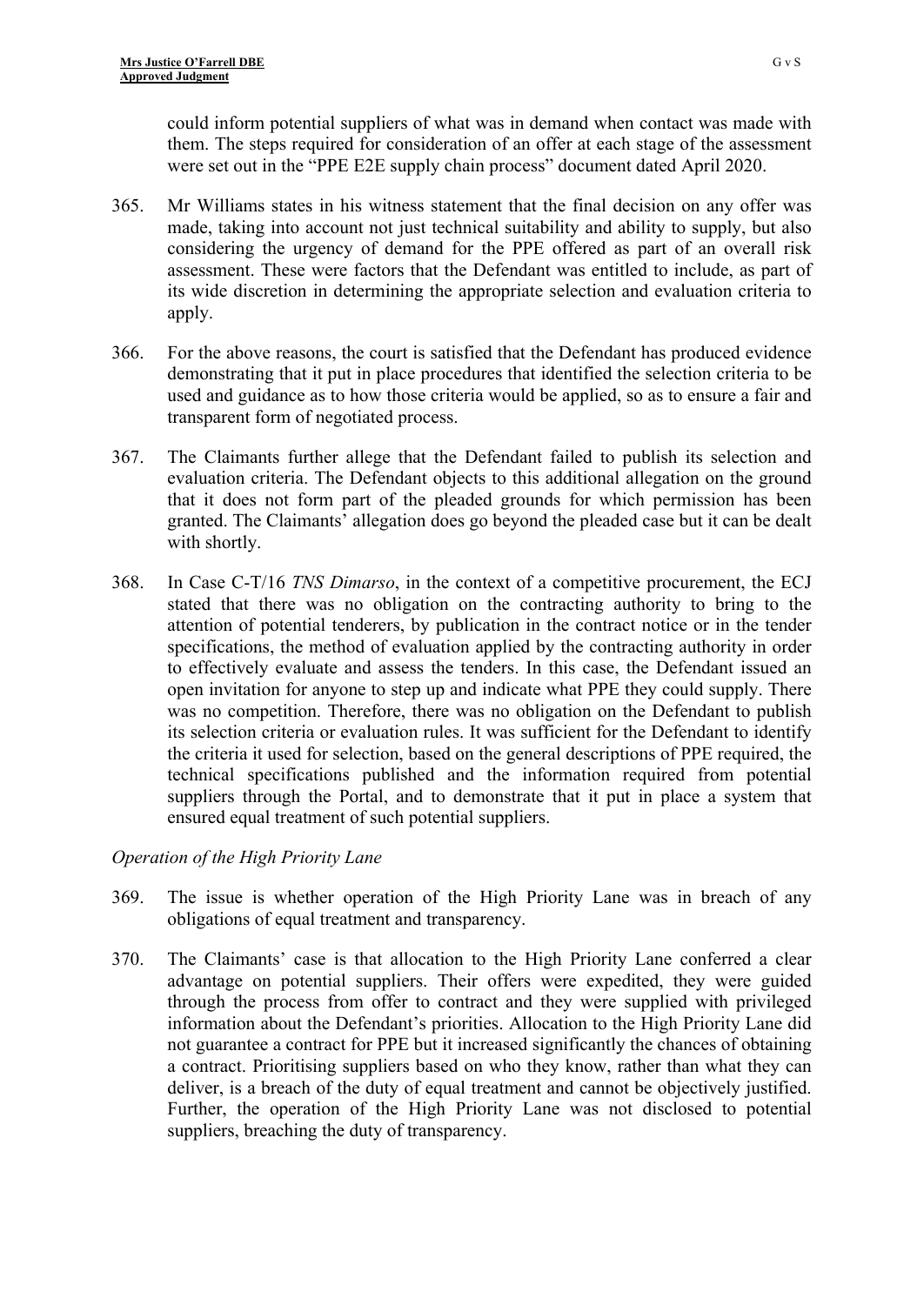- 371. The Defendant's case is that the fact that some offers were dealt with through the High Priority Lane was not an infringement of the principles of equal treatment and transparency. First, the fact that an offer had come to the PPE Cell via the High Priority Lane was not taken into account when taking decisions to award contracts. Only the Accounting Officers had power to decide to award contracts and their decisions were made on the basis of the information in the submission packs assembled as a result of the technical assurance and due diligence stages. Second, offers placed into the High Priority Lane were assessed to be relatively different from other opportunities only at the Opportunities Team stage because the level of stakeholder management for such offers required more time and effort. This could be dealt with more efficiently by the use of a dedicated email and team, through the High Priority Lane and was a proportionate measure given the public health emergency.
- 372. As set out in Mr Cairnduff's witness statement, the High Priority Lane was set up as an entry point to the PPE Cell running in parallel with the Portal. Senior Referrers were able to direct opportunities from potential suppliers to a dedicated priority email address, from which the High Priority Team would contact suppliers to obtain information about the offer which could then be filtered through to the Technical Assurance Team.
- 373. The priority email address was used by Ministers, MPs and other senior officials. On 6 April 2020 Mr Cairnduff sent the following email to the Cabinet in respect of offers to supply PPE and other items:

"For the vast majority of PPE offers, including those which look like credible offers of high volumes of critical kit, the potential supplier should be directed to complete the online survey at [https://www.gov.uk/coronavirus-support-from](https://www.gov.uk/coronavirus-support-from-business)[business.](https://www.gov.uk/coronavirus-support-from-business)

That feeds them into the triage process, which will pick up if they are credible high priority orders and allocate them accordingly…

If a PPE offer is a personal recommendation from or contact of a minister or senior official (which if it comes to you it often will be) please direct it to this email address: (covid-ppepriority-appraisals@cabinetoffice.gov.uk)."

374. A PPE team structure document dated 7 April 2020 identified the priority email address as serving the following purpose:

> "To receive and handle requests or communications with organisations donating PPE or with people of senior importance within government or strategic suppliers."

375. Dr Patterson suggests in her fourth witness statement that the medical profession did not have access to the High Priority Lane:

> "I am aware other that national medical organisations with enormous expertise were also prevented from making referrals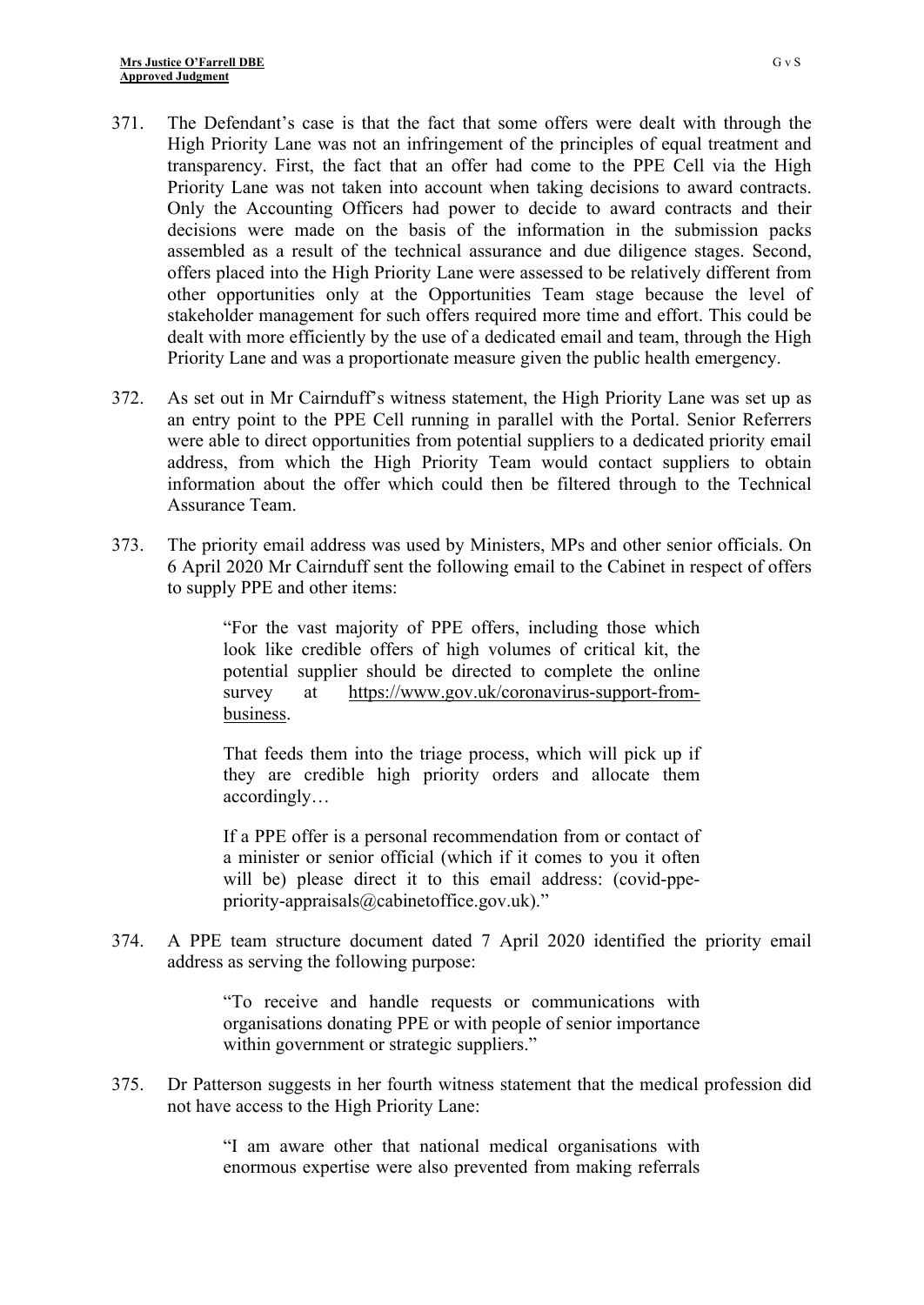to the VIP lane. In particular, I am aware that both the British Medical Association ('BMA') and the Royal College of Nursing ('RCN') have said that they did not have access to the high-priority lane, even though they were contacted by, and therefore would have been able to put forward, credible leads based on the knowledge of their members. These organisations had existing relationships with suppliers, through their members or directly, and were therefore well-placed to assess the credibility of potential PPE suppliers. The BMA alone was contacted by 70 private companies who were able to supply PPE, but who were struggling to communicate their offers to relevant people at DHSC, or not getting responses."

376. In his seventh witness statement, Mr Marron refutes that suggestion and explains that Dr Patterson's understanding is incorrect.

> "… groups from the medical profession could and did make referrals which were either progressed through the High Priority Lane, or otherwise prioritised, through numerous points of access.

> … many referrals to the High Priority Lane were made by Ministers on behalf of other referees (such as constituents, Union groups or other contacts), which meant in effect that those referrers had the ability to refer suppliers to the HPL, though they may not have been aware that their offer had been dealt with in this way.

> Furthermore, Dr Patterson is wrong to suggest that groups such as the RCN or BMA specifically lacked access to the HPL, or that their offers were not dealt with as credible priorities. The Secretary of State personally received a number of referrals from the RCN and passed these on to me directly to ensure they were progressed as credible, priority offers … the BMA acknowledges … that when it was contacted by suppliers, it "responded by forwarding the details of these companies to the DHSC". In this way it should be plain to see that RCN BMA and others absolutely were able to funnel opportunities directly to the PPE team, and had meaningful access to the HPL."

- 377. The point of entry into the PPE Cell was different for those allocated to the High Priority Lane. In the Opportunities Teams the point of entry was the questionnaire on the Portal. For the High Priority Lane, it was an email to the dedicated inbox from a Senior Referrer.
- 378. The Claimants suggest that those on the High Priority Lane received more guidance on the types of PPE that were in demand, and therefore their offers were more likely to result in a contract. That is not borne out by examination of the Defendant's evidence. Requests to potential suppliers for other PPE supplies that were not identified in the initial questionnaire were extended to all suppliers, including those who did not come through the High Priority Lane. Mr Wood sets out in his second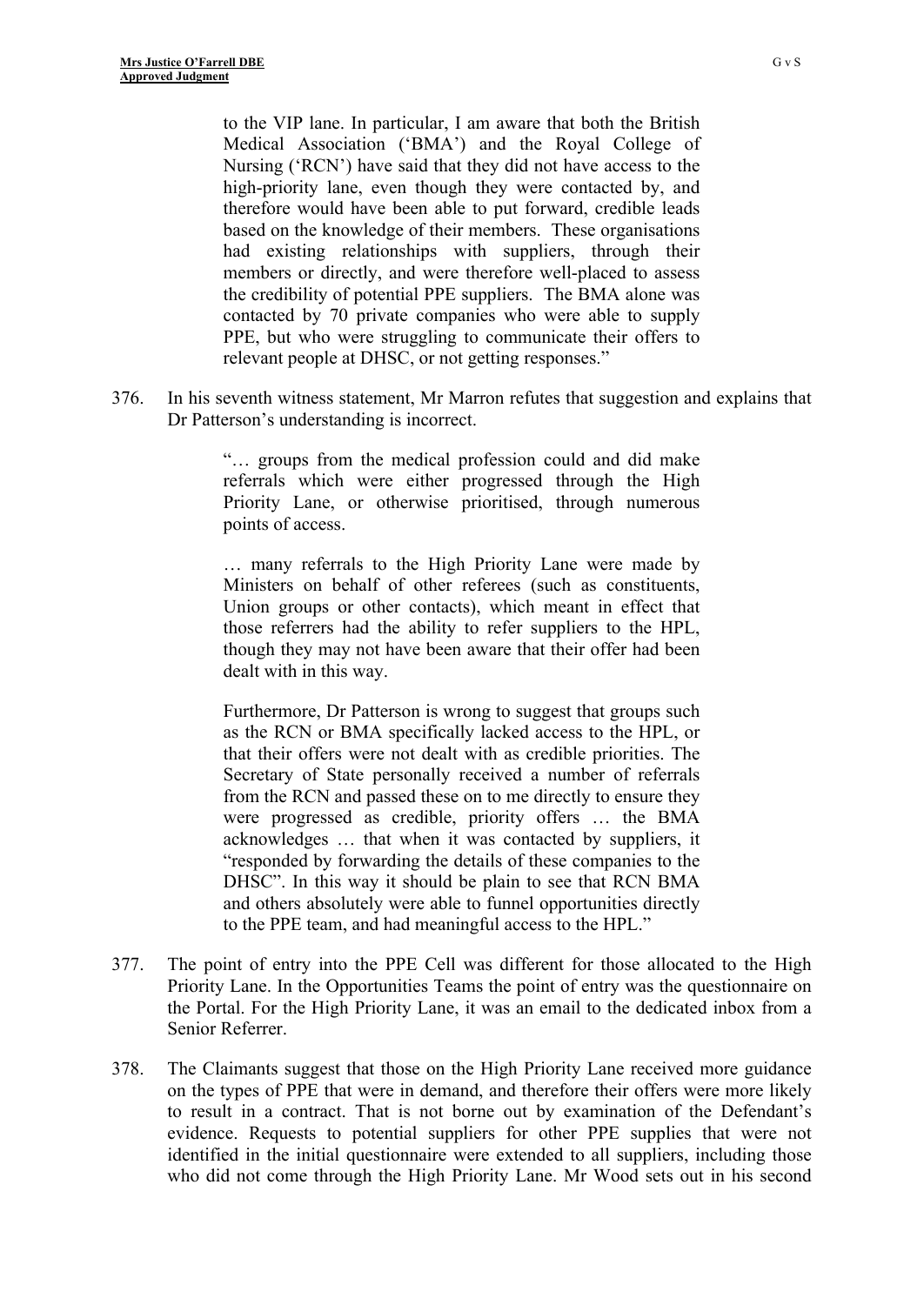witness statement reference to the guidance issued to the Opportunities Team, including:

"The Opportunity Case Worker Guide … shows that suppliers were asked / were able to offer additional PPE products during their contact with the case workers – this was the case whether the supplier was dealing with the HPL team or another Opportunities Team. In the spreadsheet embedded in the Opportunity Case Worker Guide, the case worker could include details of other PPE the supplier had to offer (column entitled "Please describe other medical products offered (which are not specified in the previous question) using the box below:")...

Case workers were briefed to encourage offers of any kind of PPE the supplier could find and this was the case whether the case worker was on the HPL team or a different Opportunities Team. The documentation they were provided with was intended to produce a consistency and fairness of approach which gave every supplier the same opportunity..."

- 379. Even the initial questionnaire on the Portal gave potential suppliers an opportunity to indicate an offer of something other than the list of PPE identified, by the question "Can you offer another product?". The later questionnaire included a separate text box enabling potential suppliers to provide details as to any alternative offers. The first direct contact that most suppliers had was with a member of the Opportunities Team, who were able to discuss offers of PPE not listed on the website. Therefore, all suppliers were given the opportunity to offer PPE that was in demand, whether or not it had been published as such when they submitted their offer.
- 380. Mr Cairnduff states that once an offer was passed to Technical Assurance the process was the same for offers made through the Portal and through the High Priority Lane, in that the same steps were taken, although he accepts that the Senior Referrers were kept much more in touch about the progress of the case than would have been the case in the other teams:

"We had no influence on the speed of progress of an opportunity once the papers were passed to Technical Assurance and beyond.

Cases were prioritised on the HPL. This was on the basis of clinical demand and on the quality of the product and proposition generally. Priority was given to good offers from both HPL and the main channel. No offer from HPL which we thought was mediocre or poor was prioritised. From early April, cases were marked as "VIP" going through the system, including in the Mendix case management system. I can see why it might be thought that this would confer an unfair advantage on VIP cases. That was not, however, how it worked. Because Technical Assurance was … totally and fiercely impartial, no preference was given and all cases were treated equally on the basis of merit and urgency… Over time,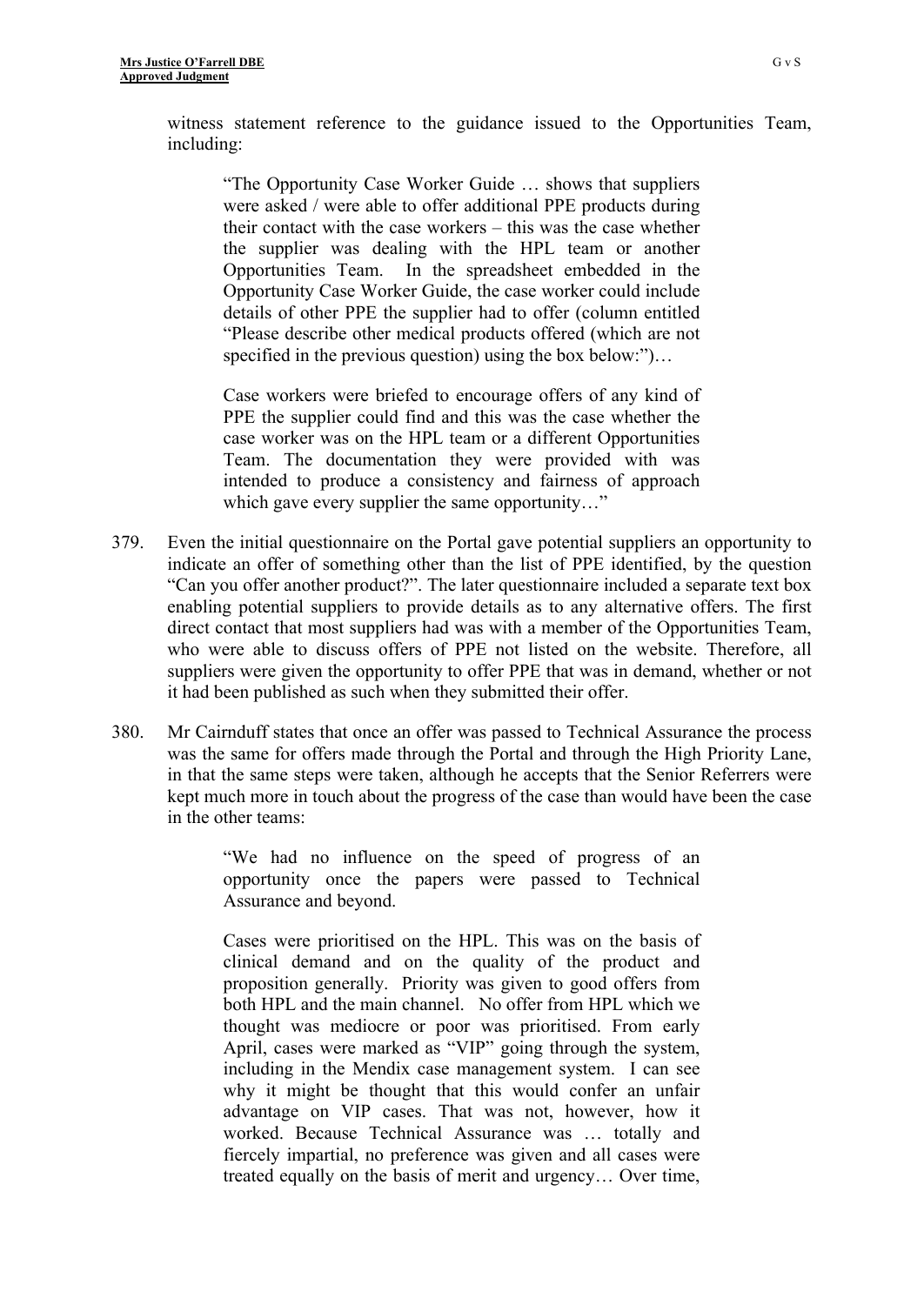there was a specific point of contact in the Technical Assurance team who HPL caseworkers would refer things to there."

- 381. The Claimants allege that offers through the High Priority Lane were marked "VIP" and thereafter treated with priority. It is correct that such offers were marked "VIP" but closer reading of the examples relied on indicate that priority was given to the offers for high volumes of PPE in demand. Mr Cairnduff's email dated 13 April 2020 for aprons was identified as a priority because he understood that they were required urgently. Ms Washer's email dated 10 April 2020 identified the IIR masks offered by PestFix as a priority because the opportunity trackers stated that they were items that should be purchased. Ms Burdon's email dated 15 April 2020 sought expedition of Ayanda's offer of IIR masks on the basis that the offer comprised the full manufacturing output from the factory and others were interested. Mr Blackburn's email dated 17 April 2020 likewise identified Ayanda's offer for expedition on the basis that the offer was for 50 million masks. These would all be legitimate grounds for expediting potential offers.
- 382. Mr Moore confirms that:

"It is absolutely correct to say that some HPL cases were prioritised through TA, but that was because they were seen as being potentially good offers of priority products in high volumes. Similar offers were prioritised from the other Opportunities Teams as well as the China and Make Teams."

383. However, there is evidence that opportunities were treated as high priority even where there were no objectively justifiable grounds for expediting the offer. The initial triage criteria set out in the PPE E2E supply chain process document dated April 2020 stated:

> "A product will be marked as high priority if  $(A+B)$  OR C are true

> A: Company size > 250 employees (except if marked as an agent)

> B: Volumes: if any of the below are true then High priority = yes

i. FFP3: Volume  $=$   $>$ 1,000,000

ii. FFP2: Volume  $\approx$  1,000,000

iii. IIR@ Volume =  $>1,000,000$ 

iv. Glasses: Volume => 1,000,000

v. Hand Sanitizer = All

vi. Gloves = All

vii. Gowns: Volumes = All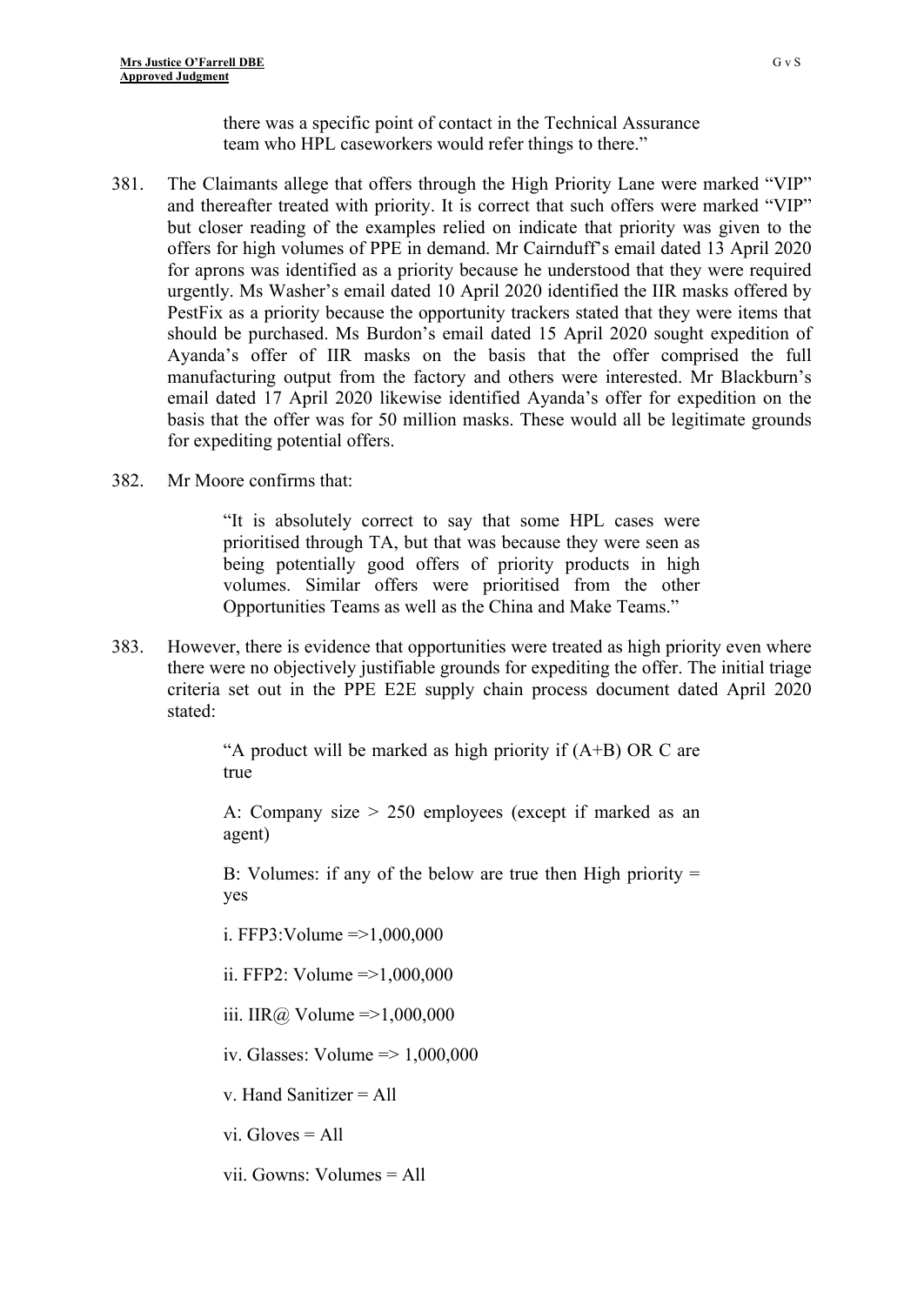Update every week

C: If donation or VIP (this is also captured by the VIP and donation flags in the system as well)."

- 384. The size of the company and volume of an offer of PPE items in demand would justify treating the offer as high priority; this would not necessarily be the case for all offers allocated to the High Priority Lane by reason of notification by the Senior Referrers to the priority email address.
- 385. Mr Cairnduff accepts that the Senior Referrers were given regular updates about the progress of the offers they referred and had more contact with the High Priority Team than would otherwise have been the case but otherwise there were limited benefits from being within the High Priority Lane:

"All suppliers who wanted to supply PPE had to provide information about themselves, their products and commercial offer. For most of the Opportunities Teams this was done by the supplier completing an online survey form on the Portal at gov.uk. On the HPL, few if any of the referred suppliers had completed that survey (as they had usually contacted a Senior Referrer instead) and the information was gathered in phone calls, which some suppliers found to be more convenient. Phone calls to suppliers would also be made by caseworkers on Opportunities teams to find out further information, but in those teams that would be after the supplier had completed the online survey form. But the information which all teams needed in order to determine whether an opportunity was worthwhile and should be progressed to Technical Assurance was the same."

386. On 9 April 2020 Mr Cairnduff sent the following email to Mr Moore:

"Re the VIP priority thing, the key bit is knowing where they are in the process and an ETA for them coming back out of it. If we have that we can (usually) manage them. Without it they tend to escalate to ministers (or even the press) and it creates a surprising volume of headwinds for the programme. Speaking personally, I don't want a middling VIP lead prioritised over a credible high priority lead any more than you do. We're totally on the same page on that. However, if two leads are otherwise equal priority and one is VIP, some weighting to the VIP is helpful. Even where that's not practical though intel on timings is invaluable."

387. Mr Moore's position regarding the procedure and attention to be given to referrals through the High Priority Lane was set out in his email of 9 April 2020:

> "Can you put VIP in the SUBJECT title to make sure we can see the nature of the submission - this will not increase priority as I do not worry about hurting a VIP feelings that is for you guys to manage.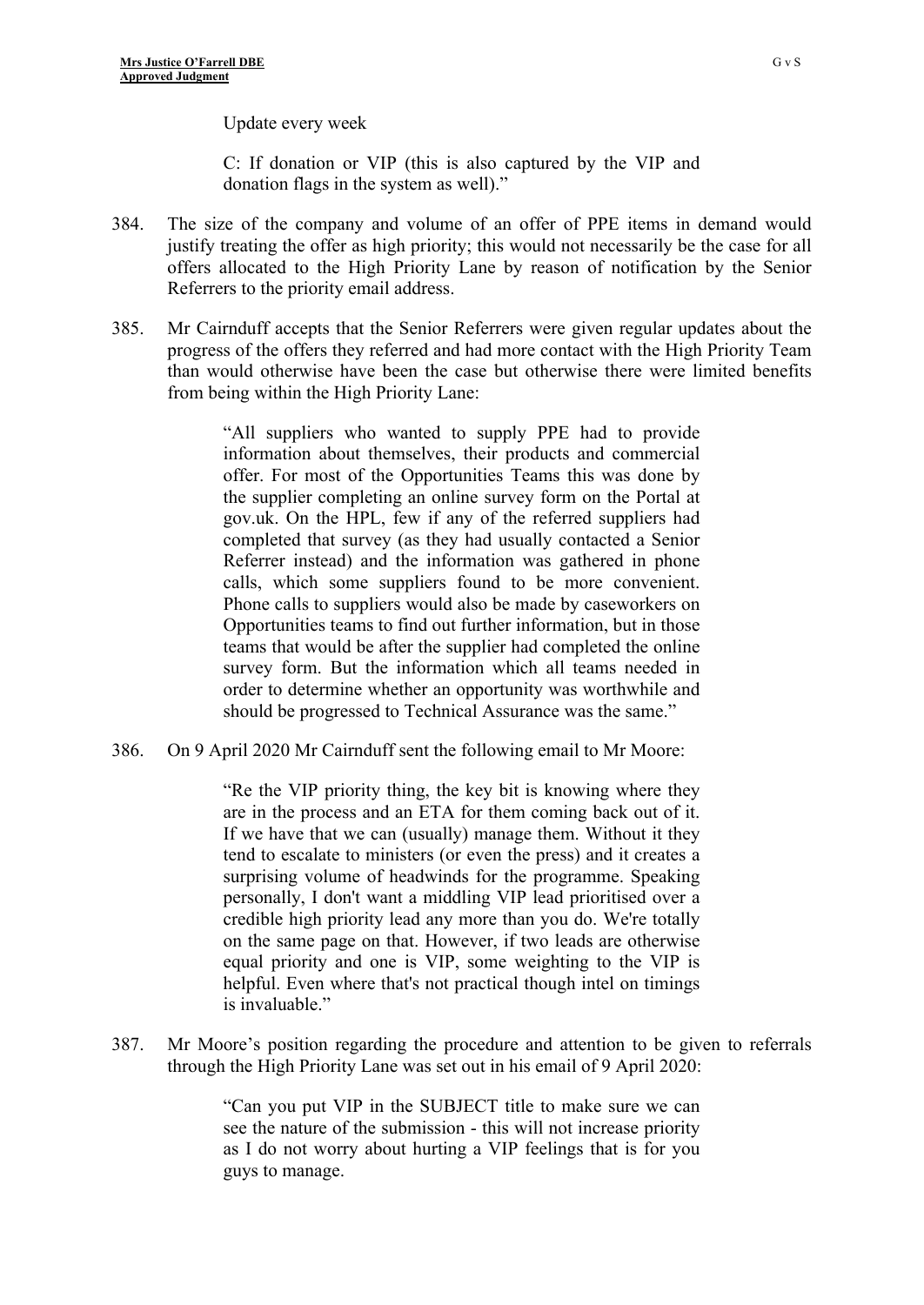Make sure you define the MUST DELIVER BY time and DATE as this is the real priority - please be aware that if you bring this forward to a very short time scale then

a. It may still be missed because of the volume we are dealing with

b. If it is shortened because of the VIP status then that will DIRECTLY IMPACT real submissions and could put NHS staff at risk of no PPE

c. Timescale must be driven by Delivery impact and Closure"

388. Mr Cairnduff voiced his frustration at this position in an email to Mr Hall on 9 April 2020:

> "Assurance have said that VIP submissions won't be prioritised which rather breaks the system (I get they shouldn't be prioritised over high quality leads of high volumes of kit, but not at all doesn't really work)."

389. Mr Cairnduff accepts in his witness evidence that he attempted to confer advantage on offers that emanated from the High Priority Lane but his efforts were rejected by Mr Moore:

> "I raised all other factors being equal, an HPL case with merit should be given priority over a case of equal merit which came from another route. When I raised this in emails on 9 April with David Moore, who ran the technical assurance team, he was very clear to me that he would not work that way and that the only consideration would be quality and urgency of need. David was of course right and I therefore accepted that position."

390. This is supported by the contemporaneous documents, including the email dated 29 April 2020 from Mr Moore, stating:

> "I can appreciate it is going to be tough with VIP submission but from the discussions on priority there seems to be a consensus that quantity and product is king, this is also reinforced by the NHS who repeatedly say to us that they do not recognise a VIP status other than those on the frontline."

391. Mr Young and Mr Fundrey, Accounting Officers, set out in their witness evidence that their decisions on whether or not to approve the award of a contract was not influenced by presence, or otherwise, of the offer on the High Priority Lane. Mr Young states:

> "I understand that some of the submissions I saw would have stated that an offer had come from the HPL. I do not recall noticing that at the time on any of the submissions that I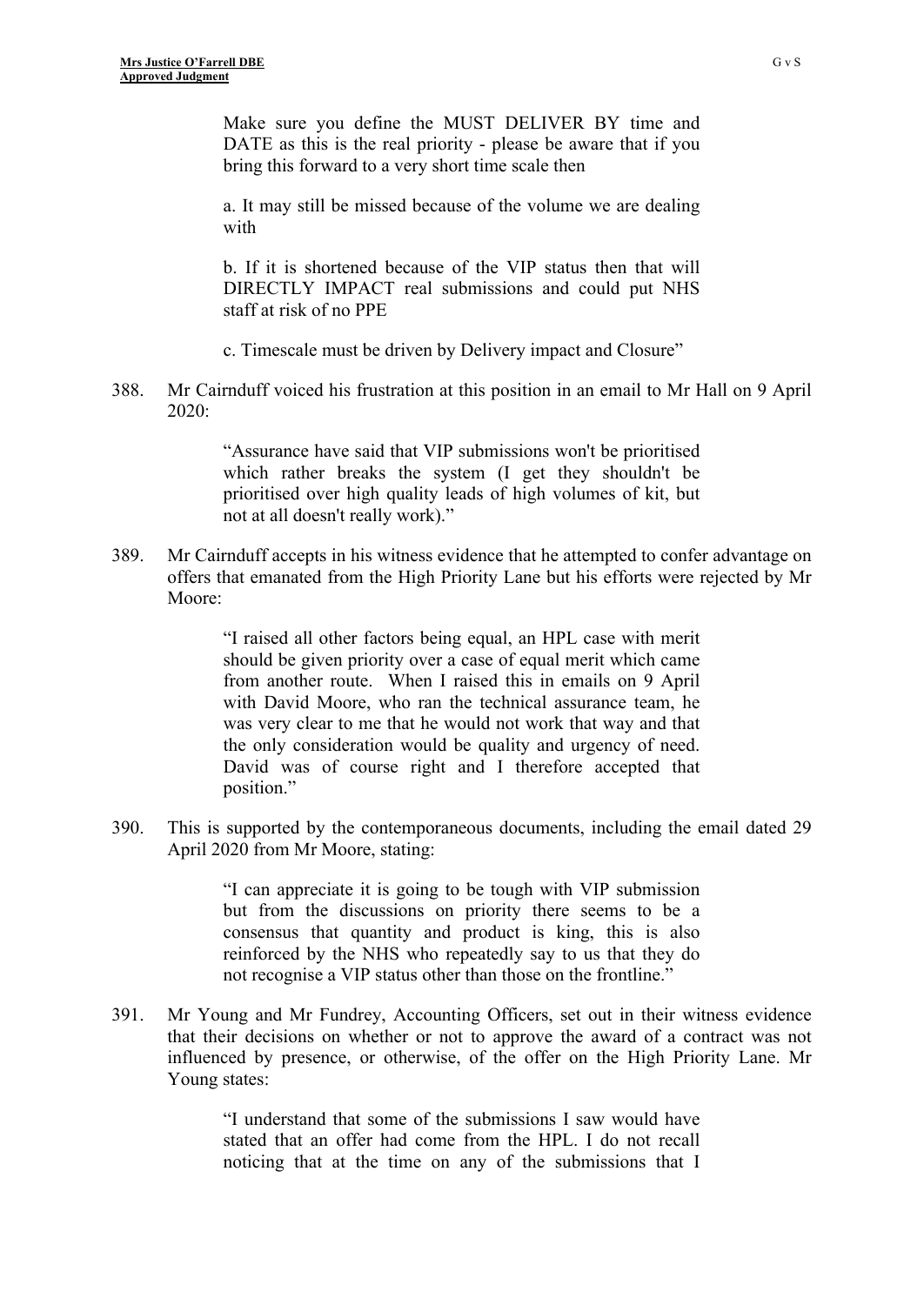392. Mr Cairnduff's evidence is that there was no material advantage conferred on a potential supplier by use of the High Priority Lane:

> "From the point of view of a supplier looking to get a contract award I do not think there was any benefit. I know proportionately more suppliers coming through HPL were awarded contracts, but I think those contracts ended up on the HPL because they were credible, perhaps by reason of offering high priority goods in high volume. They did not become credible by being on the HPL. All suppliers still had to go through the same process and being dealt with by the HPL team did not entitle you to skip any steps."

393. In his fifth witness statement, Mr Marron responds to the Claimants' case that allocation to the High Priority Lane conferred an advantage, as evidenced by the statistics published in the NAO Report:

> "The Report states that there were around 493 offerors which were processed through the HPL and of the 493 offerors on the HPL, 47 offerors were awarded contracts (the "HPL Suppliers"). The parallel Opportunities Teams considered 14,892 offerors, and of the 14,892 offerors, 104 offerors were awarded contracts (the "Parallel Opportunities Team Suppliers").

> … At face value, this indicates a disproportionately high success rate in the HPL. However, this doesn't account for the fact that there was inevitably a much higher rate of attrition within the 14,892 offerors, which includes all other offers received from the open call to industry. Huge numbers of these offers were simply unviable – this volume includes (i) suppliers immediately rejected as obvious frauds, (ii) suppliers offering handmade PPE in small volumes, and (iii) suppliers offering services or products that simply weren't for PPE. By contrast, the small volume of offers in HPL were almost all more mature offers made through a range of referrals – naturally filtering out offers from non-existent suppliers or bids for small handmade volumes. Therefore, there is a high risk that any inference drawn from the statistics above would be misleading."

394. The statistics published in the NAO report are not of assistance to the court in determining this issue because there is no analysis of the merits of the respective offers or the underlying reasons for success or rejection. The Defendant's evidence as to the opportunities given to all potential suppliers to offer items of PPE for which there was high demand, the selection criteria used to identify credible offers from potential suppliers, the standards against which technical assurance and financial due diligence were carried out, and the factors taken into account when deciding whether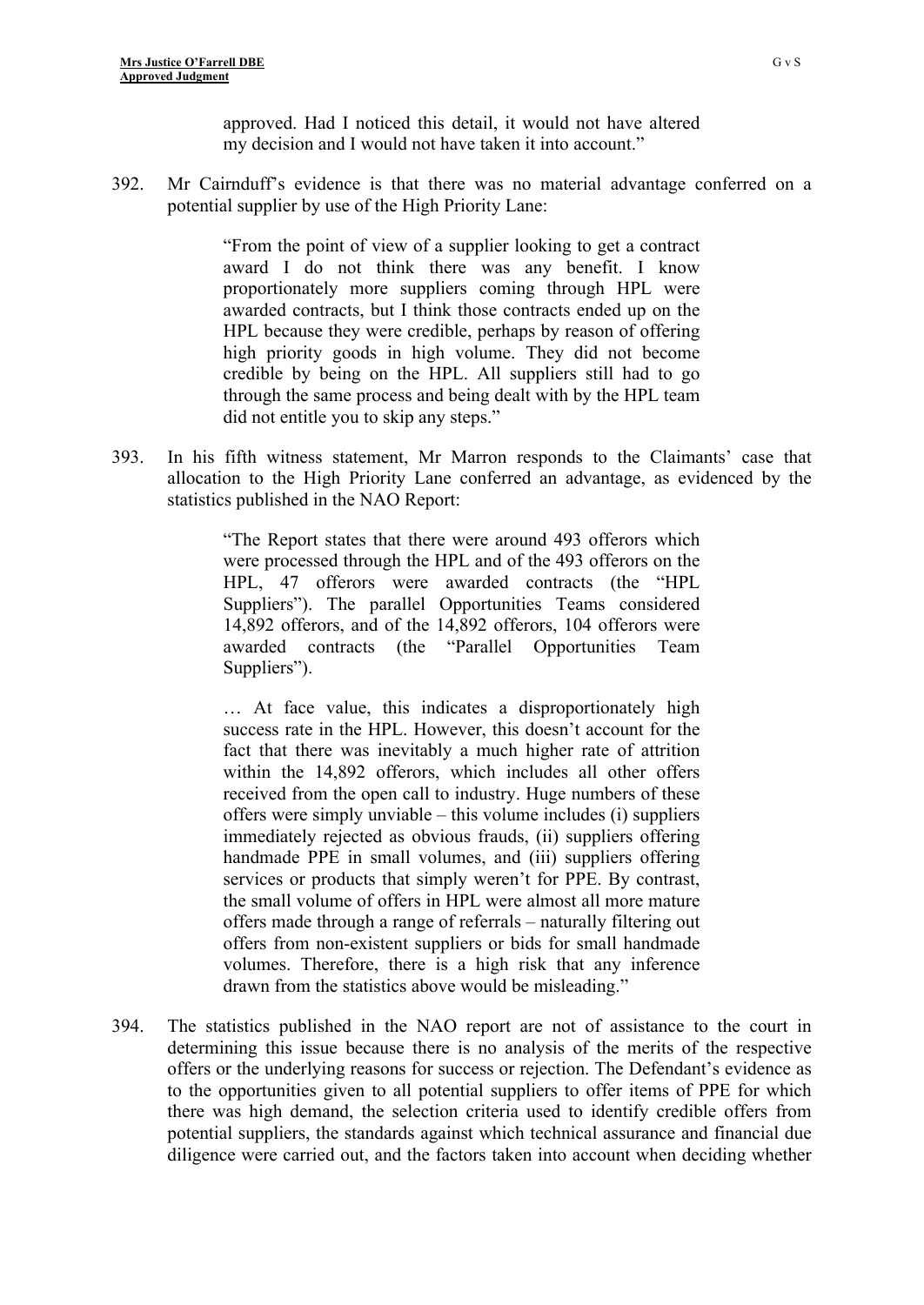or not to award a contract, establishes that presence on the High Priority Lane did not confer any advantage at the decision-making stage of the process.

- 395. However, what is clear is that offers that were introduced through the Senior Referrers received earlier consideration at the outset of the process. The High Priority Lane Team was better resourced and able to respond to such offers on the same day that they arrived, in contrast to the Opportunities Team, where the sheer volume of offers prevented such swift consideration. This is implicitly recognised by Mr Cairnduff, who states that the High Priority Lane had no influence on the speed of progress of an opportunity once the papers were passed to Technical Assurance. But speed in getting an offer to Technical Assurance improved the chances of securing a contract.
- 396. As noted by Mr Cairnduff in his statement, the High Priority Lane did not act as a quality filter. Therefore, it did not simply send to Technical Assurance the offers that were assessed to be of superior quality; it processed all offers in the High Priority Lane provided that they were credible. The flawed basis on which offers were allocated to the High Priority Lane was recognised by Mr Cairnduff who reviewed the process and proposed changes in his email dated 25 April 2020:

"I've been reviewing the VIP team caseload, backlog and processes. I think we can improve things.

### Ask

A route to allocate certain categories of cases from VIP out to the wider sourcing cells, with feedback to VIP on progress.

## Problem

We're getting far more cases in VIP than Wendy and her team can sensibly be expected to manage (even with the ten additional team members coming in, for which thank you).

Equally, we now have a substantial backlog of unallocated VIP cases (over 80 by my current count, but that may already be out of date).

This is all despite the fact that Wendy is doing a fantastic job. There's simply too much volume.

## Analysis

Currently our cases come in through the following broad routes:

1. Suppliers who filled in the survey, didn't hear back and escalated to ministers either directly or through their MPs.

2. Suppliers who are forwarded to us from other points in the system as a means of escalation, despite no ministerial or similar involvement (often offers with short time frames to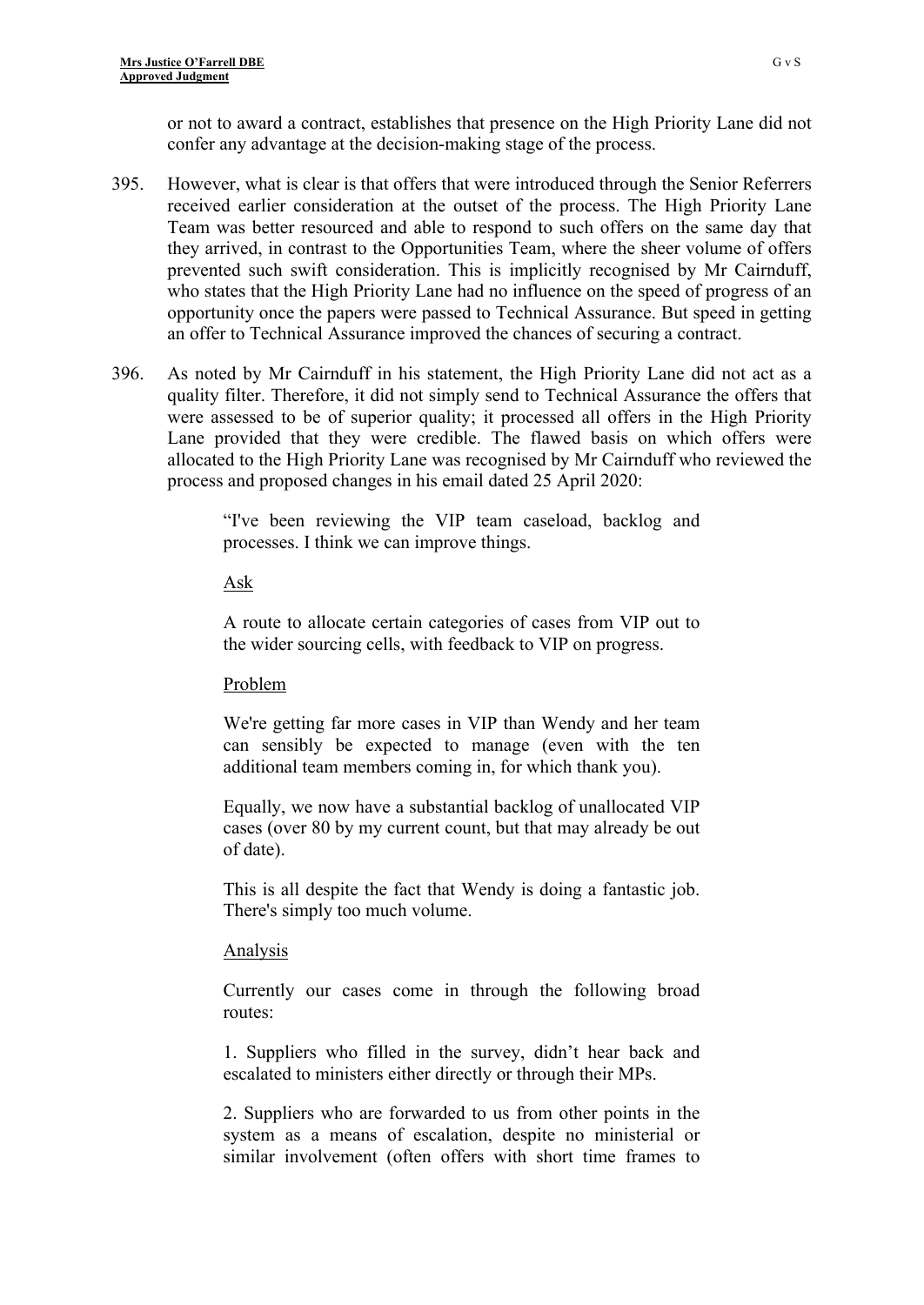close); otherwise typically because they have used the survey, not had a response and lodged a complaint somewhere. ..

3. Suppliers who have obtained a ministerial private office email address and directly contacted the minister's office with their offer. The private office then flips it to us. Often no evidence the minister is even aware of the offer.

4. Suppliers who have got our mailbox address from somewhere and just contact us directly.

5. Suppliers who are personally recommended by ministers directly (rather than through their private offices).

6. Major corporate or intergovernmental offers or donations, often coming through from the FCO.

Routes 1-4 cover the majority of our cases. In my view almost all of them could be handled by caseworkers outside the VIP team just as well as they can by VIP caseworkers.

### Potential solution

I suggest that when cases come to VIP through any of routes 1- 4 we review them and decide whether they are allocated to Wendy's team or to the wider sourcing team."

- 397. Further, contrary to Mr Cairnduff's understanding, a dedicated Technical Assurance resource was allocated to offers sent from the High Priority Lane Team, as set out in Ms Burdon's email dated 24 April 2020. This does not suggest that offers from the High Priority Lane were assessed against different benchmarks to those used in respect of other offers but it does indicate that such offers were likely to be subject to Technical Assurance within a shorter period of time. Timeous consideration of an offer was a material advantage in obtaining the award of a contract given the urgency of the procurement. As Mr Moore explained, the size of the backlog of offers and the speed with which the market was moving necessitated a system whereby the most recent submissions were given priority and older submissions discarded.
- 398. The difficulty faced by the Defendant in responding on this issue is that the criteria used to allocate offers to the High Priority Lane did not treat comparable offers in the same way. The size of a supplier company, the type of PPE and the volume of an offer were factors that were justifiable objectively as a basis for early consideration. However, the mere fact that an offer was sent to the priority email address from a Senior Referrer did not justify preferential treatment over a similar offer that was made through the Portal. That amounted to a breach of the principle of equal treatment.
- 399. The Claimants make a further argument, seeking to rely on the Defendant's failure to disclose the existence of the High Priority Lane as a breach of the principle of transparency. That basis of challenge is rejected because, as set out above, the Defendant did not have any obligation to publish its selection and evaluation criteria.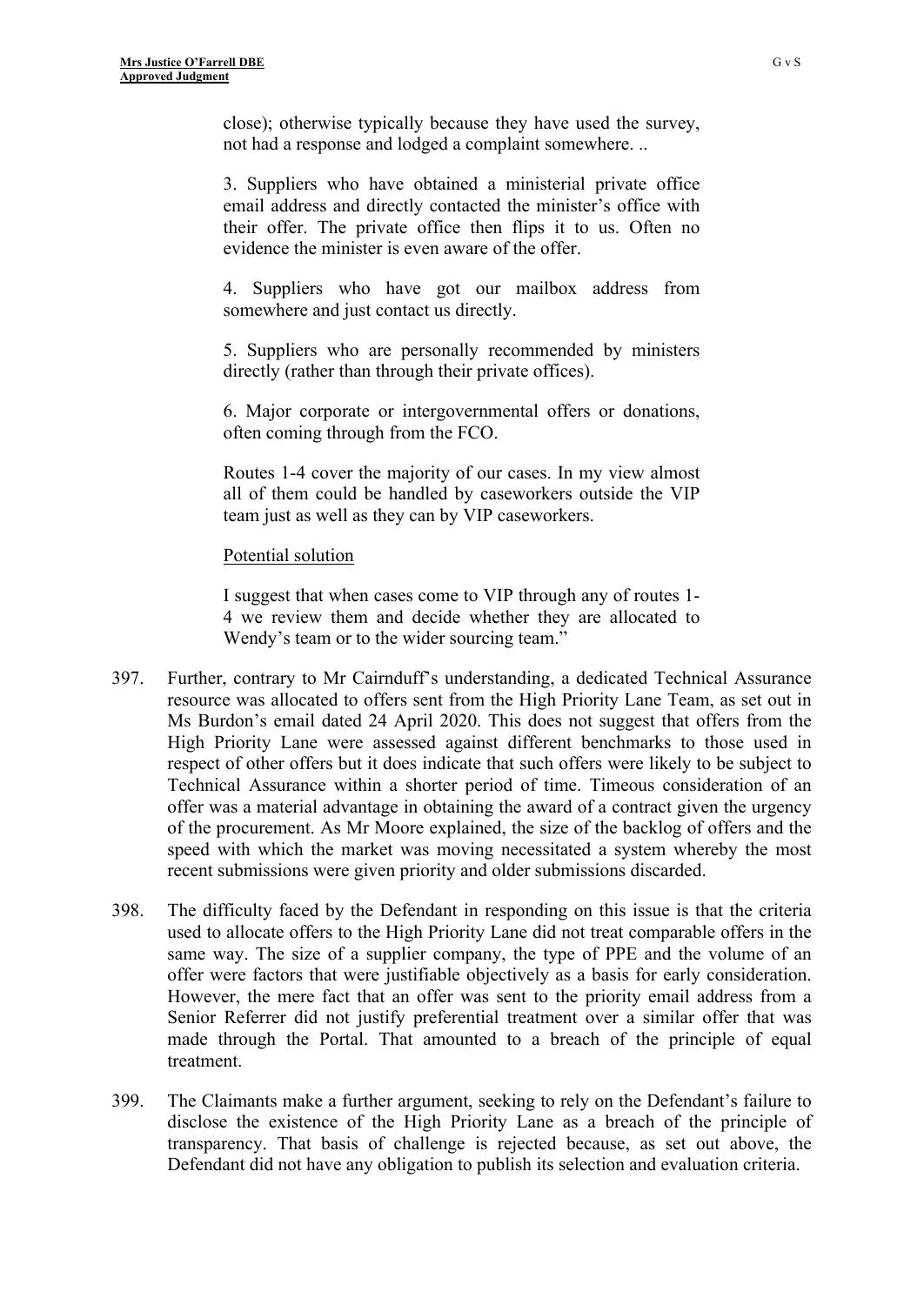### *Conclusion on Ground 2*

- 400. For the reasons set out above:
	- i) the Defendant was obliged to comply with the principles of equal treatment and transparency set out in regulation 18 in relation to the process chosen by the Defendant for making direct contract awards without prior publication pursuant to regulation 32(2)(c) of the PCR;
	- ii) use of the 'open source' procurement complied with the obligations of equal treatment and transparency;
	- iii) the Defendant put in place the selection criteria to be used and issued guidance to the evaluators as to the application of such criteria so that the offers could be properly evaluated;
	- iv) operation of the High Priority Lane was in breach of the obligation of equal treatment.
- 401. It was unlawful to confer on PestFix preferential treatment simply on the basis of its allocation to the High Priority Lane. However, for the reasons set out in Mr Dawson's witness statement, the PestFix opportunity justified priority treatment on its merits. PestFix offered high volumes of a range of PPE items that were in urgent demand. It had an established business in sourcing PPE, plausible contacts with manufacturers in the PRC and could provide a logistical solution to transport the PPE from the manufacturers to the UK. These skills, experience, contacts and credibility justified priority consideration of the high volume offers. Regardless whether they were made through the Portal and assessed by the Opportunities Team, or were assessed by the High Priority Lane Team, it is very likely that the offers would have resulted in the award of the PestFix Contracts.
- 402. The offers by Clandeboye were not allocated to the High Priority Lane and the Claimants accept that no challenge to lawfulness of the Clandeboye Contracts can be made on that basis. For the reasons set out above in respect of the other issues raised under Ground 2, the Claimants' challenge to the Clandeboye Contracts on Ground 2 is dismissed.
- 403. It was unlawful to confer on Ayanda preferential treatment simply on the basis of its allocation to the High Priority Lane. However, the offer made by Ayanda justified priority treatment on its merits. It was a unique opportunity to acquire very high volumes of PPE, through exclusive access to the full manufacturing output of a plant in the PRC. The DIT was entitled to have regard to Mr Mills' previous position as an advisor to the Board of Trade as an indication that he had the relevant knowledge and experience to ascertain whether the proposal was credible. The nature of the opportunity, and the concern that the offer would disappear if not pursued with alacrity, justified priority consideration of the same. Regardless whether made through the Portal and assessed by the Opportunities Team, or assessed by the High Priority Lane Team, it is very likely that the offer would have resulted in the award of the Ayanda Contract.

# **Ground 3 – failure to give sufficient reasons**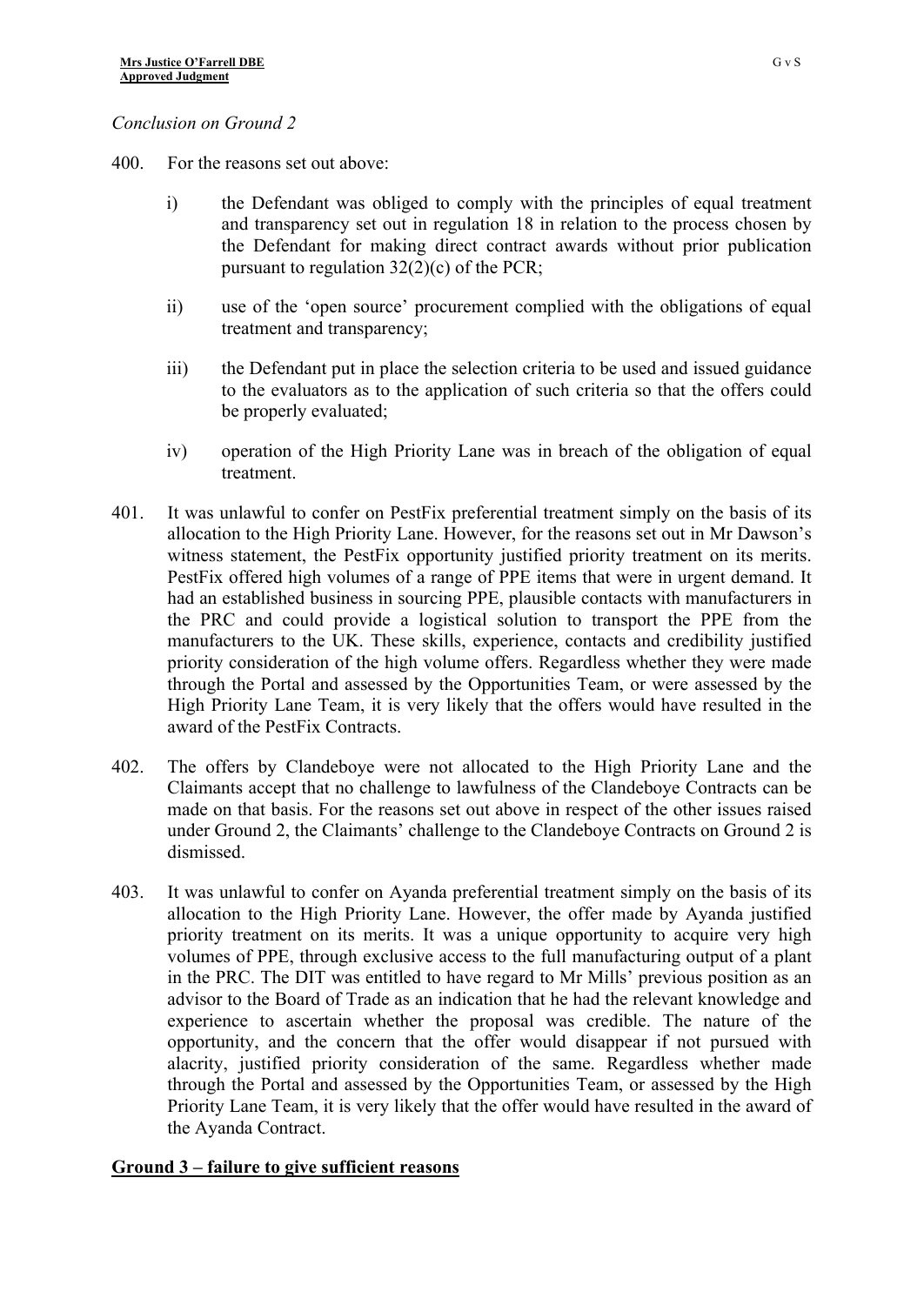- 404. The Claimants allege that prior to the issue of proceedings, the Defendant failed to comply with his duty to give clear and sufficient reasons for awarding the contracts under challenge. The pleaded case is that:
	- i) The Claimants in their letter of claim made targeted requests for information and documentation specifically in order to understand the nature of the process that the Defendant followed upon receipt of the 24,000 offers from 16,000 **businesses**
	- ii) Public law and procurement law each impose an obligation to provide reasons that are sufficient to enable a party to understand the basis for a decision or procedure. In the context of the award of public contracts, the need for sufficient reasons relating to how a process was conducted or an award made is (i) to enable parties to understand and if necessary challenge the basis of that decision and (ii) to enable a court to assess whether that procedure and the award made pursuant thereto was itself lawful: *Case 272/06 Evropaiki Dynamiki* [2008] ECR-II 00169 at [27]; *Lancashire Care NHS Foundation Trust v Lancashire County Council* [2018] EWHC 1589 (TCC) per Stuart-Smith J at [49]-[50].
	- iii) Absent any or any proper explanation of the procedure by which the Defendant assessed offers to supply PPE and by which it decided to make awards of the contracts, neither the Claimants nor the Court can understand the basis of these awards or fully exercise the power of review of the process of the awards which, for that further reason, were unlawful.
- 405. The Defendant disputes the allegation and submits that it is academic:
	- i) The Claimants' reliance on the principles set out in procurement cases is misplaced. The PCR does not govern the obligations imposed on the Defendant to provide pre-action information and no relevant breaches of the PCR have been alleged or can be substantiated.
	- ii) The public law principles required the Defendant to provide sufficient reasoning for its decisions to enable a potential challenge to be identified. That requirement was satisfied. The Claimants had sufficient information to commence these proceedings on substantive grounds, including irrationality.
	- iii) The Defendant complied with its obligations under the Pre-Action Protocol and its duty of candour. Full information about the procurement process and detailed reasons for the awards of the contracts under challenge are now before the court through the Defendant's pre-action correspondence, the witness statements and disclosed documents.

## *Pre-action correspondence*

406. On 10 June 2020, Rook Irwin Sweeney, solicitors acting for the First Claimant, sent a letter before action in respect of the first PestFix claim to the Defendant, stating its intention to challenge the lawfulness of the FPC on the grounds of irrationality, failure to provide reasons for award and disproportionate contract award. It invited the Defendant to agree that the contract was ultra vires, terminate its contract with PestFix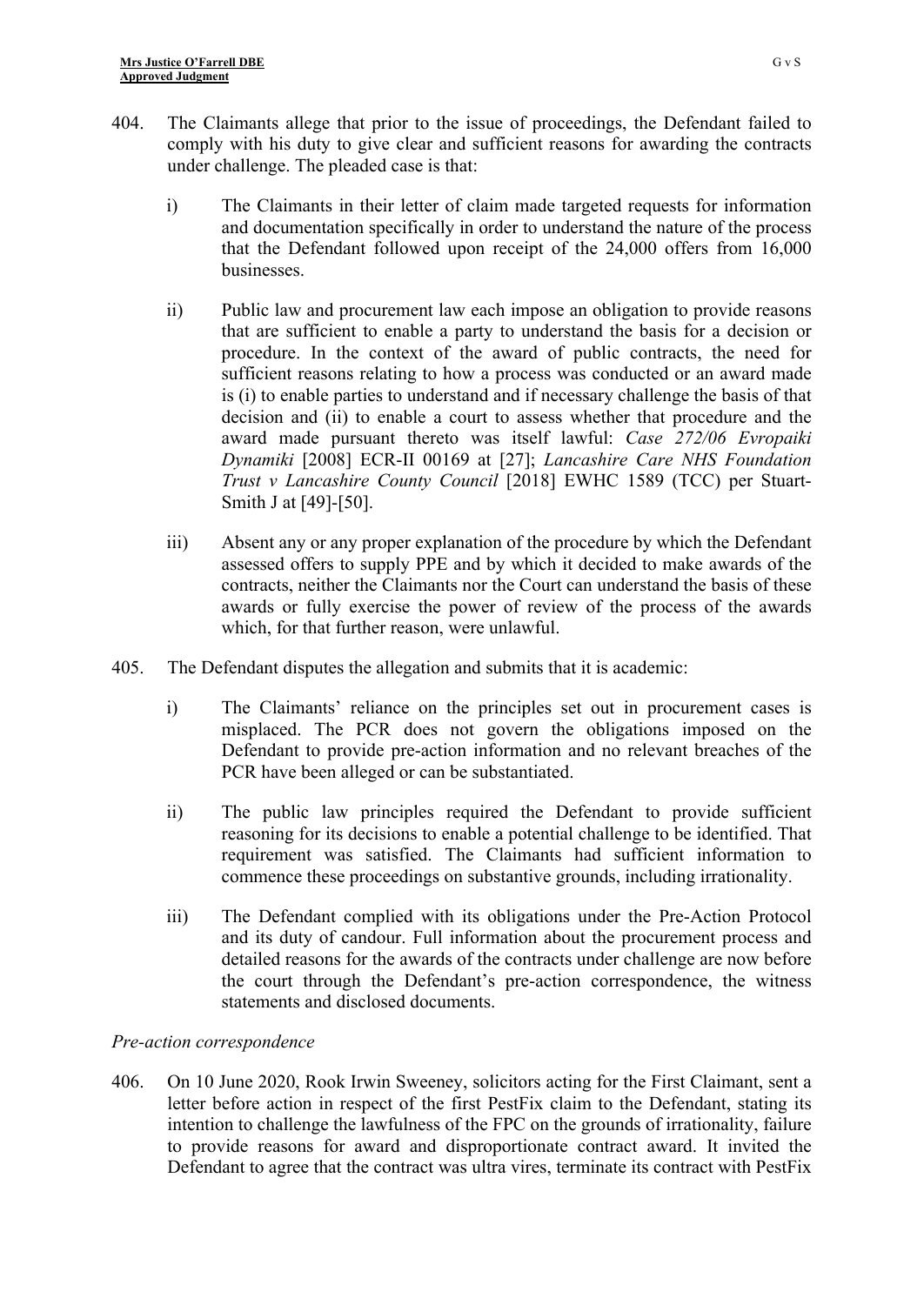and procure PPE by way of an open and accelerated procurement procedure. Information sought from the Defendant included details of the procurement process used, technical and financial assessment, contractual terms and PPE delivered. The documents requested included communications with PestFix, information publicly posted about the FPC and a copy of the FPC.

- 407. Subsequently, by letter dated 15 June 2020, the First Claimant's solicitors informed the Defendant that they also acted on behalf of the Second Claimant, who sought to challenge the FPC on the same grounds.
- 408. On the same date, the Claimants issued the claim for judicial review against the Defendant in respect of the FPC, on the grounds that: (i) there was no basis for making a direct award under regulation  $32(2)(c)$ ; (ii) breach of the principles of equal treatment and transparency; (iii) disproportionate contract award; and (iv) irrationality.
- 409. By letter dated 1 July 2020, the Defendant provided its response to the letters of claim, setting out the open source procurement approach, details of the FPC and a brief response to each ground of challenge. The requests for information were answered. Copies of the FPC and the regulation 84 report were supplied separately. Correspondence between PestFix and the Defendant was not provided on the basis that an account of their dealings was set out in the letter.
- 410. On 6 November 2020 the Claimants' solicitors sent a pre-action protocol letter to the Defendant in respect of the further five PestFix Contracts the subject of this challenge. The grounds relied on were the same as those pleaded in respect of the FPC, subject to amendments drafted on 15 July 2020 including the addition of ground 3, failure to give proper reasons to permit the court to assess the lawfulness of the procedure. Information sought included details of the process by which the further five PestFix Contracts were awarded, including whether they were handled under a "VIP" or special "Cabinet Office" procurement process, together with details of the PPE supplied. Documents requested included communications between PestFix and the Defendant regarding the further PestFix Contracts together with copies of the same.
- 411. By letter dated 19 November 2020, before the court granted permission to proceed on ground 5 (irrationality), the Defendant responded to the letter of 6 November 2020, relying on the matters set out in its Summary Grounds of Resistance served on 29 July 2020. Copies of the key contract documents, including the regulation 84 reports, were provided to the Claimants.
- 412. In respect of the Clandeboye claim, a letter before action was sent by the Claimants to the Defendant on 29 June 2020, seeking similar information and documents. By letter dated 13 July 2020, the Defendant provided its response.
- 413. In respect of the Ayanda claim, a letter before action was sent by the Claimants to the Defendant on 13 July 2020, seeking similar information and documents. By letter dated 29 July 2020, the Defendant provided its response.

*PCR obligation to give reasons*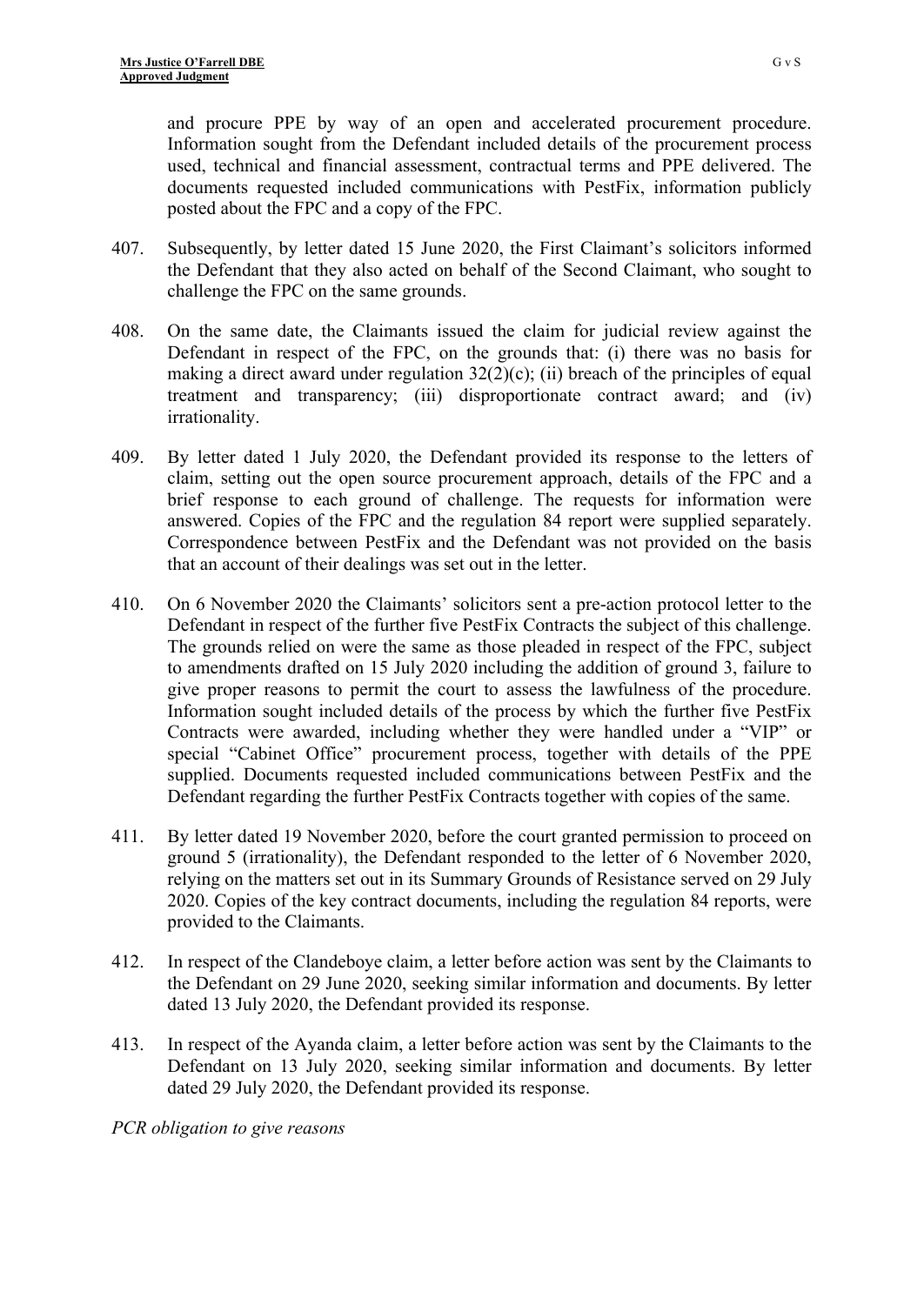414. Regulation 50 of the PCR (reflecting Article 50 of Directive 2014/24/EU) provides at (1):

> "Not later than 30 days after the award of a contract or the conclusion of a framework agreement, following the decision to award or conclude it, contracting authorities shall submit for publication a contract award notice on the results of the procurement procedure."

415. Regulation 55 of the PCR (reflecting Article 55 of the 2014 Directive) provides:

"(1) Contracting authorities shall as soon as possible inform each candidate and tenderer of decisions reached concerning … the award of a contract …

(2) On request from the candidate or tenderer concerned, the contracting authority shall as quickly as possible, and in any event within 15 days from receipt of a written request, inform –

(a) any unsuccessful candidate of the reasons for the rejection of its request to participate;

(b) any unsuccessful tenderer of the reasons for the rejection of its tender …

(c) any tenderer that has made an admissible tender of the characteristics and relative advantages of the tender selected as well as the name of the successful tenderer …

(d) any tenderer that has made an admissible tender of the conduct and progress of negotiations and dialogue with tenderers."

416. Regulation 84 of the PCR (reflecting Article 84 of the 2014 Directive) provides at (1):

"For every contract … covered by this Part, contracting authorities shall draw up a written report which shall include at least the following: … (f) for negotiated procedures without prior publication, the circumstances referred to in regulation 32 which justify the use of this procedure."

417. Regulation 55 imposes a duty on a contracting authority to provide any unsuccessful tenderer, on request, with details of, and reasons for, its decision to reject such tender that are sufficient to enable the unsuccessful party to understand the basis for such decision, to exercise its right to challenge the decision, and enable the court to exercise its supervisory jurisdiction: Case T-183/00 *Strabag Benelux NV v Council of the European Union* at [55]; *Healthcare at Home Limited v The Common Services Agency* [2014] UKSC 49 per Lord Reed, giving the judgment of the court, at [17]; *EnergySolutions (EU) Limited v Nuclear Decommissioning Authority* [2016] EWHC 1988 (TCC) per Fraser J at [278]-[297].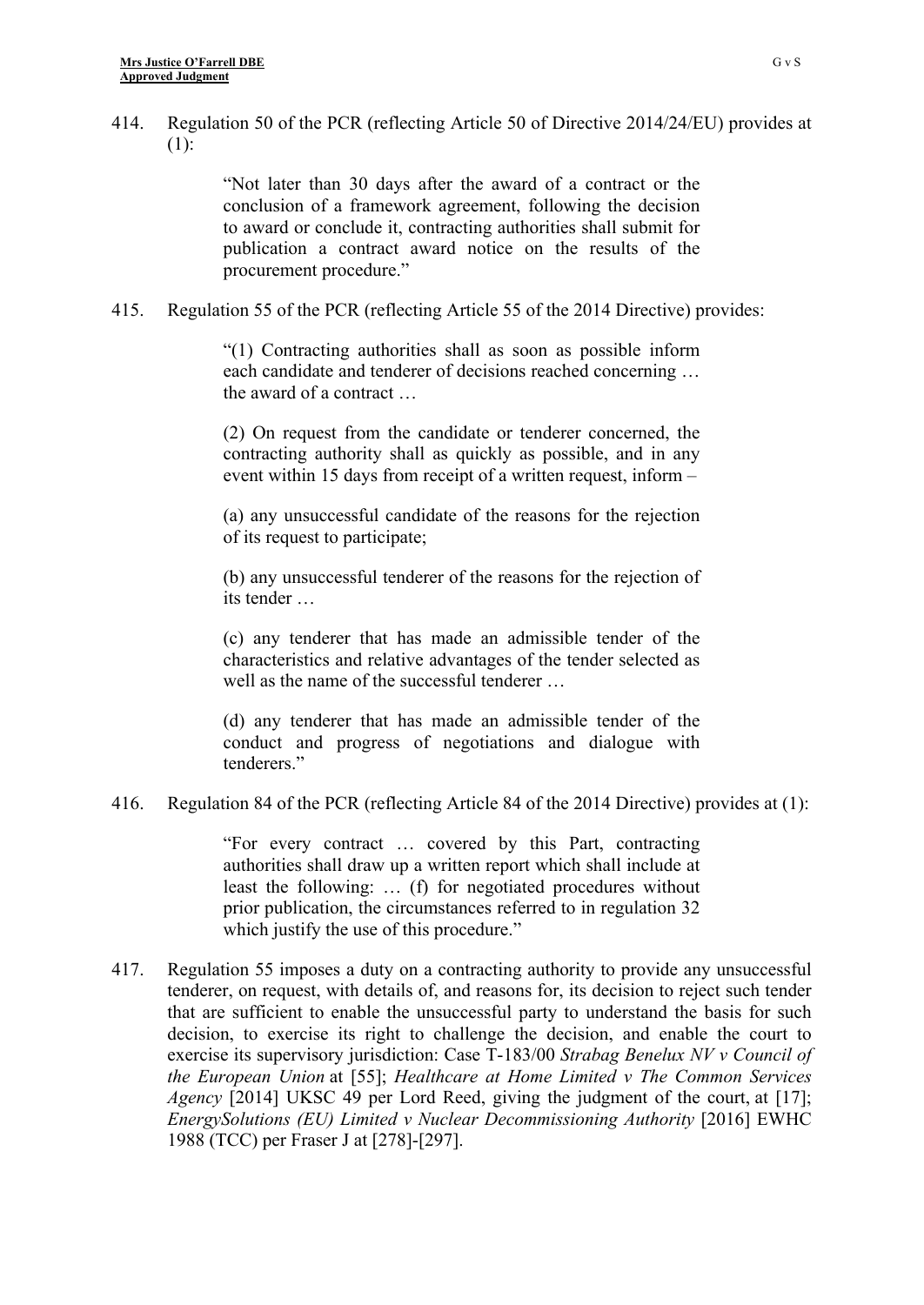- 418. The level of detail which must be given in order to satisfy this duty will be context and fact specific. There is no obligation on the contracting authority to undertake a detailed comparative analysis of the successful and unsuccessful tenderers: Case 272/06 *Evropaiki Dynamiki* [2008] ECR-II 00169 at [25]-[27]; *Lancashire Care NHS Foundation Trust v Lancashire County Council* [2018] EWHC 1589 (TCC) per Stuart-Smith J (as he then was) at [49]-[50]; *Stagecoach East Midlands Trains Limited v Secretary of State for Transport* [2020] EWHC 1568 (TCC) per Stuart-Smith J (as he then was) at [75]-[76].
- 419. The above cases all concerned consideration of the obligation to provide reasons for the decision in question in the context of duties imposed by the relevant procurement directive or regulations. In this case, the duty imposed by regulation 55 of the PCR does not arise because the Claimants are not unsuccessful tenderers and there was no competitive tender process.
- 420. There was a successful challenge by the First Claimant under regulation 50 of the PCR in respect of the Defendant's failure to publish the PPE contract award notices: *Good Law Project Limited v Secretary of State for Health and Social Care* [2021] EWHC 346 (Admin). As a result, this is not a challenge that could be, or has been, pursued in these proceedings.
- 421. The Defendant produced and provided to the Claimants regulation 84 reports in respect of each of the material contracts and no challenge to them has been pursued in these proceedings.
- 422. In consequence, the line of reasoning set out in the authorities relied on by the Claimants is not applicable in this case.

## *Public law principles as to the requirement for reasons*

423. The issue as to whether there is any obligation on a public authority to give reasons for its decision was considered in *Oakley v South Cambridgeshire District Council* [2017] EWCA Civ 71 (CA) per Elias LJ:

> "[26] There are powerful reasons why it is desirable for administrative bodies to give reasons for their decisions. They include improving the quality of decisions by focusing the mind of the decision-making body and thereby increasing the likelihood that the decision will be lawfully made; promoting public confidence in the decision-making process; providing, or at least facilitating, the opportunity for those affected to consider whether the decision was lawfully reached, thereby facilitating the process of judicial review or the exercise of any right of appeal; and respecting the individual's interest in understanding and perhaps thereby more readily accepting why a decision affecting him has been made. This last consideration is reinforced where an interested third party has taken an active part in the decision making-process, for example by making representations in the course of consultations. Indeed, the process of consultation is arguably undermined if potential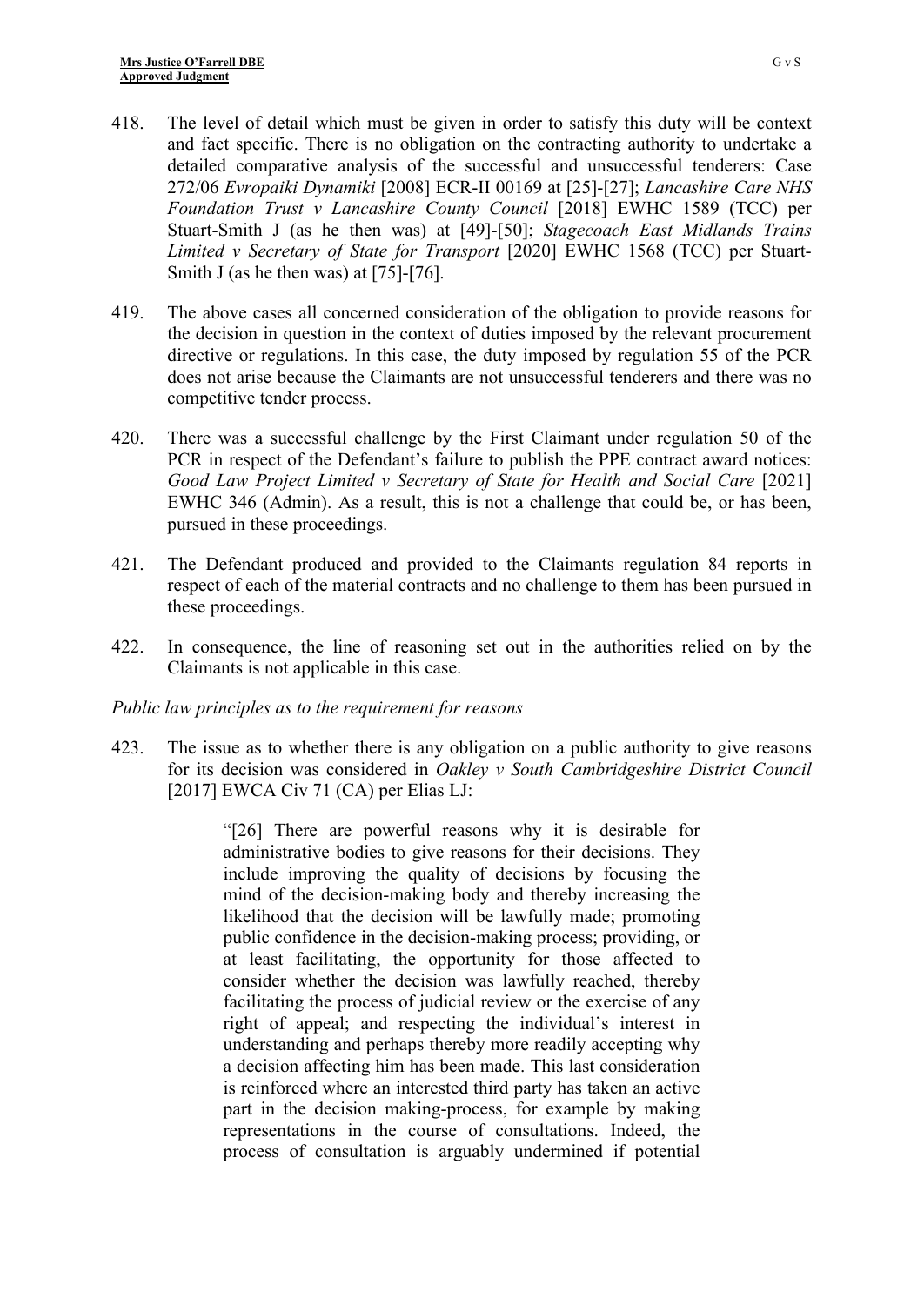consultees are left in the dark as to what influence, if any, their representations had.

[27] The disadvantage, accepted by Jay J in this case, is that having to provide reasons, particularly where they have to withstand careful scrutiny by lawyers, might involve an undue burden on the decision-maker…

[28] Statute frequently, and in a wide range of circumstances, obliges an administrative body to give reasons, although the content of that duty, in the sense of the degree of specificity of the reasons required, will vary from context to context. However, absent some statutory obligation, the question whether reasons are required depends upon the common law.

[29] It is firmly established that there is no general obligation to give reasons at common law, as confirmed by Lord Mustill in *Ex p Doody* [1994] 1AC 531. However, the tendency increasingly is to require them rather than not.

[30] In view of this, it may be more accurate to say that the common law is moving to the position whilst there is no universal obligation to give reasons in all circumstances, in general they should be given unless there is a proper justification for not doing so."

424. The reasoning that is required is that which is sufficient to enable a challenge to be identified, as explained by Hickinbottom LJ in *R (Help Refugees Ltd) v SSHC* [2018] EWCA Civ 2098 (CA) at [122]:

> "The general principles concerning the duty of fairness at common law - in particular when that duty requires reasons to be given and, where it does, the adequacy of reasons given were considered by Singh LJ in Citizens UK [2018] 4 WLR 123 at para 68 and following. It is unnecessary for me to repeat them. So far as this appeal is concerned, the following propositions are relevant and uncontroversial.

> (i) The common law will readily imply requirements of procedural fairness into a statutory framework even where the legislation itself is silent.

> (ii) When procedural fairness is in question, the court's function is "not merely to review the reasonableness of the decision-maker's judgment of what fairness required" (*R (Osborn) v Parole Board* [2013] UKSC 61; [2014] AC 1115, para 65, per Lord Reed JSC), but to consider objectively whether there has been procedural unfairness.

> (iii) The rule of law requires e $\Box$  ective access to justice. Therefore, generally, unless (e.g.) excluded by Parliament,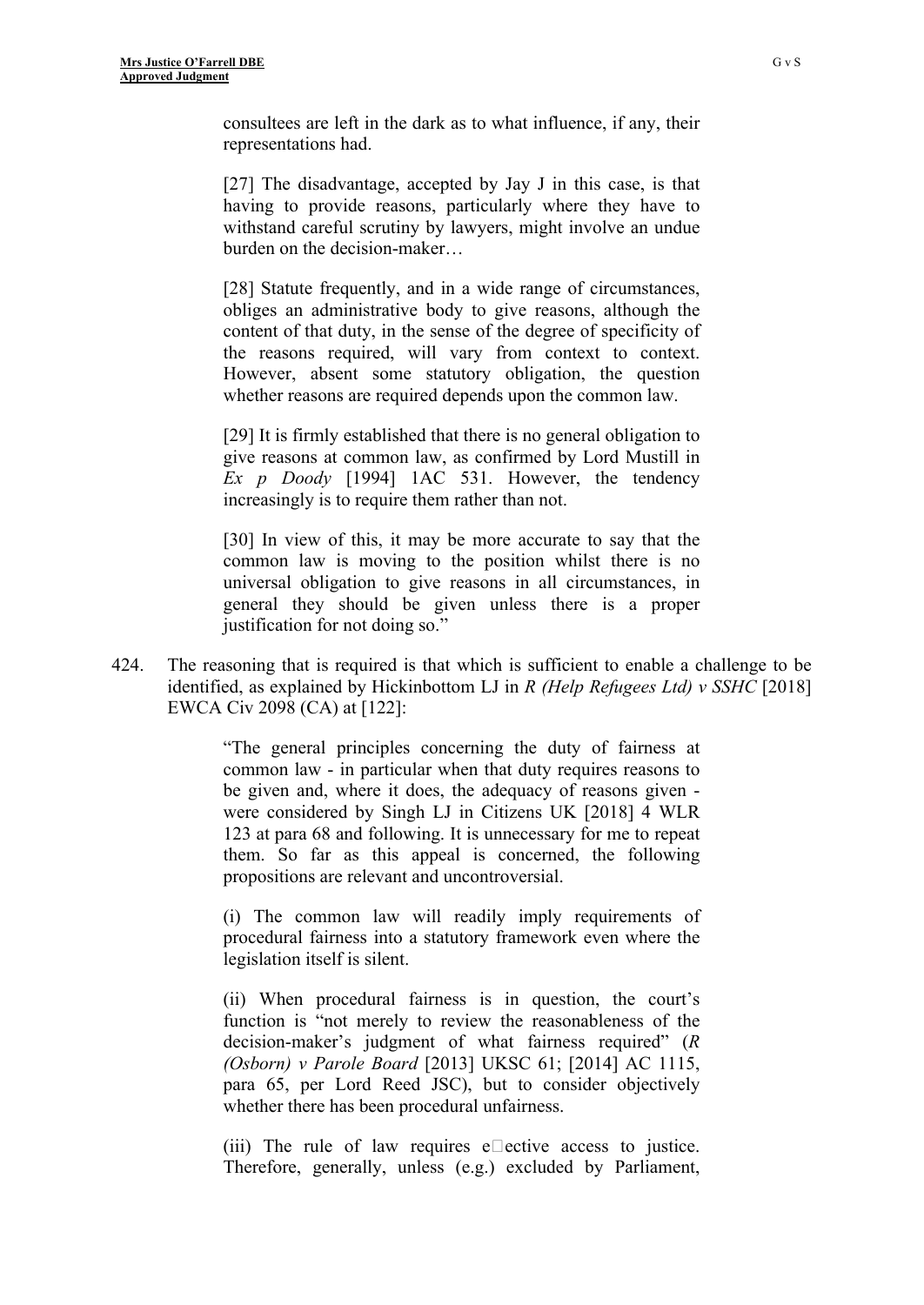there must be a proper opportunity to challenge an administrative decision in the court system. As a consequence, unless rendered impractical by operational requirements,  $su\Box$  cient reasons must be given for an administrative decision to allow a realistic prospect of such a challenge. Where the reasons given do not enable such a challenge, they will be legally inadequate."

- 425. Thus, in the absence of a statutory requirement, there is no general common law obligation on a public authority to give reasons for its decisions but, where the decision is of significant public interest, or raises an issue of procedural fairness, sufficient reasons should be given to enable a potential challenge to be made by way of judicial review, unless there is proper justification for not doing so.
- 426. The level of detail required, where reasons are given, will depend on the circumstances of each case. The starting point is the guidance set out in the Pre-Action Protocol for Judicial Review, which provides at paragraph 13:

"Requests for information and documents made at the preaction stage should be proportionate and should be limited to what is properly necessary for the claimant to understand why the challenged decision has been taken and/or to present the claim in a manner that will properly identify the issues. The defendant should comply with any request which meets these requirements unless there is good reason for it not to do so. Where the court considers that a public body should have provided relevant documents and/or information, particularly where this failure is a breach of a statutory or common law requirement, it may impose costs sanctions."

## *Alleged failures*

- 427. The Claimants' case is that the Defendant failed to comply with his duty to give clear and sufficient reasons for awarding the contracts under challenge:
	- i) In respect of the first PestFix claim, the Defendant failed to explain that no requirements were imposed on PestFix as to its financial standing and wrongly asserted that the Defendant purchased isolation suits as opposed to coveralls from Pestfix.
	- ii) In respect of the Clandeboye claim, the Defendant failed to refer to its recognition that Clandeboye should be given an amber rating for financial standing, that this had been actively considered by Mr Fundrey as Accounting Officer, and that the financial risks posed by the FCC were mitigated by arrangements for ring-fencing the Defendant's funds.
	- iii) In respect of the Ayanda claim, the Defendant failed to explain that Ayanda had been given a red financial due diligence rating by the Cabinet Office, that neither this rating nor any other information about financial due diligence on Ayanda was referred to the Accounting Officers who decided to award the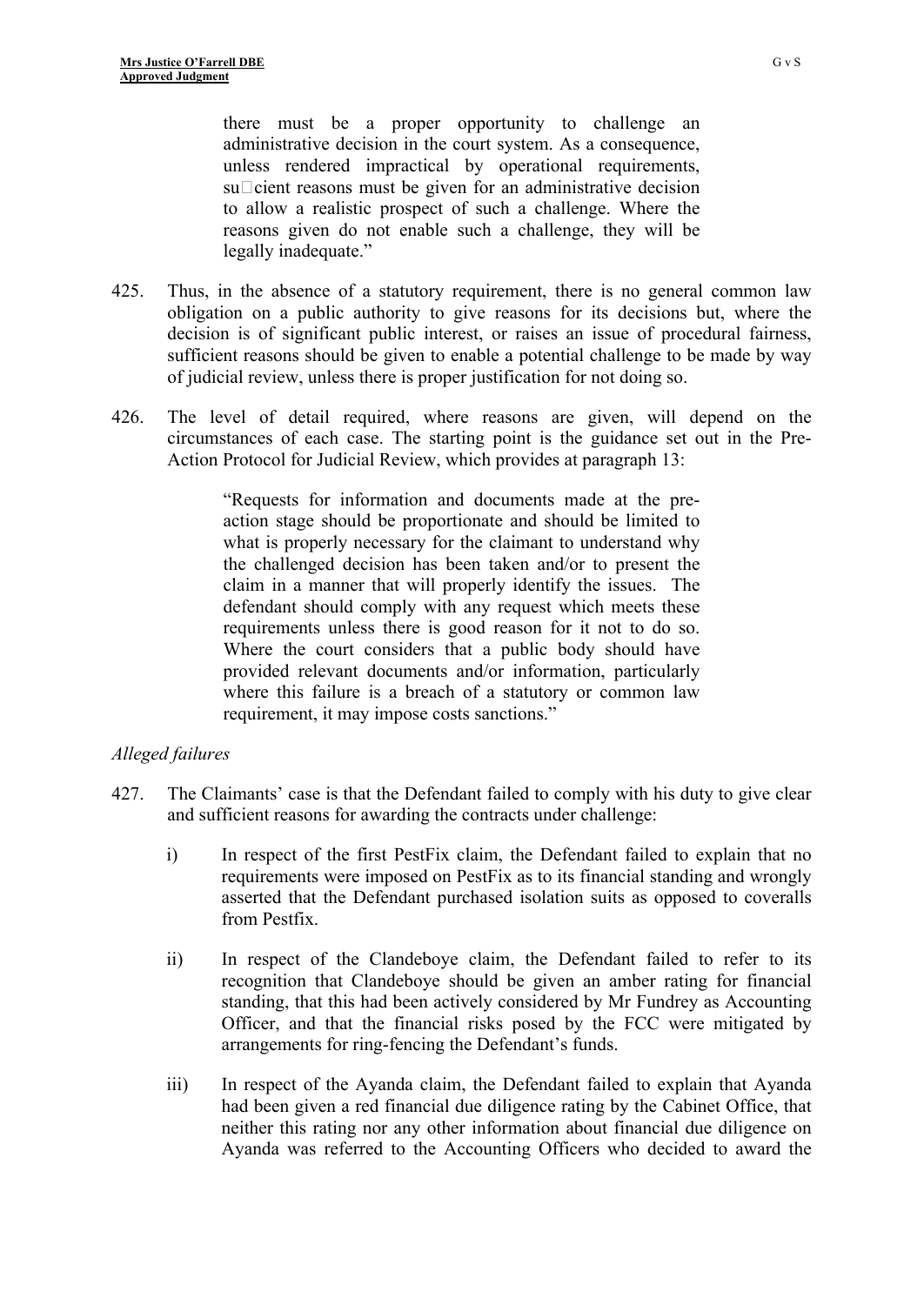contract, and that due diligence on Ayanda's manufacturer was also not referred to the Accounting Officers.

- iv) In respect of the further PestFix claim, the Defendant failed to provide information as to whether the further PestFix contracts had been handled under a 'VIP' process, financial due diligence and technical assurance of the offers, or any explanation as to the reasons for the contract awards.
- 428. Mr Coppel submits that the Defendant's omissions and misleading responses deprived the Claimants of any realistic prospect of challenging the contracts on the grounds that: (i) there was no financial due diligence on PestFix; (ii) the award of the Clandeboye contracts were based on an amber risk rating; (iii) there were financial due diligence failures regarding Ayanda; (iv) the reasons for the awards of SPC1-5; and (v) the role of the VIP lane in the awards of contracts to PestFix and Ayanda.
- 429. Ashlie Whelan-Johnson, a barrister employed as a Senior Lawyer in the Government Legal Department, sets out in her fourth witness statement the document review exercise carried out by the Defendant and the responses provided to the Claimants in the pre-action correspondence. She also explains the decision taken not to provide all information and documents requested by the Claimants at the pre-action stage:

"In circumstances where 329 contracts for PPE had been awarded since the start of the pandemic and the SofS was still in the process of publishing those contracts, it was neither practical nor proportionate to provide the disclosure requested. Nor did the Claimants require details of all 329 contracts awarded to understand why the decision was taken to award the challenged contract to Pestfix. The Claimants subsequently made an application for disclosure of all the contracts awarded to Pestfix by the SofS since the start of the pandemic and this application was refused by Mrs Justice Jefford on 18 August 2020, which further supports the position taken by the SofS in pre-action correspondence."

430. Mr Bowsher submits that these steps were sufficient to comply with the Pre-Action Protocol and no further information or documents were required. In the procurement context, where there are regulations which govern the amount of information to be provided, to whom it is to be provided and when it is to be provided, the requirements of public law do not serve to broaden the requirements under the PCR. Certainly, they would not do so on the facts of these cases, where the emergency context would serve to narrow rather than broaden the public law duty to give reasons. Alternatively, this is one of the exceptional circumstances anticipated in *Oakley* (above), in which there is a proper justification for the Defendant not to give reasons, namely more than 15,000 offers to supply PPE and the urgency of the public health crisis.

### *Adequacy of reasons given*

431. In respect of the first PestFix claim, the Defendant provided details of the offers made by PestFix, the process of consideration of the offers and its decision to award the FPC in its response letter dated 31 July 2020. The Claimants requested in paragraph 32f of their letter dated 10 June 2020 requirements imposed on PestFix so that the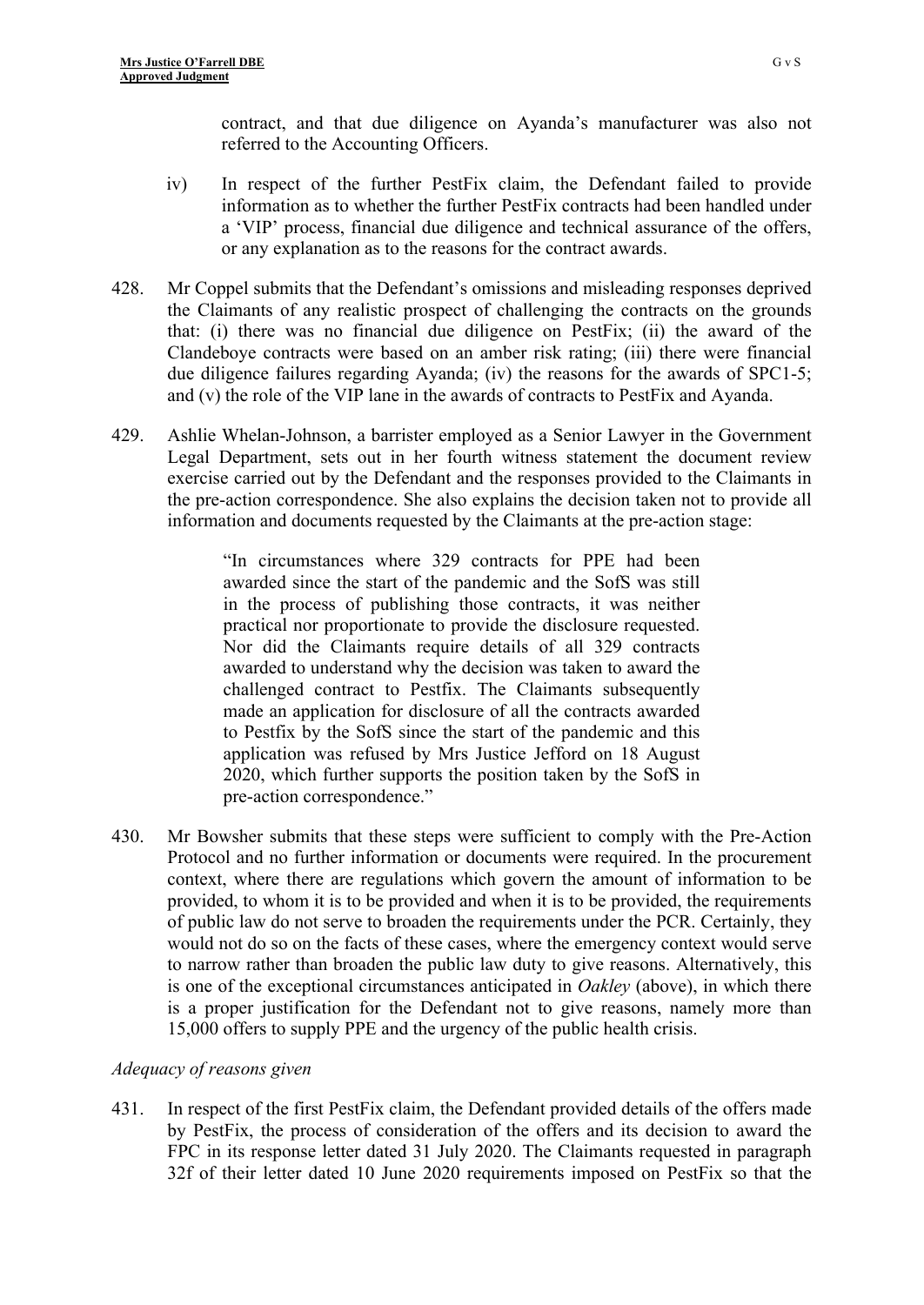Defendant could satisfy itself as to PestFix's financial standing and technical capabilities or, if none imposed, the basis on which the Defendant was satisfied. The Defendant replied to this request at paragraph 44 of its response, stating that appropriate due diligence was carried out, rejecting the suggestion that regulation 58 imposed mandatory requirements. The basis on which the Defendant considered that PestFix had sufficient financial standing and the PPE would achieve technical compliance was set out in sufficient detail at paragraphs 35 to 40 for the Claimants to determine whether or not to make a challenge. Indeed, the Claimants did make a challenge on the ground that there was inadequate financial and technical due diligence.

- 432. The complaint that the Defendant wrongly asserted that it purchased isolation suits as opposed to coveralls from PestFix is not material to the reasons required to be provided for the decision to award the contract in question. In any event, this was explained in the Defendants' witness statements and documents as a discrepancy in the labelling of the coveralls as isolation suits.
- 433. In respect of the Clandeboye claim, the Claimants asked the Defendant at paragraph 51e of its letter dated 29 June 2020 to explain the basis on which Clandeboye was considered to be more suitable than other suppliers and, at paragraph 51i the requirements imposed on Clandeboye so that the Defendant could satisfy itself as to Clandeboye's financial standing and technical capabilities or, if none imposed, the basis on which the Defendant was satisfied. The Defendant replied to this request at paragraphs 52 and 53 of its response dated 13 July 2020, stating that appropriate due diligence was carried out. The basis on which the Defendant considered that Clandeboye had sufficient financial standing and technical capabilities was set out in sufficient detail at paragraphs 37 to 41 for the Claimants to determine whether or not to make a challenge. The absence of any reference to the amber rating did not impede a challenge on the ground of irrationality. Indeed, the Claimants did make a challenge on the ground that there was insufficient financial and technical verification, specifically relying on its assessment of Clandeboye's resources. It has chosen not to pursue that challenge in these proceedings having regard to the evidence subsequently provided but it was not incumbent on the Defendant to provide its evidence in advance of the claim.
- 434. In respect of the Ayanda claim, the Claimants asked the Defendant at paragraph 59g of its letter dated 13 July 2020 to explain the basis on which Ayanda's offer was evaluated and at paragraph 59h to explain the basis on which Ayanda was considered to be more suitable than other suppliers. The Defendant replied to this request at paragraphs 12 to 17 of its response dated 29 July 2020, setting out the basis on which the Defendant considered that Ayanda's offer was acceptable, specifically stating that control measures were required by Ayanda's bank as risk mitigation. This was sufficient detail for the Claimants to determine whether or not to make a challenge. The absence of any reference to the red rating did not impede a challenge on grounds of irrationality. Indeed, the Claimants did make a challenge on the ground that there was insufficient financial and technical verification, specifically relying on its assessment of Ayanda's resources.
- 435. Contrary to the Claimants' complaint, the Defendant did refer to the existence of the "High Priority Appraisals Team" in its letter dated 29 July 2020, when responding to the Ayanda letter before claim. In any event, the Claimants were permitted to amend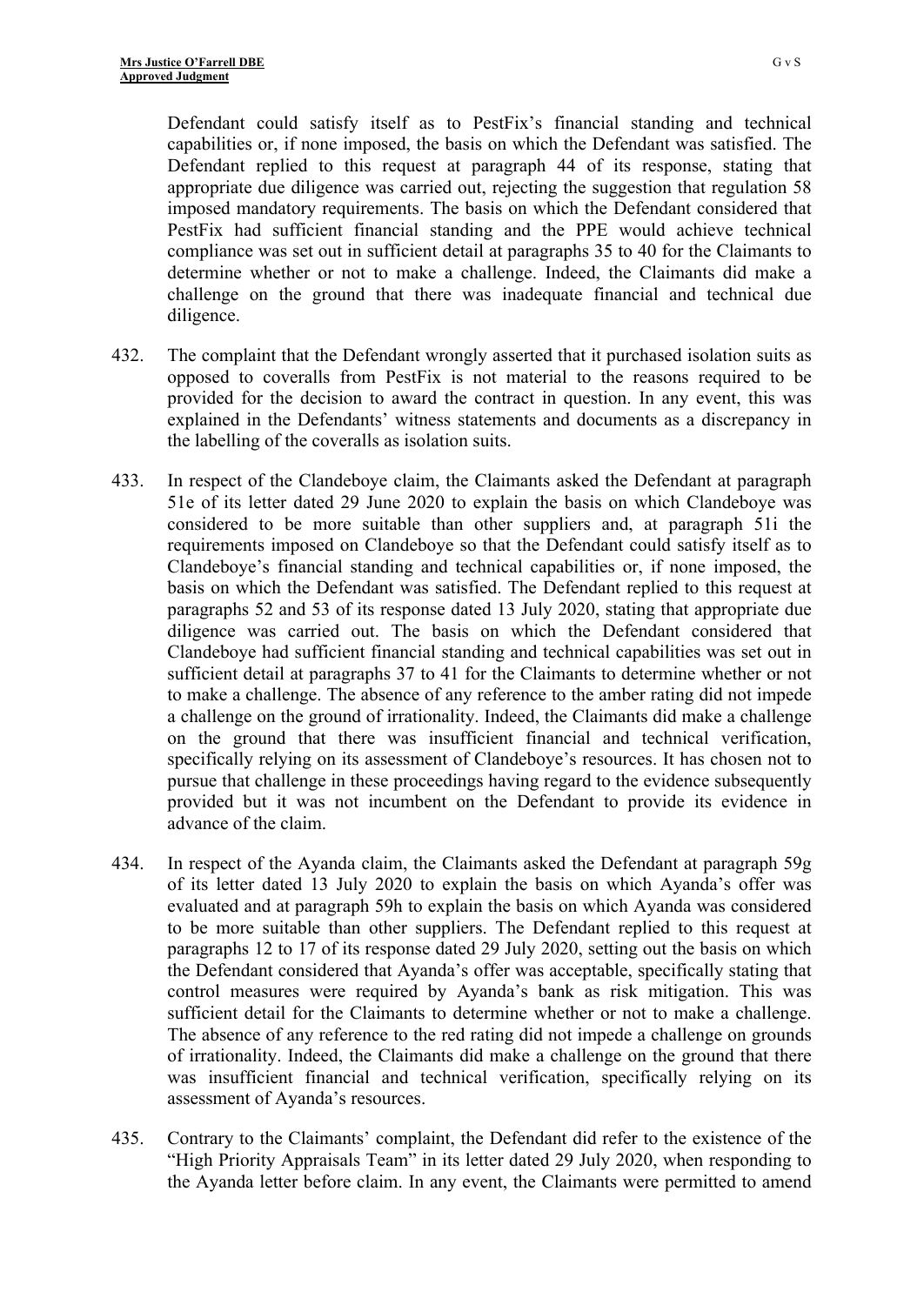their case to advance a challenge based on the operation of the High Priority Lane and such claim has been scrutinised by the court.

- 436. In respect of the second PestFix claim, the Claimants requested in paragraph 10a and 10h of their letter dated 6 November 2020 whether the further PestFix contracts had been handled under a 'VIP' process, and the financial due diligence and technical assurance carried out. The Defendant's response was given in its letter dated 19 November 2020. Ms Whelan-Johnson explains in her fourth witness statement that by this stage, proceedings had been issued in the other claims and permission had been granted on the papers but the oral renewal hearing was pending. Further, the Claimants issued the second PestFix claim on 12 November 2020 without waiting for the Defendant's response. In those circumstances, it was reasonable and proportionate for the Defendant to await the outcome of oral renewal hearing before providing any further information. Clearly, it did not impede the ability of the Claimants to challenge the award of the further PestFix Contracts.
- 437. The complaints made by the Claimants concern specific evidential details that were not provided by the Defendant at the pre-action stage. But there was no obligation on the Defendant to go further than providing reasons for the decisions that it made. It discharged that obligation. It was not required at that stage to undertake a detailed analysis of all evidence before it, particularly given the size of such an exercise in the circumstances of this procurement. When considered against the applicable test, namely, that sufficient reasons must be given for the decisions to allow a realistic prospect of a challenge, the Defendant's responses clearly satisfied that test.
- 438. For the reasons set out above, the court rejects the Claimants' challenge on Ground 3.

# **Ground 5 – Irrationality**

- 439. The Claimants' case is that the decisions to award the contracts to PestFix and Ayanda were irrational in that no, or no sufficient, financial or technical verification was carried out in respect of the interested parties or their suppliers, and by operation of the High Priority Lane:
	- i) In awarding the contracts to PestFix and Ayanda, the Defendant placed reliance on their referral to the High Priority Lane, in the absence of any stated criteria for such referrals.
	- ii) In awarding the contracts to PestFix and Ayanda, insufficient financial due diligence was carried out in respect of the interested parties or their suppliers.
	- iii) In respect of three contracts awarded to PestFix, insufficient technical verification was carried out:
		- a) the contract terms failed to specify PPE which matched the requirements of the Defendant and the NHS (aprons bought under SPC 1 and under SPC 4; and FFP2 and FFP3 masks under SPC 3);
		- b) the FPC was purportedly for isolation gowns but PestFix delivered disposable coveralls;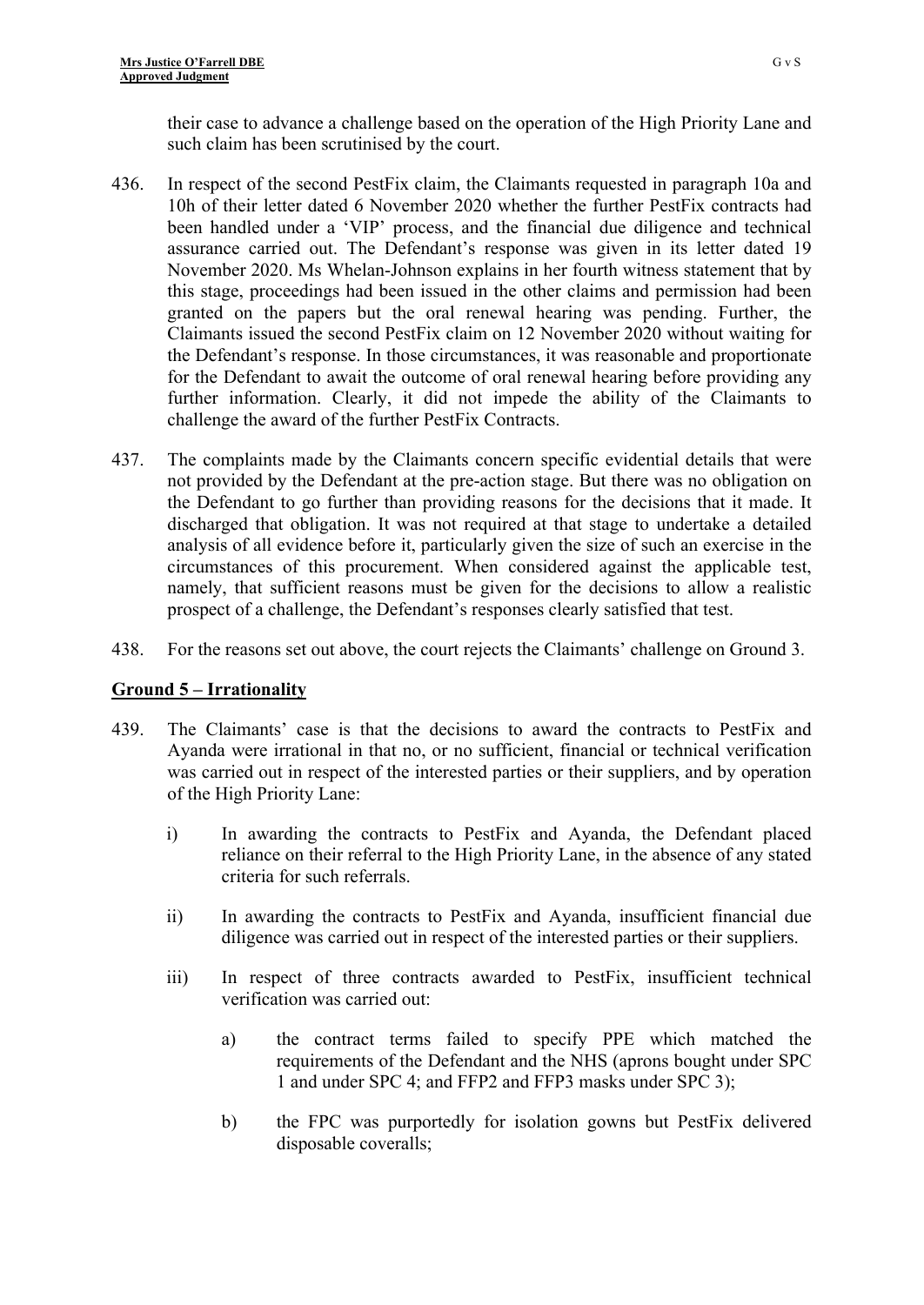- c) the gowns purchased under SPC 2 have not passed testing.
- iv) In respect of the contract awarded to Ayanda, insufficient technical verification was carried out:
	- a) Ayanda has never procured any goods on any market for the supply of any public contract;
	- b) the PPE sought to be procured was not, before contracting or after its supply, subject to any proper quality assurance or testing;
	- c) excessive quantities of masks were ordered and supplied at a time when there was no immediate need for a supply of anything like the magnitude contracted for;
	- d) over £150m of the masks are unusable; and
	- e) the balance of masks has not yet been tested for compliance with technical and safety standards since its arrival in the UK, has not been delivered to a single frontline NHS worker, and remains in storage unused.
- 440. The Defendant makes the following general points in response:
	- i) The award of PPE contracts during the 'first wave' of the pandemic is an area in which the Defendant had to make difficult judgments about medical and scientific issues and did so after taking advice from relevant experts. Such matters are not suited to intervention or determination by the court on grounds of rationality.
	- ii) The decision-makers in this case had the relevant knowledge, experience and expertise to mean they were well-placed to take the contract award decision. In these circumstances, the court should be slow to interfere.
	- iii) The Claimants' rationality challenge is in substance a challenge to the merits of the decision but that is impermissible as a ground of public law challenge.
	- iv) The Claimants have pleaded their allegations of irrationality with the benefit of hindsight. In April 2020 the Defendant did not have the benefit of the knowledge that it has since acquired regarding the nature of COVID-19; it had no choice but to make decisions rapidly and without the usual level of detailed information.
	- v) Rationality should be assessed taking due account of the context in which the decisions were taken, namely, a state of national emergency, responding to an unprecedented threat to health and life, necessitating swift decisions before opportunities to secure urgently-needed supplies of PPE were lost.

### *Legal principles*

441. In a case concerning decisions made by the Defendant, where it was required to make a complex evaluation of a wide range of overlapping criteria, all of which involved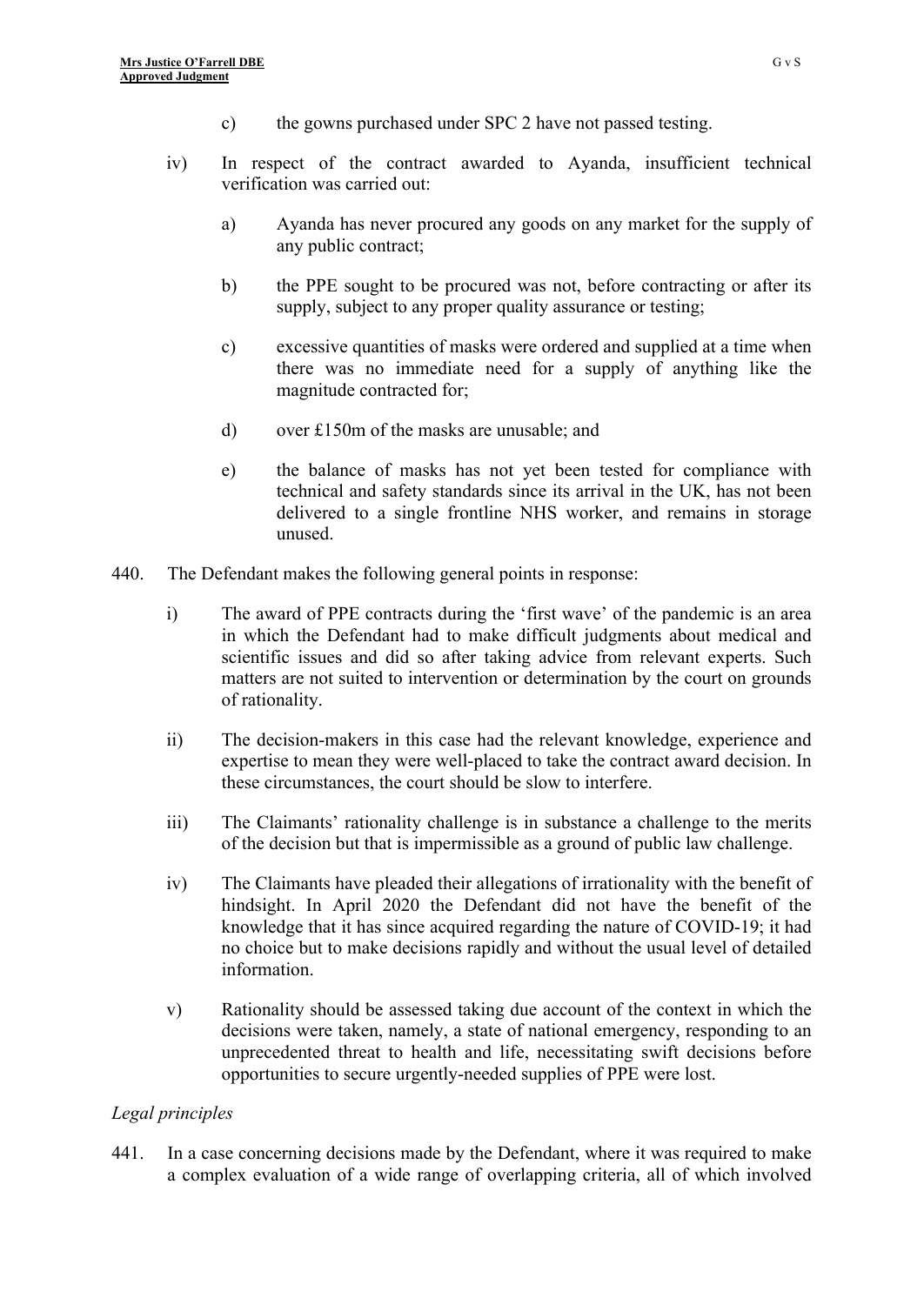difficult and technical judgments, the purpose of which was to safeguard front line workers in a public health crisis, the court must accord proper respect to the fact that the decision-maker was much better placed to carry out the assessment than the judiciary by way of judicial review: *R (Lumsdon and others) v Legal Services Board* [\[2015\] UKSC 41](https://www.bailii.org/uk/cases/UKSC/2015/41.html) at [40]; *R (Rotherham Metropolitan BC) v Secretary of State for Business, Innovation and Skills* [\[2015\] UKSC 6,](https://www.bailii.org/uk/cases/UKSC/2015/6.html) per Lord Sumption at [22]-[23]; per Lord Neuberger at [62]-[63].

- 442. The court will interfere with the decision of a public body only if the decision is outside the range of reasonable decisions open to the decision-maker or there is a demonstrable flaw in the reasoning which led to it: *Associated Provincial Picture Houses Ltd v Wednesbury Corporation* [1948] 1 KB 223 per Lord Greene MR at pp. 228 – 231; *R (Law Society) v Lord Chancellor* [2019] 1 WLR 1649 per Carr J (as she then was) at [98].
- 443. The decision-maker must take into account all legally relevant considerations and avoid taking into account those that are irrelevant. That requires reasonable steps to be taken to provide the decision-maker with the relevant information to enable it to make a rational decision: *Secretary of State for Education and Science v Tameside MBC* [1977] AC 1014 (HL) per Lord Wilberforce at pp.1047-8, Lord Diplock at pp.1064-5; *R (Balajigari) v Secretary of State for the Home Department* [2019] EWCA Civ 673 per Underhill LJ at [70].
- 444. The scope and content of the *Tameside* duty is context specific; it is for the decisionmaker and not the court, subject only to *Wednesbury* review, to decide upon the manner and intensity of the inquiry to be undertaken into any relevant factor: *R (Khatun) v Newham London Borough Council* [2004] EWCA Civ 55 per Laws LJ at [35]; *Flintshire County Council v Jayes* [2018] EWCA Civ 1089 per Hickinbottom LJ at [14].
- 445. The decision-maker must be briefed on everything that is relevant, namely, enough to enable an informed judgment to be made; fairness requires that the issues are put to the decision-maker in a balanced way so that a decision may be made on a rational basis: *R* (National Association of Health Stores) *v* Secretary of State for Health [2005] EWCA Civ 154 per Sedley LJ at [60]-[62]; *R (Hindawi) v Secretary of State for Justice* [2011] EWHC 830 per Thomas LJ at Paras.[73]-[75].
- 446. The question of what is a material or relevant consideration is a question of law, but the weight to be given to it is a matter for the decision-maker, subject only to *Wednesbury* review: *Khatun* (above); *R (Heathrow Hub Limited) v Secretary of State for Transport* [2020] EWCA Civ 213 at [144]-[146].
- 447. The court must not substitute its own decision for that of the decision-maker; there is a high threshold for a challenge based on irrationality: *R (Sandiford) v Secretary of State for Foreign and Commonwealth Affairs* [2014] UKSC 44 per Lord Carnwath and Lord Mance (with whom Lord Clarke and Lord Toulson agreed) at [66]. Where a decision is made by a responsible decision-maker after consultation with those who have material knowledge and expertise, it is not to be lightly overridden: *R (Miranda) v Secretary of State for the Home Department* [2016] EWCA Civ 6 per Lord Dyson MR at [79]; *R (Dolan) v Secretary of State for Health and Social Care* [2020] EWCA Civ 1605 per Lord Burnett of Maldon CJ, King LJ and Singh LJ at [89].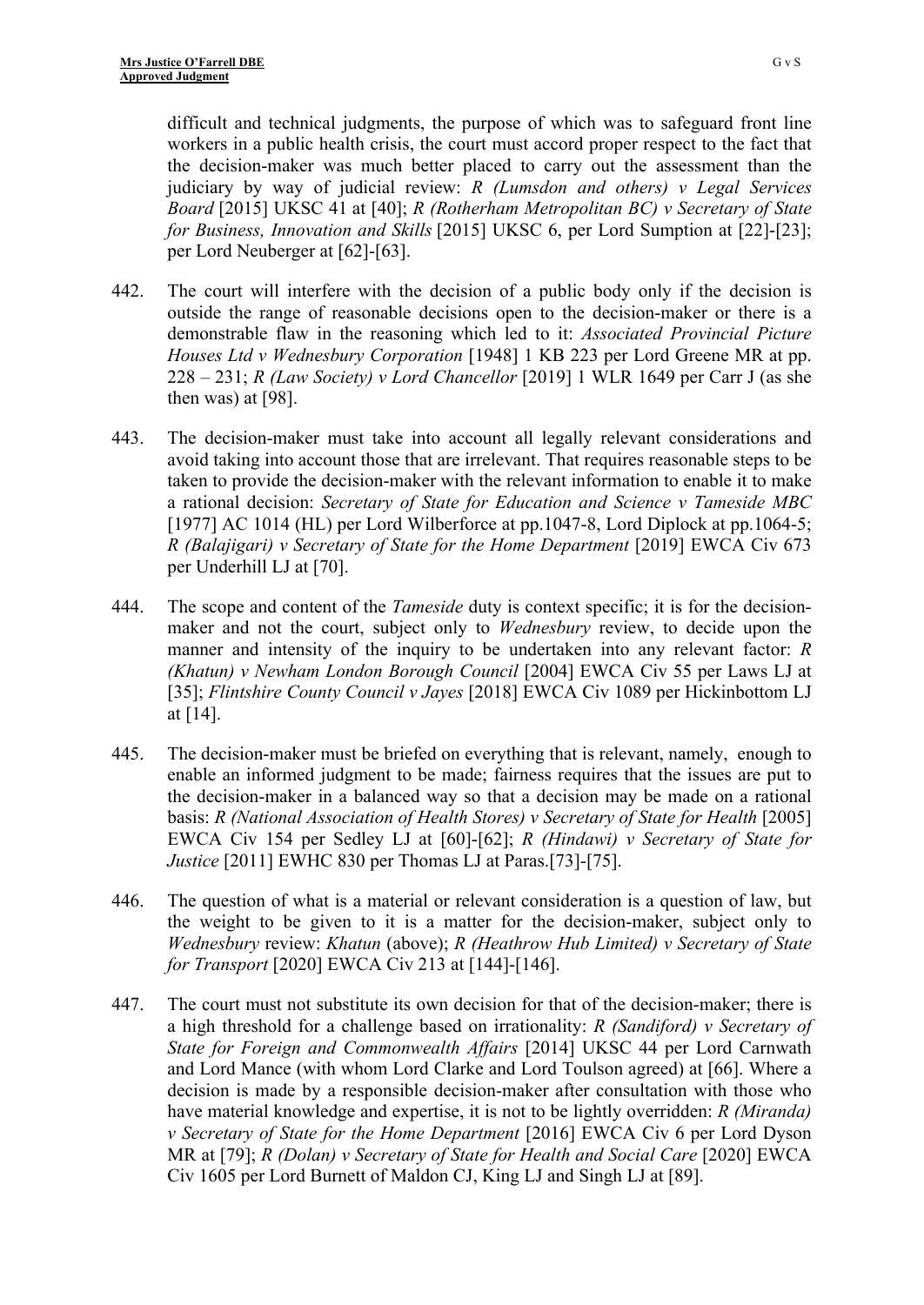448. Finally, the margin of appreciation accorded to the decision-maker may be particularly wide in the context of a national emergency, such as the COVID-19 pandemic: *Pickwell v Camden London Borough Council* [1983] QB 962 per Forbes J at p.989E; *R (Adiatu) v Her Majesty's Treasury* [2020] EWHC 1554 at [44], [81] and [258].

### *Context in which the contracts were awarded*

- 449. It was a matter for the Defendant, exercising its executive power, having regard to advice from medical and scientific experts, to determine what type of PPE it would purchase, the quantities to be bought, when it would be purchased and the commercial terms on which it was prepared to contract.
- 450. In April 2020, when the contracts under challenge were awarded, the UK was in the grip of 'the first wave' of the pandemic. There was a very urgent demand for PPE to provide protection for those working in circumstances where they were, or might be, exposed to COVID-19.
- 451. At that time, the global shortage of PPE created a marketplace in which governments and other agencies were bidding against each other in a race to secure precious supplies needed to protect their healthcare workers; it was a seller's market.
- 452. In those circumstances, the Defendant was required to make decisions very rapidly. There was little time to consider the merits of the offers as they arrived, or to carry out the checks that would usually be undertaken in a planned and cautious public procurement exercise.
- 453. This was not a procurement competition and the rationality challenge is not based on breach of the PCR. The procedures set out in the PCR (as opposed to the general principles) were not applicable to the open source process which this court has found the Defendant was entitled to adopt. The process adopted by the Defendant did not have fixed award criteria against which each bidder was marked. The priorities for different types of PPE constantly changed as potential shortfalls were predicted. The decision-makers were cognisant of the requirement for any proposed contract to comply with standards of public conduct and represent value for money but there was an appetite for higher than usual levels of risk. Unlike a regular procurement exercise, there were two overriding questions when considering each potential supplier: (i) did the supplier have a credible and reliable offer to supply substantial amounts of PPE; and (ii) how pressing was the need for that PPE?
- 454. Mr Wood sums up in his witness statement the challenges faced by the Defendant when carrying out the procurement of PPE in the midst of a global shortage and the COVID-19 pandemic:

"Over 700 civil servants and contractors came together in a virtual environment to buy PPE. They spent very long hours doing this – working past midnight and over weekends and public holidays was the norm. They operated under unimaginable pressure. On one level, they were acutely aware of how important their work was from the information we were provided with regarding the magnitude of demand and via daily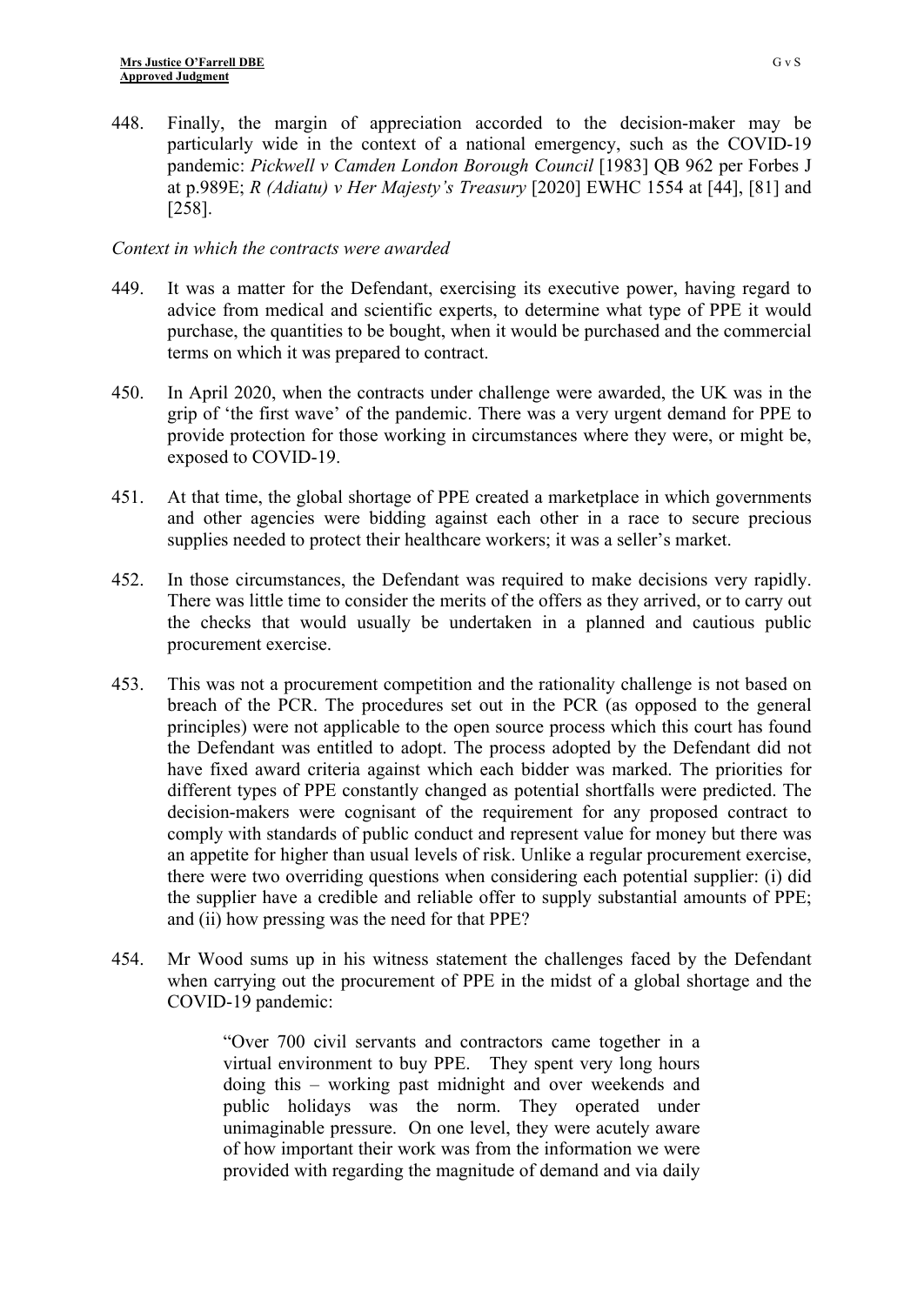media reports. If we did not secure supplies quickly and in great volume, our doctors and nurses would be facing coronavirus in our NHS hospitals without proper protective equipment. On another level, the market put great stress on them. The speed with which offers came and went from the market was astonishing and the stress of trying to bring an opportunity to fruition was immensely challenging. It was perhaps the most difficult, highly pressurised environment I have ever worked in."

455. It is against that background, applying the above legal principles, that the court considers the Claimants' challenge on rationality.

## *High Priority Lane*

- 456. The Claimants' case is that, in awarding the contracts to PestFix and Ayanda, the Defendant placed reliance on their referral to the High Priority Lane, in the absence of any stated criteria for such referrals.
- 457. For the reasons set out in discussion of the High Priority Lane under Ground 2 above, although the operation of the High Priority Lane used unlawful criteria for allocation to the same, it did not play any material part in the award of the contracts to PestFix or Ayanda. There was objective justification for treating the offers from PestFix and Ayanda as high priority offers and the court is satisfied that they would have been identified as such if triaged from a Portal submission.
- 458. Further, the evidence of Mr Cairnduff, Mr Moore, Mr Young, Mr Fundrey and Mr Williams, discussed above in relation to Ground 2 and which the court accepts, is that no reliance was placed on any allocation to the High Priority Lane at the technical assessment or final decision-making stage of any offer.
- 459. It follows that this ground of challenge is rejected.

# *Financial due diligence*

- 460. The Claimants' case is that, in awarding the contracts to PestFix and Ayanda, insufficient financial due diligence was carried out in respect of the interested parties or their suppliers.
- 461. Mr Coppel submits that financial due diligence is a necessary element of any large contract. Any rational contracting authority should assure itself that its contractual counterparty has deep enough pockets not only to perform its contract, but also to ensure that the authority has enforceable remedies in the event that the supplier breaches the contract. Financial due diligence was especially important in the context of the contracts subject to challenge. They involved very large pre-payments going far beyond what would usually be permitted for NHS purchases. The suppliers were intermediaries, rather than manufacturers, who would pass the pre-payments to their manufacturers overseas. Therefore, the contracts were high risk. In such circumstances, adequate due diligence was required, together with appropriate steps to mitigate such risks, such as bank guarantees, parent company guarantees or ringfencing of the pre-payments.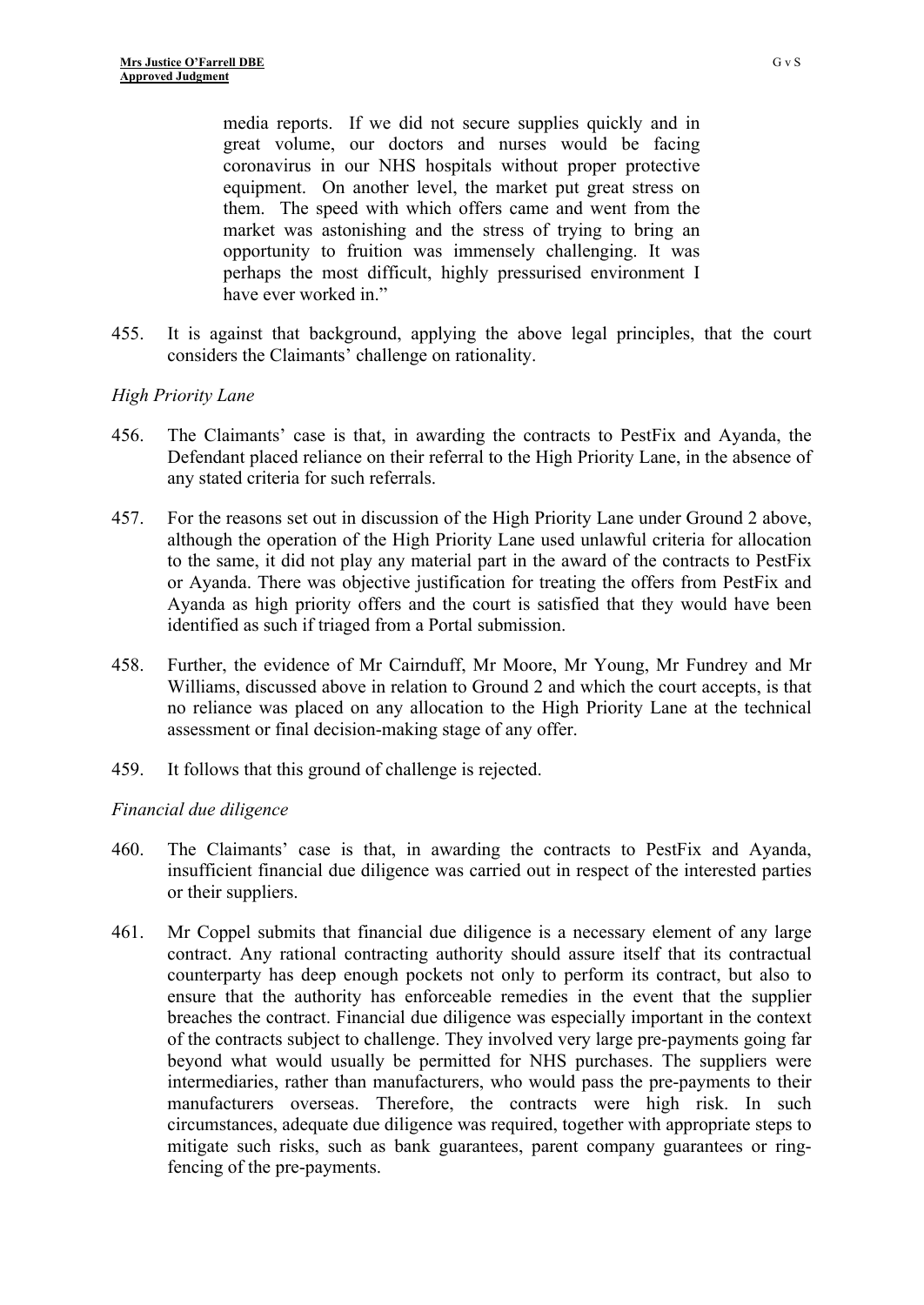462. Mr Bowsher submits that the context in which the Defendant was required to carry out due diligence and make these decisions was not 'business as usual' - resources were scarce and there were immense time pressures to conclude contracts for the supplies urgently needed. Although the exact form of the due diligence varied overtime, the evidence before the court is that the Defendant always had in place a process of carrying out due diligence, a process of ensuring that the accounting officers had regard to the due diligence, and those processes were applied on the facts of the claims before the court. It was not irrational for the Defendant to use its best endeavours to do all that it could realistically and reasonably do to carry out due diligence checks within the limited time available before the deal would be lost to another buyer. The fact that an improved process was subsequently developed at a time when the Defendant had better resources does not impugn the rationality of the earlier processes.

### *PestFix due diligence*

- 463. The Claimants' allegation is that the Defendant failed to perform any financial due diligence on PestFix prior to the Accounting Officer approvals of the relevant contracts and that such failure was irrational. PestFix had negligible assets and the contracts were very high value. The Accounting Officers failed to take reasonable steps to acquaint themselves with relevant information about PestFix's finances and failed to have regard to a material consideration, namely, PestFix's standing. Officials failed to draw to the Accounting Officers' attention the salient facts regarding PestFix and the absence of due diligence.
- 464. Mr Beard's evidence was that during the relevant period, the Cabinet Office simply did not have the resources necessary to undertake due diligence in respect of the volume of suppliers under consideration. Mr Young is frank that they did not have the time to carry out the kind of due diligence which would usually be done because of the time-limited nature of many of the offers:

"We always carried out some form of due diligence, but it is important to understand that the DD was looked at on a risk based and proportionate basis. Because of the extremely time limited nature of so many of the offers we did not have the time to carry out the kind of due diligence which would be done in a BAU [business as usual] situation. We were dealing with a lot of global suppliers who were not normally in the PPE market and trying to do BAU style DD exercise, often at geographical distance, would have meant losing the deal to someone else if we delayed. Our approach therefore reflected the heightened risk appetite and decisions that were taken on a balance of risk…. If we did not secure what we could of the limited product available on the market during the initial phase, we would be certain to run out of PPE."

465. In those circumstances, the Defendant had to rely on the best evidence that could be obtained within the available time. As Mr Beard noted, due diligence was not simply about the financial information. The case worker would form a broader view based on all available information, including dealings with the supplier, emerging knowledge of the market and the collective experience within the PPE Cell.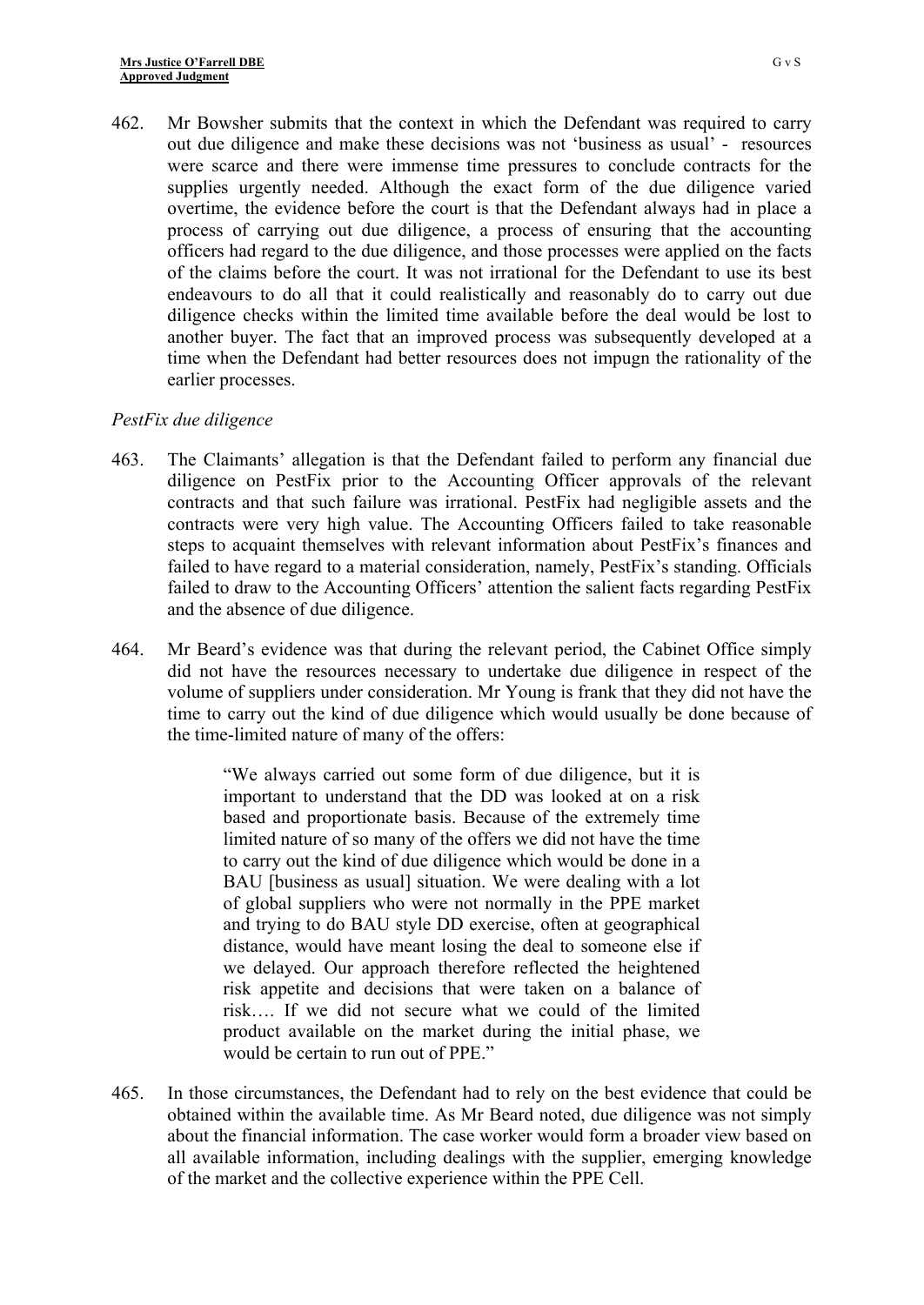- 466. Contrary to what is submitted by the Claimants, financial due diligence was carried out in respect of PestFix. There was no Cabinet Office due diligence report as a result of a shortage of resources at the time but Ms Washer carried out a basic check using online resources and satisfied herself that PestFix was a real entity, based in the UK and which was trading in the UK. Mr Maugham suggests that enhanced checks could have been carried out and has identified the additional information that could have been obtained regarding the financial standing of the company. Of course that would have improved the due diligence exercise but, given the time-sensitive nature of the work, it was not irrational for the Defendant to decide that it was prepared to take more risk that would usually be acceptable.
- 467. Mr Fundrey, the Accounting Officer for the FPC and SPC 5, was told that due diligence was confirmed but knew that there was uncertainty as to what that meant. Significantly, he was aware that there was no due diligence report from the Cabinet Office and that the exercise was therefore imperfect. In the knowledge that there was no due diligence report, taking into account all the circumstances, including the high demand for the PPE offered by PestFix, he determined that it was adequate to justify proceeding to award the contract.
- 468. Likewise, Mr Young, the Accounting Officer for SPC 1, SPC 2, SPC 3 and SPC 4, states that he did not see a Cabinet Office due diligence report and nothing suggested to him that one had been done. Therefore, he was mindful of the limited due diligence when considering whether to approve the contract awards.
- 469. It was a matter for Mr Fundrey and Mr Young, as the Accounting Officers, to decide upon the manner and intensity of the inquiry to be undertaken into relevant factors, such as due diligence. They were aware of the limitations of the due diligence exercise undertaken. It was a matter for them to decide what weight should be given to that factor. Their decisions to award the PestFix Contracts were well within the available margin of appreciation, particularly given the urgency of the demand for PPE to meet the public health crisis.
- 470. Mr Williams was not aware of the details of the due diligence undertaken but he was entitled to have regard to the fact that Mr Young had already considered the material offer as Accounting Officer. His primary focus was whether he should approve the contract for the volume of PPE and price quoted having regard to demand. In his witness evidence he explains the basis on which he considered it appropriate to approve FPC 4, including the increased risk that it posed, and sets out the reason the Defendant was prepared to accept it.
- 471. The Claimants suggest that the Defendant should have taken steps to mitigate the financial risks, such as guarantees or ring-fencing of funds, but that seeks to stray beyond the pleaded case, which is that it was irrational to award the contracts in the absence of due diligence. Steps in mitigation may be taken as a consequence of due diligence but they do not constitute due diligence; in any event, they would fall within the margin of appreciation as part of the overall assessment of risks and benefits of the offer.

*Ayanda due diligence*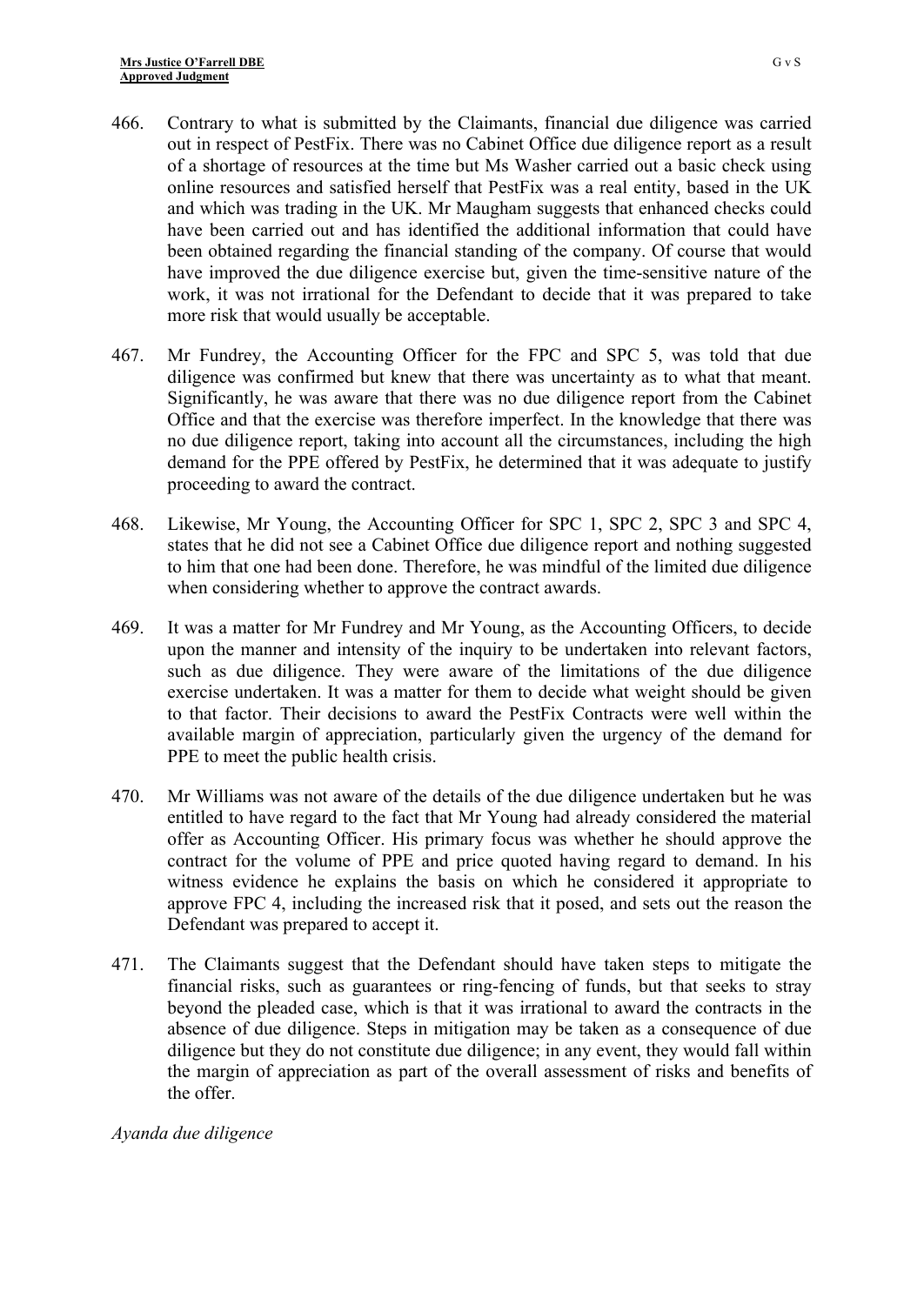- 472. The Claimants' allegation is that the Defendant failed to perform any financial due diligence on Ayanda prior to the Accounting Officers' approval of the contract and that such failure was irrational. The Ayanda contract was high risk based on the value of the contract and the advance payment required. Mr Fundrey and Mr Williams failed to take reasonable steps to acquaint themselves with relevant information about Ayanda's finances and failed to have regard to a material consideration, namely, Ayanda's standing. Officials failed to draw to their attention the salient facts regarding Ayanda, in particular, the red rating set out in the Cabinet Office report, simply stating that due diligence was confirmed.
- 473. At the time of the decision to award the contract to Ayanda, due diligence had been carried out on Zhende, the manufacturer, resulting in an amber risk rating (*"slight concerns but can continue to consider/use supplier until resolved"*). The Cabinet Office due diligence for Ayanda resulted in a red rating (*"major issues or concerns, these would need to be resolved before we use them"*), based on the absence of filed accounts, noting that significant assurances would be required to ensure delivery.
- 474. The report on Ayanda was not placed before Mr Fundrey, the Accounting Officer; the submission pack simply stated: "DD confirmed". Therefore, he was not given a full picture of the gaps in available information. However, Mr Fundrey was aware that the due diligence report on the manufacturer was amber and that Ayanda was not a business which had any direct experience in the manufacture, supply or distribution of PPE. He expressly states in his witness statement that those were factors that he weighed in the balance. Despite those adverse indications, he considered that the most important factor was Ayanda's ability to source technically approved type IIR masks on a regular supply over a prolonged period at a good price. Taking into account all the circumstances, including the high demand for the type IIR masks offered by Ayanda, Mr Fundrey determined that the risks associated with the supplier and manufacturer were outweighed by the benefits of the contract.
- 475. Mr Williams was not provided with the due diligence reports but was content to approve the contract award on the basis that Ms Lawson, Mr Marron and Mr Fundrey confirmed demand for the masks and the offer would provide security of supply through exclusive use of the manufacturing capacity of the factory.
- 476. As in the case of PestFix, it was a matter for Mr Fundrey and Mr Williams to decide upon the manner and intensity of the inquiry to be undertaken into relevant factors, such as due diligence. Although they did not have the Cabinet Office report, they were aware of the risks raised by contracting with a new supplier and making a substantial advance payment. Clearly, on the evidence, this was a very high risk contract. However, it was a matter for them to decide what weight should be given to such risks. The decision to approve the Ayanda Contract was within the available margin of appreciation, particularly given the urgency of the demand for PPE to meet the public health crisis.
- 477. Concerns were raised following the execution of the contract and, as a result, risk mitigation measures were put in place by ring-fencing the advance payment. As for the initial contract, it was a matter for the Defendant to assess whether, in those circumstances, he was prepared to take a higher level of risk to secure the very substantial quantities of PPE on offer.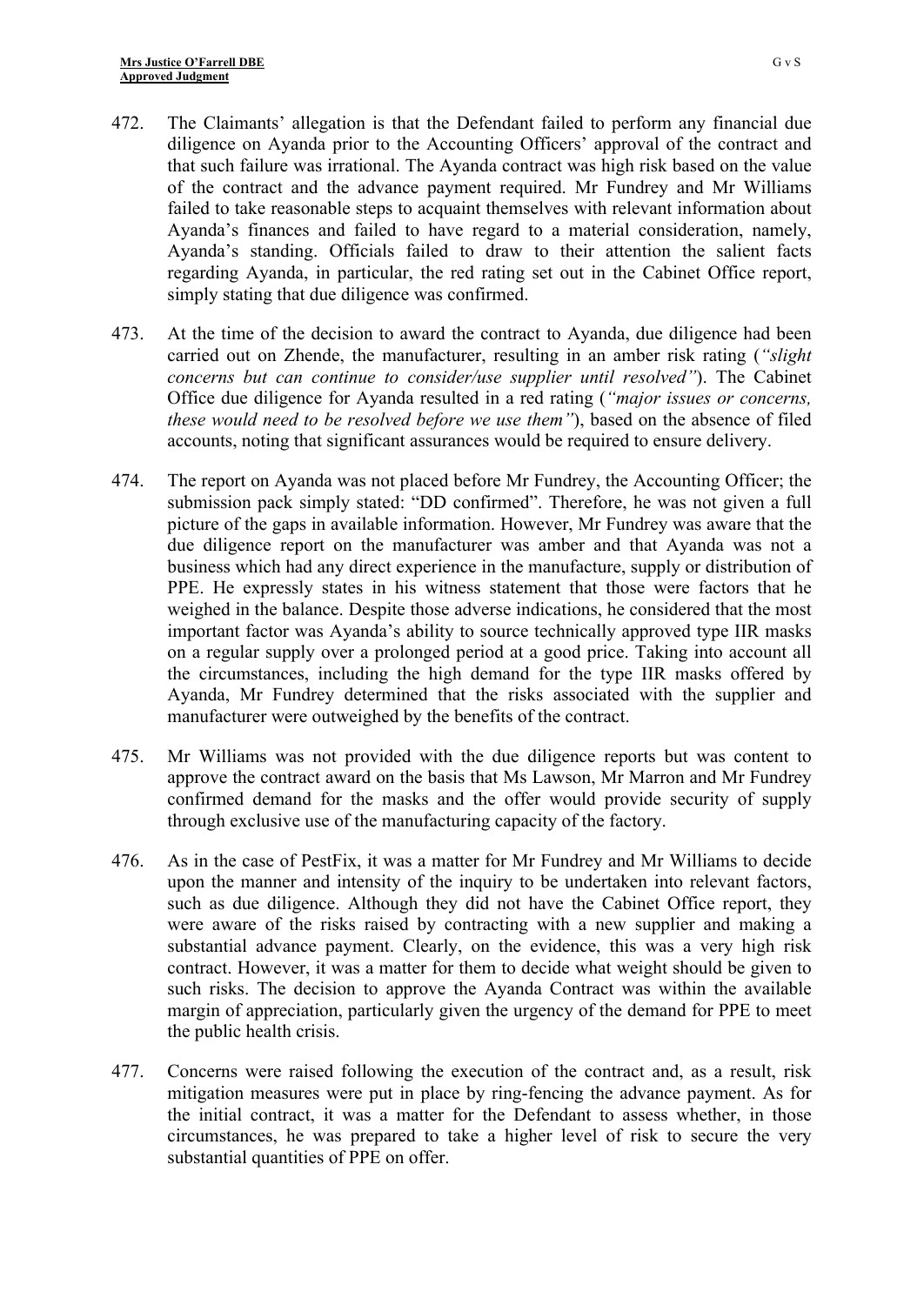#### *Conclusion on due diligence*

478. The Defendant carried out due diligence in respect of PestFix and Ayanda. In each case, the due diligence was limited as a consequence of sparse resources and time, and the Accounting Officers were required to make their decisions absent full information. In a standard procurement under the PCR, where due diligence is identified as part of the award criteria, it is unlikely that such due diligence would be considered adequate to enable an evaluator to assess financial standing so as to avoid an allegation of manifest error. However, this was not a standard procurement under the PCR. The Defendant was entitled to assume a greater degree of risk in circumstances where the paramount concern was to obtain the PPE needed to ensure the safety of health and care workers. The court's role is not to second-guess an appropriate calculation of the risks involved or substitute its own assessment as to the propriety of the contracts awarded. The court is satisfied that the Defendant's decisions to enter into the contracts without full due diligence were within the range of reasonable decisions open to him.

## *PestFix technical verification*

479. The Claimants' case is that insufficient technical verification was carried out in respect of parts of the contracts awarded to PestFix.

## *Coveralls - FPC*

- 480. It is said that the FPC was purportedly for isolation gowns but PestFix delivered disposable coveralls. This ground of challenge is misconceived. There was no issue between the contracting parties as to the nature of the PPE on offer. Although the communications and supporting documents provided by PestFix referred to isolation suits, in fact the protective clothing offered comprised coveralls. There was a discrepancy as to the description of the PPE by the Chinese manufacturer but, as explained by Mr Moore, this stemmed from the fact that 'coveralls' was not a phrase used in the PRC. What is clear from the contemporaneous documents is that those carrying out technical assurance knew that the offer was for coveralls, had sight of a test report demonstrating compliance with the required standard EN 14126:2003, and approved them on the basis that they were coveralls. There was also a discrepancy in respect of the labelling, in that they were incorrectly identified as isolation gowns and not correctly labelled as type 6B coveralls. However, the HSE report dated 6 August 2020 confirmed that the clothing supplied was in fact type 6B coveralls that met the required specification.
- 481. The Claimants' allegation does not come close to establishing irrationality. The Defendant has provided clear evidence that there was demand for coveralls, they were offered by PestFix, they were approved by technical assurance following production of an appropriate test report and the FPC was for coveralls, which were supplied.
- 482. In their submissions, the Claimants raise a new point that it was irrational to assess the coveralls against the BS EN 14126:2003 standard because PestFix did not specify the type of coverall it would supply. This ground of complaint is rejected. Mr England's email dated 5 April 2020 stated that the coveralls had been tested against BS EN 14126:2003 and that PestFix could supply whatever type of coverall, and degree of protection, was required. This information was considered separately by Ms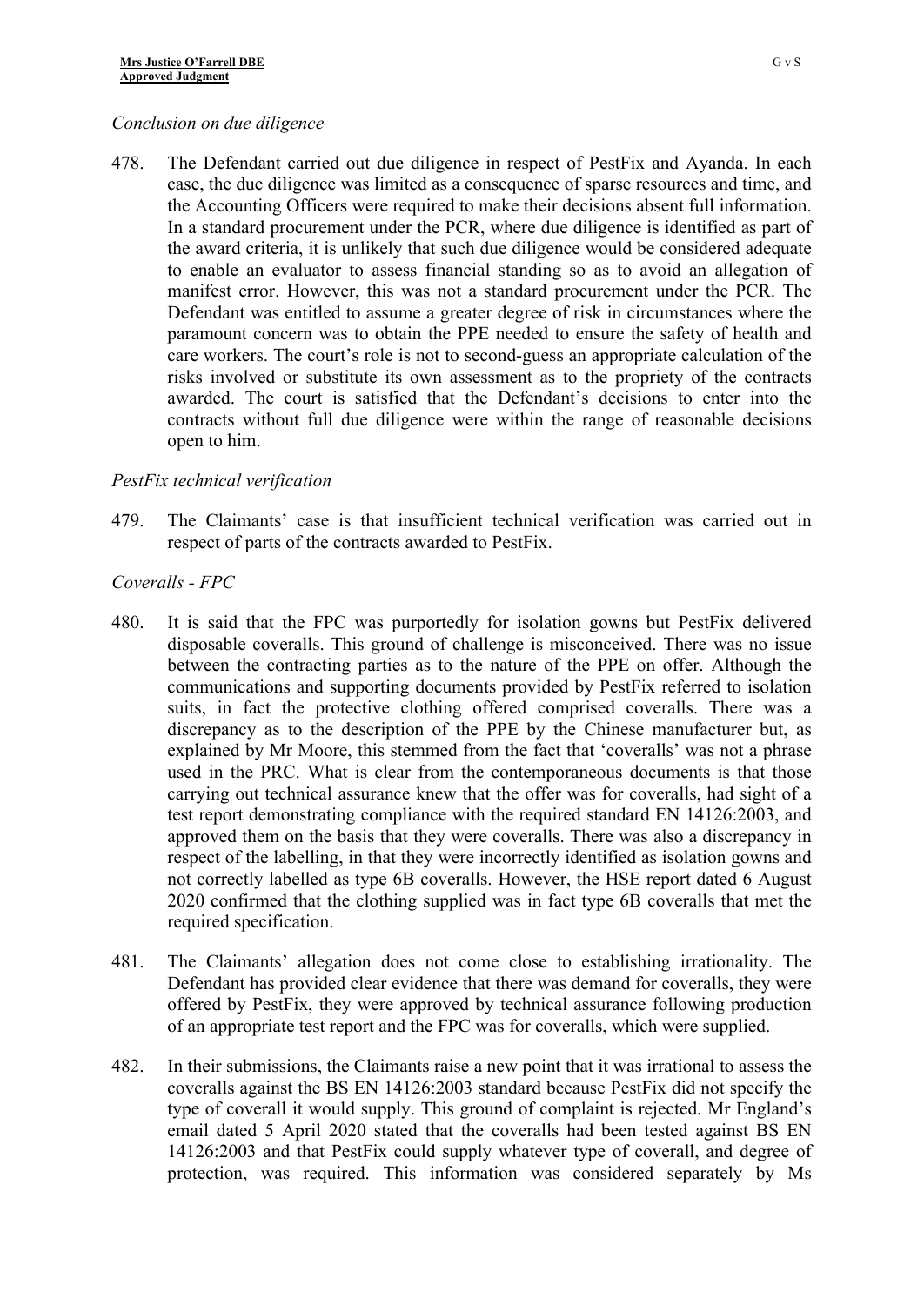McCarthy of CAPA and by Mr Moore; both, independently, assessed the offer as passing technical assurance. In those circumstances, where the offer was considered by those with appropriate technical knowledge and experience, it would not be appropriate for the court to interfere.

### *Aprons – SPC 1 and SPC 4*

- 483. It is said that the contract terms failed to specify PPE which matched the requirements of the Defendant and the NHS. The aprons purchased under SPC 1 and SPC 4 were required to satisfy the quality assurance standards in EN 1186 but that was a food industry standard and the aprons did not satisfy the relevant NHS specification in respect of thickness or dimensions.
- 484. At the time that technical assurance was carried out, Mr Moore was aware that the aprons were too wide (710mm as opposed to the NHS specified maximum width of 701mm) and there was uncertainty as to the thickness (the aprons were 31 microns as opposed to the NHS specified thickness of 12-20 microns). When supplied, the aprons failed testing on gravimetric thickness and because the neck holes were too small.
- 485. The Claimants' case is that it was irrational to order PPE which was unusable for its intended purpose and the Accounting Officers were not informed of such noncompliance when making their decisions. Mr Moore's evidence is that he was satisfied that the technical assurance team concluded that the aprons on offer were sufficiently durable and robust to be used for their intended purpose. Given the purpose of this type of PPE, namely to provide temporary, additional protection over gowns, that was a view that he was entitled to reach. Having made that assessment, it was not necessary to draw to the attention of the Accounting Officers the noncompliance issues. As the Defendant submits, had there been an acute shortage of aprons by the time they arrived, aprons that were a little too thick and deviated marginally from the specified dimensions would have been used to save lives.

*Gowns – SPC 2 and SPC 4*

- 486. The Claimants' pleaded case alleges that the gowns purchased under SPC 2 have not passed testing. This complaint is not a proper ground of challenge. Performance of a contract is not relevant to the lawfulness of the procurement procedure. During April 2020, it was not possible to visit the PRC to verify factory conditions, obtain physical samples for testing or carry out in situ quality assurance, as set out in Mr England's evidence. The Defendant was aware that in the circumstances prevailing at that time there was an increased risk that PPE ordered might not be delivered or prove to be unsuitable for use, as summarised by Mr Dawson in his email dated 28 April 2020. It was a matter for the Defendant to determine whether he was prepared to accept that increased level of risk. There is an ongoing dispute between the Defendant and PestFix in respect of the gowns delivered but that is not a matter for this court to determine.
- 487. In their submissions, the Claimants raise a further point that there was no technical assurance in respect of the gowns, apart from limited checks carried out by the Chief Operating Officer of an NHS Trust, and Mr Young failed to discharge his duty as Accounting Officer by verifying that the gowns met the necessary technical standards. Mr Young was entitled to exercise his judgment in deciding what information was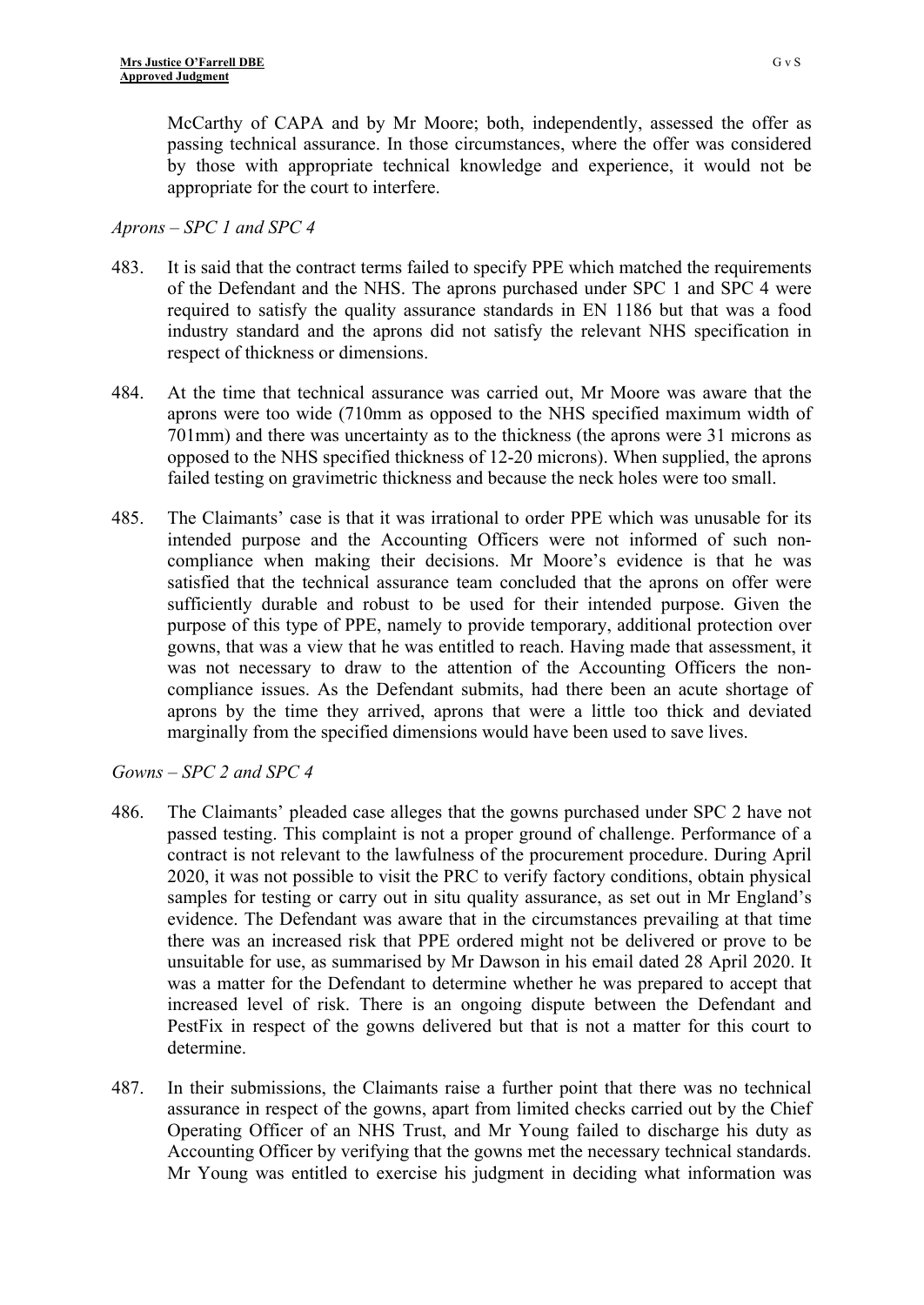necessary for him to reach a decision. In his witness statement, he expressly states that he was concerned about the risk emanating from a lack of technical assurance but considered that this was a risk worth taking given the urgent need for surgical gowns and their scarcity of supply. On 15 April 2020, when he was asked to consider this offer, the Decision Brief showed that the daily outgoing stock of gowns was 31,106, with an available supply of only 16,323. Such critical shortage of gowns was ample justification for Mr Young's decision to go ahead with the contract without requiring more detailed information.

- 488. The Claimants' additional points do not affect that conclusion. The absence of a declaration of conformity from the submission pack provided by PestFix was part of the limited technical assurance of which Mr Young was aware. The failure to comply with the fire resistance requirements of BS EN 11810:2015 is immaterial because that requirement had been waived by Ms McCarthy before approval of the contract award.
- 489. A further point has now been raised. It transpires that no separate technical assurance was carried out in respect of the offer to supply gowns the subject of SPC 4; it was erroneously understood that technical assurance had already been undertaken for the purpose of SPC 2 but the offers for these additional gowns emanated from different manufacturers. Further, the Claimants correctly point out that on its face, SPC 4 provided for the supply of non-sterile gowns, rather than sterile gowns. This suggests that a mistake may have been made by the Defendant when preparing the contractual documentation, although the technical specifications indicated a demand for both sterile and non-sterile gowns. The contemporaneous correspondence is not clear on the issue. The documents exhibited by Mr England indicate that email discussions surrounding PestFix's offers for SPC 2 and SPC 4 concerned surgical, sterile gowns; there were references to non-sterile gowns in the technical documentation but Mr England indicated that the gowns could be put through a sterilisation process.
- 490. The question that arises is whether, in those circumstances, the Defendant's decision to purchase the gowns was irrational. It is unfortunate that this issue arose during the course of the hearing as it did not allow time for the Defendant or the Interested Party to carry out a full investigation into the matter and provide careful and detailed witness statements dealing with the point. The court has given anxious consideration to this issue, having regard to the size and value of SPC 4. Following a review of the documents before the court, in my judgment, any mistake as to whether the order was for sterile or non-sterile gowns, if made, was not such as to render the decision to award the contract irrational and therefore unlawful. The matter before the court is not a commercial dispute or alleged manifest error in the context of a competition under the PCR. The context in which the decision was made was an urgent demand for surgical gowns, requiring and a rapid decision to secure the order. In those circumstances, it is not appropriate for the court to scrutinise every aspect of it in minute detail or substitute its own decision.

# *Masks – SPC 3*

491. The FFP2 masks purchased under SPC 3 did not comply with the technical specification because they had ear loops instead of head straps; further, PestFix did not provide appropriate certification for the FFP2 or FFP3 masks purchased under SPC 3.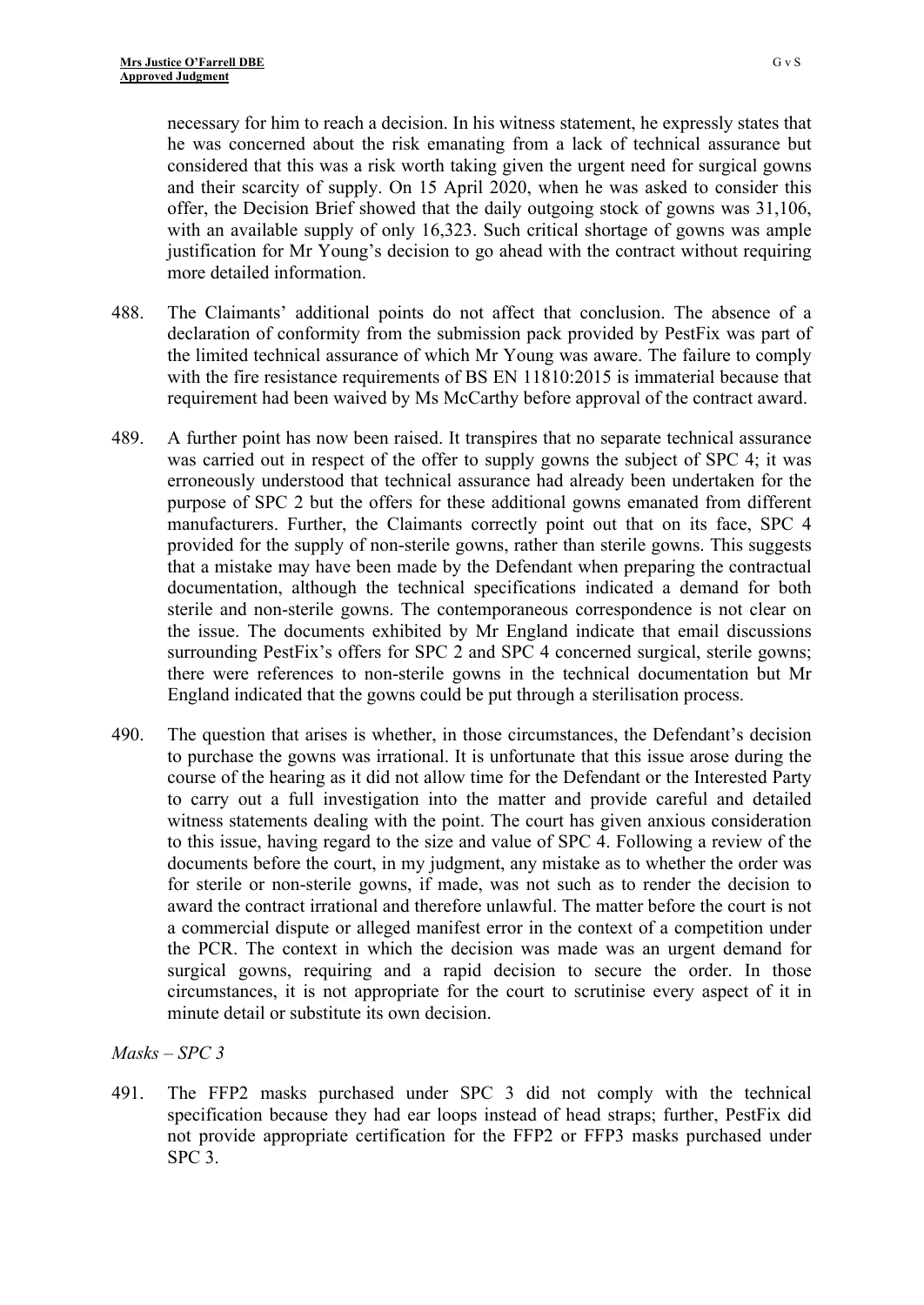- 492. Mr Moore accepts that he approved the FFP2 masks despite the fact that they did not comply with the technical specification and NHS preference for head straps. That was an error and, if judged as part of a competitive procurement under the PCR procedures, might constitute a manifest error. However, in the absence of a competition, in the context of the public health emergency, it was not an error that amounted to irrationality, given that the masks complied with the specified standard BS EN149+A1:2001. In that regard, it is significant that the masks did not fail testing on the grounds that they had ear loops rather than head straps, indicating that this error was not material.
- 493. Schedule 1 to SPC 3 referred to the wrong standard of BS EN 13485, instead of BS EN 149+A1:2001; but that did not reflect the basis on which the technical assessment had been carried out, which was against the correct standard, or the decision to award the contract. The FFP3 masks were approved by the technical assurance team based on an ECM certificate, issued by an Italian certification body, that was acceptable at the time (although it was not acceptable at a later date). That was a matter of judgment for the Defendant to make.

### *Ayanda technical verification*

- 494. The Claimants' case is that, in respect of the contract awarded to Ayanda, insufficient technical verification was carried out.
- 495. First, it is said that Ayanda has never procured any goods on any market for the supply of any public contract but the open source procurement approach was intended to identify those who were not established suppliers of PPE. That ground of challenge is rejected. Ayanda did not hold itself out as a supplier of PPE, or even as an agent. It identified a unique opportunity for the Defendant to obtain access to a factory that could produce PPE, using existing contacts.
- 496. Second, the Claimants allege that the PPE sought to be procured was not subject to any proper quality assurance or testing. The FCO report on Zhende, the manufacturer, identified a risk of non-compliance, based on its history of penalties for failing local authority quality inspections, but gave it an overall rating of amber. This report was not drawn to the attention of Mr Fundrey, the Accounting Officer, but he was aware that due diligence had been undertaken. It was a matter for him to identify any additional information underlying technical assurance that he needed to make his decision. Given the time constraints within which the decision was made, it was rational for him to rely on the exercises carried out by others.
- 497. The purchase of FFP2 masks with ear loops rather than head straps is addressed in respect of SPC 3 above.
- 498. Third, it is said that excessive quantities of masks were ordered and supplied at a time when there was no immediate need. This is not a valid ground of challenge. It was a matter for the Defendant to determine what quantities of masks were required and when.
- 499. Finally, it is said that the masks are unusable or have not been tested for compliance with technical and safety standards but that would not be a valid ground of challenge, as it is concerned with performance.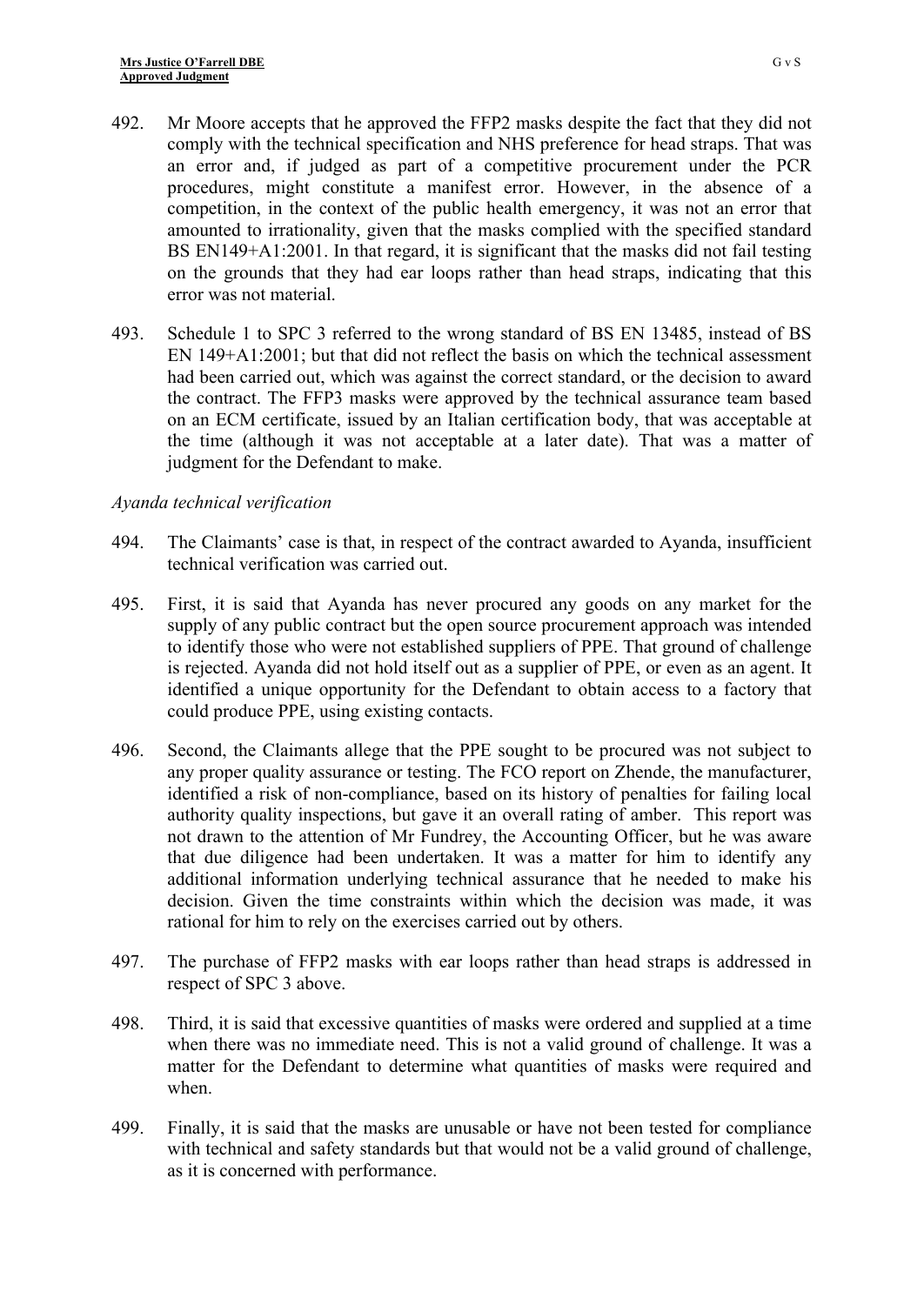#### *Conclusion on Ground 5*

- 500. In conclusion, for the reasons set out above:
	- i) the Defendant did not place any reliance on their referral to the High Priority Lane when awarding the contracts to PestFix and Ayanda;
	- ii) sufficient financial due diligence was carried out in respect of the Interested Parties and their suppliers when awarding the contracts to PestFix and Ayanda;
	- iii) sufficient technical verification was carried out in respect of the contracts awarded to PestFix and Ayanda.

#### **Standing**

- 501. Section 31(3) of the Senior Courts Act 1981 provides that in order to bring a claim for judicial review, a claimant must have sufficient interest in the matter to which the claim relates.
- 502. When granting permission for the Claimants to proceed to judicial review in respect of the contracts under challenge, Jefford J expressly reserved the question of standing to be determined at the substantive hearing.
- 503. The Defendant's position is that the Claimants do not have standing to bring their challenge under Ground 2 (equal treatment and transparency) or that part of Ground 3 (reasons) relating to the PCR. It is accepted that they have standing to bring the challenge in respect of the public law elements of Ground 3 and in respect of Ground 5.
- 504. The test and the relevant factors to be considered are set out in *R (Chandler) v Secretary of State for Children, Schools and Families* [2009] EWCA Civ 1011, per Arden LJ, giving the judgment of the court, at [77] and *R (Good Law Project Limited & Others) v Secretary of State for Health and Social Care* [2021] EWHC 346 (Admin) per Chamberlain J at [99]. It is not necessary for this court to repeat those principles here.
- 505. The court is satisfied that the Claimants have sufficient interest to bring the challenge on each ground for the following reasons. Firstly, Good Law Project is a not-for-profit company which aims to use the law to protect the interests of the public. It has a sincere interest, and some expertise, in scrutinising government conduct in this area. Secondly, EveryDoctor's interest in the challenge arises from its concerns regarding good governance and lawful procurement of PPE for the NHS. Thirdly, it is not realistic to expect economic operators to mount a challenge to the award of the contracts which are at issue in these proceedings, particularly in circumstances where there has been no competition and therefore, no obviously identifiable disappointed bidders who might reasonably be in a position to identify causation and loss. Fourthly, the gravity of the alleged breaches, concerning issues as to the lawfulness of the awards of public contracts, support a finding of standing so as to enable review by the courts.

### **Amenability to judicial review**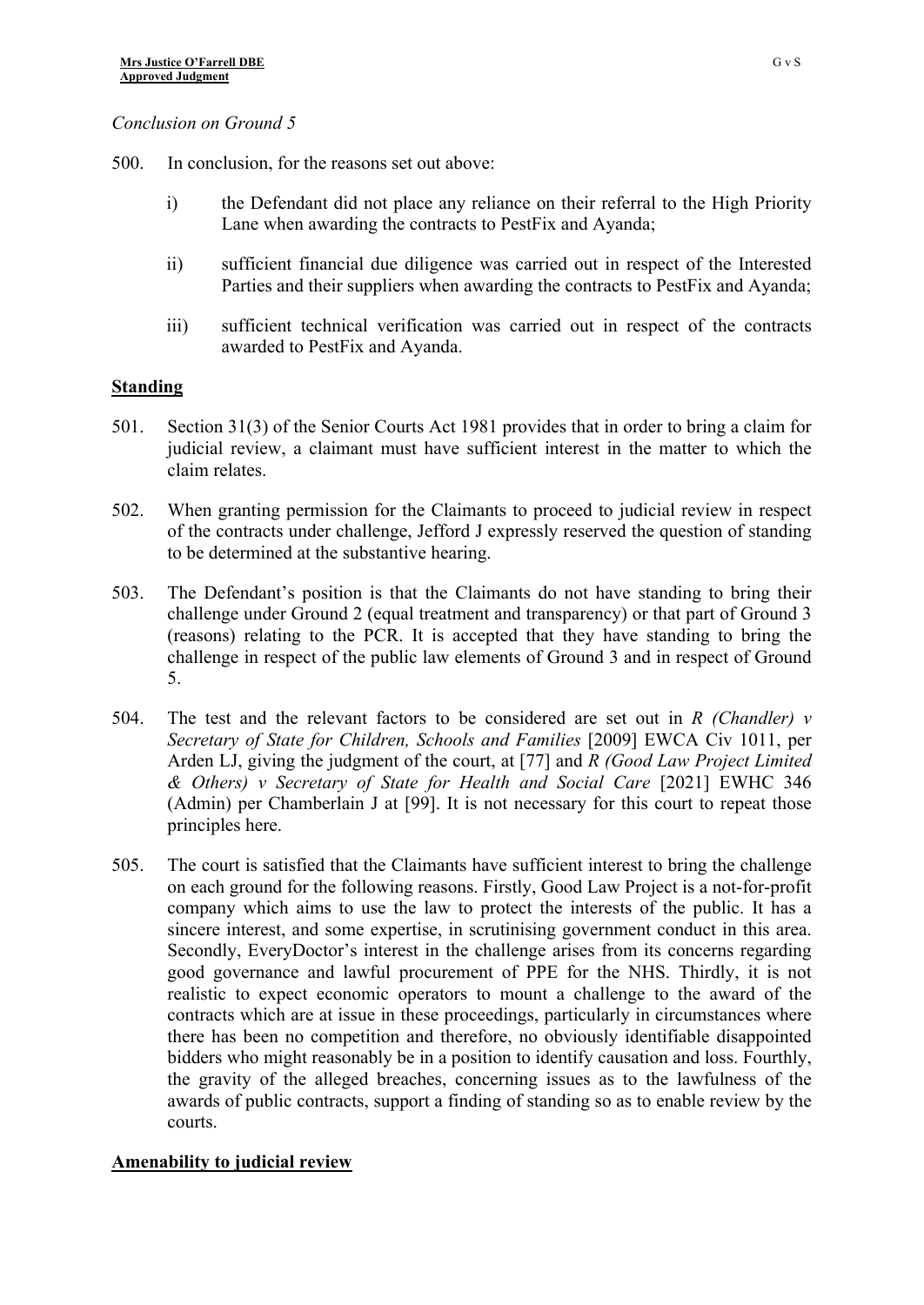- 506. CPR 54.1(2)(a) defines a claim for judicial review as a claim to review the lawfulness of an enactment, or a decision, action or failure to act in relation to the exercise of a public function. Even if grounds of judicial review are established, and the court is satisfied that a public body has acted unlawfully, the remedies available are discretionary: section 31(2) Senior Courts Act 1981.
- 507. The Defendant's position is that to the extent that the matters in issue: (i) fall under the PCR and the principles provided for in those regulations; (ii) are matters concerning the performance and administration of the challenged contracts; or (iii) are matters concerning performance of pre-action protocol obligations, they are matters that are not properly subject to judicial review. Further, it is submitted that the claims are academic, particularly where the contracts under challenge have been performed and the open source procurement has been completed.
- 508. As to the matters of challenge identified in (i), the court is satisfied that breach of the PCR by a public body is an appropriate matter for the court's review: *Chandler*  (above) at [77].
- 509. The other matters of challenge falling into categories (ii) and (iii) have been dismissed on their merits.
- 510. The sole remedy sought by the Claimants is declaratory relief. The court is satisfied that a claimant who establishes that a public body has acted unlawfully will normally be entitled to a declaration to mark the illegality in cases where no other relief is appropriate: *R (Good Law Project Limited & Others) v Secretary of State for Health and Social Care* [2021] EWHC 346 (Admin) per Chamberlain J at [152].
- 511. However, section 31(2A) of the Senior Courts Act 1981 provides that the court must refuse to grant relief on an application for judicial review if it appears to the court to be highly likely that the outcome for the applicant would not have been substantially different if the conduct complained of had not occurred, unless, as set out in section 31(2B), the court considers that it is appropriate to grant relief for reasons of exceptional public interest.
- 512. In these proceedings, the Claimants have established that operation of the High Priority Lane was in breach of the obligation of equal treatment under the PCR. However, the court has found that, even if PestFix and Ayanda had not been allocated to the High Priority Lane, nevertheless they would have been treated as priority offers because of the substantial volumes of PPE they could supply that were urgently needed. Although there is public interest in the outcome of this challenge, the contracts in question have been performed (or expired) and it is sufficient that the illegality is marked by this judgment. Therefore the granting of relief does not meet the test in section 31(2B). In those circumstances, the court must refuse to grant the relief sought.

### *Conclusion*

- 513. For the reasons set out above, on Ground 2:
	- i) the Defendant was obliged to comply with the principles of equal treatment and transparency set out in regulation 18 in relation to the process chosen by